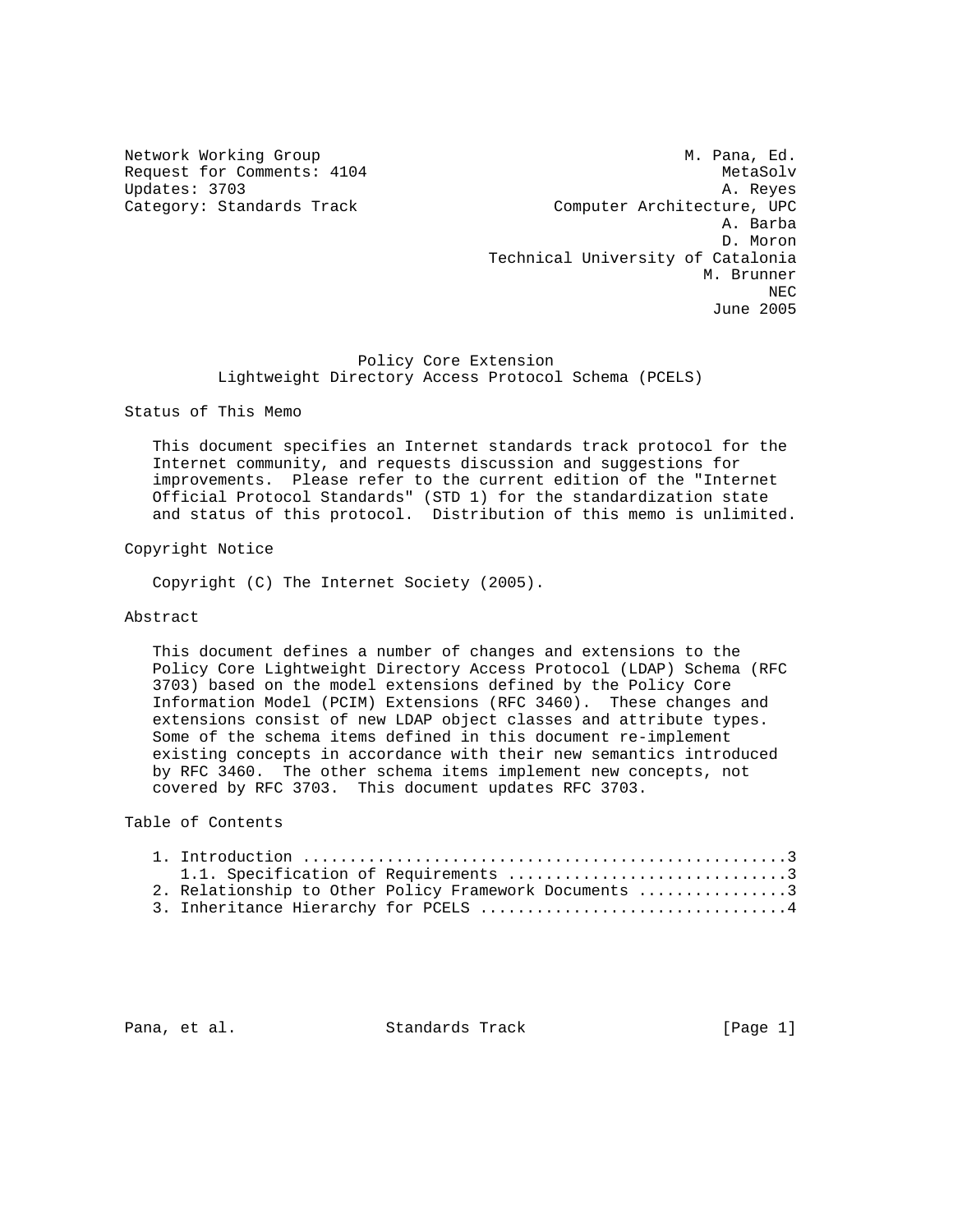| 4. General Discussion of Mapping the Policy Core                 |
|------------------------------------------------------------------|
|                                                                  |
|                                                                  |
| 4.2. Summary of Association Mappings 11                          |
| 4.3. Summary of Changes since PCLS 13                            |
| 4.4. Relationship to PCLS Classes 15                             |
| 4.5. Impact on Existing Implementations of the Policy            |
|                                                                  |
| 4.6. The Association of PolicyVariable and PolicyValues 16       |
| 4.7. The Aggregation of PolicyRules and PolicyGroups in          |
|                                                                  |
| 4.8. The Aggregation of Actions/Conditions in PolicyRules and    |
| CompoundActions/CompoundConditions 20                            |
|                                                                  |
| 5.1. The Abstract Class pcelsPolicySet 26                        |
|                                                                  |
| 5.2. The Structural Class pcelsPolicySetAssociation 29           |
| 5.3. The Three Policy Group Classes 30                           |
| 5.4. The Three Policy Rule Classes 31                            |
| 5.5. The Structural Class pcelsConditionAssociation 36           |
| 5.6. The Structural Class pcelsActionAssociation 37              |
| 5.7. The Auxiliary Class pcelsSimpleConditionAuxClass 38         |
| 5.8. The Auxiliary Class pcelsCompoundConditionAuxClass 39       |
| 5.9. The Auxiliary Class pcelsCompoundFilterConditionAuxClass 40 |
| 5.10. The Auxiliary Class pcelsSimpleActionAuxClass 41           |
| 5.11. The Auxiliary Class pcelsCompoundActionAuxClass 42         |
| 5.12. The Abstract Class pcelsVariable 43                        |
| 5.13. The Auxiliary Class pcelsExplicitVariableAuxClass  44      |
| 5.14. The Auxiliary Class pcelsImplicitVariableAuxClass 46       |
| 5.15. The Subclasses of pcelsImplicitVariableAuxClass 47         |
| 5.16. The Auxiliary Class pcelsValueAuxClass. 54                 |
| 5.17. The Subclasses of pcelsValueAuxClass. 55                   |
| 5.18. The Three Reusable Policy Container Classes 60             |
| 5.19. The Structural Class pcelsRoleCollection. 62               |
| 5.20. The Abstract Class pcelsFilterEntryBase 64                 |
| 5.21. The Structural Class pcelsIPHeadersFilter 65               |
|                                                                  |
| 5.23. The Auxiliary Class pcelsFilterListAuxClass 77             |
| 5.24. The Auxiliary Class pcelsVendorVariableAuxClass 79         |
| 5.25. The Auxiliary Class pcelsVendorValueAuxClass 80            |
|                                                                  |
|                                                                  |
|                                                                  |
| 7.2. Object Identifier Descriptors 82                            |
|                                                                  |
|                                                                  |
|                                                                  |

Pana, et al. Standards Track [Page 2]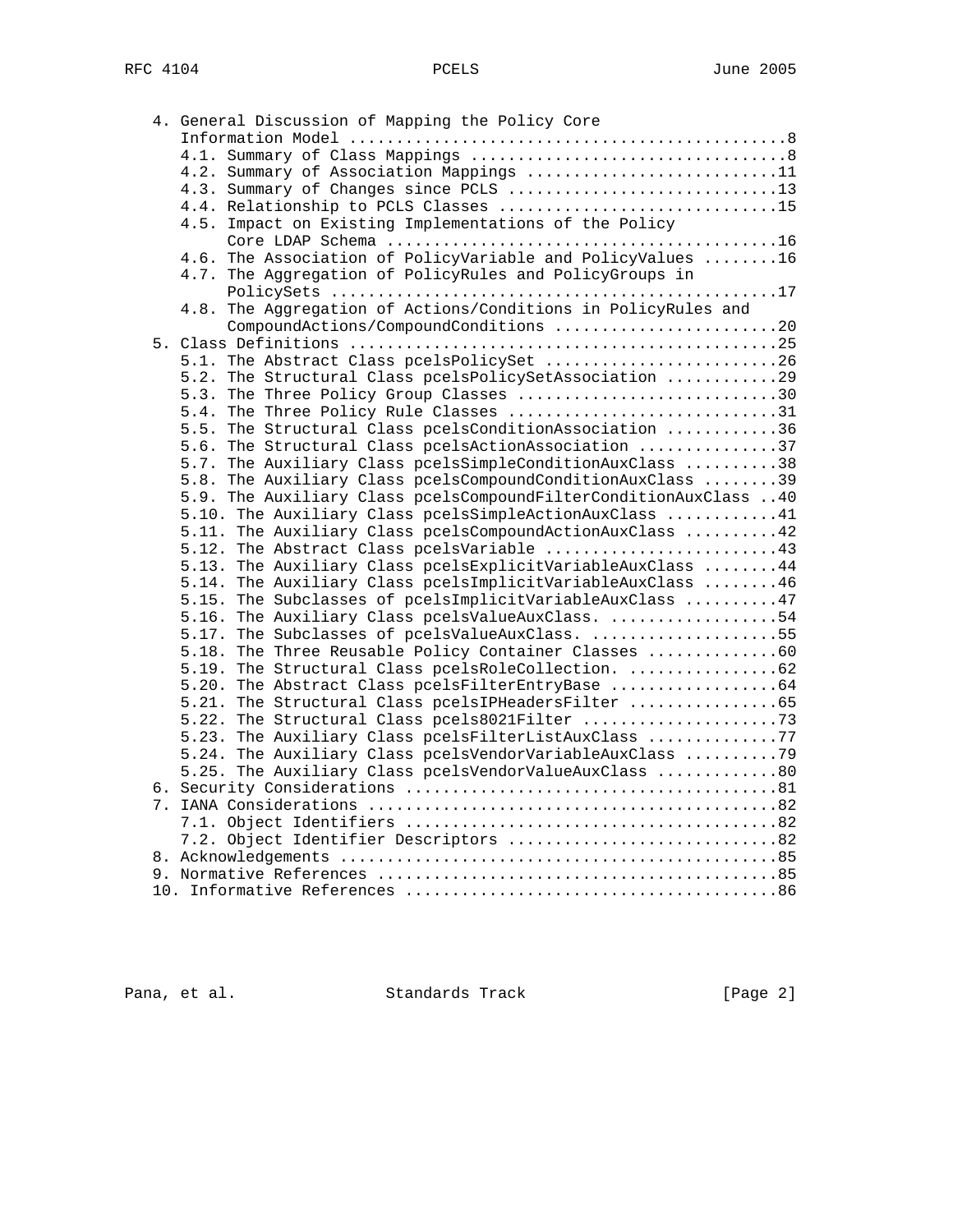# 1. Introduction

 This document defines a number of changes and extensions to the Policy Core Lightweight Directory Access Protocol (LDAP) Schema [PCLS] based on the model extensions defined by the Policy Core Information Model (PCIM) Extensions [PCIM\_EXT]. These changes and extensions consist of new LDAP object classes and attribute types [LDAP]. Some of the schema items defined in this document re implement existing concepts in accordance with their new semantics introduced by [PCIM\_EXT]. The other schema items implement new concepts, not covered by [PCLS]. This document updates RFC 3703 [PCLS].

 In addition to the concepts defined by [PCIM\_EXT], this document introduces two new classes: pcelsVendorVariableAuxClass and pcelsVendorValueAuxClass. These classes provide a standard extension mechanism for vendor-specific policy variables and policy values that have not been specifically modeled.

 Within the context of this document, the term "PCELS" (Policy Core Extension LDAP Schema) is used to refer to the LDAP object class, attribute type definitions and the associated recommendations contained in this document.

### 1.1. Specification of Requirements

 The key words "MUST", "MUST NOT", "REQUIRED", "SHALL", "SHALL NOT", "SHOULD", "SHOULD NOT", "RECOMMENDED", "MAY", and "OPTIONAL" in this document are to be interpreted as described in RFC 2119 [KEYWORDS].

# 2. Relationship to Other Policy Framework Documents

 This document contains an LDAP schema mapping for the classes defined in the "Policy Core Information Model (PCIM) Extensions" [PCIM\_EXT]. The LDAP schema defined in this document is an extension to the "Policy Core Lightweight Directory Access Protocol (LDAP) Schema" [PCLS], which defines the mapping of the "Policy Core Information Model -- Version 1 Specification" [PCIM] to an LDAP schema.

 These three documents ([PCIM], [PCIM\_EXT] and [PCLS]) are prerequisites for reading and understanding this document.

 Other documents may subsequently be produced with mappings of the same model to other storage or transport technologies.

Pana, et al. Standards Track [Page 3]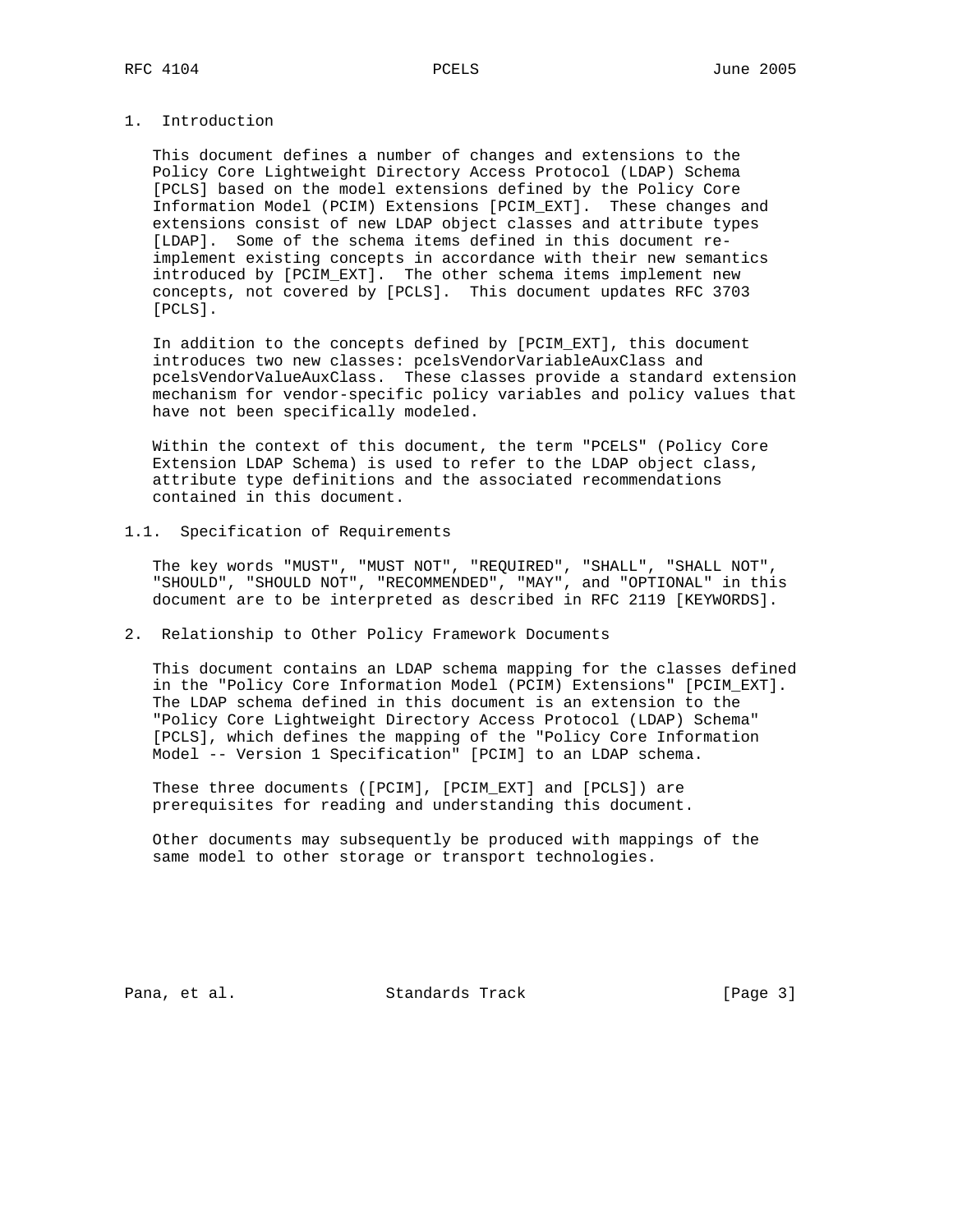3. Inheritance Hierarchy for PCELS

 The object class and attribute type names defined in this document are prefixed 'pcels'.

 The diagram below illustrates the combined class hierarchy for the LDAP object classes defined in the following documents:

- The class names prefixed 'pcels' are defined in this document.
- The class names prefixed 'pcim' are defined in [PCLS].
- The class names prefixed 'dlm1' are defined in [CIM\_LDAP].
- The class named 'top' is defined in [LDAP\_SCHEMA].

 All the new object classes except for pcelsVendorVariableAuxClass and pcelsVendorValueAuxClass, are mapped from concepts defined or modified by [PCIM\_EXT]. The pcelsVendorVariableAuxClass and pcelsVendorValueAuxClass classes are not mapped from [PCIM\_EXT]. They represent concepts introduced in this document.

 top | +---dlm1ManagedElement (abstract) | | | +---pcimPolicy (abstract) | | | | | +---pcelsPolicySet (abstract new) | | | | | | | +---pcelsGroup (abstract new) | | | | | | | | | +---pcelsGroupAuxClass (auxiliary new) | | | | | | | | | +---pcelsGroupInstance (structural new) | | | | | | | +---pcelsRule (abstract new) | | | | | | | +---pcelsRuleAuxClass (auxiliary new) | | | | | | | +---pcelsRuleInstance (structural new) | | | | | | | | +---pcimGroup (abstract) | | | | | | | +---pcimGroupAuxClass (auxiliary) | | | | | | | +---pcimGroupInstance (structural) | | | | | | +---pcimRule (abstract) | | | | | | | +---pcimRuleAuxClass (auxiliary)

Pana, et al. Standards Track [Page 4]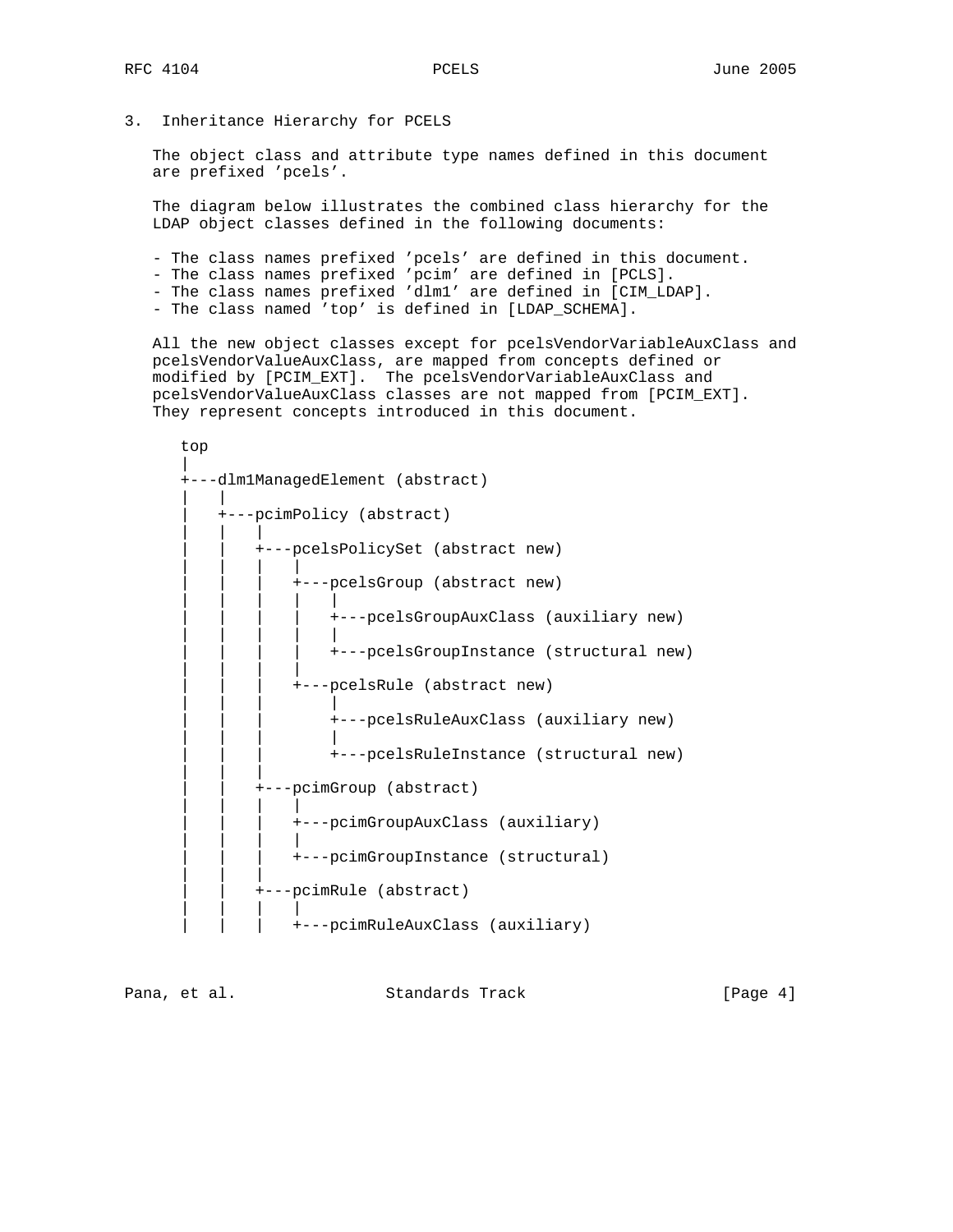| | | | | | | +---pcimRuleInstance (structural) | | | | | | | | +---pcimRuleConditionAssociation (structural) | | | | | | | +---pcelsConditionAssociation (structural new) | | | | | +---pcimRuleValidityAssociation (structural) | | | | | | | | +---pcimRuleActionAssociation (structural) | | | | | | | +---pcelsActionAssociation (structural new) | | | | | +---pcelsPolicySetAssociation (structural new) | | | | | | | | +---pcimPolicyInstance (structural) | | | | | +---pcimElementAuxClass (auxiliary) | | | | | +---pcelsRoleCollection (structural new) | | | | | | | | +---pcelsFilterEntryBase (abstract new) | | | .<br>+---pcelsIPHeadersFilter (structural new) | | | | | +---pcels8021Filter (structural new) | | | +---dlm1ManagedSystemElement (abstract) | | .<br>+---dlm1LogicalElement (abstract) | | | +---dlm1System (abstract) | | | +---dlm1AdminDomain (abstract) | | .<br>+---pcimRepository (abstract) | | | +---pcimRepositoryAuxClass (auxiliary) | | | +---pcimRepositoryInstance (structural) | | | +---pcelsReusableContainer (abstract new) | | | +---pcelsReusableContainerAuxClass (auxiliary new) | | | +---pcelsReusableContainerInstance (structural new)

Pana, et al. Standards Track [Page 5]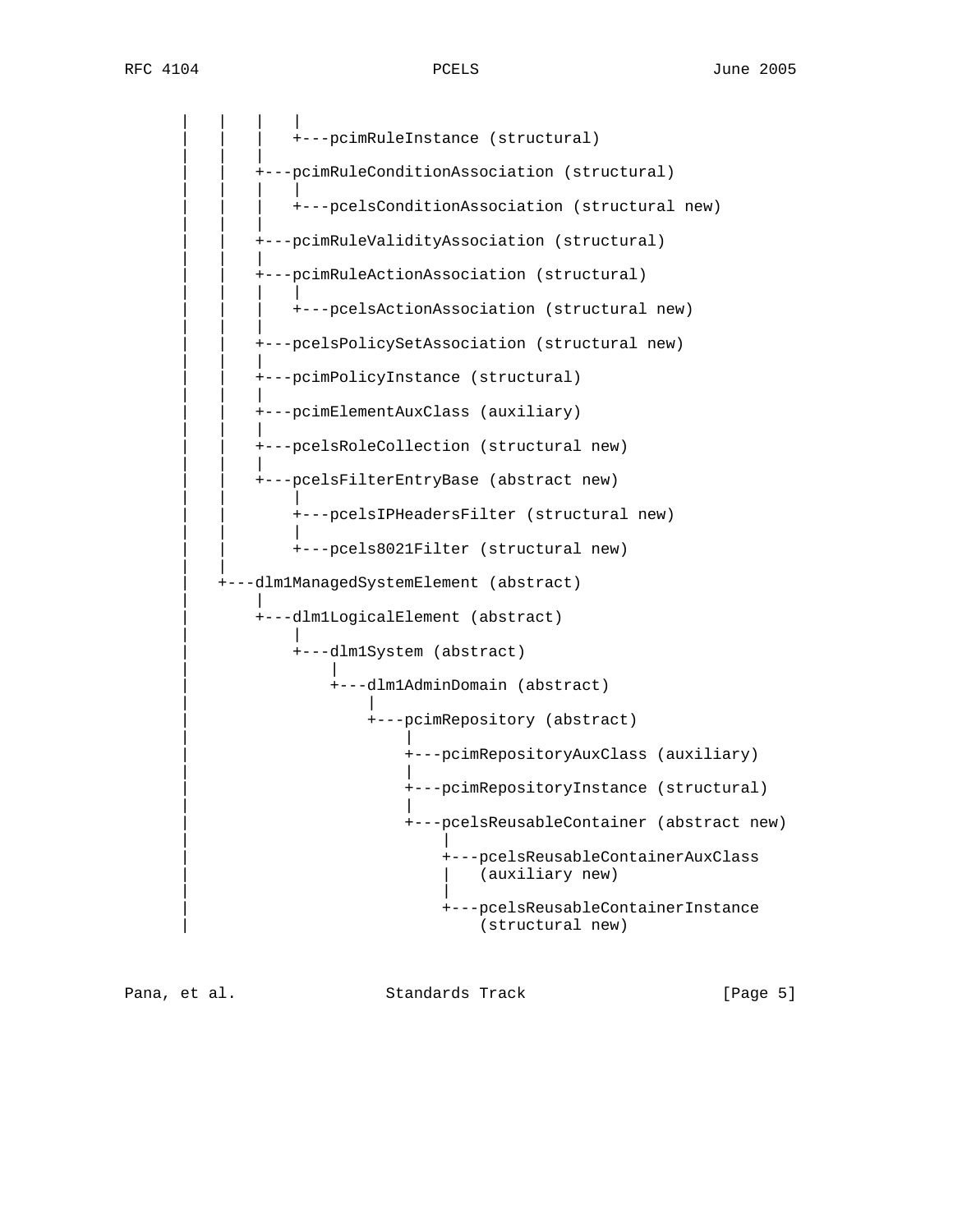| ---pcimConditionAuxClass (auxiliary) | | | +---pcimTPCAuxClass (auxiliary) | | | +---pcimConditionVendorAuxClass (auxiliary) | | | +---pcelsSimpleConditionAuxClass (auxiliary new) | | | +---pcelsCompoundConditionAuxClass (auxiliary new) | | | | | +---pcelsCompoundFilterConditionAuxClass (auxiliary new) | | | +---pcelsFilterListAuxClass (auxiliary new) | +---pcimActionAuxClass (auxiliary) | | | +---pcimActionVendorAuxClass (auxiliary) | | | +---pcelsSimpleActionAuxClass (auxiliary new) | | | +---pcelsCompoundActionAuxClass (auxiliary new) | +---pcelsVariable (abstract new) | | | +---pcelsVendorVariableAuxClass (auxiliary new) | | | +---pcelsExplicitVariableAuxClass (auxiliary new) | | | +---pcelsImplicitVariableAuxClass (auxiliary new) | | | +---pcelsSourceIPv4VariableAuxClass (auxiliary new) | | | +---pcelsSourceIPv6VariableAuxClass (auxiliary new) | | | +---pcelsDestinationIPv4VariableAuxClass (auxiliary new) | | | +---pcelsDestinationIPv6VariableAuxClass (auxiliary new) | | | +---pcelsSourcePortVariableAuxClass (auxiliary new) | | | +---pcelsDestinationPortVariableAuxClass (auxiliary new) | | | +---pcelsIPProtocolVariableAuxClass (auxiliary new) | | | +---pcelsIPVersionVariableAuxClass (auxiliary new) | | | +---pcelsIPToSVariableAuxClass (auxiliary new)

Pana, et al. Standards Track [Page 6]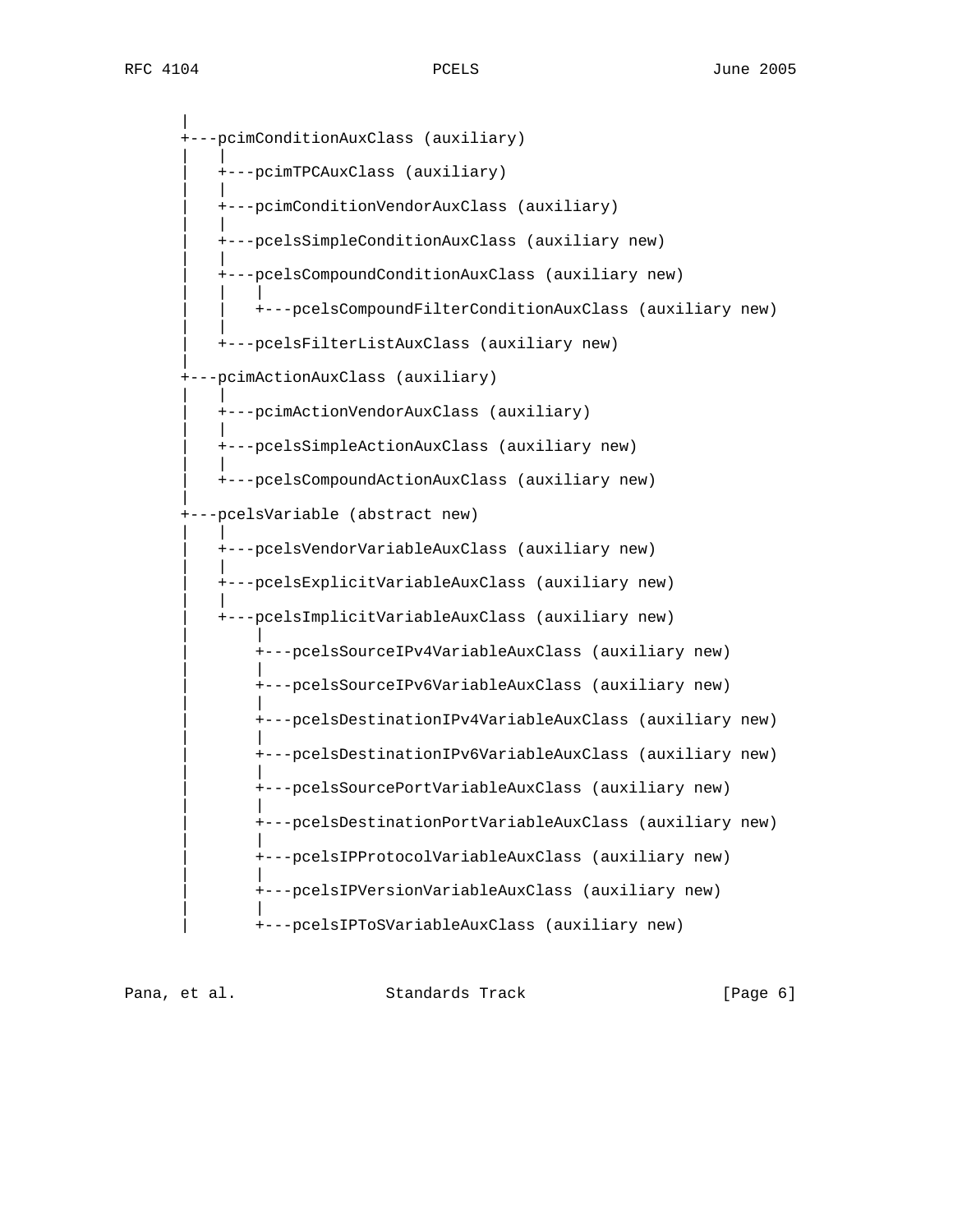| | | +---pcelsDSCPVariableAuxClass (auxiliary new) | | | +---pcelsFlowIdVariableAuxClass (auxiliary new) | | | +---pcelsSourceMACVariableAuxClass (auxiliary new) | | | +---pcelsDestinationMACVariableAuxClass (auxiliary new) | | | +---pcelsVLANVariableAuxClass (auxiliary new) | | | +---pcelsCoSVariableAuxClass (auxiliary new) | | | +---pcelsEthertypeVariableAuxClass (auxiliary new) | | | +---pcelsSourceSAPVariableAuxClass (auxiliary new) | | | +---pcelsDestinationSAPVariableAuxClass (auxiliary new) | | | +---pcelsSNAPOUIVariableAuxClass (auxiliary new) | | | +---pcelsSNAPTypeVariableAuxClass (auxiliary new) | | | +---pcelsFlowDirectionVariableAuxClass (auxiliary new) | +---pcelsValueAuxClass (auxiliary new) | | | +---pcelsVendorValueAuxClass (auxiliary new) | | | +---pcelsIPv4AddrValueAuxClass (auxiliary new) | | | +---pcelsIPv6AddrValueAuxClass (auxiliary new) | | | +---pcelsMACAddrValueAuxClass (auxiliary new) | | .<br>+---pcelsStringValueAuxClass (auxiliary new) | | | +---pcelsBitStringValueAuxClass (auxiliary new) | | | +---pcelsIntegerValueAuxClass (auxiliary new) | | | +---pcelsBooleanValueAuxClass (auxiliary new)

Pana, et al. Standards Track [Page 7]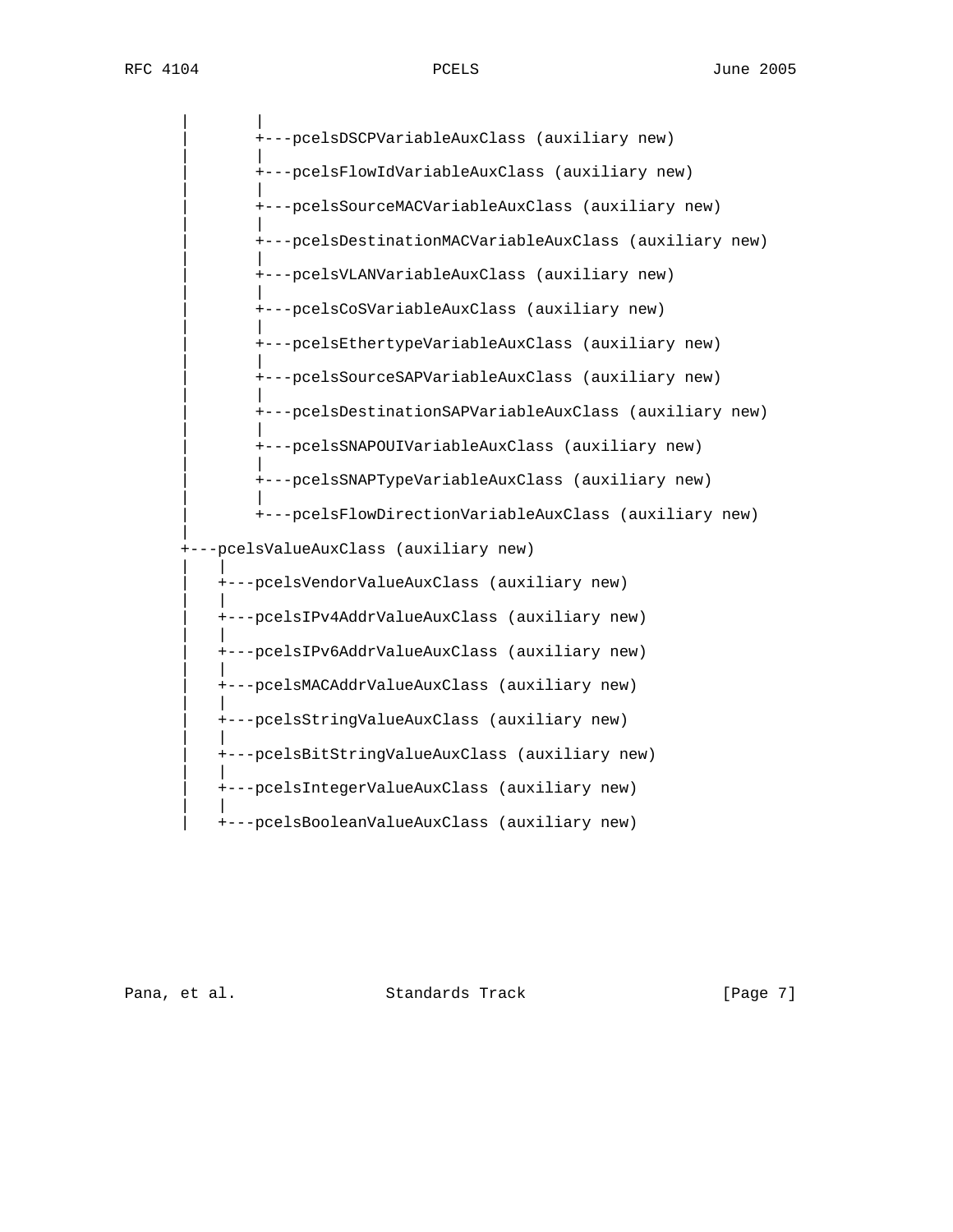| +---pcimSubtreesPtrAuxClass (auxiliary) | +---pcimGroupContainmentAuxClass (auxiliary) | +---pcimRuleContainmentAuxClass (auxiliary)

Figure 1. LDAP Class Inheritance Hierarchy for PCELS

4. General Discussion of Mapping the Policy Core Information Model Extensions to LDAP

 The object classes described in this document contain certain optimizations for a directory that uses LDAP as its access protocol. An example is the use of auxiliary class attachment to LDAP entries for the realization of some of the associations defined in the information model. For instance, the aggregation of a specific SimplePolicyCondition to a reusable PolicyRule [PCIM\_EXT] may be realized by attaching a pcelsSimpleConditionAuxClass to a pcelsRuleInstance entry.

 Note that other data stores might need to implement the associations differently.

4.1. Summary of Class Mappings

 The classes and their properties defined in the information model [PCIM\_EXT] map directly to LDAP object classes and attribute types.

The details of this mapping are discussed case by case in section 5.

| Information Model (PCIM EXT) | LDAP Class(es)                                         |
|------------------------------|--------------------------------------------------------|
| PolicySet                    | pcelsPolicySet                                         |
| PolicyGroup                  | pcelsGroup<br>pcelsGroupAuxClass<br>pcelsGroupInstance |
| PolicyRule                   | pcelsRule<br>pcelsRuleAuxClass<br>pcelsRuleInstance    |
| SimplePolicyCondition        | pcelsSimpleConditionAuxClass                           |
| CompoundPolicyCondition      | pcelsCompoundConditionAuxClass                         |
|                              |                                                        |

Pana, et al. Standards Track [Page 8]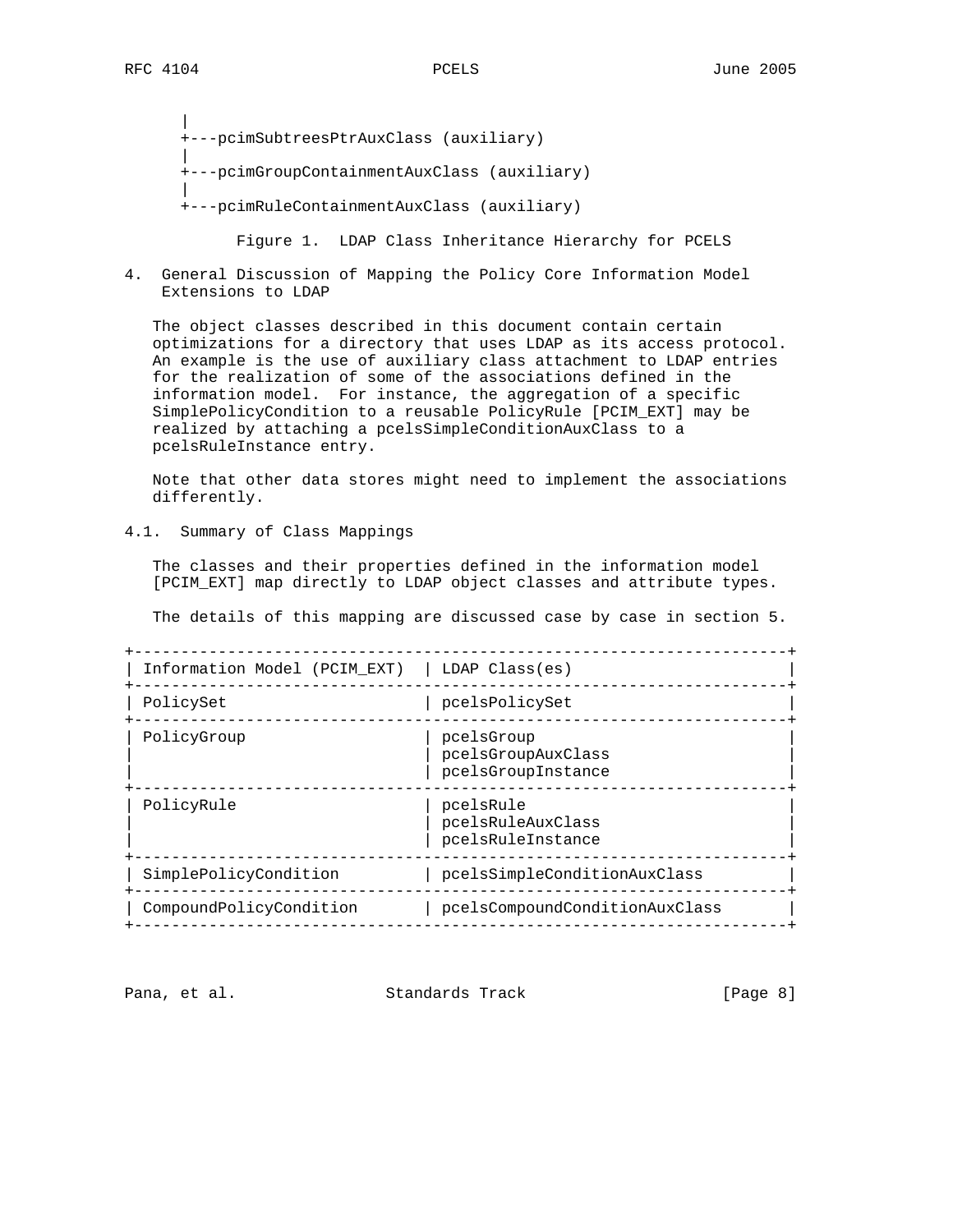| CompoundFilterCondition       | pcelsCompoundFilterConditionAuxClass |
|-------------------------------|--------------------------------------|
| SimplePolicyAction            | pcelsSimpleActionAuxClass            |
| CompoundPolicyAction          | pcelsCompoundActionAuxClass          |
| PolicyVariable                | pcelsVariable                        |
|                               | pcelsVendorVariableAuxClass          |
| PolicyExplicitVariable        | pcelsExplicitVariableAuxClass        |
| PolicyImplicitVariable        | pcelsImplicitVariableAuxClass        |
| PolicySourceIPv4Variable      | pcelsSourceIPv4VariableAuxClass      |
| PolicySourceIPv6Variable      | pcelsSourceIPv6VariableAuxClass      |
| PolicyDestinationIPv4Variable | pcelsDestinationIPv4VariableAuxClass |
| PolicyDestinationIPv6Variable | pcelsDestinationIPv6VariableAuxClass |
| PolicySourcePortVariable      | pcelsSourcePortVariableAuxClass      |
| PolicyDestinationPortVariable | pcelsDestinationPortVariableAuxClass |
| PolicyIPProtocolVariable      | pcelsIPProtocolVariableAuxClass      |
| PolicyIPVersionVariable       | pcelsIPVersionVariableAuxClass       |
| PolicyIPToSVariable           | pcelsIPToSVariableAuxClass           |
| PolicyDSCPVariable            | pcelsDSCPVariableAuxClass            |
| PolicyFlowIDVariable          | pcelsFlowIDVariableAuxClass          |
| PolicySourceMACVariable       | pcelsSourceMACVariableAuxClass       |
| PolicyDestinationMACVariable  | pcelsDestinationMACVariableAuxClass  |
| PolicyVLANVariable            | pcelsVLANVariableAuxClass            |
| PolicyCoSVariable             | pcelsCoSVariableAuxClass             |
| PolicyEthertypeVariable       | pcelsEthertypeVariableAuxClass       |
| PolicySourceSAPVariable       | pcelsSourceSAPVariableAuxClass       |
|                               |                                      |

Pana, et al. Standards Track [Page 9]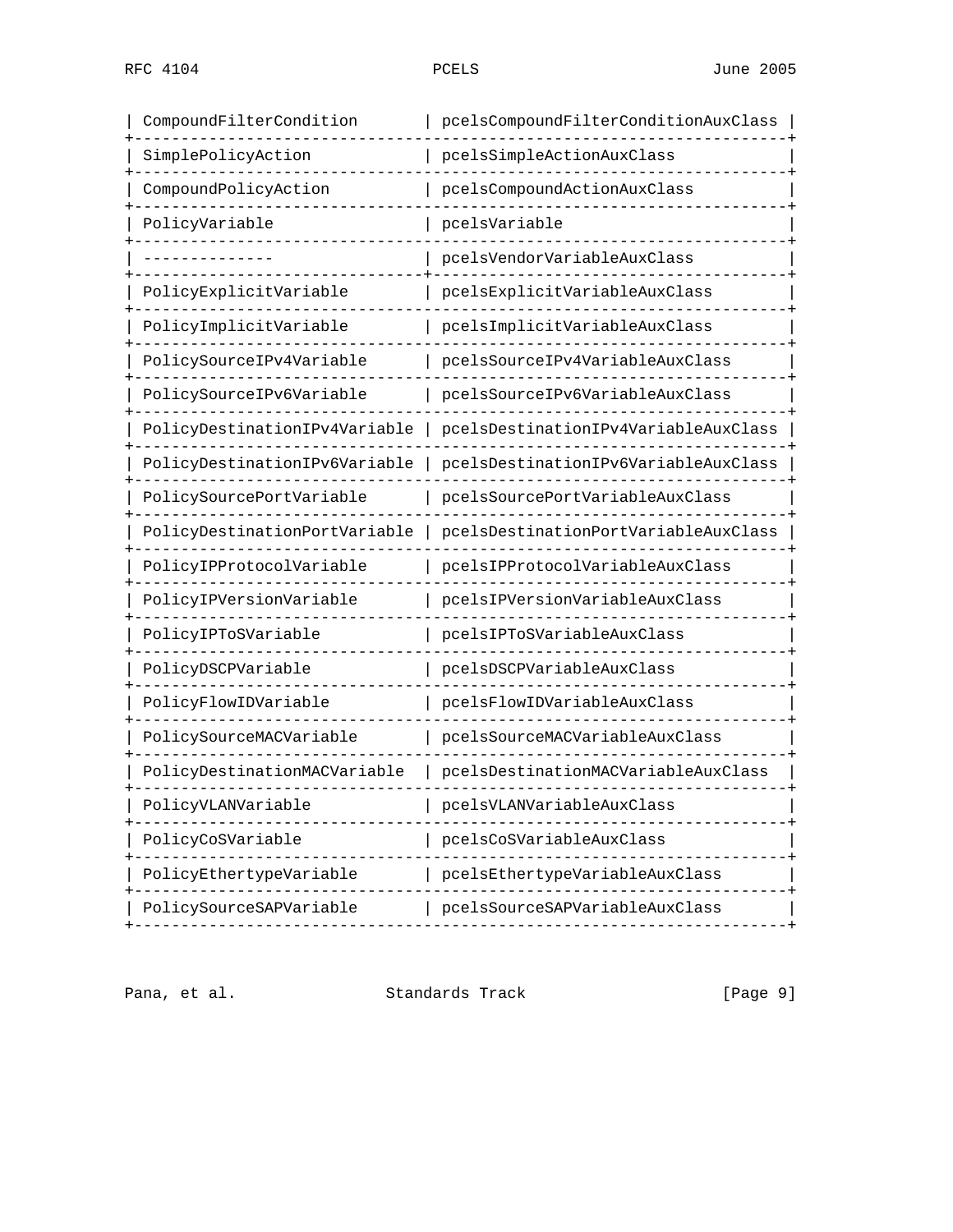| PolicyDestinationSAPVariable | pcelsDestinationSAPVariableAuxClass                                                        |
|------------------------------|--------------------------------------------------------------------------------------------|
| PolicySNAPOUIVariable        | pcelsSNAPOUIVariableAuxClass                                                               |
| PolicySNAPTypeVariable       | pcelsSNAPTypeVariableAuxClass                                                              |
| PolicyFlowDirectionVariable  | pcelsFlowDirectionVariableAuxClass                                                         |
| PolicyValue                  | pcelsValueAuxClass                                                                         |
|                              | pcelsVendorValueAuxClass                                                                   |
| PolicyIPv4AddrValue          | pcelsIPv4AddrValueAuxClass                                                                 |
| PolicyIPv6AddrValue          | pcelsIPv6AddrValueAuxClass                                                                 |
| PolicyMACAddrValue           | pcelsMACAddrValueAuxClass                                                                  |
| PolicyStringValue            | pcelsStringValueAuxClass                                                                   |
| PolicyBitStringValue         | pcelsBitStringValueAuxClass                                                                |
| PolicyIntegerValue           | pcelsIntegerValueAuxClass                                                                  |
| PolicyBooleanValue           | pcelsBooleanValueAuxClass                                                                  |
| PolicyRoleCollection         | pcelsRoleCollection                                                                        |
| ReusablePolicyContainer      | pcelsReusableContainer<br>pcelsReusableContainerAuxClass<br>pcelsReusableContainerInstance |
| FilterEntryBase              | pcelsFilterEntryBase                                                                       |
| IPHeadersFilter              | pcelsIPHeadersFilter                                                                       |
| 8021Filter                   | pcels8021Filter                                                                            |
| FilterList                   | pcelsFilterListAuxClass                                                                    |

Figure 2. Mapping of Information Model Extension Classes to LDAP

 The pcelsVendorVariableAuxClass and pcelsVendorValueAuxClass classes are not mapped from [PCIM\_EXT]. These classes are introduced in this document as a new extension mechanism for vendor-specific policy variables and values that have not been specifically modeled. Just like for any other schema elements defined in this document or in

Pana, et al. Standards Track [Page 10]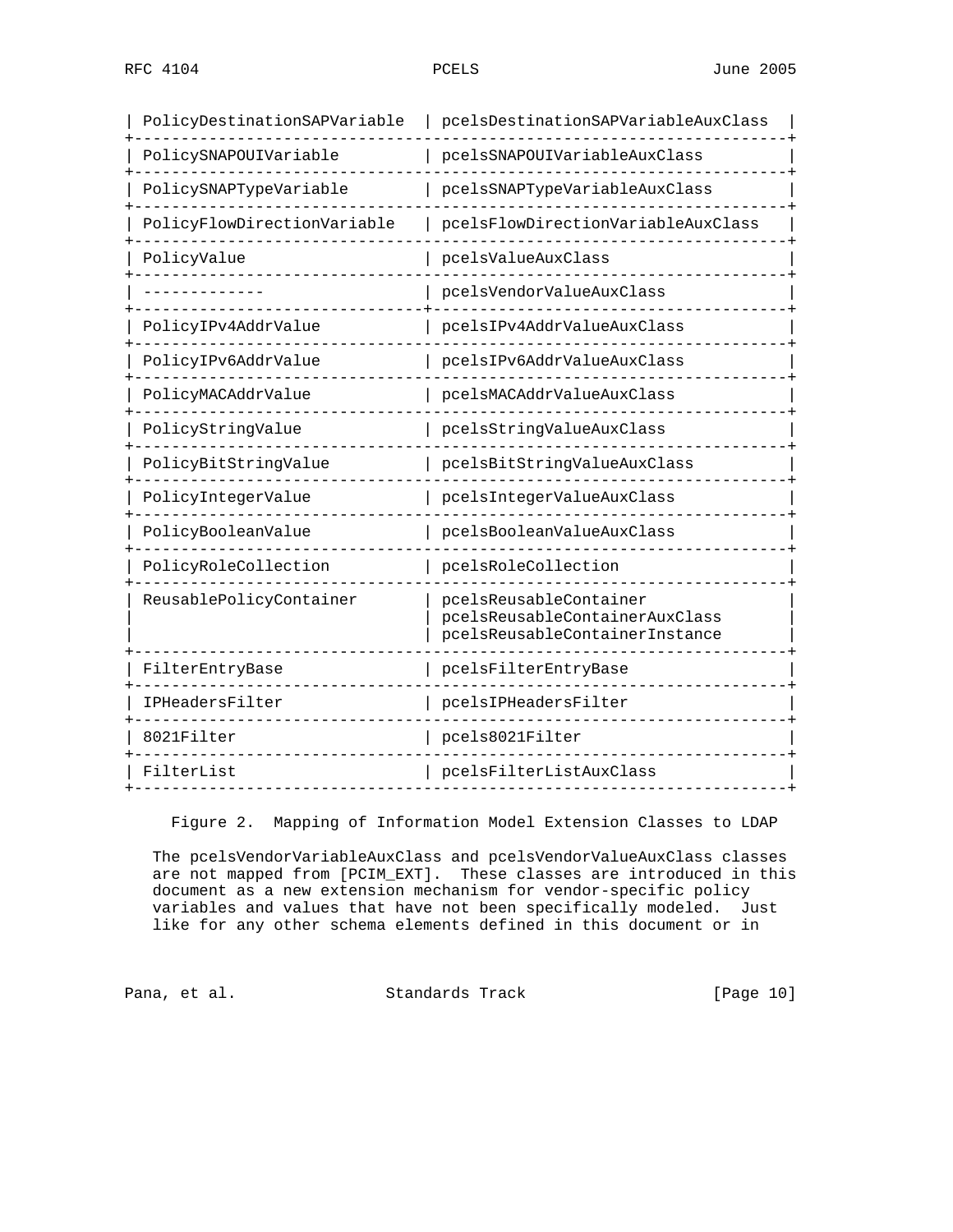[PCLS], a particular submodel schema generally will not need to use vendor specific variable and value classes. Submodel schemas SHOULD apply the recommendations of section 5.10 of [PCIM\_EXT] with regards to the supported and unsupported elements.

### 4.2. Summary of Association Mappings

 The associations in the information model map to one or more of the following options:

- 1. Attributes that reference DNs (Distinguished Names)
- 2. Directory Information Tree (DIT) containment
	- (i.e., superior-subordinate relationships) in LDAP
- 3. Auxiliary class attachment
- 4. Association object classes and attributes that reference DNs

The details of this mapping are discussed case by case in section 5.

+----------------------------------------------------------------------+ | Information Model Association | LDAP Attribute/Class +----------------------------------------------------------------------+ | PolicySetComponent | pcelsPolicySetComponentList in | | | pcelsPolicySet and | | | pcelsPolicySetDN in | | pcelsPolicySetAsociation +----------------------------------------------------------------------+ | PolicySetInSystem | DIT Containment and | | | pcelsPolicySetDN in | | pcelsPolicySetAsociation +----------------------------------------------------------------------+ | PolicyGroupInSystem | DIT Containment and | | pcelsPolicySetDN in | | | pcelsPolicySetAsociation | +----------------------------------------------------------------------+ | PolicyRuleInSystem | DIT Containment and | | | pcelsPolicySetDN in | | pcelsPolicySetAsociation +----------------------------------------------------------------------+ | PolicyConditionStructure | pcimConditionDN in | | pcelsConditionAssociation | +----------------------------------------------------------------------+ | PolicyConditionInPolicyRule | pcelsConditionList in | | | pcelsRule and | | | pcimConditionDN in | | | pcelsConditionAssociation | +----------------------------------------------------------------------+ | PolicyConditionInPolicyCondition | pcelsConditionList in | | pcelsCompoundConditionAuxClass |

Pana, et al. Standards Track [Page 11]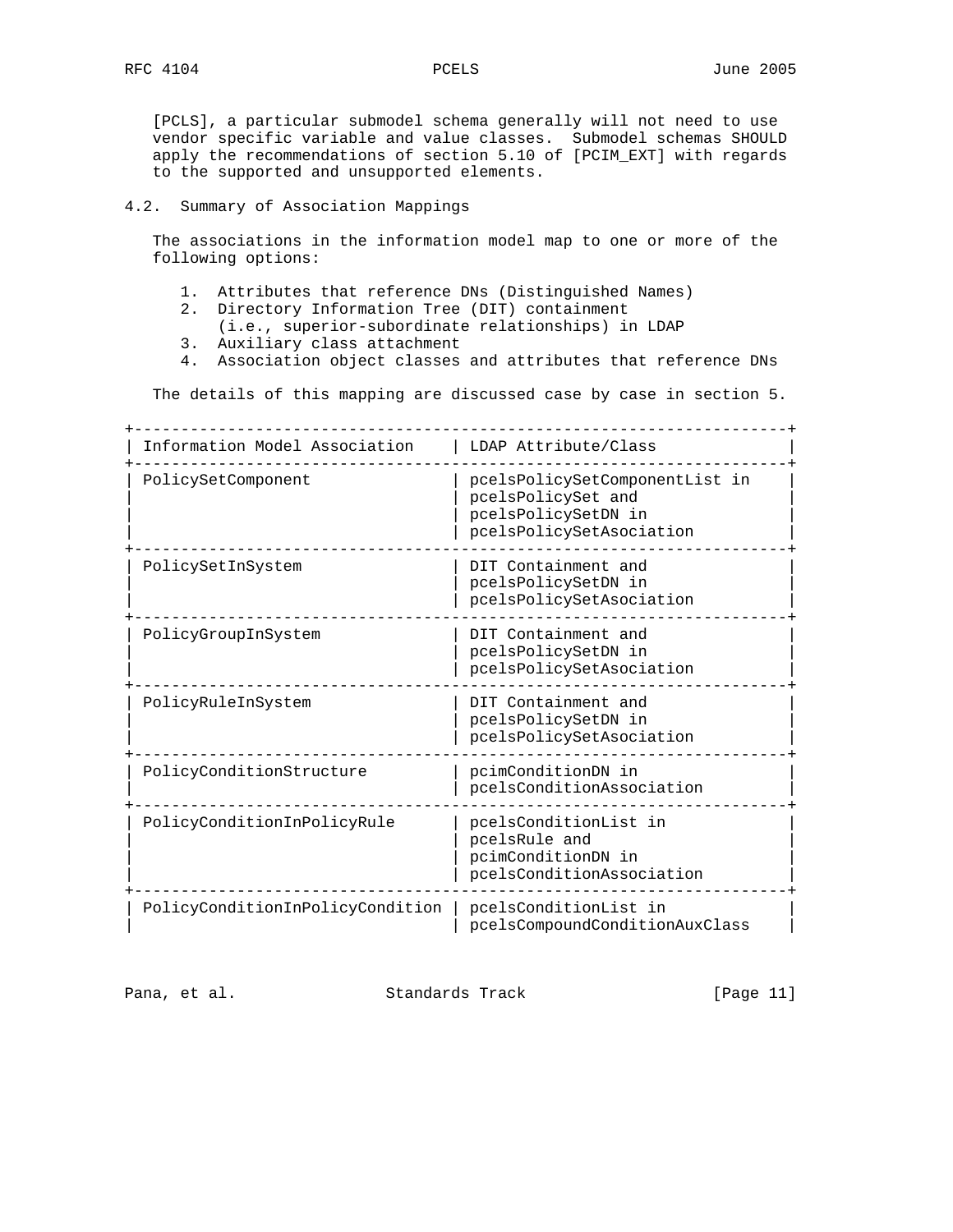|                                           | and pcimConditionDN in<br>pcelsConditionAssociation                                                |  |  |  |
|-------------------------------------------|----------------------------------------------------------------------------------------------------|--|--|--|
| PolicyActionStructure                     | pcimActionDN in<br>pcelsActionAssociation                                                          |  |  |  |
| PolicyActionInPolicyRule                  | pcelsActionList in<br>pcelsRule and<br>pcimActionDN in<br>pcelsActionAssociation                   |  |  |  |
| PolicyActionInPolicyAction                | pcelsActionList in<br>pcelsCompoundActionAuxClass<br>and pcimActionDN in<br>pcelsActionAssociation |  |  |  |
| PolicyVariableInSimplePolicy<br>Condition | pcelsVariableDN in<br>pcelsSimpleConditionAuxClass                                                 |  |  |  |
| PolicyValueInSimplePolicy<br>Condition    | pcelsValueDN in<br>pcelsSimpleConditionAuxClass                                                    |  |  |  |
| PolicyVariableInSimplePolicy<br>Action    | pcelsVariableDN in<br>pcelsSimpleActionAuxClass                                                    |  |  |  |
| PolicyValueInSimplePolicyAction           | pcelsValueDN in<br>pcelsSimpleActionAuxClass                                                       |  |  |  |
| ReusablePolicy                            | DIT containment                                                                                    |  |  |  |
| ExpectedPolicyValuesForVariable           | pcelsExpectedValueList in<br>pcelsVariable                                                         |  |  |  |
| ContainedDomain                           | DIT containment or<br>pcelsReusableContainerList in<br>pcelsReusableContainer                      |  |  |  |
| EntriesInFilterList                       | pcelsFilterEntryList in<br>pcelsFilterListAuxClass                                                 |  |  |  |
| ElementInPolicyRoleCollection             | DIT containment or<br>pcelsElementList in<br>pcelsRoleCollection                                   |  |  |  |
| PolicyRoleCollectionInSystem              | DIT Containment                                                                                    |  |  |  |
|                                           |                                                                                                    |  |  |  |

Figure 3. Mapping of Information Model Extension Associations to LDAP

Pana, et al. Standards Track [Page 12]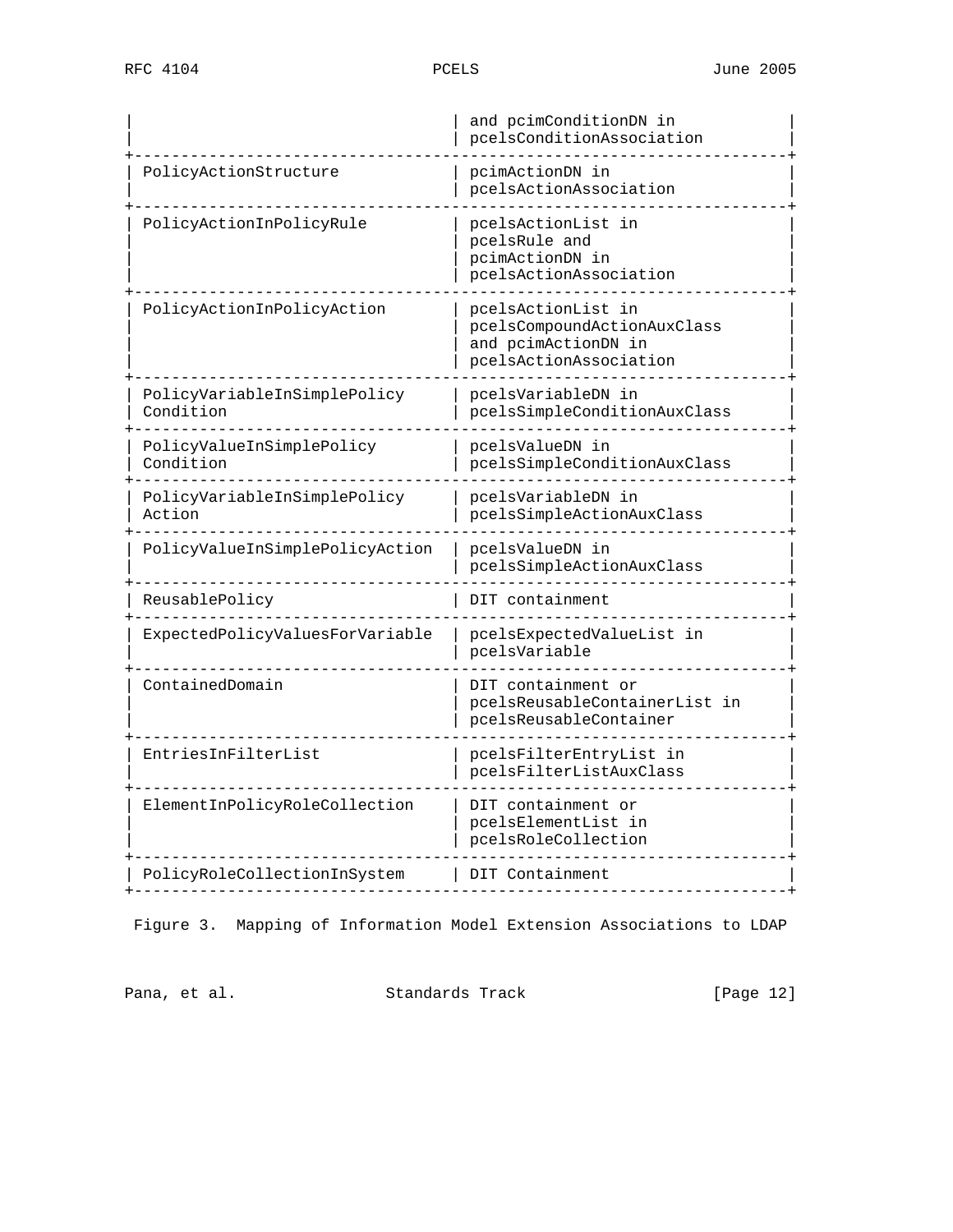Two [PCIM\_EXT] associations are mapped to DIT containment:

- PolicyRoleCollectionInSystem is a weak association and weak associations map well to DIT containment [CIM\_LDAP] (without being limited to this mapping). In the absence of additional constraints, DIT containment is chosen here as the optimal association mapping.
- ReusablePolicy is mapped to DIT containment for scalability reasons. It is expected that applications will associate a large number of policy instances to a ReusablePolicyContainer and DIT containment is a type of association that scales well.
- 4.3. Summary of Changes Since PCLS

 This section provides an overview of the changes relative to [PCLS] defined in this document:

- 1. The concept of a set of policies is introduced by two new object classes: pcelsPolicySet and pcelsPolicySetAssociation. These classes enable the aggregation and relative prioritization of policies (rules and/or groups). The attribute pcelsPriority is used by pcelsPolicySetAssociation instances to indicate the priority of a policy relative to the other policies aggregated by the same set. Applications may use this attribute to apply appropriate ordering to the aggregated policies. This new policy aggregation mechanism provides an alternative to the aggregation mechanism defined by [PCLS] (that defines pcimRuleContainmentAuxClass and/or pcimGroupContainmentAuxClass for attaching components to a pcimGroup).
- 2. The attribute pcimRoles defined by [PCLS] is used here by the pcelsPolicySet object class. Thus, the role based policy selection mechanism is extended to all the subclasses of pcelsPolicySet.
- 3. A new attribute pcelsDecisionStrategy is added on the pcelsPolicySet class as a mapping from the decision mechanism.
- 4. A new class pcelsGroup (with two subclasses), implements the modified semantics of the PolicyGroup in accordance with [PCIM\_EXT]. This new class inherits from its superclass pcelsPolicySet the ability to aggregate (with relative priority) other policy rules or groups.
- 5. A new class pcelsRule (with two subclasses), implements the modified semantics of the PolicyRule in accordance with [PCIM\_EXT]. It does not include an absolute priority attribute,

Pana, et al. Standards Track [Page 13]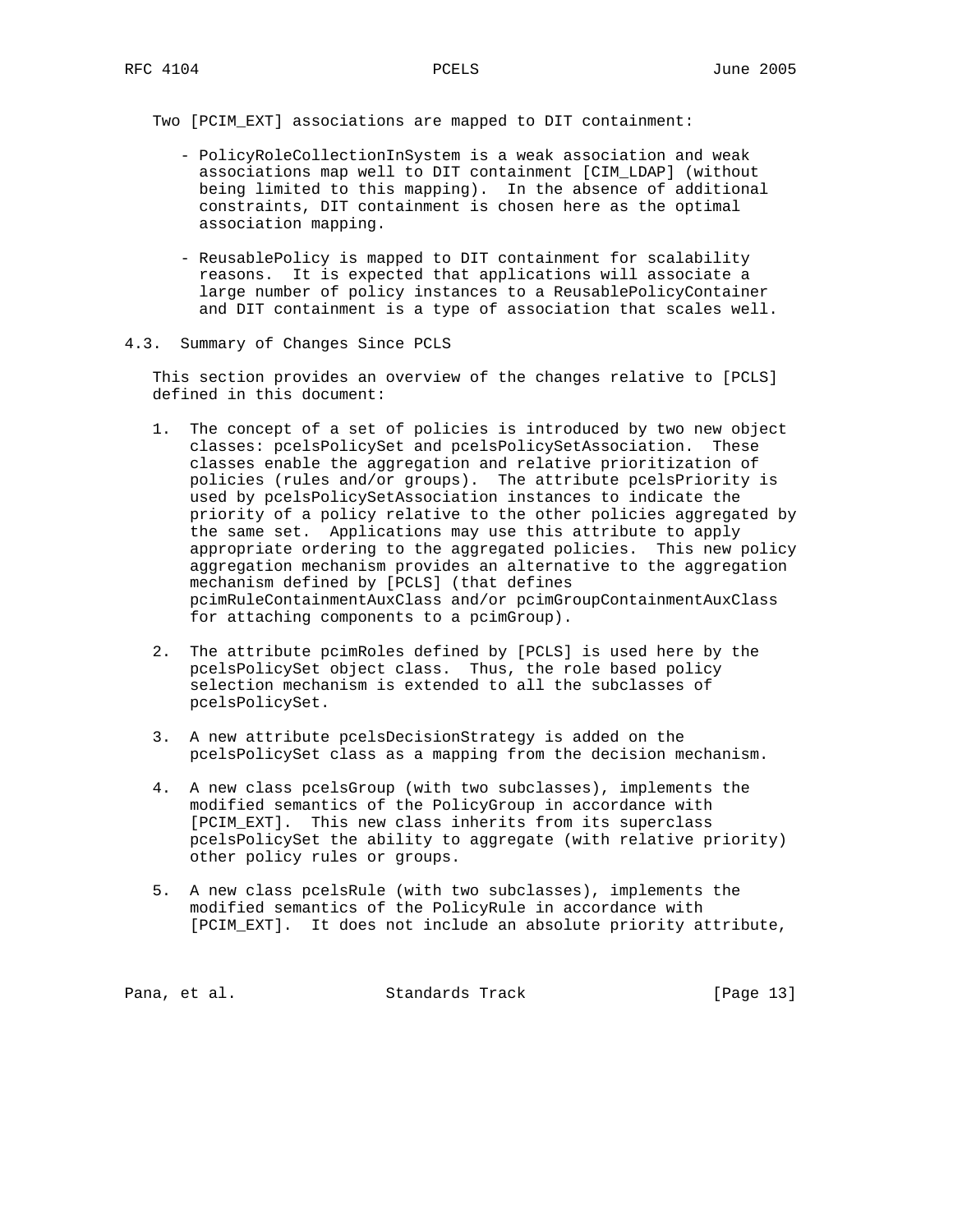but instances of non-abstract subclasses of pcelsRule can be prioritized relative to each other within a System (behavior inherited from its superclass: pcelsPolicySet). The pcelsRule class also inherits from pcelsPolicySet the ability to aggregate other policy rules or groups, and thus, the ability to construct nested rule structures of arbitrary complexity.

- 6. A new attribute pcelsExecutionStrategy is added to the pcelsRule and pcelsCompoundActionAuxClass classes to allow the specification of the expected behavior in case of multiple actions aggregated by a rule or by a compound action.
- 7. Compound Conditions: The pcelsCompoundConditionAuxClass class is added in order to map the CompoundPolicyCondition class. A new class, pcelsConditionAssociation is used to aggregate policy conditions in a pcelsCompoundConditionAuxClass. The same class is also used to aggregate policy conditions in a pcelsRule.
- 8. Compound Actions: The pcelsCompoundActionAuxClass class is added in order to map the CompoundPolicyAction class. A new class, pcelsActionAssociation is used to aggregate policy actions in a pcelsCompoundActionAuxClass. The same class is also used to aggregate policy actions in a pcelsRule.
- 9. Simple Conditions, Simple Actions, Variables and Values: The simple condition, simple action, variable and value classes defined by [PCIM\_EXT] are directly mapped to LDAP object classes. These are: pcelsSimpleConditionAuxClass, pcelsSimpleActionAuxClass, pcelsVariable and its subclasses, and pcelsValueAuxClass and its subclasses.
- 10. A general extension mechanism is introduced for representing policy variables and values that have not been specifically modeled. The mechanism is intended for vendor-specific extensions.
- 11. Reusable Policy Repository: A new class (with two subclasses), pcelsReusableContainer is created as a subclass of pcimRepository. While maintaining compatibility with older [PCLS] implementations, the addition of this class acknowledges the intent of [PCIM\_EXT] to avoid the potential for confusion with the Policy Framework component named Policy Repository. The new class enables many-to-many associations between reusable policy containers.
- 12. The ReusablePolicy association defined in [PCIM\_EXT] is realized through subordination to an instance of a non-abstract subclass of pcelsReusableContainer. Thus, reusable policy components

Pana, et al. Standards Track [Page 14]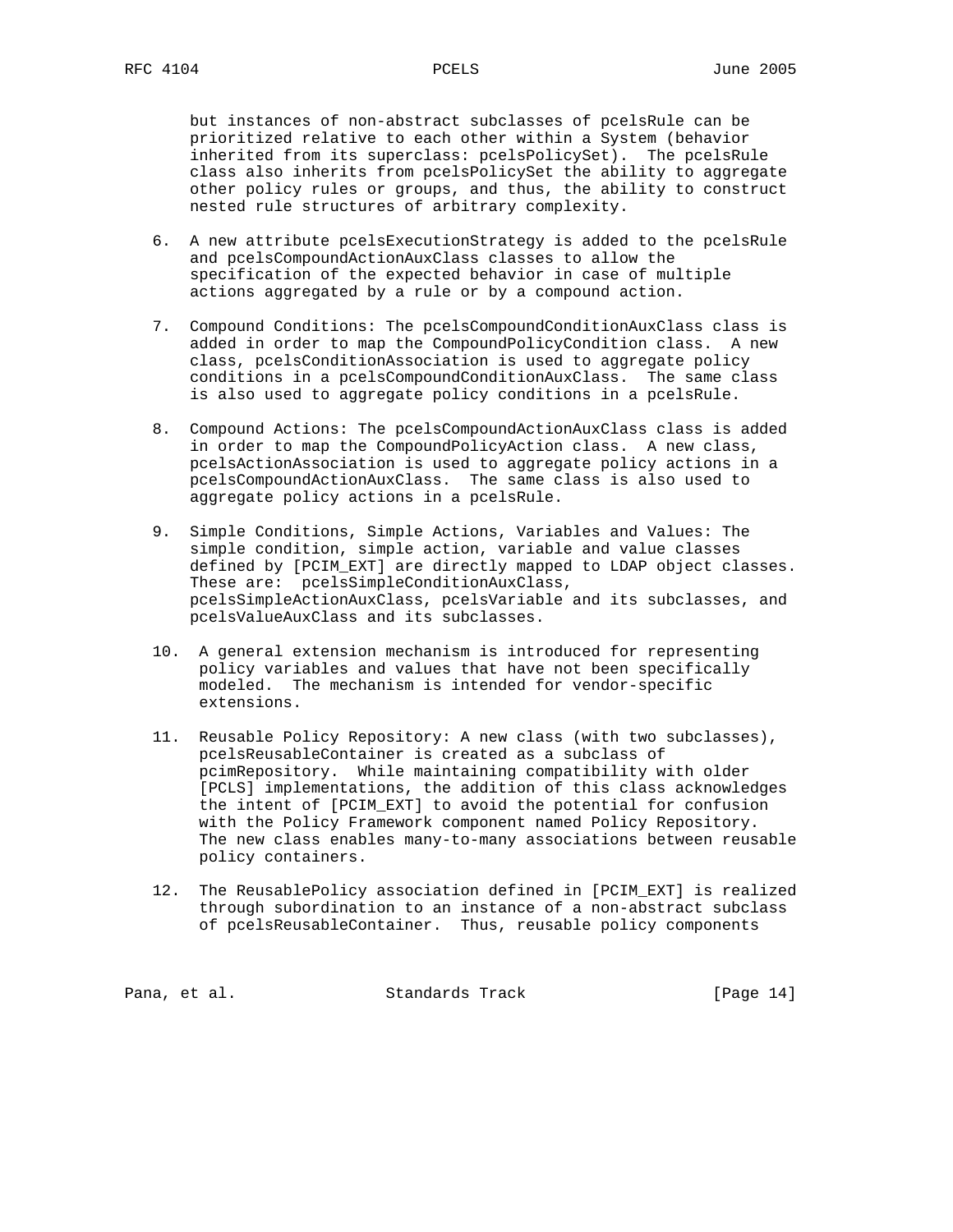(groups, rules, conditions, actions, variables and values) may be defined as stand-alone entries or stand-alone groups of related entries subordinated (DIT contained) to a pcelsReusableContainer.

- 13. Device level filter classes are added to the schema.
- 14. The pcelsRoleCollection class is added to the schema to allow the association of policy roles to resources represented as LDAP entries.
- 4.4. Relationship to PCLS Classes

 Several [PCLS] classes are used in this document to derive other classes. If a PCELS application requires a functionality provided by any of derived classes, then the [PCLS] class MUST also be supported by PCELS implementations. These classes are:

 pcimPolicy pcimRuleConditionAssociation pcimRuleActionAssociation pcimConditionAuxClass pcimActionAuxClass pcimRepository

 Other [PCLS] classes are neither derived to nor superseded by classes defined in this document. If a PCELS application requires a functionality provided by any of these classes, then the [PCLS] class SHOULD be used. These classes are:

 pcimRuleValidityAssociation pcimTPCAuxClass pcimConditionVendorAuxClass pcimActionVendorAuxClass pcimPolicyInstance pcimElementAuxClass pcimSubtreesPtrAuxClass

 Among the classes defined in this document some implement concepts that supersede the concepts implemented by similar [PCLS] classes. PCELS implementations MAY support such [PCLS] classes. These classes are:

 pcimGroup and its subclasses pcimRule and its subclasses pcimGroupContainmentAuxClass pcimRuleContainmentAuxClass the subclasses of pcimRepository

Pana, et al. Standards Track [Page 15]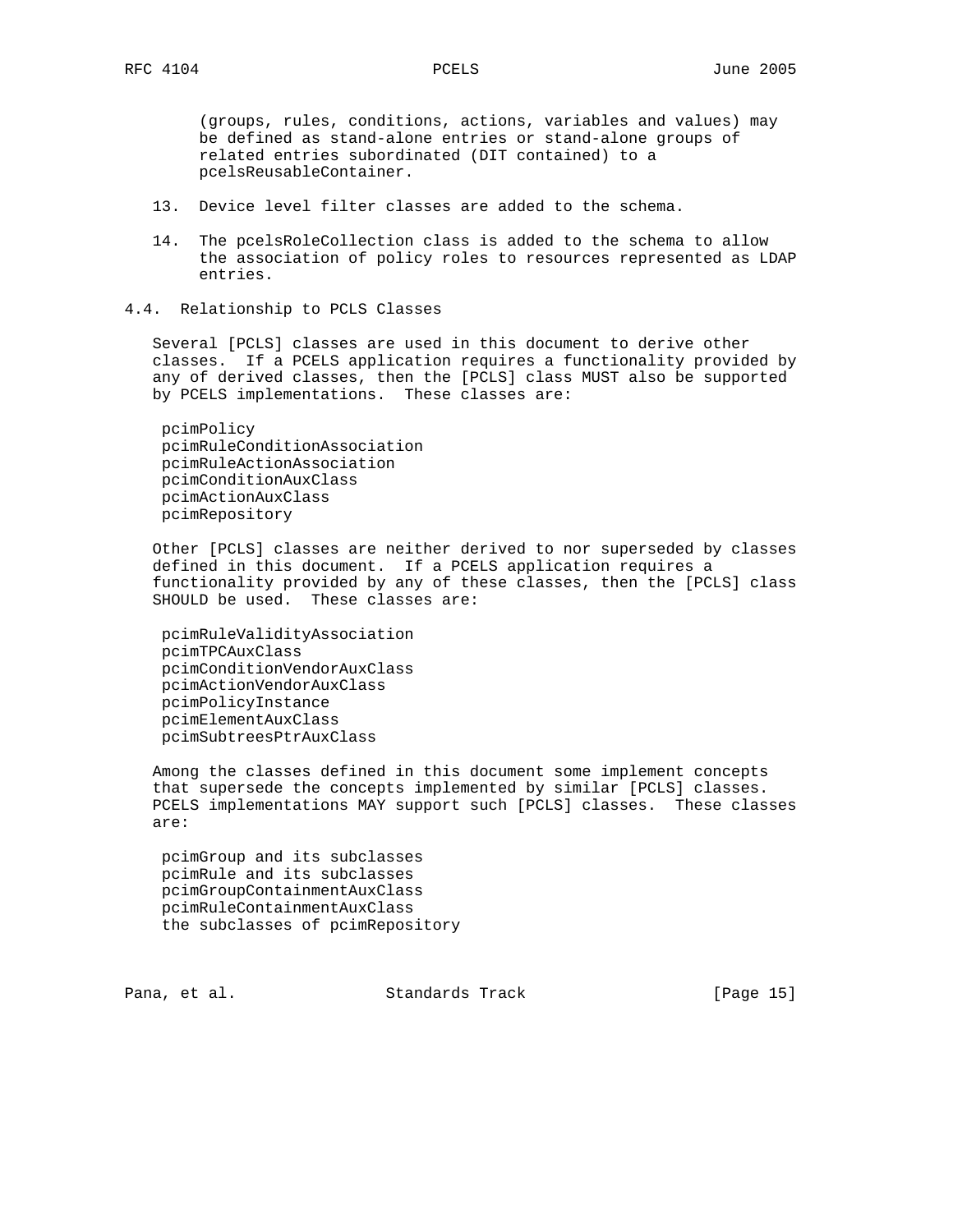4.5. Impact on Existing Implementations of the Policy Core LDAP Schema

 In general, the intent of PCELS is to extend the functionality offered by the Policy Core LDAP Schema. For the most part, the compatibility with [PCLS] is preserved. The few cases in which compatibility cannot be achieved due to fundamental changes imposed by [PCIM\_EXT], are defined here as alternatives to the original implementation.

 PCELS does not obsolete nor deprecate the concepts implemented by [PCLS]. The new LDAP schema items are defined in this document in a way that avoids, to the extent possible, interference with the normal operation of a reasonably well-executed implementation of [PCLS]. The intent is to permit at least a harmless coexistence of the two models in the same data repository.

 However, it should be noted that the PCELS introduces the following changes that may have an impact on some [PCLS] implementations:

- 1. Some attributes originally used only by pcimRule or pcimGroup are now also used by classes unknown to [PCLS] implementations (pcelsPolicySet, pcelsRule and pcelsGroup). In particular, the attribute pcimRoles is also used by pcelsPolicySet for role based policy selection.
- 2. Condition and action association classes originally used by only pcimRule are now used (through subclasses) by pcelsRule as well.
- 3. pcimRepository containers may include entries of types unknown to [PCLS] implementations.

 When the choice exists, PCELS implementations SHOULD support the new schema and MAY also support the one defined by [PCLS]. For example, if PolicyRule support is required, an implementation SHOULD be able to read or read-write (as applicable) pcelsRule entries. The same implementation MAY be able to read or read-write pcimRule.

4.6. The Association of PolicyVariable and PolicyValues to PolicySimpleCondition and PolicySimpleAction

 A PolicySimpleCondition, as well as a PolicySimpleAction, includes a single PolicyValue and a single PolicyVariable. Each of them can be attached or referenced by a DN.

Pana, et al. Standards Track [Page 16]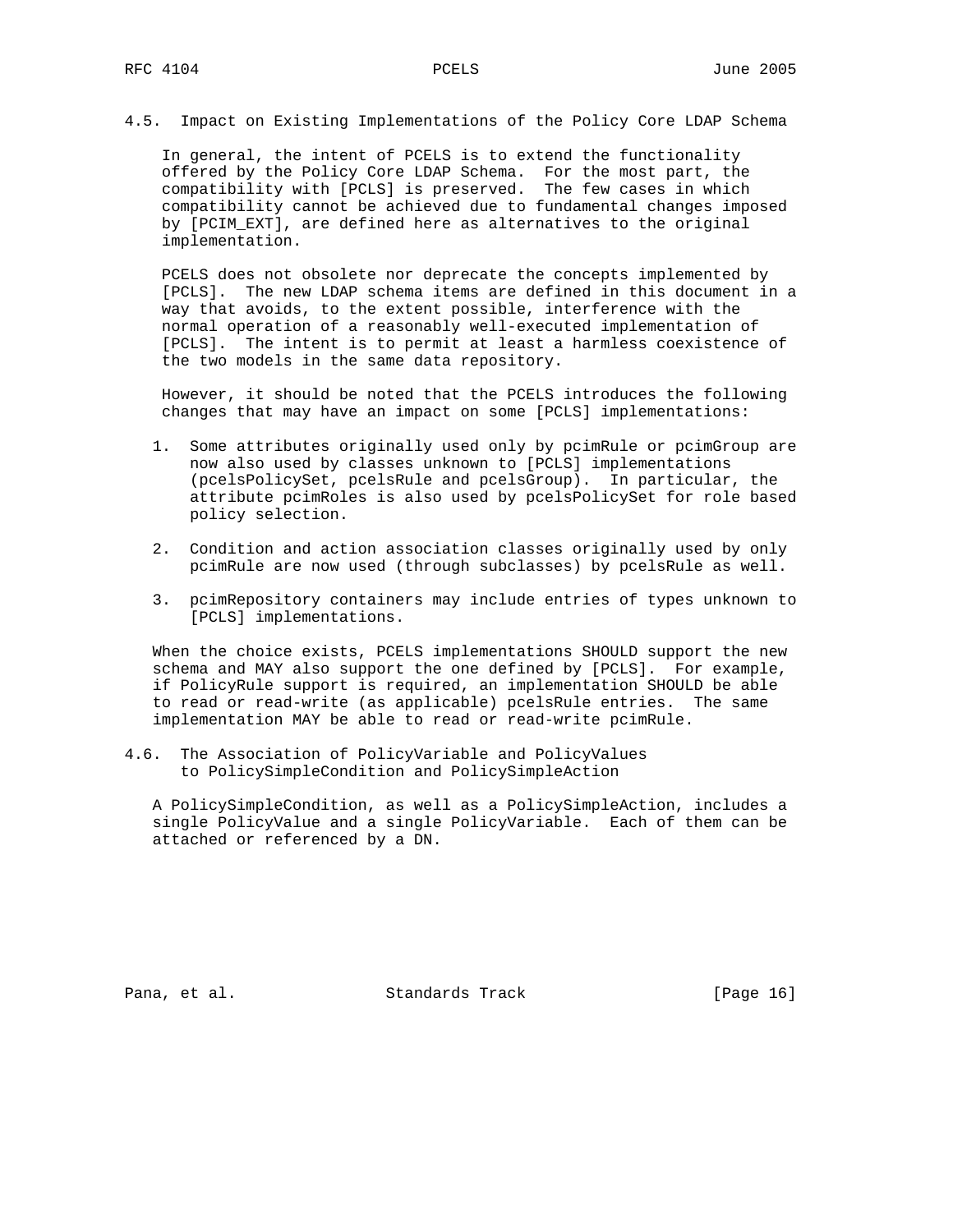The attachment helps create compact PolicyCondition and PolicyAction definitions that can be efficiently provisioned and retrieved from the repository. On the other hand, referenced PolicyVariables and PolicyValues instances can be reused in the construction of multiple policies and permit an administrative partitioning of the data and policy definitions.

4.7. The Aggregation of PolicyRules and PolicyGroups in PolicySets

 In [PCIM\_EXT], the two aggregations PolicyGroupInPolicyGroup and PolicyRuleInPolicyGroup, are combined into a single aggregation PolicySetComponent. This aggregation and the capability of association between a policy and the ReusablePolicyContainer offer new possibilities of reusability. Furthermore, these aggregations introduce new semantics representing the execution of one PolicyRule within the scope of another PolicyRule.

 Since PolicySet is defined in [PCIM\_EXT], it is mapped in this document to a new class pcelsPolicySet in order to provide an abstraction for a set of policy rules or groups. The aggregation class PolicySetComponent in [PCIM\_EXT] is mapped to a multi-value attribute pcelsPolicySetList in the pcelsPolicySet class and the attribute pcelsPolicySetDN in the pcelsPolicySetAssociation. These attributes refer to the nested rules and groups.

 It is possible to store a rule/group nested in another rule/group in two ways. The first way is to define the nested rule/group as specific to the nesting rule/group. The second way is to define the nested rules/groups as reusable.

Pana, et al. Standards Track [Page 17]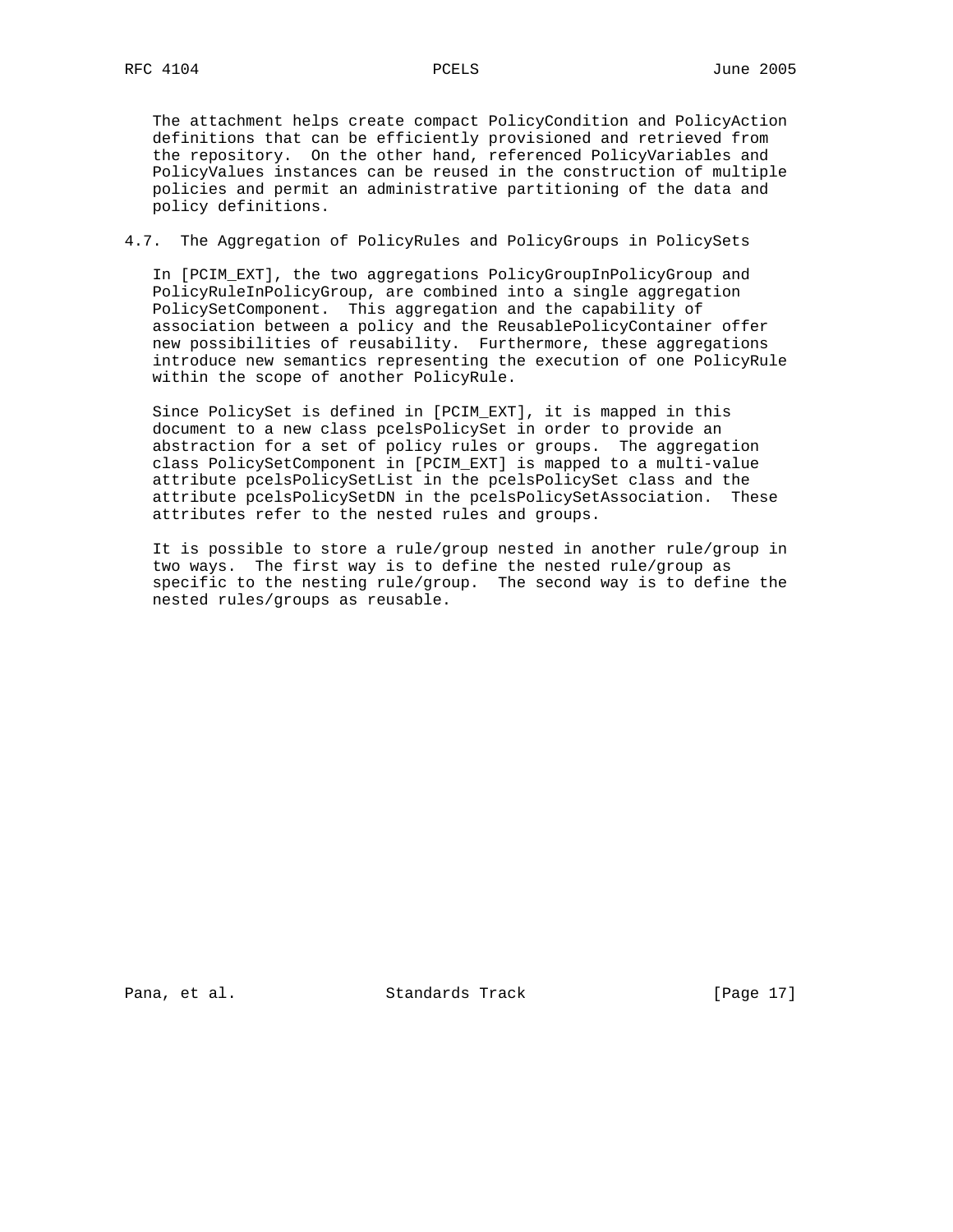|  |  | First case: Specific nested sets (rules/groups). |  |  |  |  |  |
|--|--|--------------------------------------------------|--|--|--|--|--|
|--|--|--------------------------------------------------|--|--|--|--|--|



#: Number.

 Set#: pcelsRuleAuxClass or pcelsGroupAuxClass auxiliary class. SA#: pcelsPolicySetAssocation structural class.

Figure 4. Policy Set with Specific Components

 The nesting pcelsPolicySet refers to instances of pcelsPolicySetAssociation using the attribute pcelsPolicySetList. These structural association classes are subordinated (DIT contained) to an instance of a non-abstract subclass of pcelsPolicySet and represent the association between the PolicySet and its nested rules/groups. The nested instances of auxiliary subclasses of pcelsPolicySet are attached to the association entries.

Pana, et al. Standards Track [Page 18]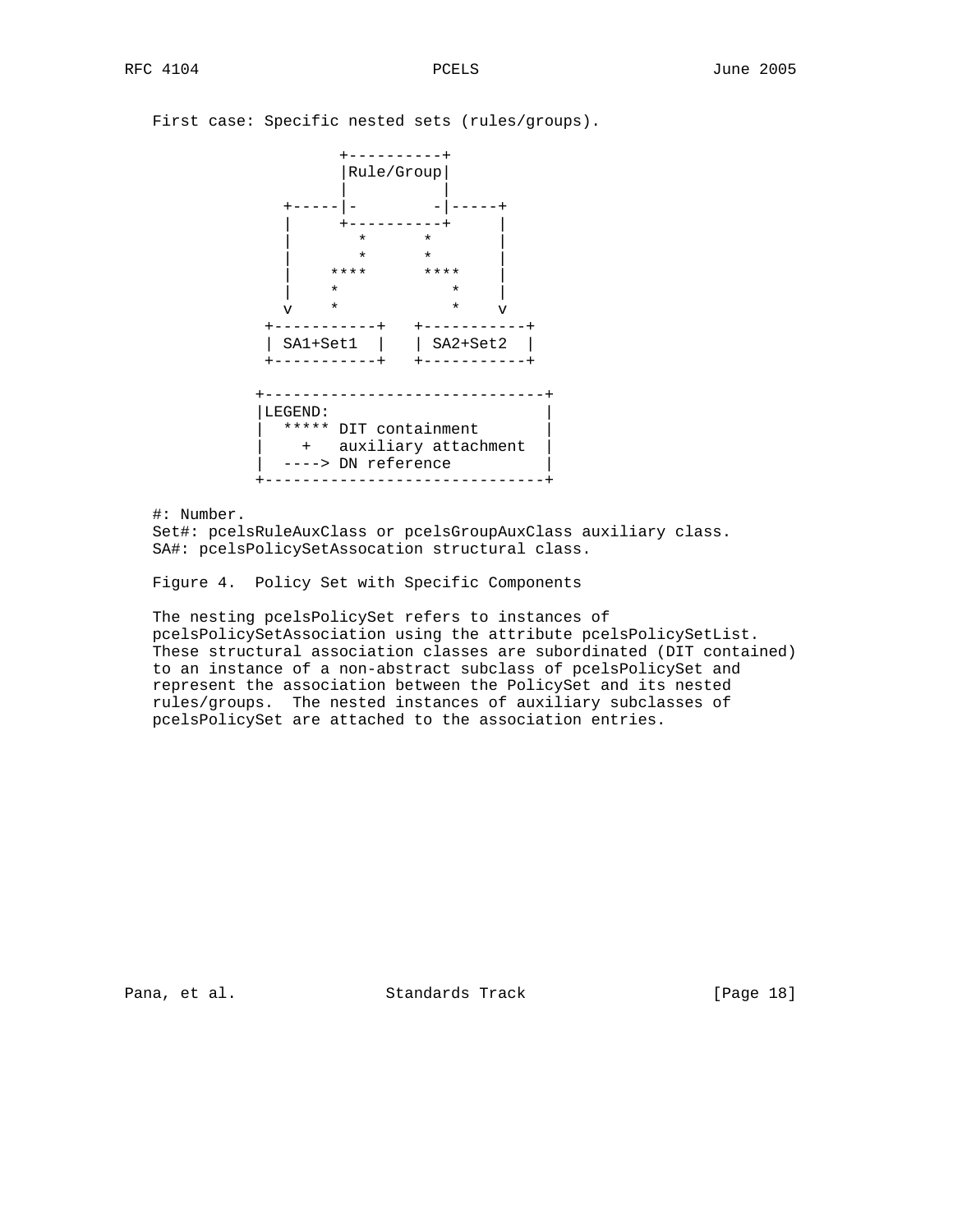+----------+ +-------------+ | Rule/Group | ContainerX | +-|- -|--+ | | | +----------+ | +-------------+ | \* \* | \* \* | \*\*\* \*\*\*\* | \* \* | \* \* v \* \* | \* +---+ \* \* | \* |SA2| +-------+ \* ------>|S1+Set2| \* +---+ +---+ +-------+ \* |SA1| +-------+ | -|------------------------------>|S2+Set3| +---+ +-------+ +------------------------------+ |LEGEND: | | \*\*\*\*\* DIT containment | + auxiliary attachment | ----> DN reference +------------------------------+

Second case: Reusable nested sets (rules/groups).

 Set#: pcelsRuleAuxClass or pcelsGroupAuxClass auxiliary class. SA#: PolicySetAssocation structural class. S#: structural class.

Figure 5. Policy Set with Reusable Components

 The nesting pcelsPolicySet refers to instances of pcelsPolicySetAssociation using the attribute pcelsPolicySetList. These structural association classes are subordinated (DIT contained) to an instance of a non-abstract subclass of pcelsPolicySet and represent the association between the PolicySet and its nested rules/groups. The reusable rules/groups are instantiated here as auxiliary classes and attached to pcimPolicyInstance entries in the reusable container. Another option is to use the structural subclasses for defining reusable rules/groups. The association classes belonging to a nesting policy set are reference the reusable rules/groups using the attribute pcelsPolicySetDN.

 A combination of both specific and reusable components is also allowed for the same policy set.

Pana, et al. Standards Track [Page 19]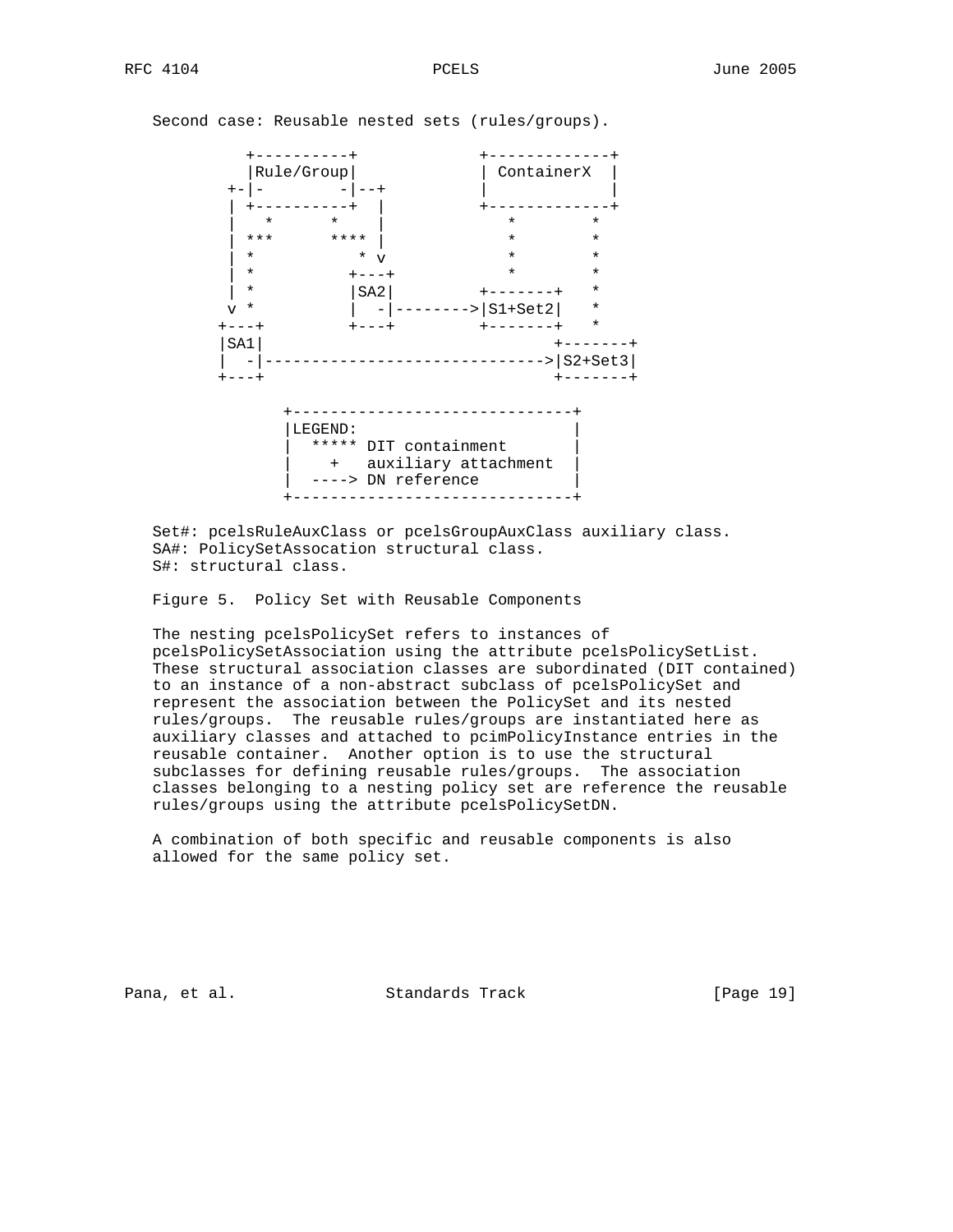4.8. The Aggregation of Actions/Conditions in PolicyRules and CompoundActions/CompoundConditions

 [PCIM\_EXT] defines two new classes that allow the designer to create more complex conditions and actions. CompoundPolicyCondition and CompoundPolicyAction classes are mapped in this document to pcelsCompoundConditionAuxClass and pcelsCompoundActionAuxClass classes that are subclasses of pcimConditionAuxClass/pcimActionAuxClass. The compound conditions/actions defined in [PCIM\_EXT] extend the capability of the rule to associate, group and evaluate conditions or execute actions. The conditions/actions are associated to compounds conditions/actions in the same way as they are associated to the rules.

 In this section, how to store instances of these classes in an LDAP Directory is explained. As a general rule, specific conditions/actions are subordinated (DIT contained) to the rule or compound condition/action that aggregates them and are attached to association class instances. Reusable conditions/actions are subordinated to pcelsReusableContainer instances and attached to pcimPolicyInstance instances.

 The examples below illustrate the four possible cases combining specific/reusable compound/non-compound condition/action. The rule has two compound conditions, each one has two different conditions. The schemes can be extended in order to store actions.

 The examples below are based on and extend those illustrated in the section 4.4 of [PCLS].

Pana, et al. Standards Track [Page 20]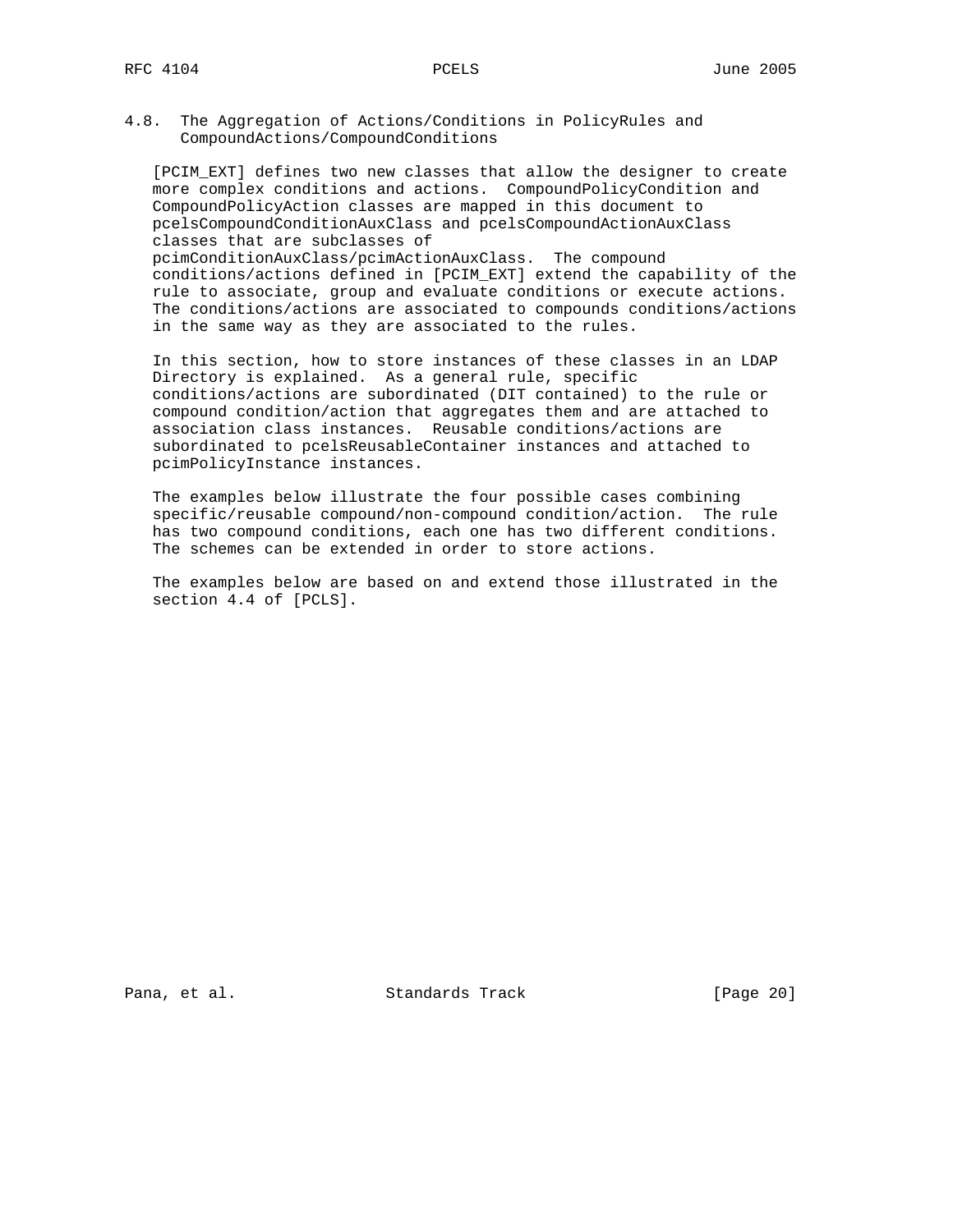### First case: Specific compound condition/action with specific conditions/actions.



#: Number.

 CA#: pcelsConditionAssociation structural class. cc#: pcelsCompoundConditionAuxClass auxiliary class. c#: subclass of pcimConditionAuxClass.

Figure 6. Specific Compound Conditions with Specific Components

 Because the compound conditions/actions are specific to the Rule, They are auxiliary attachments to instances of the structural classes pcelsConditionAssociation or pcelsActionAssociation. These structural classes represent the association between the rule and the compound condition/action. The rule specific conditions/actions are therefore subordinated (DIT contained) to the rule entry.

 The conditions/actions are tied to the compound conditions/actions in the same way the compound conditions/actions are tied to rules. Association classes realize the association between the aggregating compound conditions/actions and the specific conditions/actions.

Pana, et al. Standards Track [Page 21]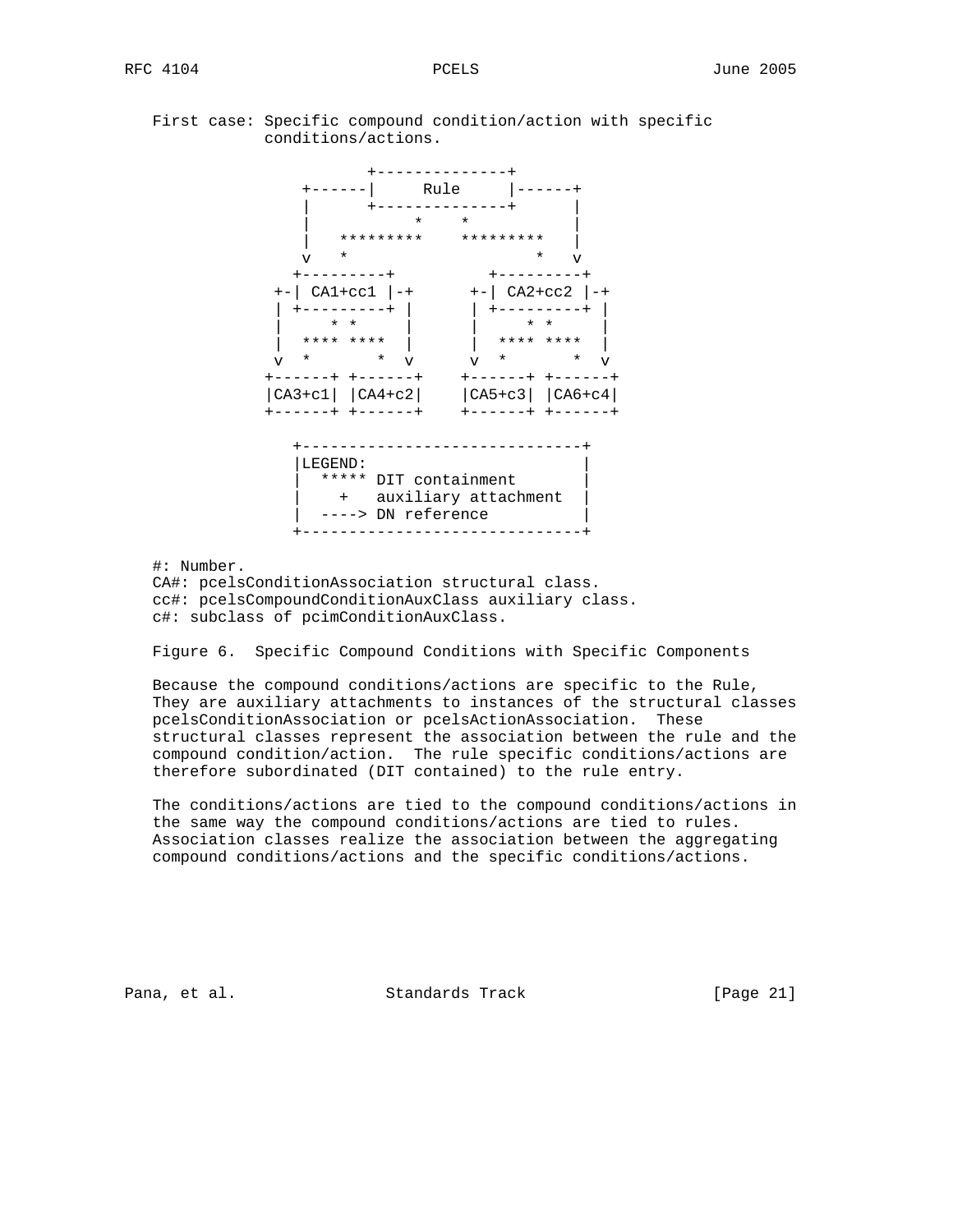+-------------+ +---------------+ +------| Rule |-----+ | ContainerX | | +-------------+ | +---------------+ | \* \* \* | \* \* \* \* \* | \* \* \* | \*\*\*\* \* \* \* | \*\*\*\*\*\*\*\*\* \*\*\*\*\*\*\*\* | \* \* \* \*\*\*\*\*\*\*\* | \* \* \* \* v \* \* \* \* \* \* \* | \* +---------+ \* \* \*\*\*\* \* | \* +-| CA2+cc2 |-+ \* \* \* \* | \* | +---------+ | \* \* \* \* v \* | \* \* | \* \* \* \* +---------+ | \*\*\*\* \*\*\*\* | \* \* \* \* +-| CA1+cc1 |-+ | \* \* v \* \* \* \* | +--------+ | | \* +------+ +------+ \* \* \* | \* \* | v \* | CA6 |->|S1+c4| \* \* \* \* | \*\*\*\* \*\*\*\* | +------+ +------+ +-----+ +-----+ \* \* | \* \* v | CA5 |------------------>|S2+c3| \* \* | \* +------+ +------+ +-----+ +-----+ \* v \* | CA4 |----------------------------------->|S3+c2| \* +------+ +------+ +-----+ +-----+ | CA3 |------------------------------------------------------>|S4+c1| +------+ +-----+ +------------------------------+  $\vert$  LEGEND: | \*\*\*\*\* DIT containment | | + auxiliary attachment | | ----> DN reference +------------------------------+

 Second case: Rule specific compound conditions/actions with reusable conditions/actions.

 #: Number. CA#: pcelsConditionAssociation structural class. cc#: pcelsCompoundConditionAuxClass auxiliary class. c#: subclass of pcimConditionAuxClass. S#: structural class

Figure 7. Specific Compound Conditions with Reusable Components

 This case is similar to the first one. The conditions/actions are reusable and are therefore not attached to the association classes, but rather to structural classes in the reusable container. The association classes tie the conditions/actions in located in a reusable container to their aggregators using DN references.

Pana, et al. Standards Track [Page 22]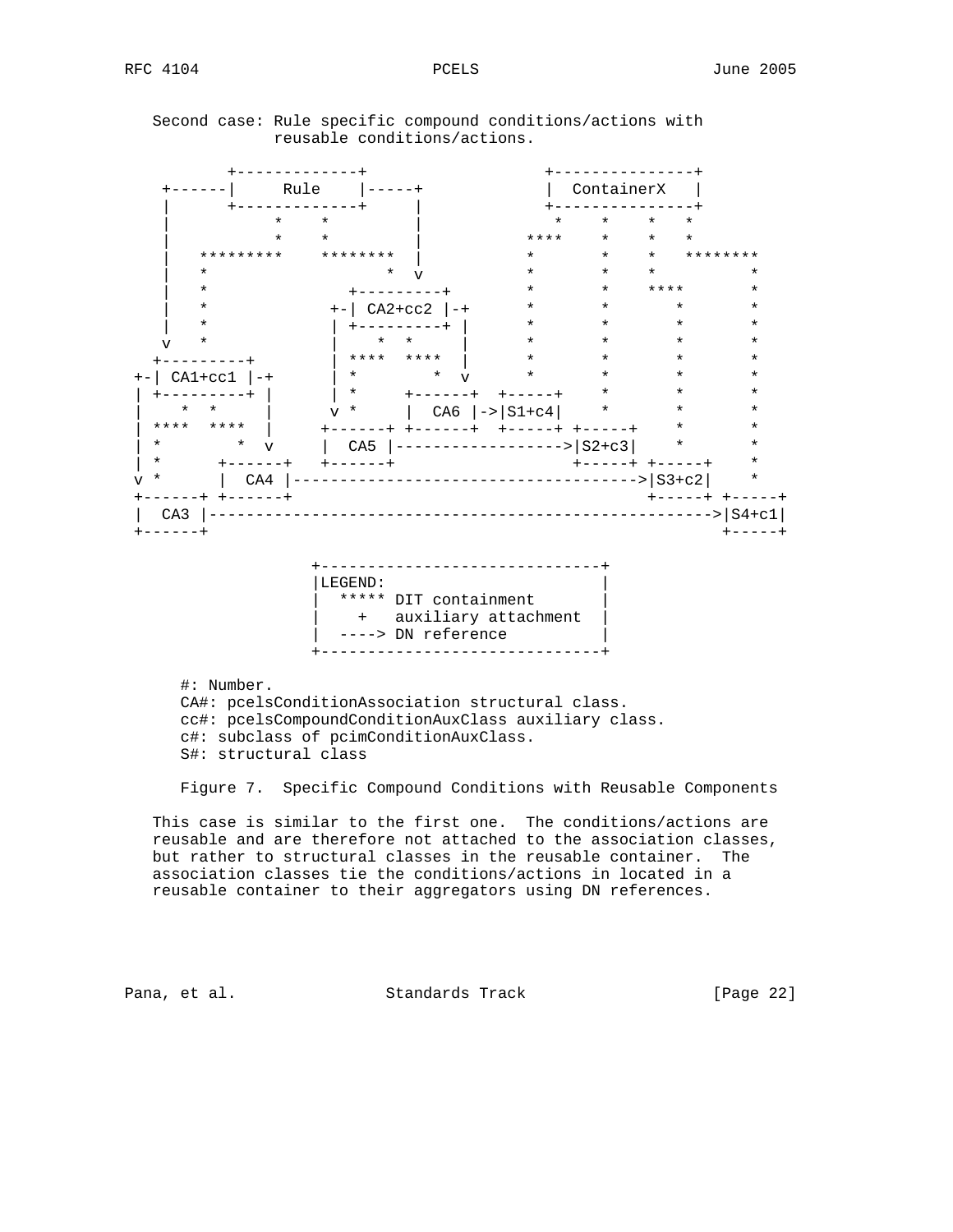Third case: Reusable compound condition/action with specific conditions/actions.



 Re-usable compound conditions/actions are attached to structural classes and stored in a reusable policy container. They are related to the rule through a DN reference attribute in the association classes.

Pana, et al. Standards Track [Page 23]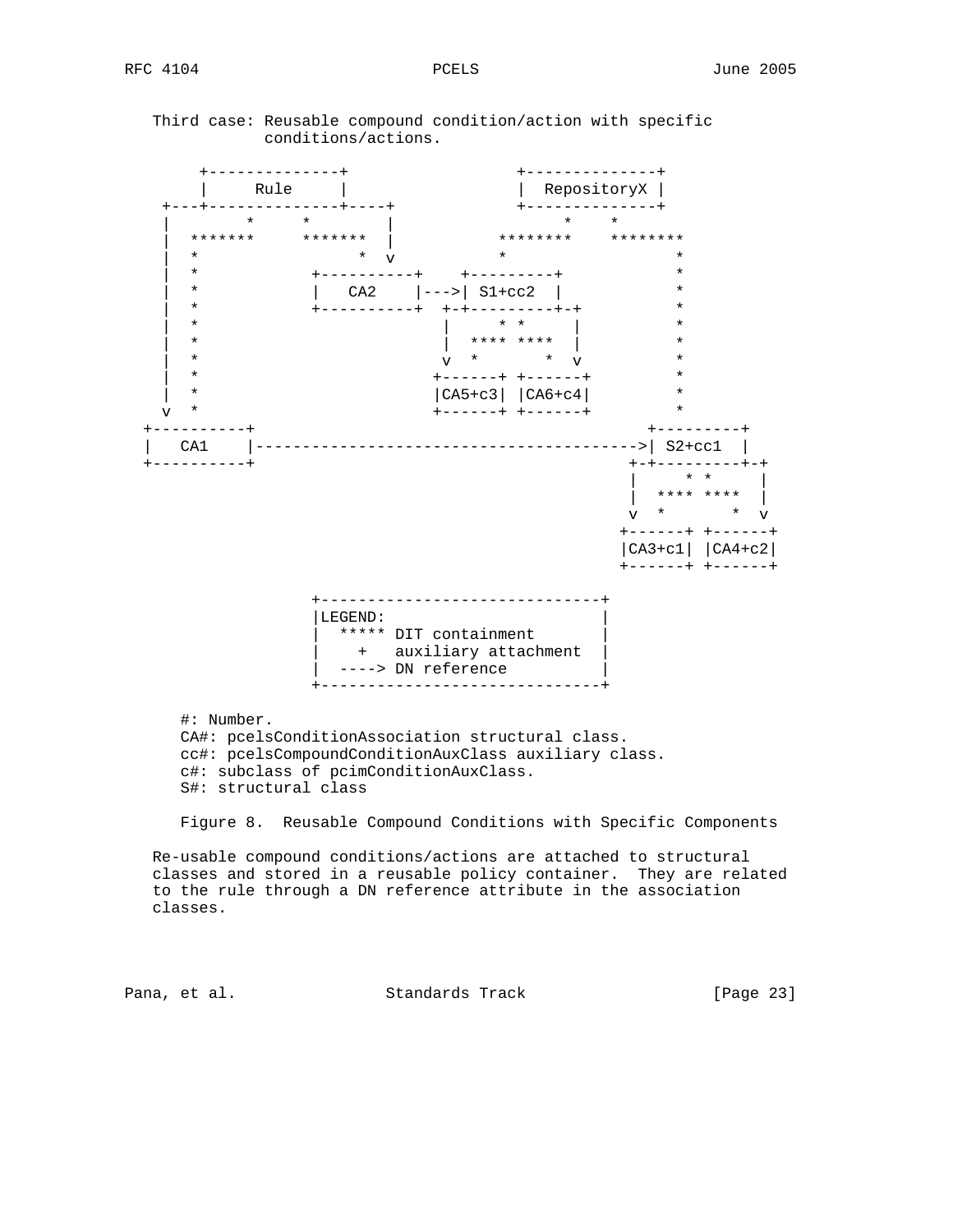Specific conditions/actions are attached to association entries and subordinated (DIT contained) to the aggregating compound conditions/actions.

 Fourth case: Reusable conditions/actions and compound conditions/actions.



Pana, et al. Standards Track [Page 24]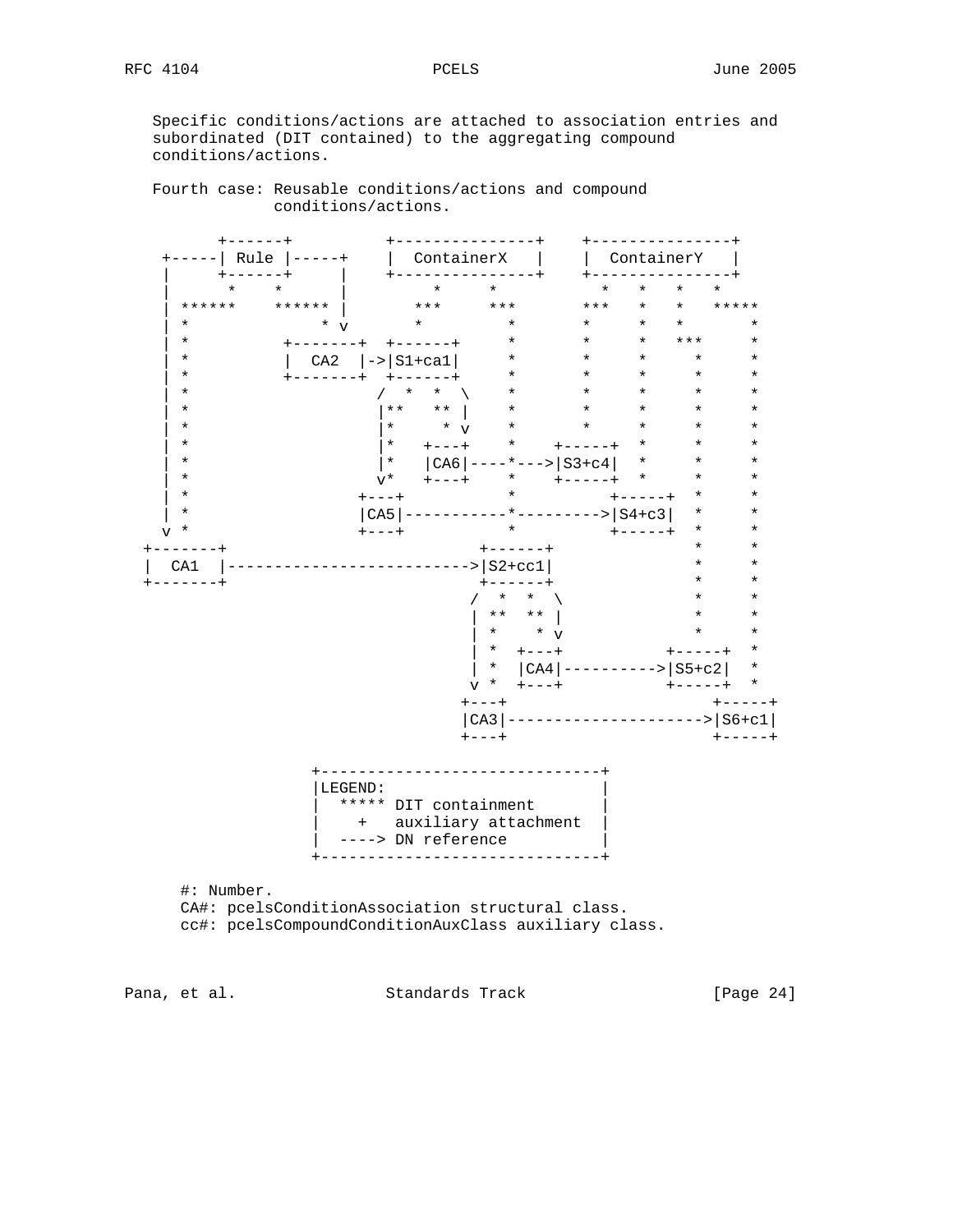c#: subclass of pcimConditionAuxClass. S#: structural class

Figure 9. Reusable Compound Conditions with Reusable Components

 All the conditions/actions are reusable so they are stored in reusable containers. The figure above illustrates two different reusable policy containers, but the number of containers in the system is decided based on administrative reasons. The conditions, actions, etc. may be stored in the same or different containers with no impact on the policy definition semantics.

5. Class Definitions

 The semantics for the policy information classes that are to be mapped directly from the information model to an LDAP representation are detailed in [PCIM\_EXT]. Consequently, this document presents only a brief reference to those semantics. The focus here is on the mapping from the information model (which is independent of repository type and access protocol) to a form that can be accessed using LDAP. For various reasons including LDAP specific optimization, this mapping is not always 1:1. Some new classes and attributes (that were not part of [PCIM] or [PCIM\_EXT]) needed to be created in order to implement the LDAP mapping. These new LDAP-only classes are fully defined in this document.

The following notes apply to this section in its entirety.

 Note 1: The formal language for specifying the classes, attributes, and DIT structure and content rules is that defined in [LDAP\_SYNTAX]. In the following definitions, the class and attribute definitions follow [LDAP\_SYNTAX] but they are line-wrapped to enhance human readability.

 Note 2: Even though not explicitly noted in the following class and attribute definitions, implementations may define DIT structure and content rules where applicable and supported by the underlying LDAP infrastructure. In such cases, the DIT structure rule considerations discussed in section 5 of [PCLS] must be applied to PCELS implementations as well. The reasons and details are presented in [X.501].

 Note 3: Wherever possible, an equality, a substrings and an ordering matching rule are defined for a particular attribute. This provides additional implementation flexibility. However, in some cases, the LDAP matching semantics may not cover all the application needs. For instance, different values of pcelsIPv4AddrList may be semantically equivalent. The equality matching rule, caseIgnoreMatch, associated

Pana, et al. Standards Track [Page 25]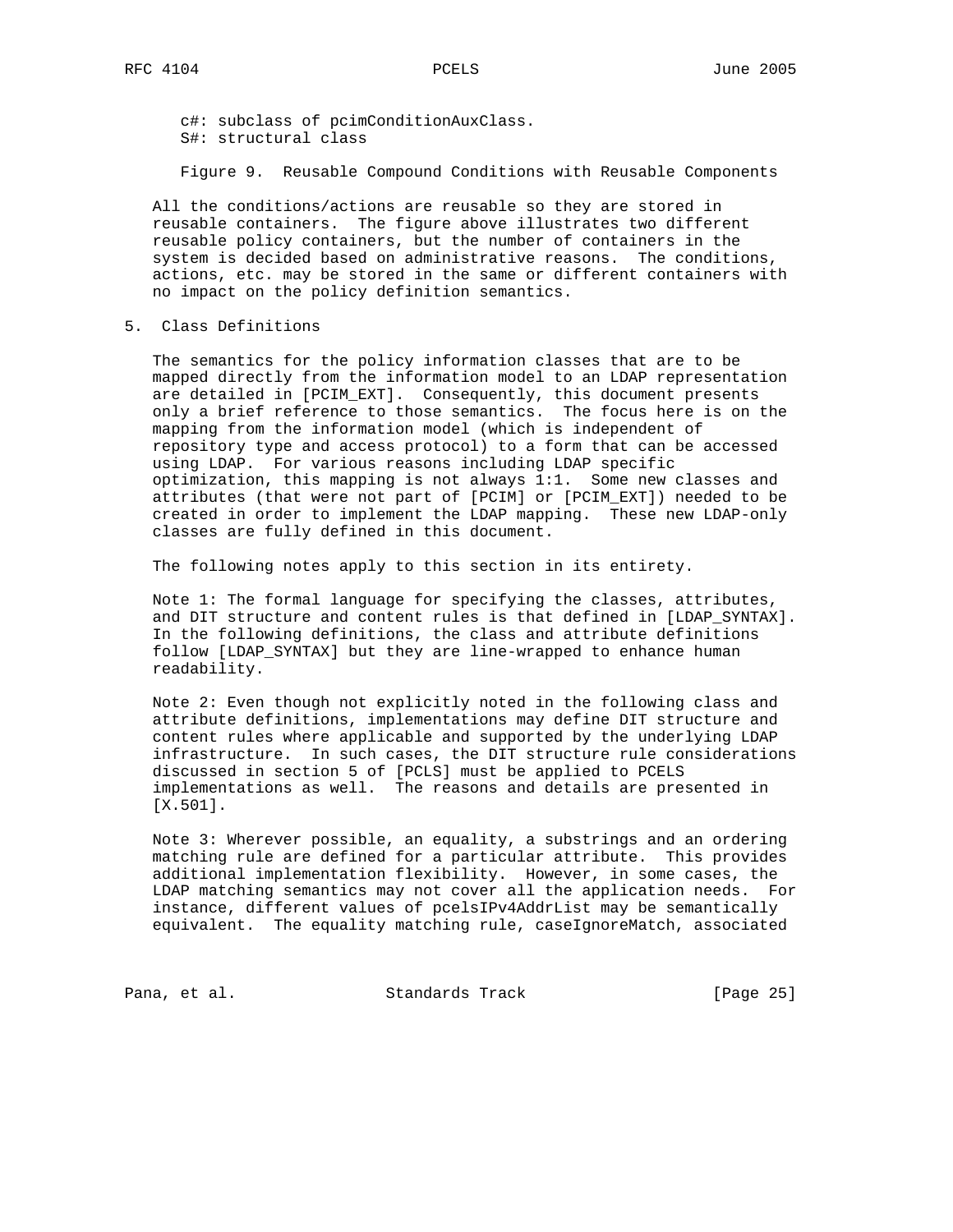to this attribute type is not suitable for detecting this equivalence. Implementers should not rely solely on LDAP syntaxes and matching rules for being consistent with this specification.

 Note 4: The following attribute definitions use only LDAP matching rules and syntax definitions from [LDAP\_SYNTAX], [LDAP\_SCHEMA] and [LDAP\_MATCH]. The corresponding X.500 matching rules are defined in [X.520].

 Note 5: Some of the following attribute types MUST conform to additional constraints on various data types (e.g., the only valid values for pcelsDecisionStrategy are 1 and 2). Just like the attribute semantics, the definition of the value structures, valid ranges, etc. is covered by [PCIM\_EXT] for the corresponding properties while such constraints are only briefly mentioned in this document. In all cases, if a constraint is violated, the entry SHOULD be treated as invalid and the policy rules or groups that refer to it SHOULD be treated as being disabled, meaning that the execution of such policy rules or groups SHOULD be stopped.

 Note 6: Some of the object classes defined in this section cannot or should not be directly instantiated because they are either defined as abstract or do not implement stand-alone semantics (e.g., pcelsValueAuxClass). Regarding instances of objects that inherit from such classes, the text refers to "instances of <class\_name>" when in fact the strictly correct expression would be "instances of objects that belong to non-abstract subclasses of <class\_name>". The omission is intentional; it makes the text easier to read.

5.1. The Abstract Class pcelsPolicySet

 The pcelsPolicySet class represents a set of policies with a common decision strategy and a common set of policy roles. This class together with the pcelsPolicySetAssociation class defined in a subsequent section of this document provide sufficient information to allow applications to apply appropriate ordering to a set of policies. The pcelsPolicySet is mapped from the PolicySet class [PCIM\_EXT]. The pcelsPolicySet class is an abstract object class and it is derived from the pcimPolicy class [PCLS].

 The pcelsPolicySetList attribute of a pcelsPolicySet instance references subordinated pcelsPolicySetAssociation entries. The aggregated pcelsPolicySet instances are either attached to the pcelsPolicySetAssociation entries as auxiliary object classes or referenced by the pcelsPolicySetAssociation entries using the pcelsPolicySetDN attribute.

Pana, et al. Standards Track [Page 26]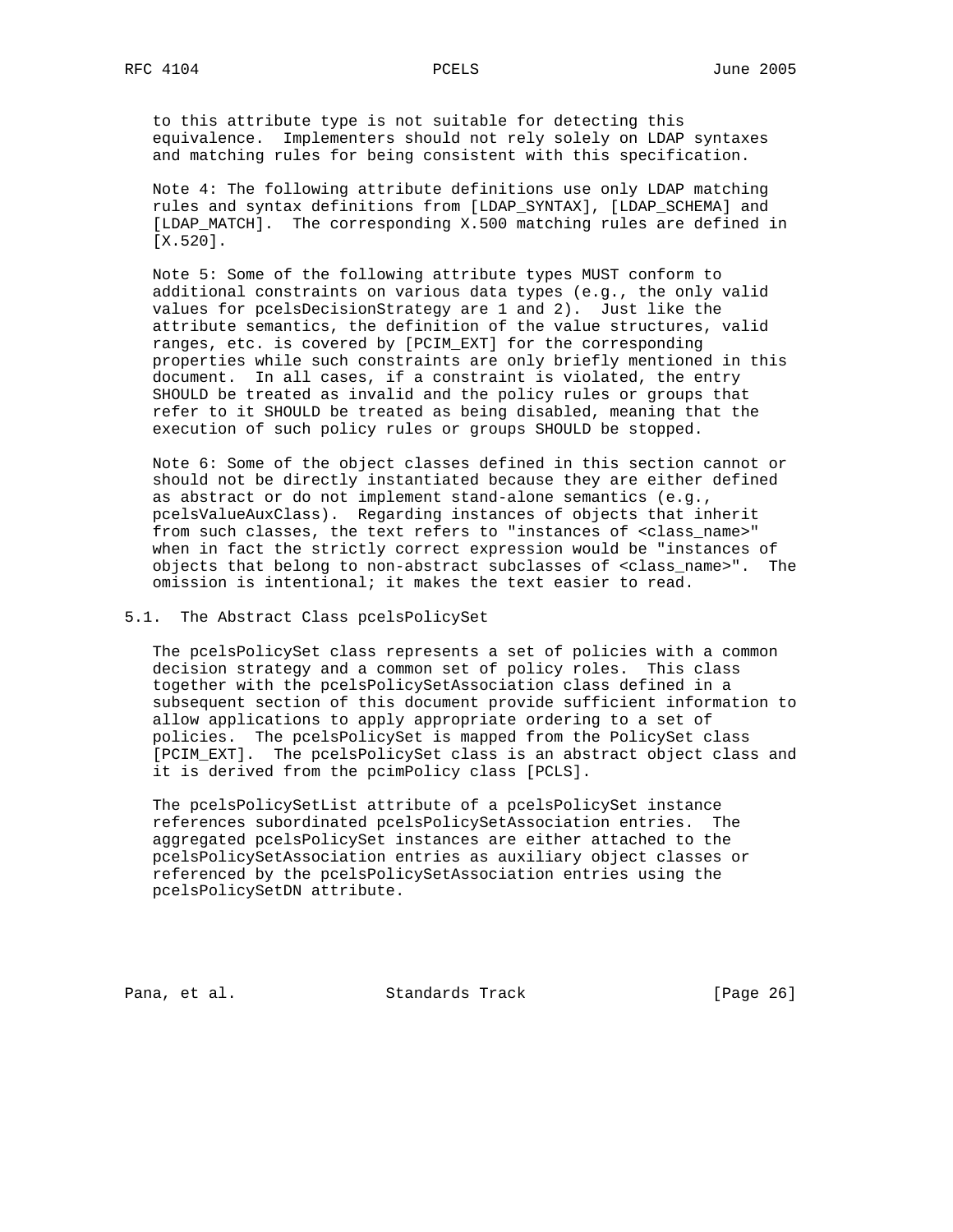The pcelsPolicySet class is defined as follows:

```
 ( 1.3.6.1.1.9.1.1
  NAME 'pcelsPolicySet'
  DESC 'Set of policies'
  SUP pcimPolicy
   ABSTRACT
   MAY ( pcelsPolicySetName
       $ pcelsDecisionStrategy
       $ pcimRoles
       $ pcelsPolicySetList )
 )
```
 One of the attributes of the pcelsPolicySet class, pcimRoles is defined in the section 5.3 of [PCLS]. In the pcelsPolicySet class the pcimRole attribute preserves its syntax and semantics as defined by [PCLS] and [PCIM].

 The pcelsPolicySetName attribute type may be used as naming attribute for pcelsPolicySet entries. This attribute type is of syntax Directory String [LDAP\_SYNTAX]. It has an equality matching rule of caseIgnoreMatch, an ordering matching rule of caseIgnoreOrderingMatch and a substrings matching rule of caseIgnoreSubstringsMatch [LDAP\_SYNTAX]. Attributes of this type can only have a single value.

This attribute type is defined as follows:

 ( 1.3.6.1.1.9.2.1 NAME 'pcelsPolicySetName' DESC 'User-friendly name of a policy set' EQUALITY caseIgnoreMatch ORDERING caseIgnoreOrderingMatch SUBSTR caseIgnoreSubstringsMatch SYNTAX 1.3.6.1.4.1.1466.115.121.1.15 SINGLE-VALUE )

 The pcelsDecisionStrategy attribute type indicates the evaluation method for the policies aggregated in the policy set. It is mapped from the PolicySet.PolicyDecisionStrategy property [PCIM\_EXT]. This attribute type is of syntax Integer [LDAP\_SYNTAX]. It has an equality matching rule of integerMatch [LDAP\_SYNTAX] and an ordering matching rule of integerOrderingMatch [LDAP\_MATCH]. Attributes of this type can only have a single value. The only allowed values for attributes of this type are 1 (FirstMatching) and 2 (AllMatching). If this attribute is missing from a pcelsPolicySet instance, applications MUST assume a FirstMatching decision strategy for the policy set.

Pana, et al. Standards Track [Page 27]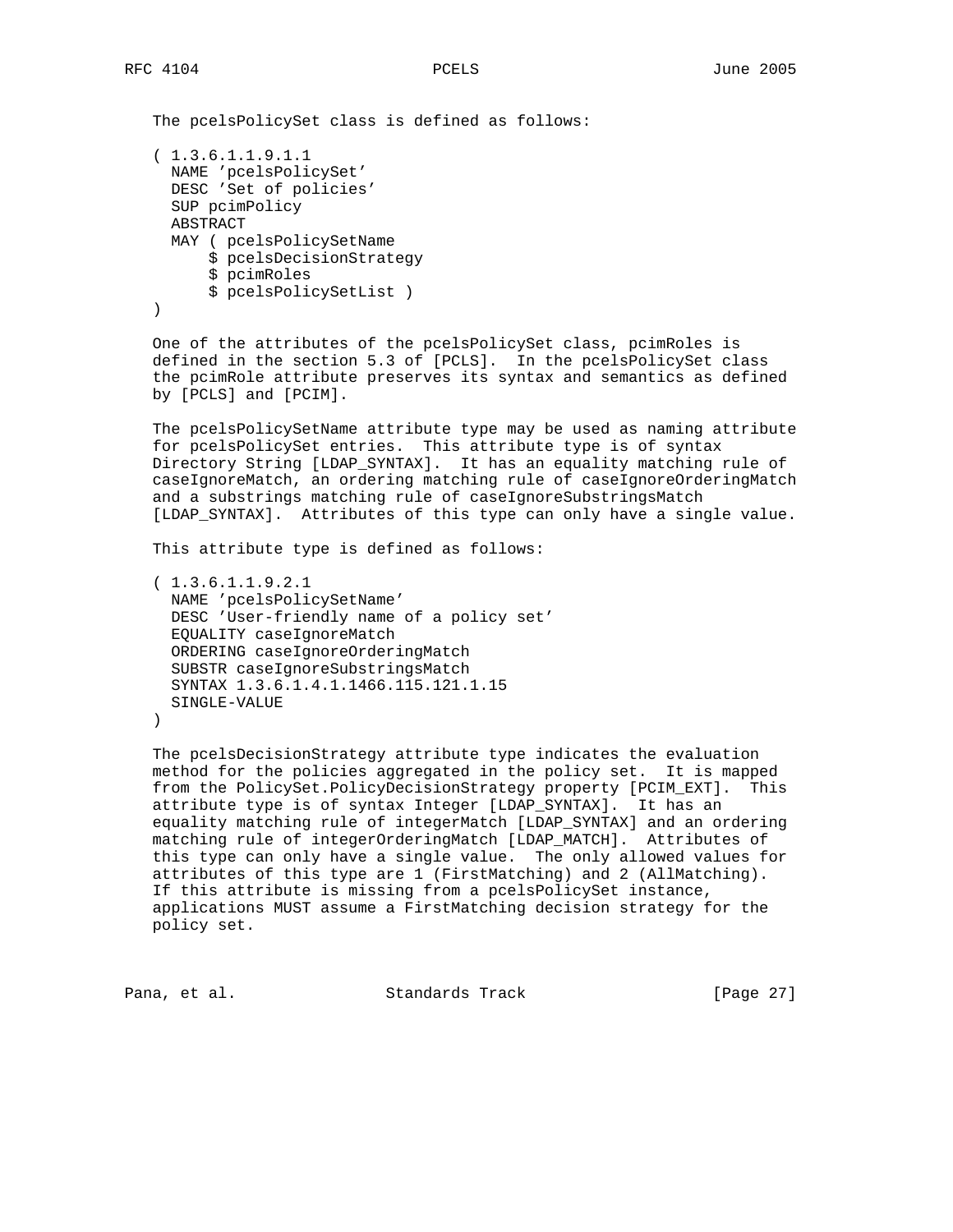This attribute type is defined as follows: ( 1.3.6.1.1.9.2.2 NAME 'pcelsDecisionStrategy' DESC 'Evaluation method for the components of a pcelsPolicySet' EQUALITY integerMatch ORDERING integerOrderingMatch SYNTAX 1.3.6.1.4.1.1466.115.121.1.27 SINGLE-VALUE

)

 The pcelsPolicySetList attribute type is used in the realization of the PolicySetComponent association [PCIM\_EXT]. This attribute type is of syntax DN [LDAP\_SYNTAX]. It has an equality matching rule of distinguishedNameMatch [LDAP\_SYNTAX]. Attributes of this type can have multiple values. The only allowed values for pcelsPolicySetList attributes are DNs of pcelsPolicySetAssociation entries. In a pcelsPolicySet, the pcelsPolicySetList attribute represents the associations between this policy set and its components.

This attribute type is defined as follows:

```
 ( 1.3.6.1.1.9.2.3
  NAME 'pcelsPolicySetList'
  DESC 'Unordered set of DNs of pcelsPolicySetAssociation entries'
  EQUALITY distinguishedNameMatch
  SYNTAX 1.3.6.1.4.1.1466.115.121.1.12
 )
```
 Note: A pcelsPolicySet instance aggregates other pcelsPolicySet instances using pcelsPolicySetAssociation entries (defined in the next section). Applications can sort the components of a pcelsPolicySet using attributes of the pcelsPolicySetAssociation entries. However, implementations should not expect the LDAP data store to provide a useful ordering of the pcelsPolicySetList values in a pcelsPolicySet instance or to return sets of matching pcelsPolicySetAssociation entries in a meaningful order. Instead, applications SHOULD implement their own means for post-retrieval ordering of policy rules/groups based on pcelsPolicySetAssociation.pcelsPriority values.

Pana, et al. Standards Track [Page 28]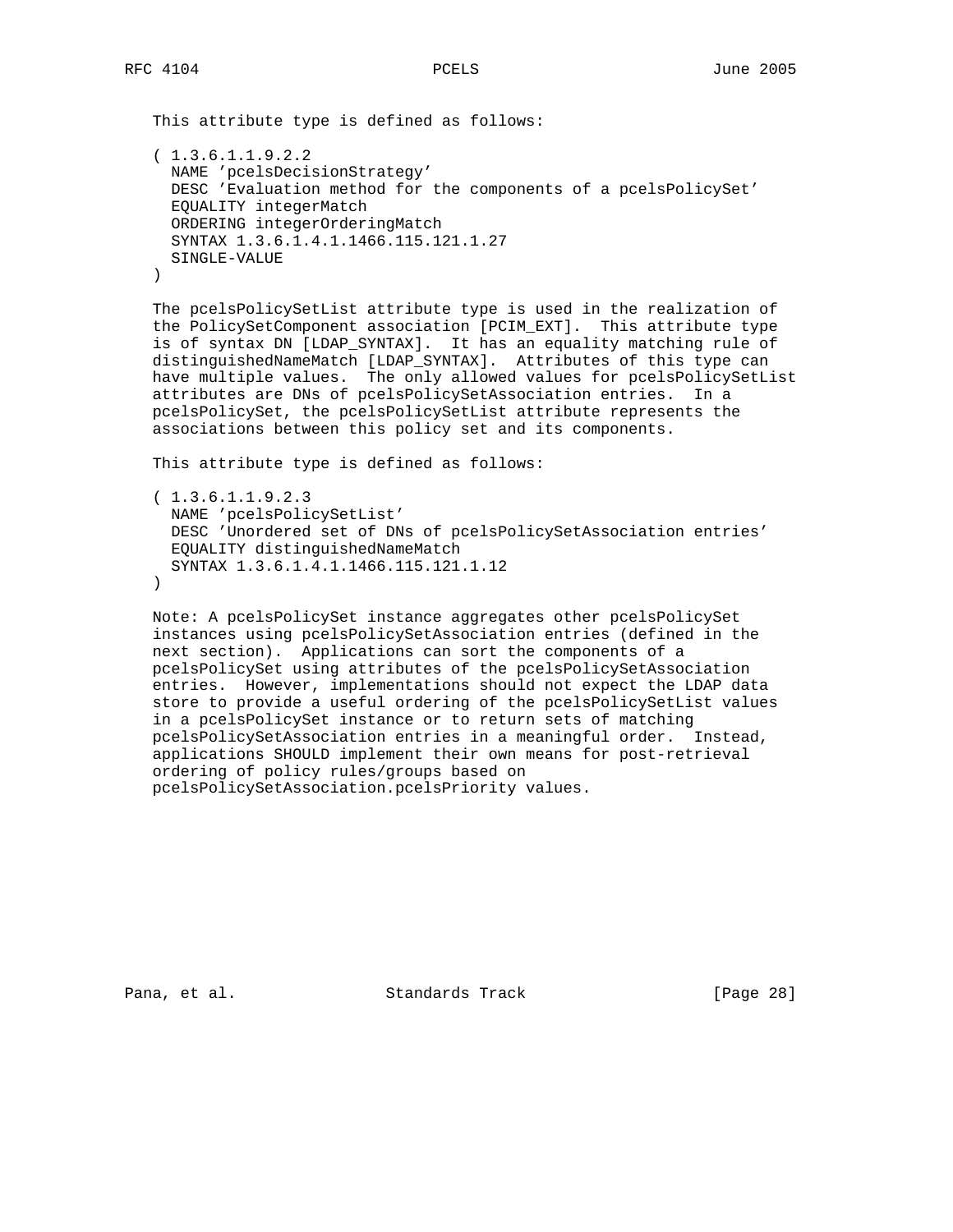## 5.2. The Structural Class pcelsPolicySetAssociation

 The pcelsPolicySetAssociation class is used to associate PolicySet instances [PCIM\_EXT] to other entries. pcelsPolicySetAssociation entries are always subordinated to the aggregating entry. When subordinated to an instance of pcelsPolicySet, pcelsPolicySetAssociation realizes a PolicySetComponent association [PCIM\_EXT]. When subordinated to an instance of dlm1System [CIM\_LDAP], pcelsPolicySetAssociation realizes a PolicySetInSystem association [PCIM\_EXT].

 The pcelsPolicySetAssociation class is a structural object class and it is derived from the pcimPolicy class [PCLS].

 The aggregation of a reusable pcelsPolicySet instance is realized via the pcelsPolicySetDN attribute. A non-reusable pcelsPolicySet instance is attached (as auxiliary subclass of pcelsPolicySet) directly to the pcelsPolicySetAssociation entry.

 When reading a pcelsPolicySetAssociation instance that has a pcelsPolicySet attached, the attribute pcelsPolicySetDN MUST be ignored. Applications SHOULD remove the pcelsPolicySetDN value from a pcelsPolicySetAssociation upon attachment of a pcelsPolicySet to the entry.

The pcelsPolicySetAssociation class is defined as follows:

 ( 1.3.6.1.1.9.1.2 NAME 'pcelsPolicySetAssociation' DESC 'Associates a policy set to an aggregating entry' SUP pcimPolicy STRUCTURAL MUST ( pcelsPriority ) MAY ( pcelsPolicySetName \$ pcelsPolicySetDN ) )

 The pcelsPriority attribute type indicates the priority of a policy set component. This attribute type is of syntax Integer [LDAP\_SYNTAX]. It has an equality matching rule of integerMatch [LDAP\_SYNTAX] and an ordering matching rule of integerOrderingMatch [LDAP\_MATCH]. Attributes of this type can only have single values. The only allowed values for attributes of this type are non-negative integers. Within the set of pcelsPolicySetAssociation entries directly subordinated to a pcelsPolicySet or a dlm1System [CIM\_LDAP], the pcelsPriority values MUST be unique.

Pana, et al. Standards Track [Page 29]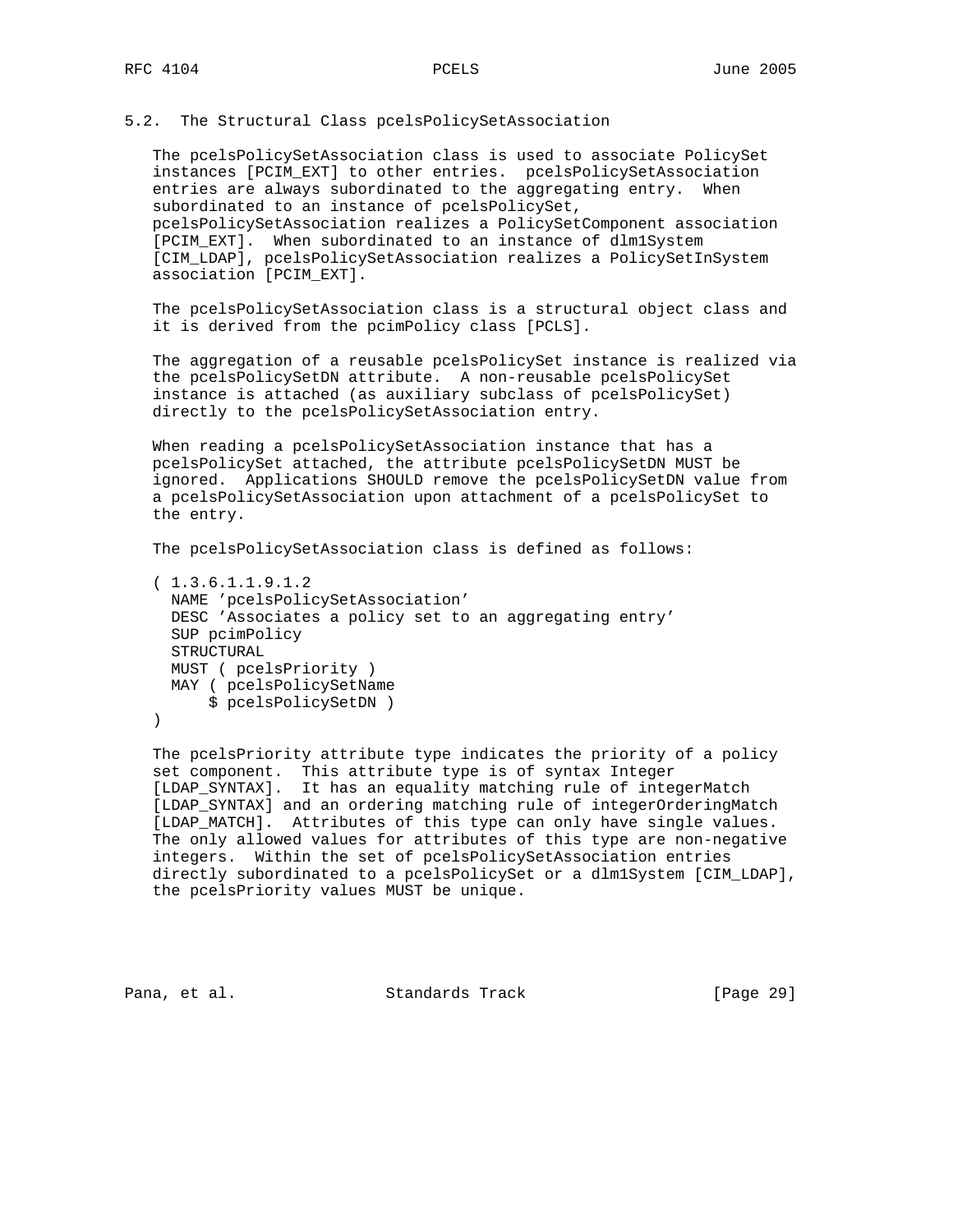This attribute type is defined as follows: ( 1.3.6.1.1.9.2.4 NAME 'pcelsPriority' DESC 'Priority of a component' EQUALITY integerMatch ORDERING integerOrderingMatch SYNTAX 1.3.6.1.4.1.1466.115.121.1.27 SINGLE-VALUE ) The pcelsPolicySetDN attribute type is used in the aggregation of PolicySet instances [PCIM\_EXT]. This attribute type is of syntax DN [LDAP\_SYNTAX]. It has an equality matching rule of distinguishedNameMatch [LDAP\_SYNTAX]. Attributes of this type can only have a single values. The only allowed values for pcelsPolicySetDN attributes are DNs of pcelsPolicySet entries. This attribute type is defined as follows: ( 1.3.6.1.1.9.2.5 NAME 'pcelsPolicySetDN' DESC 'DN of a pcelsPolicySet entry' EQUALITY distinguishedNameMatch SYNTAX 1.3.6.1.4.1.1466.115.121.1.12 SINGLE-VALUE ) 5.3. The Three Policy Group Classes The pcelsGroup class is the base class for representing a policy

 group. It is mapped from the modified PolicyGroup class [PCIM\_EXT]. The pcelsGroup class is derived from the pcelsPolicySet class. To maximize flexibility, the pcelsGroup class is defined as abstract. An auxiliary subclass pcelsGroupAuxClass enables the attachment of a policy group to an existing entry, while a structural subclass pcelsGroupInstance permits the representation of a policy group as a standalone entry.

The pcelsGroup class is defined as follows:

 ( 1.3.6.1.1.9.1.3 NAME 'pcelsGroup' DESC 'Base class for representing a policy group' SUP pcelsPolicySet ABSTRACT MAY ( pcimGroupName ) )

Pana, et al. Standards Track [Page 30]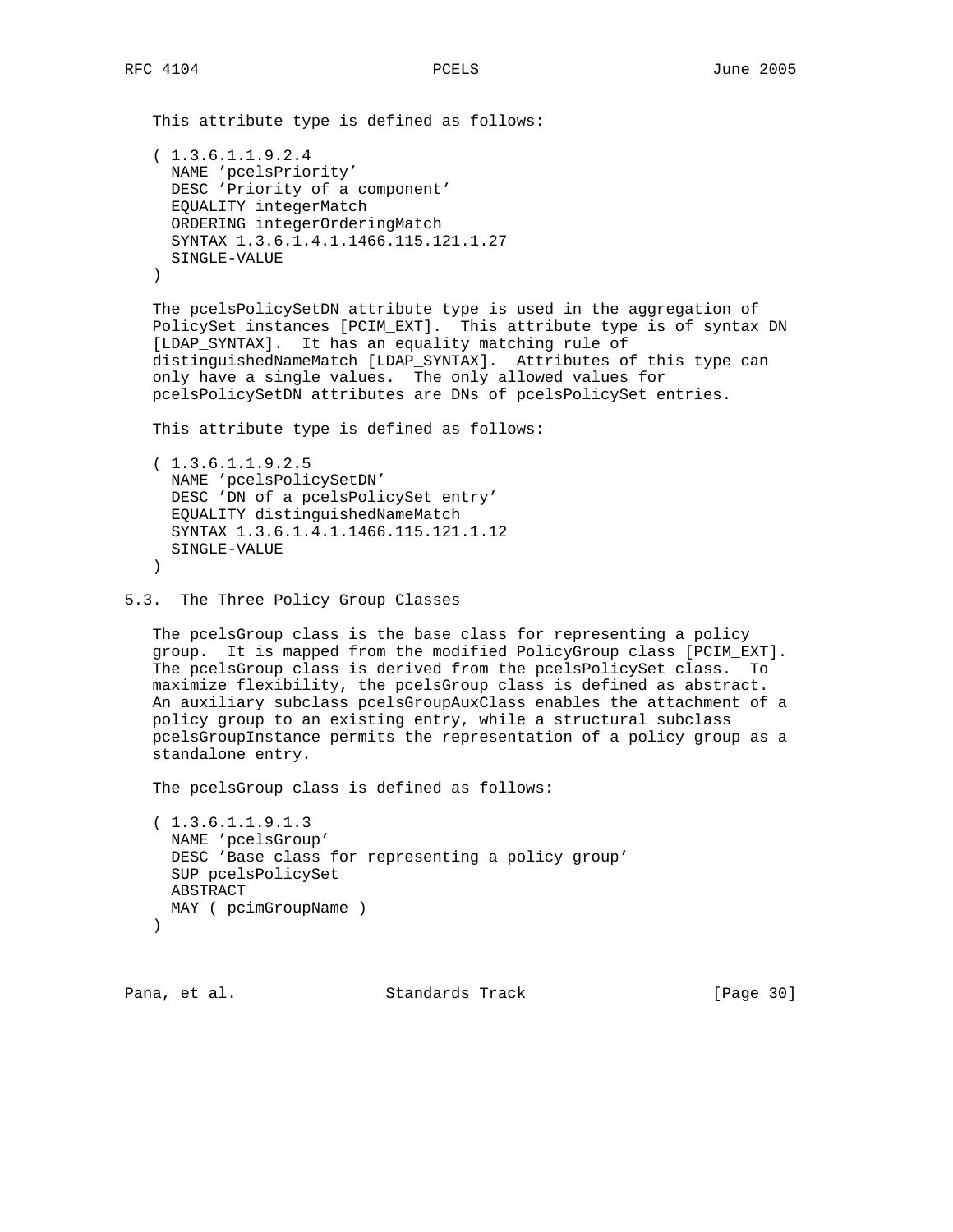The pcelsGroupAuxClass class is defined as follows:

```
 ( 1.3.6.1.1.9.1.4
  NAME 'pcelsGroupAuxClass'
  DESC 'Auxiliary class for representing a policy group'
  SUP pcelsGroup
  AUXILIARY
 )
```
The pcelsGroupInstance class is defined as follows:

```
 ( 1.3.6.1.1.9.1.5
  NAME 'pcelsGroupInstance'
  DESC 'Structural class for representing a policy group'
  SUP pcelsGroup
  STRUCTURAL
 )
```
 The pcimGroupName attribute type used by the pcelsGroup class is defined in the section 5.2 of [PCLS]. In the pcelsGroup object class, this attribute preserves its syntax and semantics as defined by [PCLS] and [PCIM].

 Note: PCELS implementations SHOULD support pcelsGroup and its two subclasses and MAY also support pcimGroup and its two subclasses [PCLS]. Applications that choose to support pcelsGroup and its two subclasses MUST use the aggregation mechanism provided by pcelsPolicySetAssociation for aggregating policy groups or policy rules in policy groups represented as instances of pcelsGroup.

## 5.4. The Three Policy Rule Classes

 The pcelsRule class is the base class for representing a policy rule. It is mapped from the modified PolicyRule class [PCIM\_EXT]. The pcelsRule class is derived from the pcelsPolicySet class. To maximize flexibility, the pcelsRule class is defined as abstract. An auxiliary subclass pcelsRuleAuxClass enables the attachment of a policy rule to an existing entry, while a structural subclass pcelsRuleInstance permits the representation of a policy rule as a standalone entry.

 When reading a pcelsRule instance that has a pcimConditionAuxClass attached, from the policy rule perspective the attribute pcelsConditionList MUST be ignored. For example, if present, the attribute MUST NOT be considered an association between this policy rule and a policy condition. Such situations may occur, for example, when a pcelsCompoundConditionAuxClass is attached to a pcelsRule instance.

Pana, et al. Standards Track [Page 31]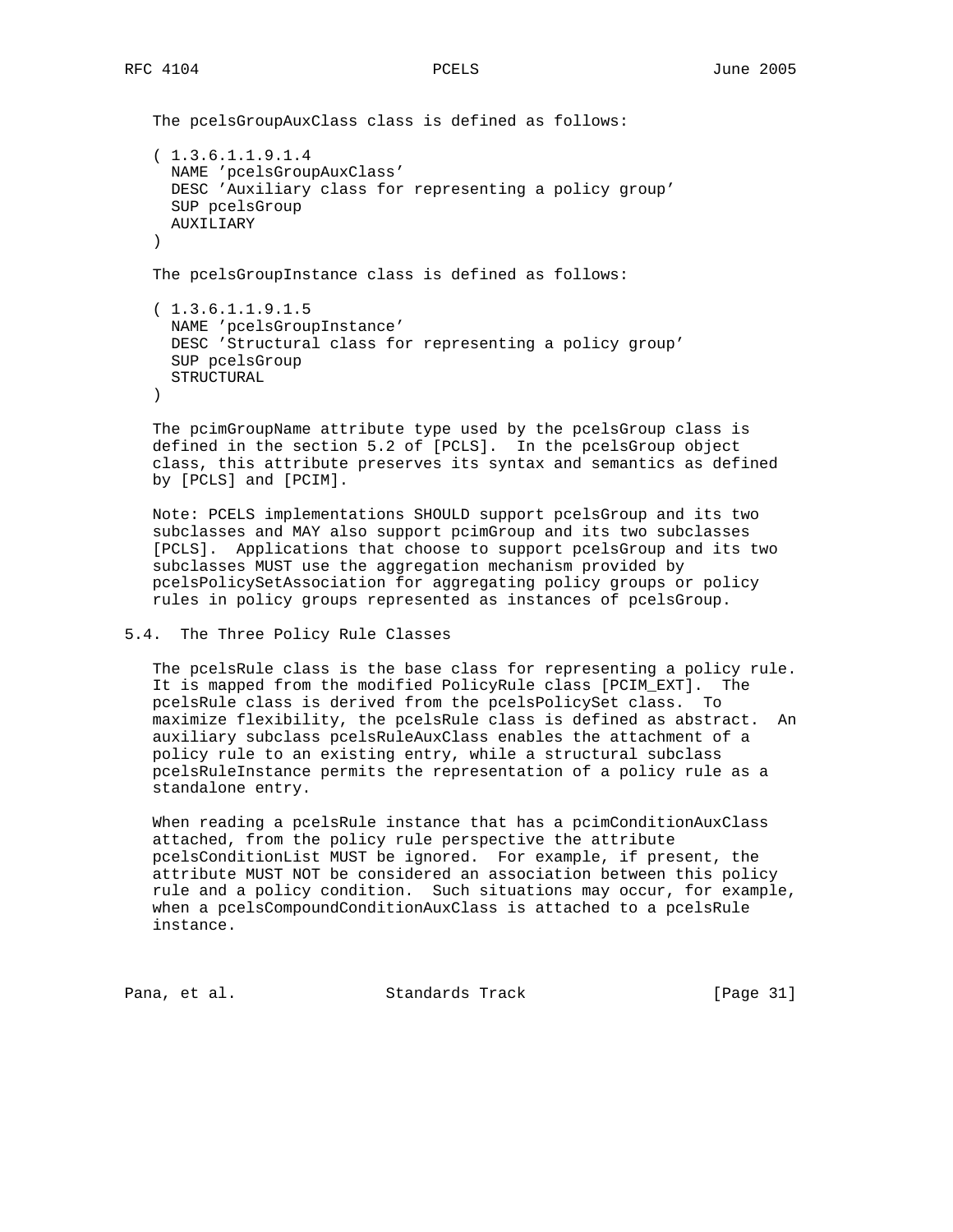When reading a pcelsRule instance that has a pcimActionAuxClass attached, from the policy rule perspective the attribute pcelsActionList MUST be ignored. For example, if present, the attribute MUST NOT be considered an association between this policy rule and a policy action. Such situations may occur, for example, when a pcelsCompoundActionAuxClass is attached to a pcelsRule instance. The pcelsRule class is defined as follows: ( 1.3.6.1.1.9.1.6 NAME 'pcelsRule' DESC 'Base class for representing a policy rule' SUP pcelsPolicySet ABSTRACT MAY ( pcimRuleName \$ pcimRuleEnabled \$ pcimRuleUsage \$ pcimRuleMandatory \$ pcelsRuleValidityPeriodList \$ pcelsConditionListType \$ pcelsConditionList \$ pcelsActionList \$ pcelsSequencedActions \$ pcelsExecutionStrategy ) ) The pcelsRuleAuxClass class is defined as follows: ( 1.3.6.1.1.9.1.7 NAME 'pcelsRuleAuxClass' DESC 'Auxiliary class for representing a policy rule' SUP pcelsRule AUXILIARY ) The pcelsRuleInstance class is defined as follows: ( 1.3.6.1.1.9.1.8 NAME 'pcelsRuleInstance' DESC 'Structural class for representing a policy rule' SUP pcelsRule STRUCTURAL )

Pana, et al. Standards Track [Page 32]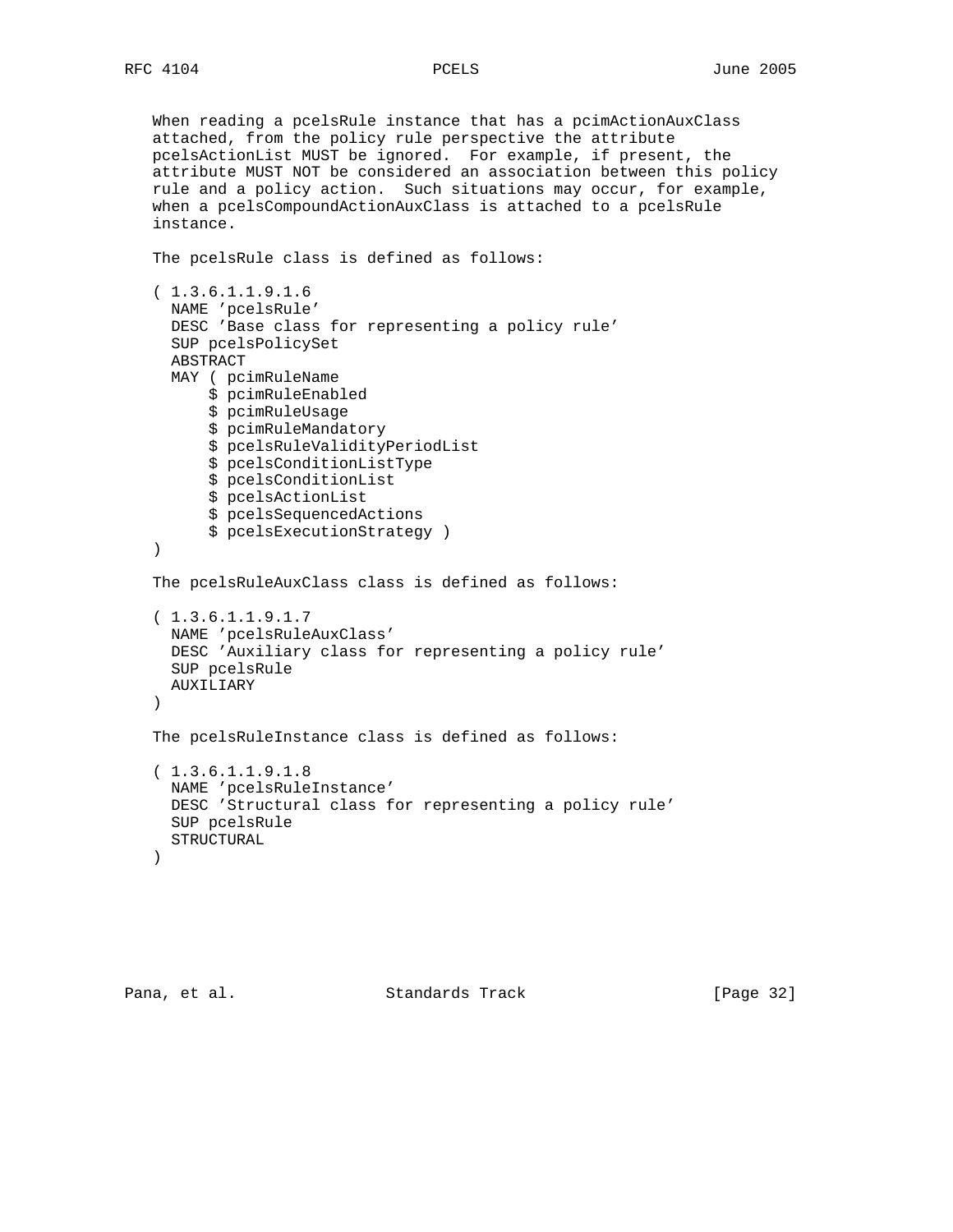Four of the attributes used by the pcelsRule class are defined in the section 5.3 of [PCLS]. These attributes are: pcimRuleName, pcimRuleEnabled, pcimRuleUsage and pcimRuleMandatory. In the pcelsRule object class, these attributes preserve their syntax and semantics as defined by [PCLS] and [PCIM].

 The attributes pcimRuleValidityPeriodList, pcimRuleConditionListType, pcimRuleConditionList, pcimRuleActionList and pcimRuleSequencedActions defined in [PCLS] are not used by pcelsRule. Instead, this class uses the new attributes pcelsRuleValidityPeriodList, pcelsConditionListType, pcelsConditionList, pcelsActionList and pcelsSequencedActions. Except for pcelsRuleValidityPeriodList, the new attributes are also used for similar purpose by either pcelsCompoundConditionAuxClass or pcelsCompoundActionAuxClass.

 The pcelsRuleValidityPeriodList attribute type is used in the realization of the PolicyRuleValidityPeriod association ([PCIM\_EXT] and [PCIM]). This attribute type is of syntax DN [LDAP\_SYNTAX]. It has an equality matching rule of distinguishedNameMatch [LDAP\_SYNTAX]. Attributes of this type can have multiple values. The only allowed values for pcelsRuleValidityPeriodList attributes are DNs of pcimRuleValidityAssociation entries. In a pcelsRule, the pcelsRuleValidityPeriodList attribute represents the associations between this policy rule and its time period conditions.

This attribute type is defined as follows:

```
 ( 1.3.6.1.1.9.2.62
  NAME 'pcelsRuleValidityPeriodList'
  DESC 'Unordered set of DNs of pcimRuleValidityAssociation entries'
  EQUALITY distinguishedNameMatch
  SYNTAX 1.3.6.1.4.1.1466.115.121.1.12
 )
```
 The pcelsConditionListType attribute type indicates whether the set of aggregated conditions is in disjunctive or conjunctive normal form. It is mapped from the PolicyRule.ConditionListType property [PCIM] (identical to the CompoundPolicyCondition.ConditionListType property defined in [PCIM\_EXT]). This attribute type is of syntax Integer [LDAP\_SYNTAX]. It has an equality matching rule of integerMatch [LDAP\_SYNTAX] and an ordering matching rule of integerOrderingMatch [LDAP\_MATCH]. Attributes of this type can only have a single value. The only allowed values for attributes of this type are 1 (Disjunctive) and 2 (Conjunctive). If this attribute is missing from a pcelsRule instance, applications MUST assume that the set of aggregated conditions is in disjunctive normal form.

Pana, et al. Standards Track [Page 33]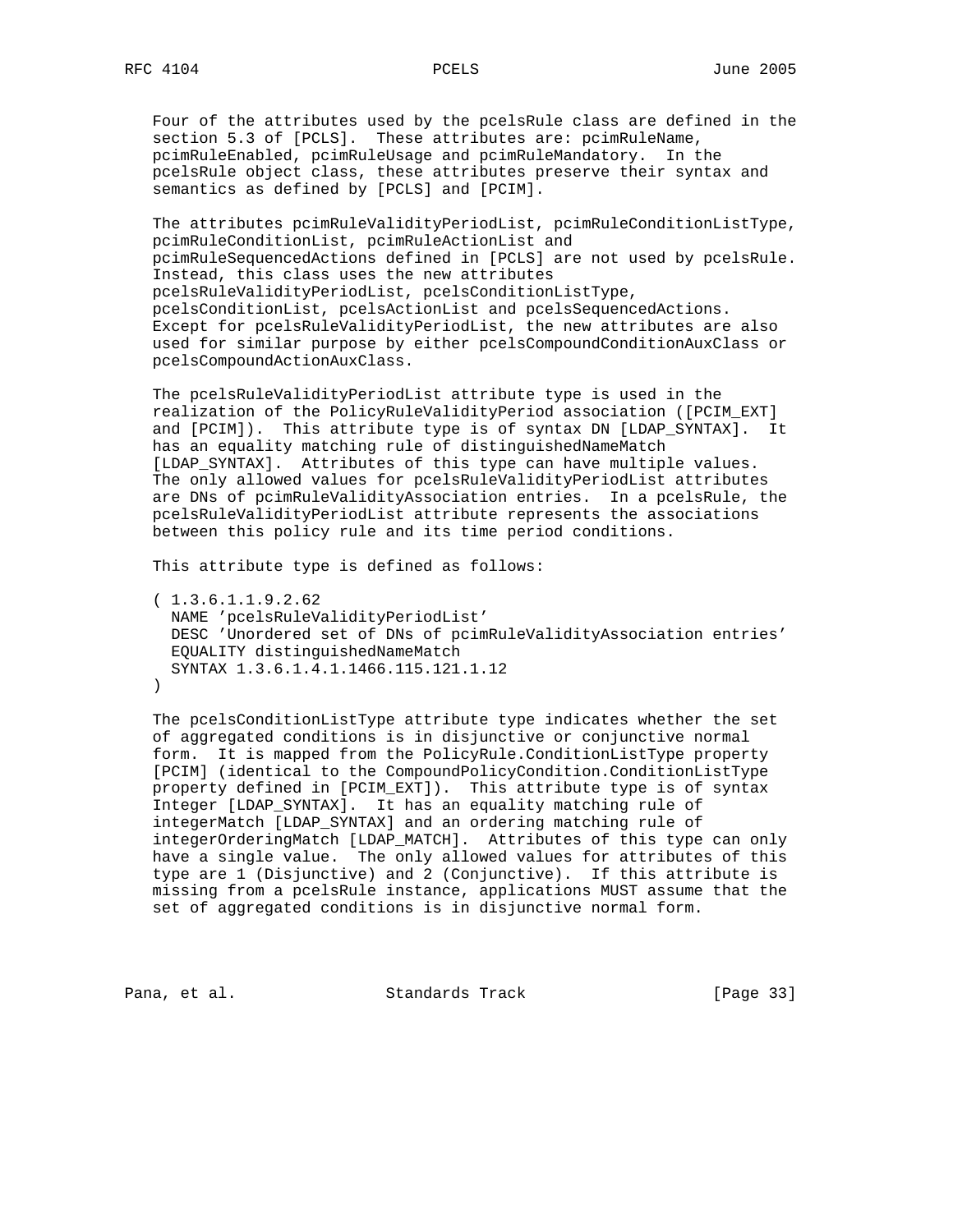This attribute type is defined as follows:

```
 ( 1.3.6.1.1.9.2.6
  NAME 'pcelsConditionListType'
  DESC 'Indicates the type of condition aggregation'
  EQUALITY integerMatch
  ORDERING integerOrderingMatch
  SYNTAX 1.3.6.1.4.1.1466.115.121.1.27
  SINGLE-VALUE
 )
```
 The pcelsConditionList attribute type is used in the realization of the PolicyConditionStructure association [PCIM\_EXT]. This attribute type is of syntax DN [LDAP\_SYNTAX]. It has an equality matching rule of distinguishedNameMatch [LDAP\_SYNTAX]. Attributes of this type can have multiple values. The only allowed values for pcelsConditionList attributes are DNs of pcelsConditionAssociation entries. In a pcelsRule, the pcelsConditionList attribute represents the associations between this policy rule and its conditions.

This attribute type is defined as follows:

```
 ( 1.3.6.1.1.9.2.7
  NAME 'pcelsConditionList'
  DESC 'Unordered set of DNs of pcelsConditionAssociation entries'
  EQUALITY distinguishedNameMatch
  SYNTAX 1.3.6.1.4.1.1466.115.121.1.12
\lambda
```
 The pcelsActionList attribute type is used in the realization of the PolicyActionStructure association [PCIM\_EXT]. This attribute type is of syntax DN [LDAP\_SYNTAX]. It has an equality matching rule of distinguishedNameMatch [LDAP\_SYNTAX]. Attributes of this type can have multiple values. The only allowed values for pcelsActionList attributes are DNs of pcelsActionAssociation entries. In a pcelsRule, the pcelsActionList attribute represents the associations between this policy rule and its actions.

This attribute type is defined as follows:

```
 ( 1.3.6.1.1.9.2.8
  NAME 'pcelsActionList'
  DESC 'Unordered set of DNs of pcelsActionAssociation entries'
  EQUALITY distinguishedNameMatch
  SYNTAX 1.3.6.1.4.1.1466.115.121.1.12
 )
```
Pana, et al. Standards Track [Page 34]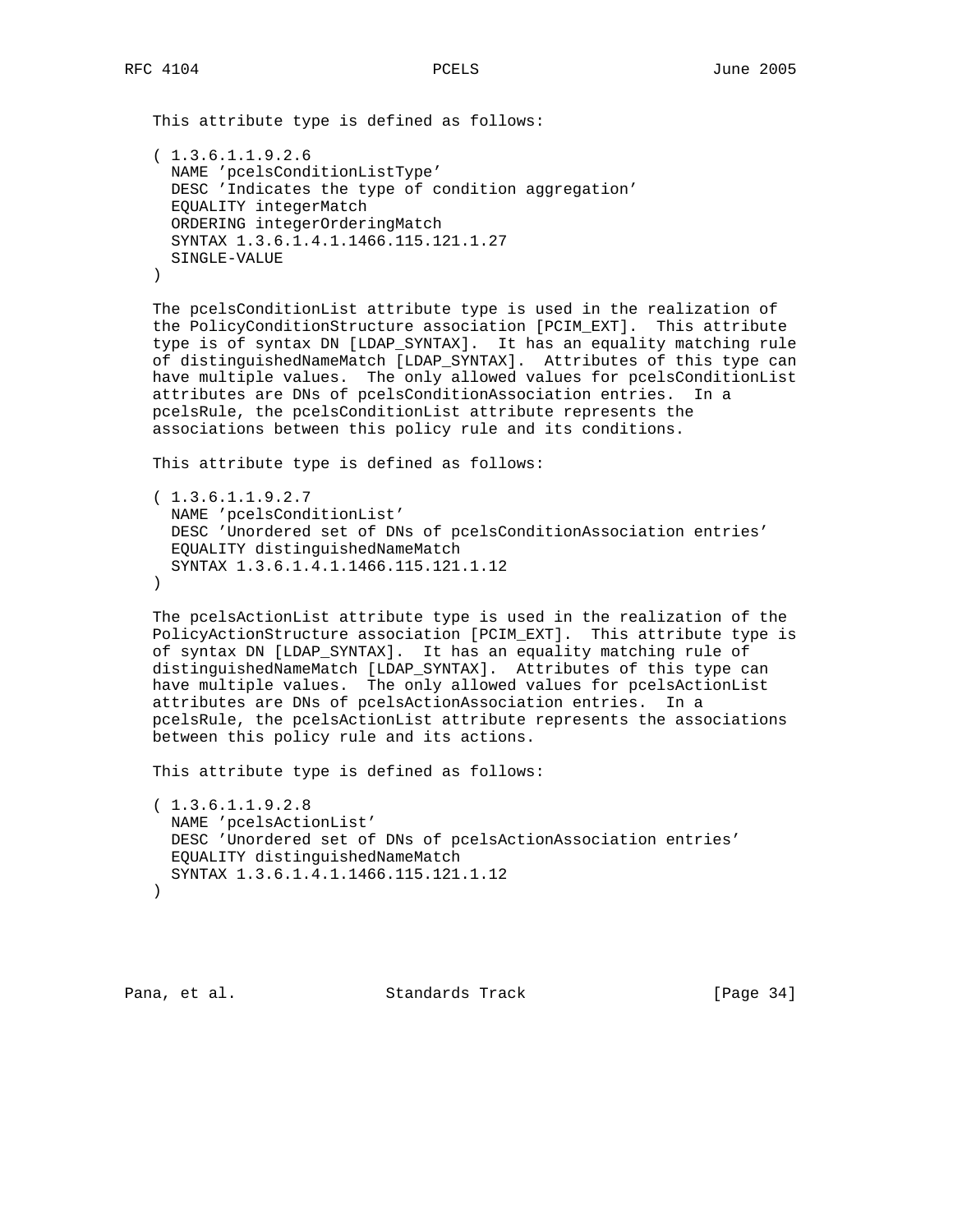The pcelsSequencedActions attribute type indicates whether the ordered execution of actions in an aggregate is Mandatory, Recommended or DontCare. It is mapped from the PolicyRule.SequencedActions property [PCIM] (identical to the CompoundPolicyAction.SequencedActions property defined in [PCIM\_EXT]). This attribute type is of syntax Integer [LDAP\_SYNTAX]. It has an equality matching rule of integerMatch [LDAP\_SYNTAX] and an ordering matching rule of integerOrderingMatch [LDAP\_MATCH]. Attributes of this type can only have a single value. The only allowed values for attributes of this type are 1 (Mandatory), 2 (Recommended) and 3 (DontCare). If this attribute is missing from a pcelsRule instance, applications MUST assume that the ordered execution of actions in this rule is not important (DontCare).

This attribute type is defined as follows:

```
 ( 1.3.6.1.1.9.2.9
  NAME 'pcelsSequencedActions'
  DESC 'Indicates the importance of action sequencing'
  EQUALITY integerMatch
   ORDERING integerOrderingMatch
  SYNTAX 1.3.6.1.4.1.1466.115.121.1.27
  SINGLE-VALUE
\lambda
```
 The pcelsExecutionStrategy attribute type indicates whether the actions in an aggregate are to be executed until success, all (independent of their outcome) or until failure. It is mapped from the PolicyRule.ExecutionStrategy property [PCIM\_EXT] (identical to the CompoundPolicyAction.ExecutionStrategy property). This attribute type is of syntax Integer [LDAP\_SYNTAX]. It has an equality matching rule of integerMatch [LDAP\_SYNTAX] and an ordering matching rule of integerOrderingMatch [LDAP\_MATCH]. Attributes of this type can only have a single value. The only allowed values for attributes of this type are 1 (Do until success), 2 (Do all) and 3 (Do until failure). If this attribute is missing from a pcelsRule instance, applications MUST assume that all the actions are to be executed (Do all).

This attribute type is defined as follows:

```
 ( 1.3.6.1.1.9.2.10
  NAME 'pcelsExecutionStrategy'
  DESC 'Indicates the action execution strategy'
  EQUALITY integerMatch
  ORDERING integerOrderingMatch
  SYNTAX 1.3.6.1.4.1.1466.115.121.1.27
  SINGLE-VALUE
 )
```
Pana, et al. Standards Track [Page 35]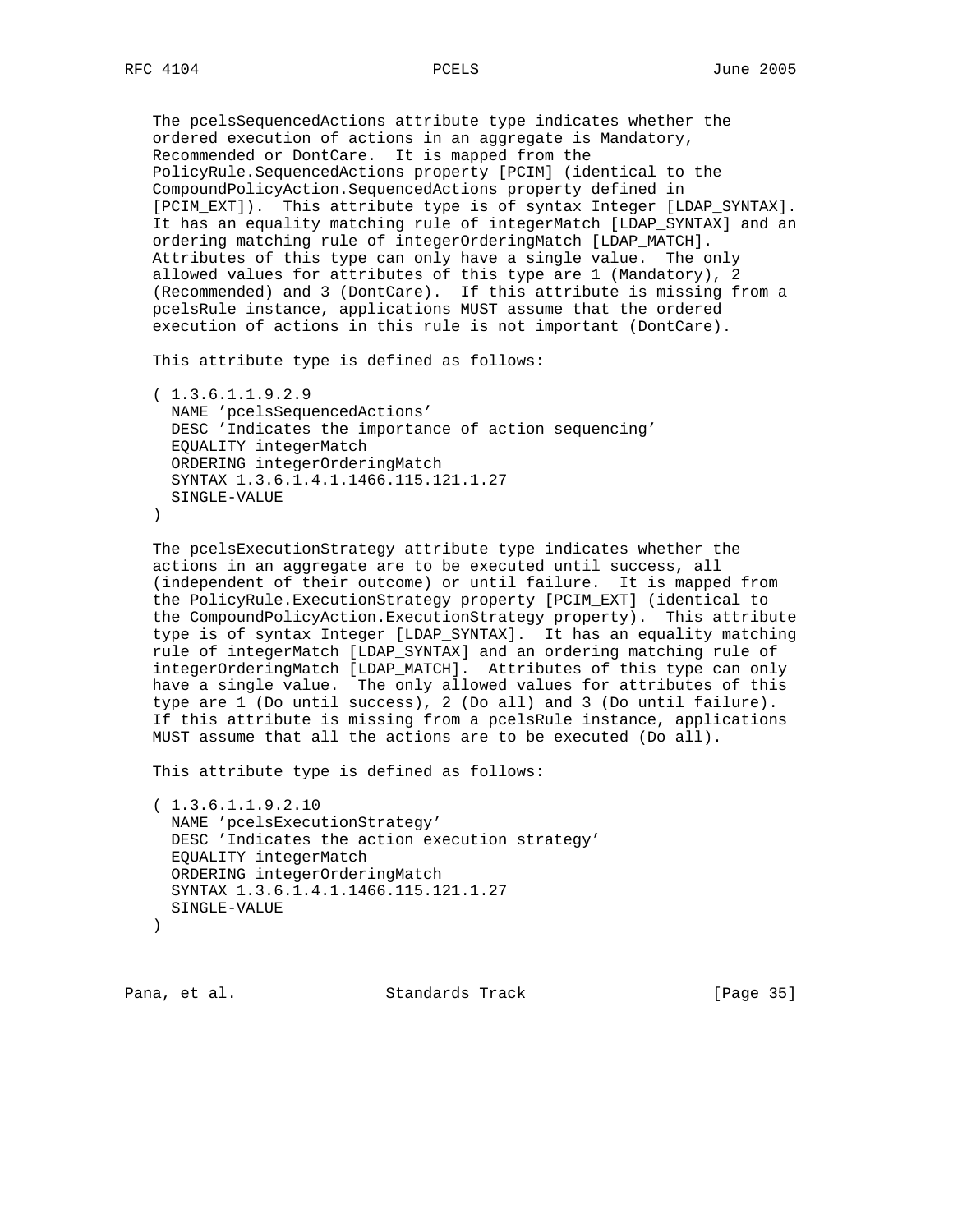Note 1: Rule validity periods for an instance of pcelsRule are realized using the attribute pcelsRuleValidityPeriodList and pcimRuleValidityAssociation [PCLS] entries subordinated to the rule.

 If DIT structure rules and name forms are written for a PCELS implementation (as suggested in section 5.5 of [PCLS]), they would require that an instance of the pcimRuleValidityAssociation class have as its superior an instance of the pcelsRule class or, if applicable, an instance of the pcimRule class. Any structure rules and name forms that require an instance of the pcimRuleValidityAssociation class to have as its superior only an instance of the pcimRule class, are in conflict and MUST be removed.

 Note 2: PCELS implementations SHOULD support pcelsRule and its two subclasses and MAY also support pcimRule and its two subclasses [PCLS]. Applications that choose to support pcelsRule and its two subclasses MUST use the aggregation mechanism provided by pcelsPolicySetAssociation for aggregating policy groups or policy rules in policy rules represented as instances of pcelsRule.

### 5.5. The Structural Class pcelsConditionAssociation

 The pcelsConditionAssociation class is used in the aggregation of PolicyCondition instances [PCIM]. pcelsConditionAssociation entries are always subordinated to the aggregating entry. When subordinated to an instance of pcelsRule, the pcelsConditionAssociation entry realizes the PolicyConditionInPolicyRule association [PCIM\_EXT]. When subordinated to an instance of pcelsCompoundConditionAuxClass, the pcelsConditionAssociation entry realizes the PolicyConditionInPolicyCondition association [PCIM\_EXT].

 The pcelsConditionAssociation class is a structural object class and it is derived from the pcimRuleConditionAssociation class [PCLS].

 The aggregation of a reusable instance of pcimConditionAuxClass is realized via the pcimConditionDN attribute. A non-reusable instance of pcimConditionAuxClass is attached directly to the pcelsConditionAssociation entry.

 When reading a pcelsConditionAssociation entry that has a pcimConditionAuxClass instance attached, the attribute pcimConditionDN MUST be ignored. Applications SHOULD remove the pcimConditionDN value from a pcelsConditionAssociation upon attachment of a pcimConditionAuxClass to the entry.

Pana, et al. Standards Track [Page 36]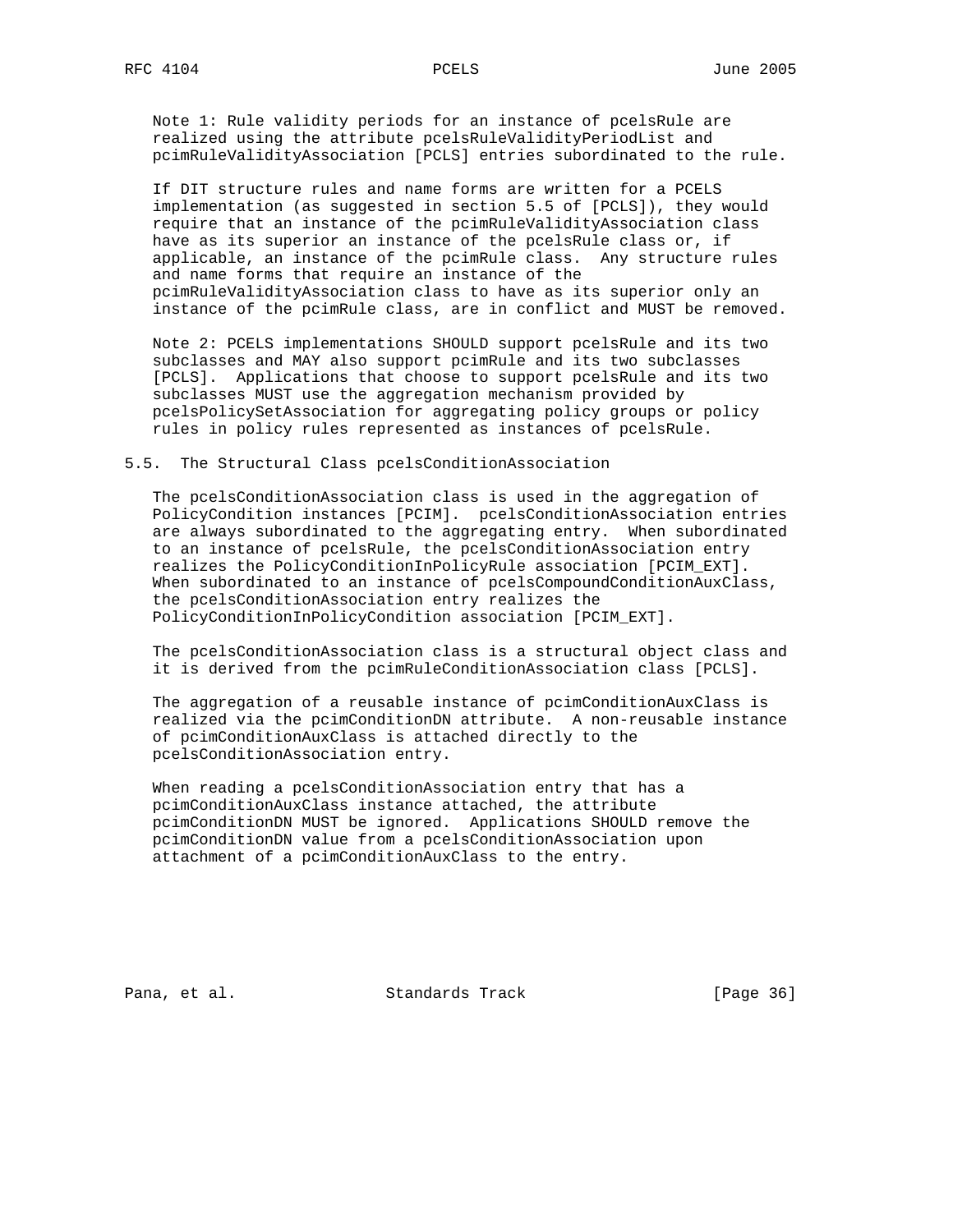The pcelsConditionAssociation class is defined as follows:

 ( 1.3.6.1.1.9.1.9 NAME 'pcelsConditionAssociation' DESC 'Associates a policy conditions to an aggregating entry' SUP pcimRuleConditionAssociation STRUCTURAL )

 This class extends the semantics of the pcimRuleConditionAssociation object class without using any new attributes. All its attributes are inherited from the pcimRuleConditionAssociation that is defined in section 5.4 of [PCLS].

## 5.6. The Structural Class pcelsActionAssociation

 The pcelsActionAssociation class is used in the aggregation of PolicyAction instances [PCIM]. pcelsActionAssociation entries are always subordinated to the aggregating entry. When subordinated to a pcelsRule instance, the pcelsActionAssociation entry realizes the PolicyActionInPolicyRule association [PCIM\_EXT]. When subordinated to an instance of pcelsCompoundActionAuxClass, the pcelsActionAssociation entry realizes the PolicyActionInPolicyAction association [PCIM\_EXT].

 The pcelsActionAssociation class is a structural object class and it is derived from the pcimRuleActionAssociation class [PCLS].

 The aggregation of a reusable instance of pcimActionAuxClass is realized via the pcimActionDN attribute. A non-reusable instance of pcimActionAuxClass is attached directly to the pcelsActionAssociation entry.

 When reading a pcelsActionAssociation entry that has a pcimActionAuxClass instance attached, the attribute pcimActionDN MUST be ignored. Applications SHOULD remove the pcimActionDN value from a pcelsActionAssociation upon attachment of a pcimActionAuxClass to the entry.

The pcelsActionAssociation class is defined as follows:

```
 ( 1.3.6.1.1.9.1.10
  NAME 'pcelsActionAssociation'
  DESC 'Associates a policy conditions to an aggregating entry'
  SUP pcimRuleActionAssociation
  STRUCTURAL
 )
```
Pana, et al. Standards Track [Page 37]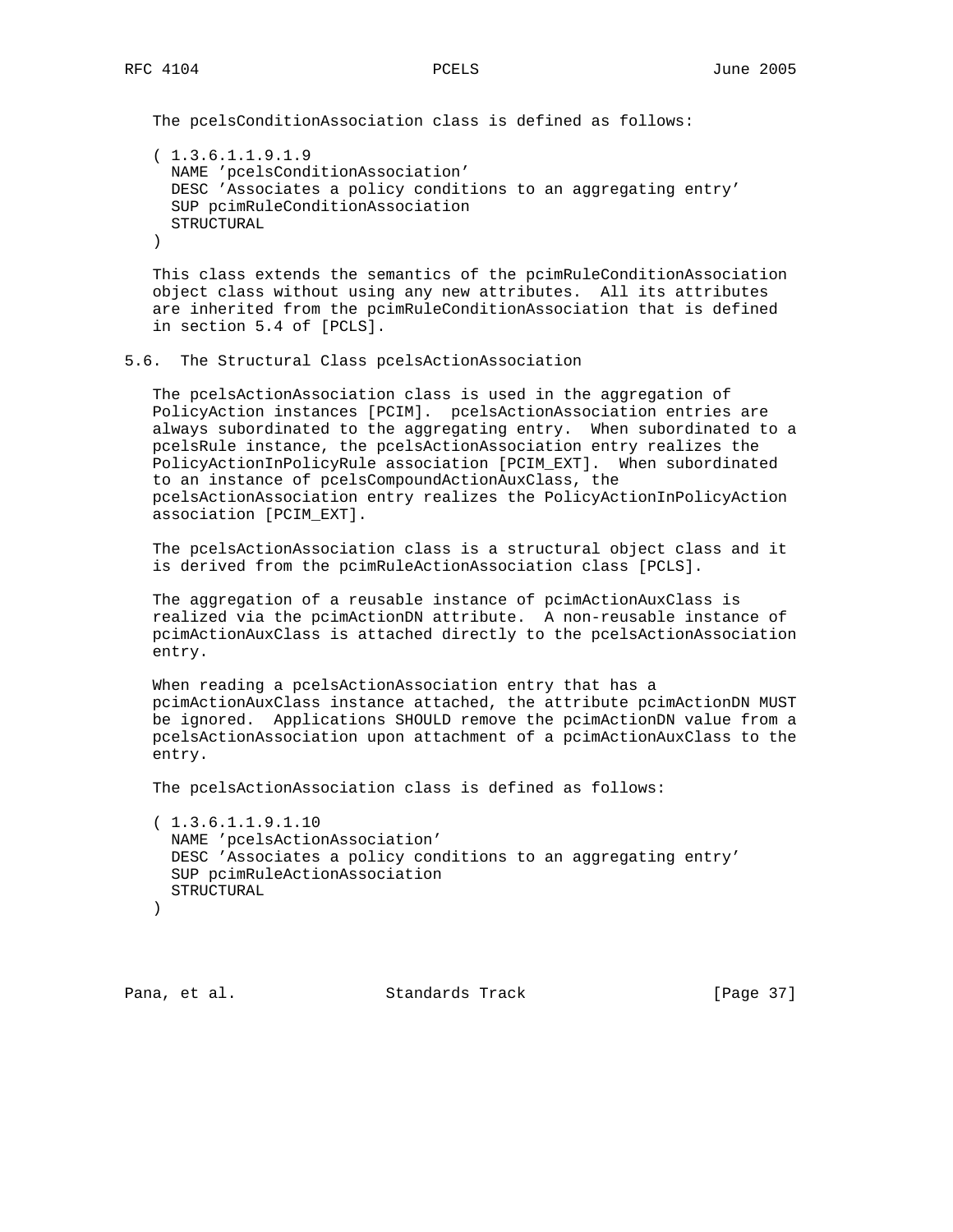This class extends the semantics of the pcimRuleActionAssociation object class without using any new attributes. All its attributes are inherited from the pcimRuleActionAssociation that is defined in section 5.6 of [PCLS].

## 5.7. The Auxiliary Class pcelsSimpleConditionAuxClass

 The pcelsSimpleConditionAuxClass class implements a Value matching condition for a Variable. It is mapped from the SimplePolicyCondition class [PCIM\_EXT]. The pcelsSimpleConditionAuxClass class is an auxiliary object class and it is derived from the pcimConditionAuxClass class [PCLS].

 A reusable variable/value is associated to a pcelsSimpleConditionAuxClass via the pcelsVariableDN/pcelsValueDN reference from the simple condition instance. A non-reusable variable/value is associated directly as auxiliary object class to the same entry as the pcelsSimpleConditionAuxClass instance.

 When reading a pcelsSimpleConditionAuxClass instance that has an instance of pcelsVariable attached, the attribute pcelsVariableDN MUST be ignored. Applications SHOULD remove the pcelsVariableDN value from a pcelsSimpleConditionAuxClass instance upon attachment of a pcelsVariable instance to the same entry.

 When reading a pcelsSimpleConditionAuxClass instance that has an instance of pcelsValue attached, the attribute pcelsValueDN MUST be ignored. Applications SHOULD remove the pcelsValueDN value from a pcelsSimpleConditionAuxClass instance upon attachment of a pcelsValue instance to the same entry.

The pcelsSimpleConditionAuxClass class is defined as follows:

 ( 1.3.6.1.1.9.1.11 NAME 'pcelsSimpleConditionAuxClass' DESC 'Value matching condition for a policy variable' SUP pcimConditionAuxClass AUXILIARY MAY ( pcelsVariableDN \$ pcelsValueDN )

 $)$ 

 The pcelsVariableDN attribute type realizes the PolicyVariableInSimplePolicyCondition association [PCIM\_EXT]. This attribute type is of syntax DN [LDAP\_SYNTAX]. It has an equality matching rule of distinguishedNameMatch [LDAP\_SYNTAX]. Attributes of this type can only have a single value. The only allowed values for pcelsVariableDN attributes are DNs of pcelsVariable entries. In a

Pana, et al. Standards Track [Page 38]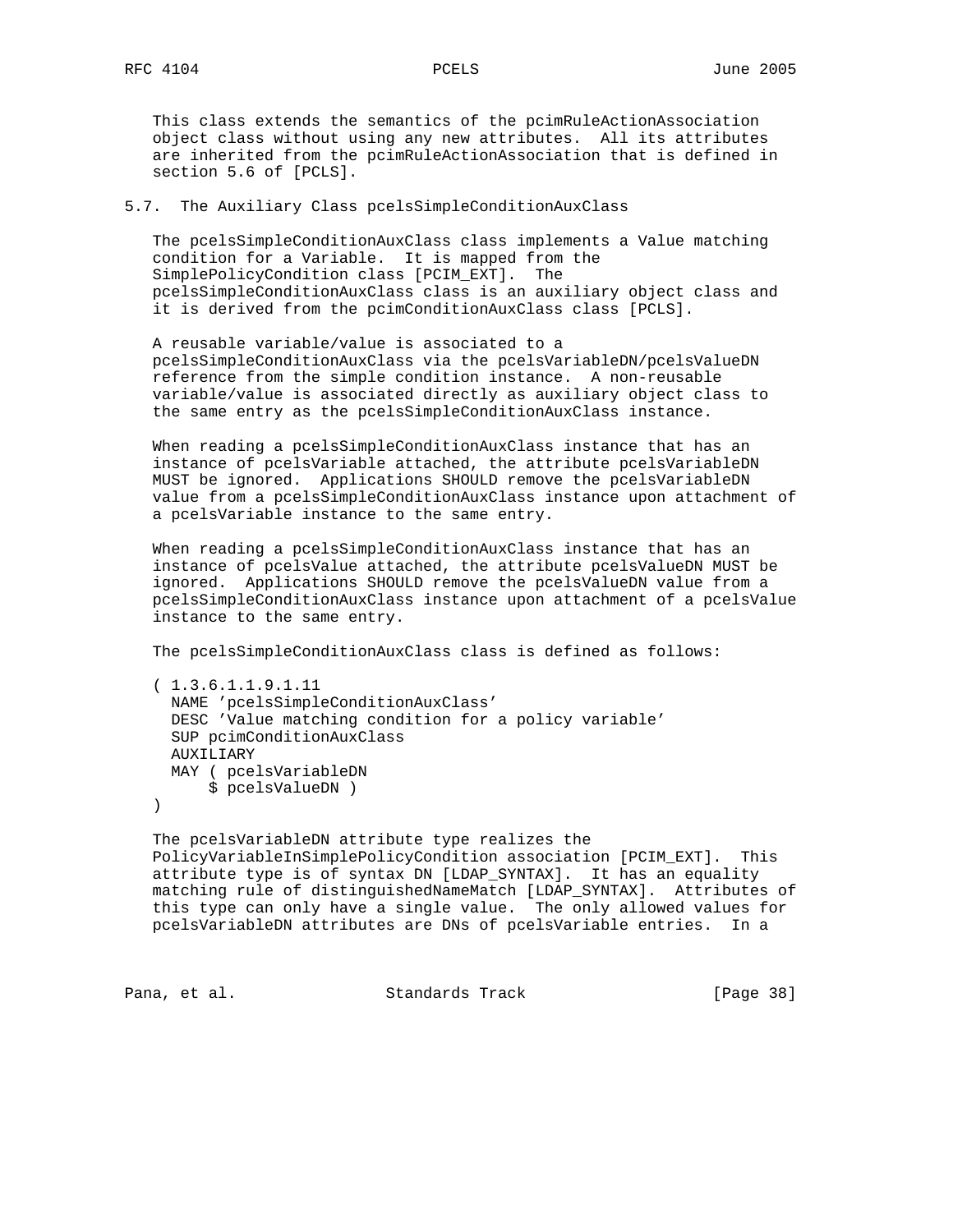pcelsSimpleConditionAuxClass, the pcelsVariableDN attribute represents the association between this simple policy condition and its policy variable.

This attribute type is defined as follows:

 ( 1.3.6.1.1.9.2.11 NAME 'pcelsVariableDN' DESC 'DN of a pcelsVariable entry' EQUALITY distinguishedNameMatch SYNTAX 1.3.6.1.4.1.1466.115.121.1.12 SINGLE-VALUE )

 The pcelsValueDN attribute type realizes the PolicyValueInSimplePolicyCondition association [PCIM\_EXT]. This attribute type is of syntax DN [LDAP\_SYNTAX]. It has an equality matching rule of distinguishedNameMatch [LDAP\_SYNTAX]. Attributes of this type can only have a single value. The only allowed values for pcelsValueDN attributes are DNs of pcelsValueAuxClass entries. In a pcelsSimpleConditionAuxClass, the pcelsValueDN attribute represents the association between this simple policy condition and its policy value.

This attribute type is defined as follows:

 ( 1.3.6.1.1.9.2.12 NAME 'pcelsValueDN' DESC 'DN of a pcelsValueAuxClass entry' EQUALITY distinguishedNameMatch SYNTAX 1.3.6.1.4.1.1466.115.121.1.12 SINGLE-VALUE )

 Note: An instance of pcelsSimpleActionAuxClass and an instance of pcelsSimpleConditionAuxClass MUST NOT be attached to the same entry. Because the two classes use the same mechanisms to associate Variables and Values, this restriction is necessary in order to avoid ambiguities.

5.8. The Auxiliary Class pcelsCompoundConditionAuxClass

 The pcelsCompoundConditionAuxClass class represents a compound policy condition formed by the aggregation of other policy conditions. It is mapped from the CompoundPolicyCondition class [PCIM\_EXT]. The pcelsCompoundConditionAuxClass class is an auxiliary object class and it is derived from the pcimConditionAuxClass class [PCLS].

Pana, et al. Standards Track [Page 39]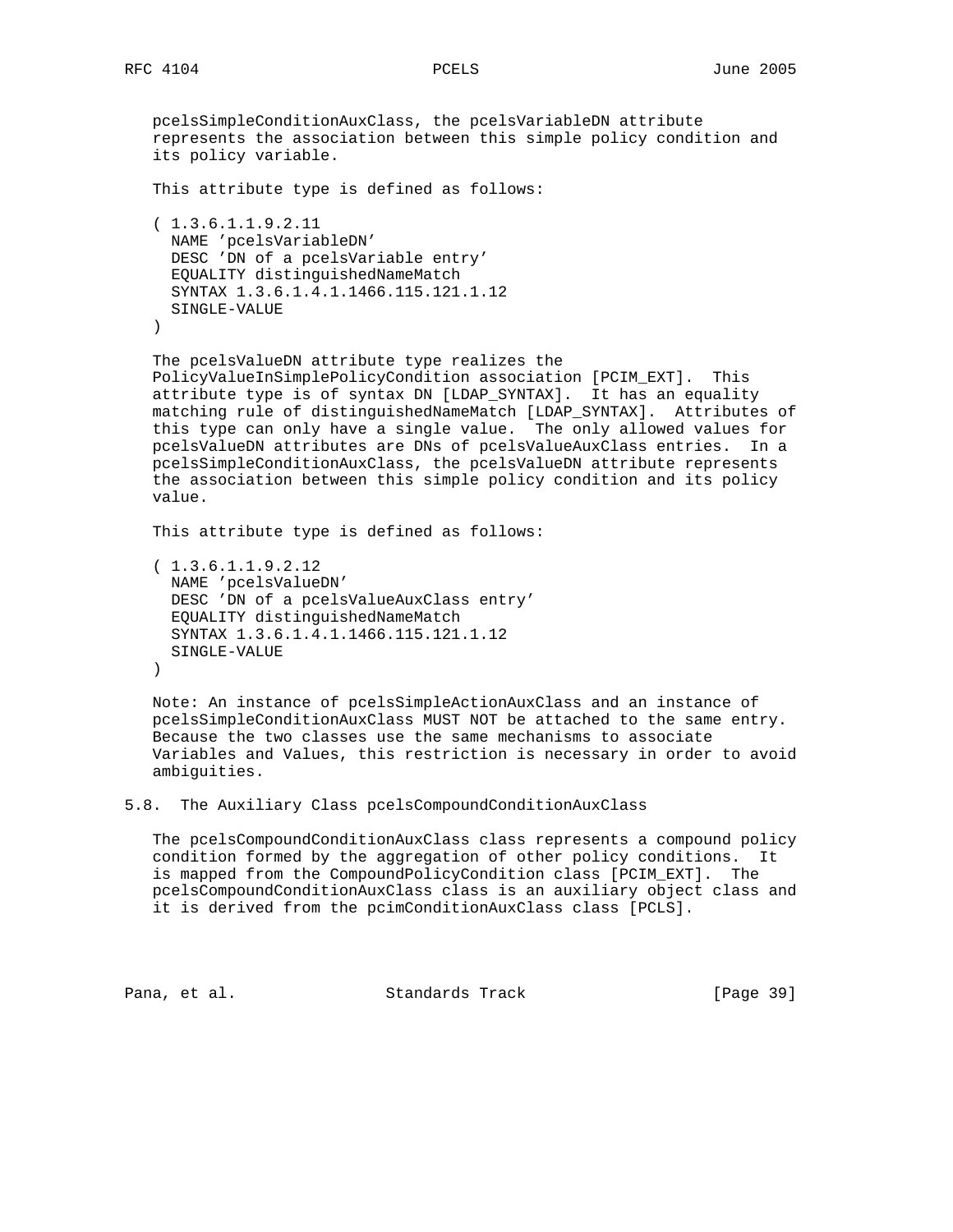The pcelsCompoundConditionAuxClass class is defined as follows:

```
 ( 1.3.6.1.1.9.1.12
  NAME 'pcelsCompoundConditionAuxClass'
  DESC 'Boolean combination of simpler conditions'
  SUP pcimConditionAuxClass
  AUXILIARY
  MAY ( pcelsConditionListType
       $ pcelsConditionList )
 )
```
 If the pcelsConditionListType attribute is missing from a pcelsCompoundConditionAuxClass instance, applications MUST assume that the set of aggregated conditions is in disjunctive normal form.

 In a pcelsCompoundConditionAuxClass instance, the pcelsConditionList attribute represents the associations between this compound policy condition and the compounded conditions.

These attribute types are defined in section 5.4.

 Like pcelsRule, instances of pcelsCompoundConditionAuxClass use pcelsConditionList values and subordinated pcelsConditionAssociation entries to aggregate policy conditions.

5.9. The Auxiliary Class pcelsCompoundFilterConditionAuxClass

 The pcelsCompoundFilterConditionAuxClass class represents a domain level filter. It is mapped from the CompoundFilterCondition class [PCIM\_EXT]. The pcelsCompoundFilterConditionAuxClass class is an auxiliary object class and it is derived from the pcelsCompoundConditionAuxClass class.

The pcelsCompoundFilterConditionAuxClass class is defined as follows:

 ( 1.3.6.1.1.9.1.13 NAME 'pcelsCompoundFilterConditionAuxClass' DESC 'A compound condition with mirroring capabilities' SUP pcelsCompoundConditionAuxClass AUXILIARY MAY ( pcelsIsMirrored )  $\left( \right)$ 

 The pcelsIsMirrored attribute type indicates whether the traffic that mirrors the specified filter is to be treated as matching the filter. It is mapped from the CompoundFilterCondition.IsMirrored property [PCIM\_EXT]. This attribute type is of syntax Boolean [LDAP\_SYNTAX]. It has an equality matching rule of booleanMatch [LDAP\_MATCH].

Pana, et al. Standards Track [Page 40]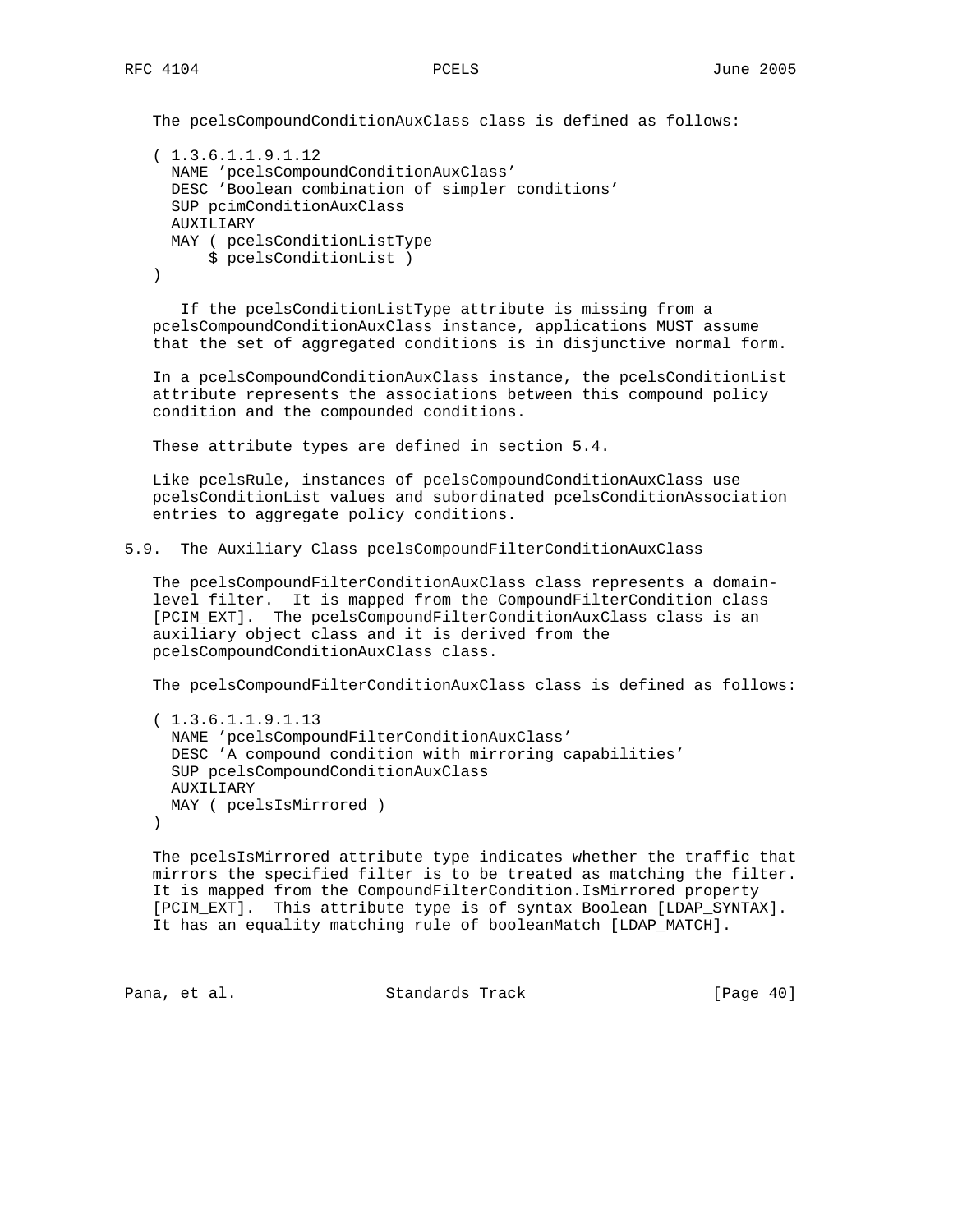# Attributes of this type can only have a single value. If this

 attribute is missing from a pcelsCompoundFilterConditionAuxClass instance, applications MUST assume that the filter is not mirrored.

This attribute type is defined as follows:

```
 ( 1.3.6.1.1.9.2.13
  NAME 'pcelsIsMirrored'
  DESC 'Indicates whether the mirrored traffic matches'
  EQUALITY booleanMatch
  SYNTAX 1.3.6.1.4.1.1466.115.121.1.7
  SINGLE-VALUE
 )
```
# 5.10. The Auxiliary Class pcelsSimpleActionAuxClass

 The pcelsSimpleActionAuxClass class implements the action of assigning a Value to a Variable. It is mapped from the SimplePolicyAction class [PCIM\_EXT]. The pcelsSimpleActionAuxClass class is an auxiliary object class and it is derived from the pcimActionAuxClass class [PCLS].

 A reusable variable/value is associated to a pcelsSimpleActionAuxClass via the pcelsVariableDN/pcelsValueDN reference from the simple action instance. A non-reusable variable/value is associated directly as auxiliary object class to the same entry as the pcelsSimpleActionAuxClass instance.

 When reading a pcelsSimpleActionAuxClass instance that has an instance of pcelsVariable attached, the attribute pcelsVariableDN MUST be ignored. Applications SHOULD remove the pcelsVariableDN value from a pcelsSimpleActionAuxClass instance upon attachment of a pcelsVariable instance to the same entry.

 When reading a pcelsSimpleActionAuxClass instance that has an instance of pcelsValue attached, the attribute pcelsValueDN MUST be ignored. Applications SHOULD remove the pcelsValueDN value from a pcelsSimpleActionAuxClass instance upon attachment of a pcelsValue instance to the same entry.

Pana, et al. Standards Track [Page 41]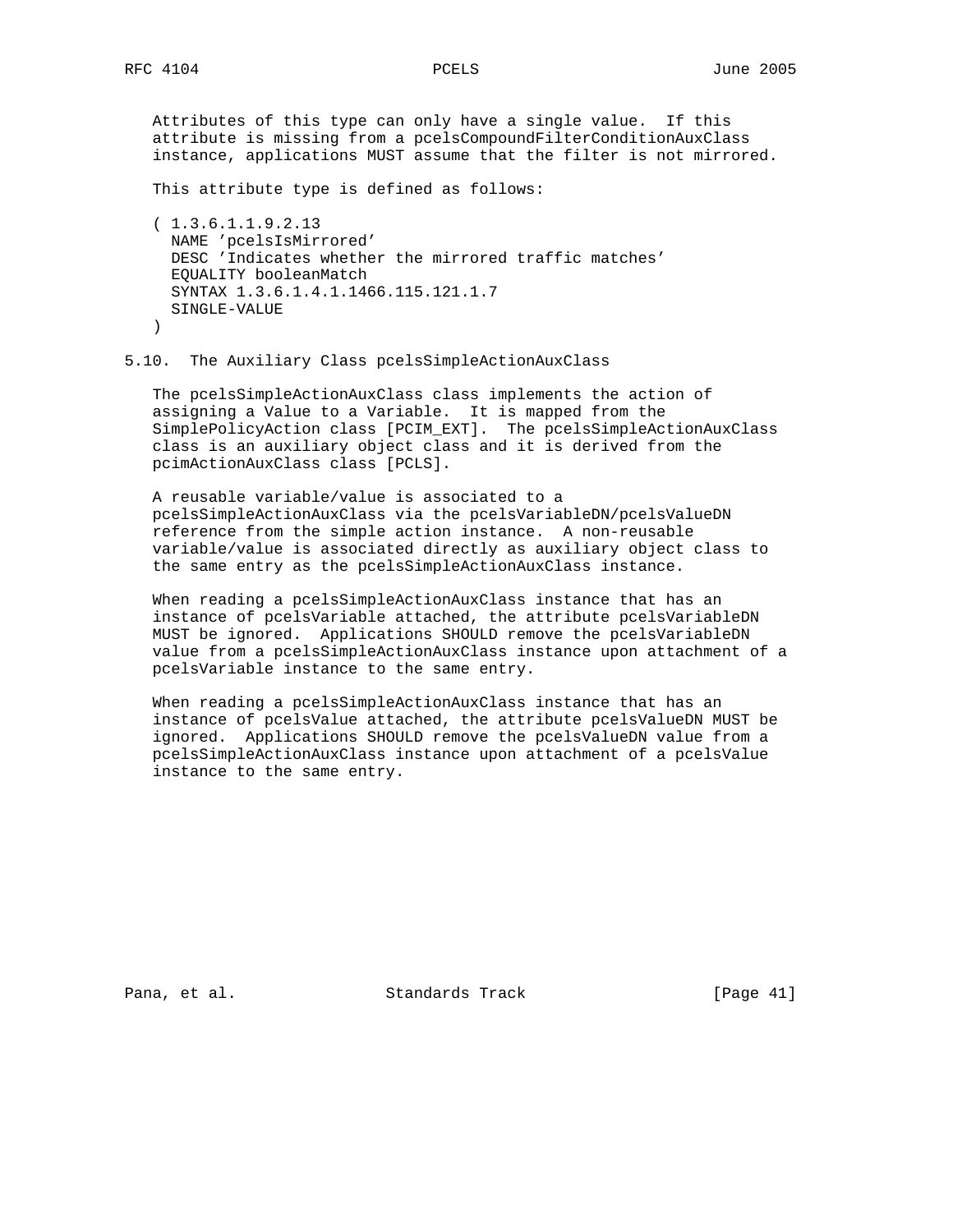The pcelsSimpleActionAuxClass class is defined as follows:

```
 ( 1.3.6.1.1.9.1.14
  NAME 'pcelsSimpleActionAuxClass'
   DESC 'Value assignment action for a policy variable'
  SUP pcimActionAuxClass
  AUXILIARY
  MAY ( pcelsVariableDN
       $ pcelsValueDN )
 )
```
 In a pcelsSimpleActionAuxClass, the pcelsVariableDN attribute represents the association between this simple policy action and its policy variable. It realizes the PolicyVariableInSimplePolicyAction association [PCIM\_EXT].

 In a pcelsSimpleActionAuxClass, the pcelsValueDN attribute represents the association between this simple policy action and its policy value. It realizes the PolicyValueInSimplePolicyAction association [PCIM\_EXT].

These attributes are defined in section 5.7.

 Note: An instance of pcelsSimpleActionAuxClass and an instance of pcelsSimpleConditionAuxClass MUST NOT be attached to the same entry. Because the two classes use the same mechanisms to associate Variables and Values, this restriction is necessary in order to avoid ambiguities.

5.11. The Auxiliary Class pcelsCompoundActionAuxClass

 The pcelsCompoundActionAuxClass class represents a compound policy action formed by the aggregation of other policy actions. It is mapped from the CompoundPolicyCondition class [PCIM\_EXT]. The pcelsCompoundActionAuxClass class is an auxiliary object class and it is derived from the pcimActionAuxClass class [PCLS].

The pcelsCompoundActionAuxClass class is defined as follows:

```
 ( 1.3.6.1.1.9.1.15
  NAME 'pcelsCompoundActionAuxClass'
  DESC 'Sequence of actions with specific execution strategy'
  SUP pcimActionAuxClass
  AUXILIARY
  MAY ( pcelsActionList
       $ pcelsSequencedActions
       $ pcelsExecutionStrategy )
 )
```
Pana, et al. Standards Track [Page 42]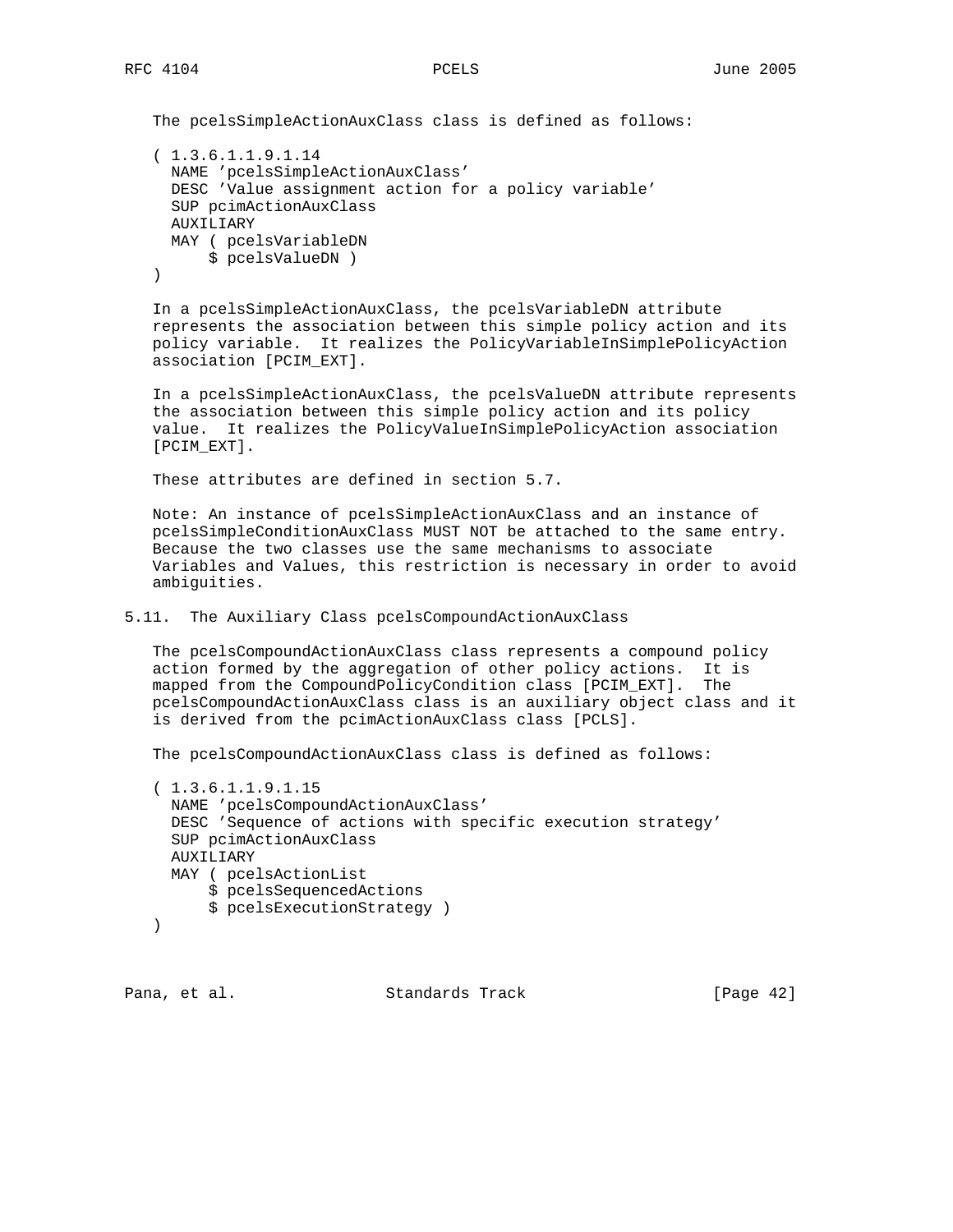In a pcelsCompoundActionAuxClass instance, the pcelsActionList attribute represents the associations between this policy rule and its actions.

 If the pcelsSequencedActions attribute is missing from a pcelsCompoundActionAuxClass instance, applications MUST assume that the ordered execution of actions in this compound policy action is not important (DontCare).

 If the pcelsExecutionStrategy attribute is missing from a pcelsCompoundActionAuxClass instance, applications MUST assume that all the actions are to be executed (Do all).

These attribute types are defined in section 5.4.

 Like pcelsRule, instances of pcelsCompoundActionAuxClass use pcelsActionList values and subordinated pcelsActionAssociation entries to aggregate policy actions.

5.12. The Abstract Class pcelsVariable

 The pcelsVariable class is mapped from the PolicyVariable class [PCIM\_EXT]. The pcelsVariable is an abstract object class and it is derived directly from the 'top' object class [LDAP\_SCHEMA].

 A pcelsVariable instance may be associated to a set of pcelsValueAuxClass instances that represent its expected values. The expected values for a variable may be indicated by:

- (1) pcelsExpectedValueList references to reusable instances of pcelsValueAuxClass, or
- (2) pcelsExpectedValueList references to subordinated non reusable instances of pcelsValueAuxClass

The pcelsVariable class is defined as follows:

```
 ( 1.3.6.1.1.9.1.16
   NAME 'pcelsVariable'
   DESC 'Base class for representing a policy variable'
   SUP top
  ABSTRACT
  MAY ( pcelsVariableName
      $ pcelsExpectedValueList )
 )
```
 The pcelsVariableName attribute type may be used as naming attribute for pcelsVariable entries. This attribute type is of syntax Directory String [LDAP\_SYNTAX]. It has an equality matching rule of

Pana, et al. Standards Track [Page 43]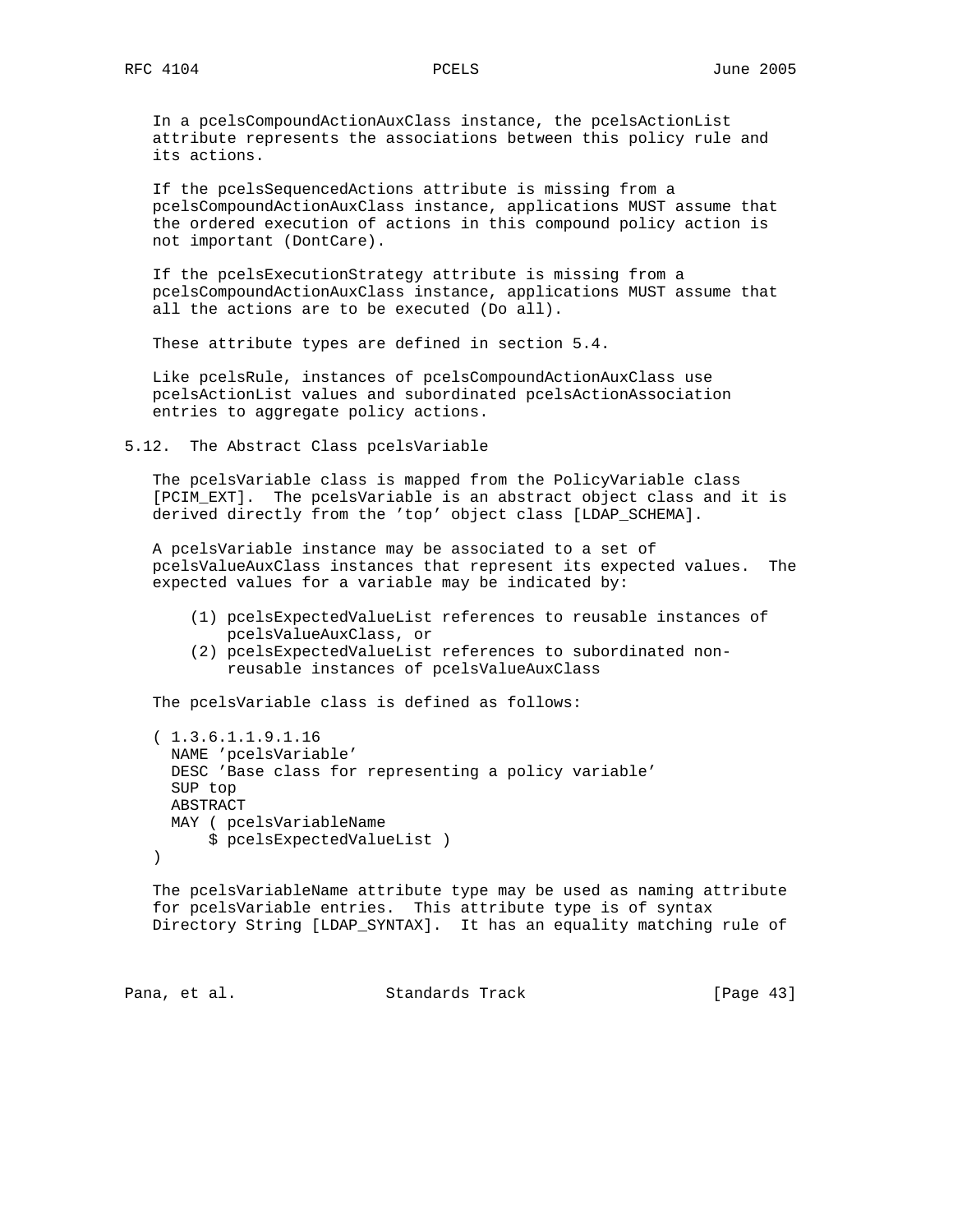caseIgnoreMatch, an ordering matching rule of caseIgnoreOrderingMatch and a substrings matching rule of caseIgnoreSubstringsMatch [LDAP\_SYNTAX]. Attributes of this type can only have a single value. This attribute type is defined as follows: ( 1.3.6.1.1.9.2.14 NAME 'pcelsVariableName' DESC 'The user-friendly name of a variable.' EQUALITY caseIgnoreMatch ORDERING caseIgnoreOrderingMatch SUBSTR caseIgnoreSubstringsMatch SYNTAX 1.3.6.1.4.1.1466.115.121.1.15 SINGLE-VALUE ) The pcelsExpectedValueList attribute type realizes the ExpectedPolicyValuesForVariable association [PCIM\_EXT]. This attribute type is of syntax DN [LDAP\_SYNTAX]. It has an equality matching rule of distinguishedNameMatch [LDAP\_SYNTAX]. Attributes of this type can have multiple values. The only allowed values for pcelsExpectedValueList attributes are DNs of pcelsValueAuxClass entries. In a pcelsVariable, the pcelsExpectedValueList attribute represents the associations between this policy variable and its expected values. This attribute type is defined as follows: ( 1.3.6.1.1.9.2.15 NAME 'pcelsExpectedValueList' DESC 'Unordered set of DNs of pcelsValueAuxClass entries representing expected values for a policy variable'

)

 EQUALITY distinguishedNameMatch SYNTAX 1.3.6.1.4.1.1466.115.121.1.12

derived from the pcelsVariable class.

5.13. The Auxiliary Class pcelsExplicitVariableAuxClass

PolicyExplicitVariable class [PCIM\_EXT]. The

The pcelsExplicitVariableAuxClass class is mapped from the

Pana, et al. Standards Track [Page 44]

pcelsExplicitVariableAuxClass is an auxiliary object class and it is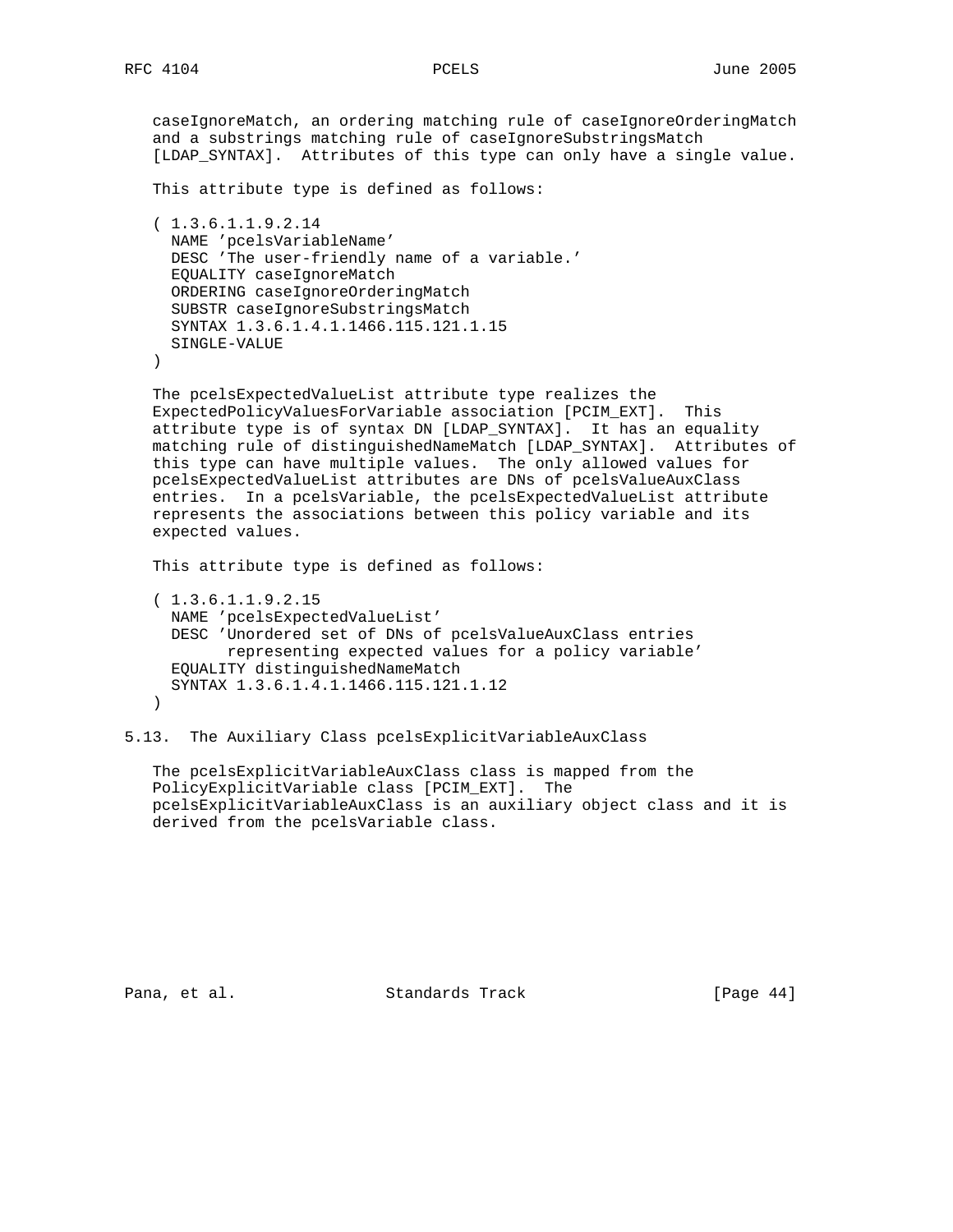```
 The pcelsExplicitVariableAuxClass class is defined as follows:
 ( 1.3.6.1.1.9.1.17
  NAME 'pcelsExplicitVariableAuxClass'
  DESC 'Explicitly defined policy variable'
  SUP pcelsVariable
  AUXILIARY
  MUST ( pcelsVariableModelClass
       $ pcelsVariableModelProperty )
 )
 The pcelsVariableModelClass attribute type identifies a [CIM] class
 whose property is evaluated or set as a variable. It is mapped from
 the PolicyExplicitVariable.ModelClass property [PCIM_EXT]. This
 attribute type is of syntax Directory String [LDAP_SYNTAX]. It has
```
an equality matching rule of caseIgnoreMatch [LDAP\_SYNTAX].

Attributes of this type can only have a single value.

This attribute type is defined as follows:

 ( 1.3.6.1.1.9.2.16 NAME 'pcelsVariableModelClass' DESC 'Identifies a CIM class' EQUALITY caseIgnoreMatch SYNTAX 1.3.6.1.4.1.1466.115.121.1.15 SINGLE-VALUE )

 The pcelsVariableModelProperty attribute type identifies the attribute of a [CIM] class, which is evaluated or set as a variable. It is mapped from the PolicyExplicitVariable.ModelProperty property [PCIM\_EXT]. This attribute type is of syntax Directory String [LDAP\_SYNTAX]. It has an equality matching rule of caseIgnoreMatch [LDAP\_SYNTAX]. Attributes of this type can only have a single value.

This attribute type is defined as follows:

```
 ( 1.3.6.1.1.9.2.17
  NAME 'pcelsVariableModelProperty'
  DESC 'Identifies the property of a CIM class.'
  EQUALITY caseIgnoreMatch
  SYNTAX 1.3.6.1.4.1.1466.115.121.1.15
  SINGLE-VALUE
 )
```
Pana, et al. Standards Track [Page 45]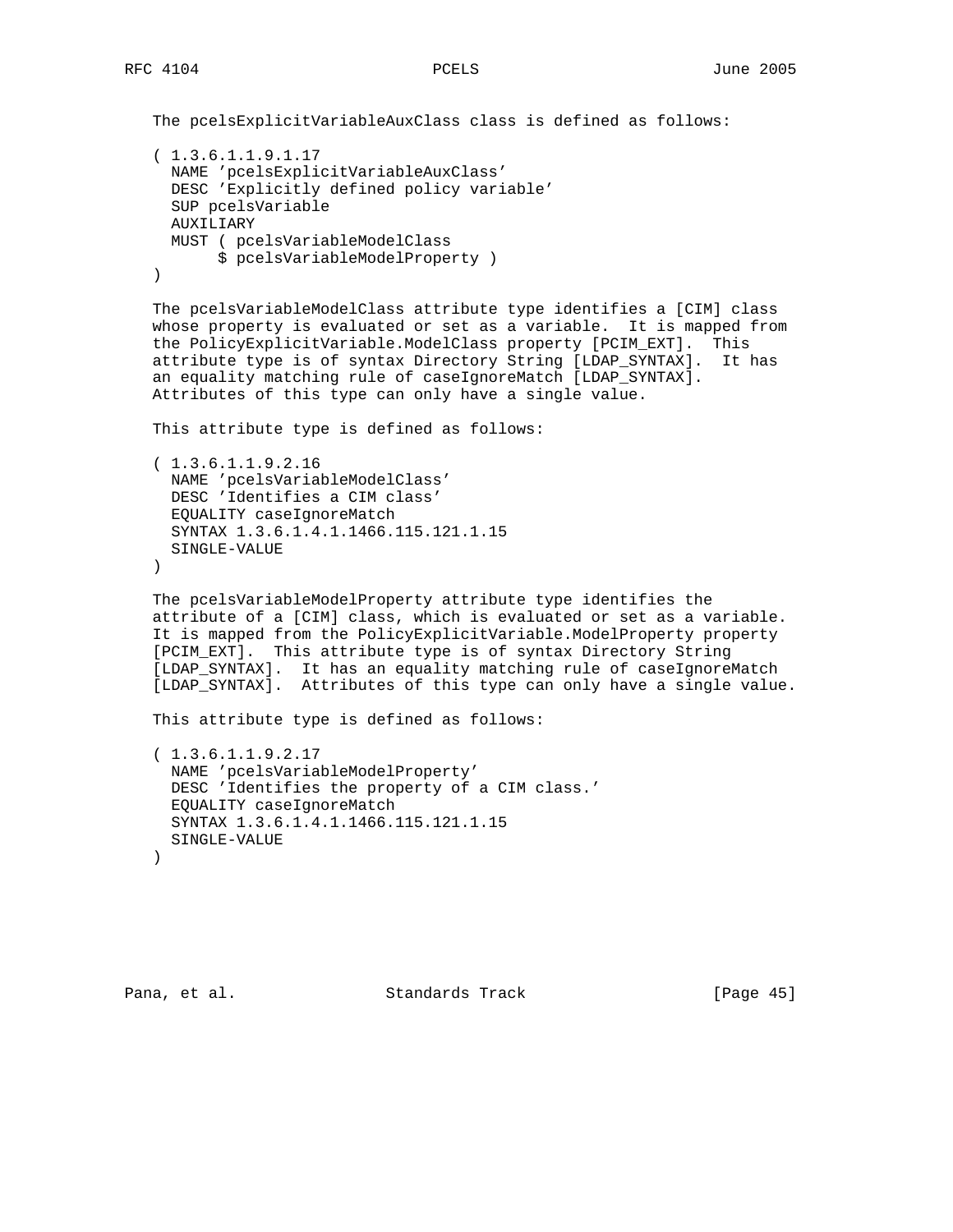5.14. The Auxiliary Class pcelsImplicitVariableAuxClass

 The pcelsImplicitVariableAuxClass class is mapped from the PolicyImplicitVariable class [PCIM\_EXT]. The pcelsImplicitVariableAuxClass is an auxiliary object class and it is derived from the pcelsVariable class.

 The pcelsImplicitVariableAuxClass class does not represent actual variables; these are introduced by its subclasses. pcelsImplicitVariableAuxClass introduces the semantics of being an implicitly defined policy variable and these semantics are inherited by all its subclasses. These semantics include those inherited from pcelsVariable that possibly represent either rule-specific or reusable policy variables.

 In order to preserve the ability to represent rule-specific or reusable variables, all the subclasses of pcelsImplicitVariableAuxClass MUST also be auxiliary classes.

The pcelsImplicitVariableAuxClass class is defined as follows:

```
 ( 1.3.6.1.1.9.1.18
  NAME 'pcelsImplicitVariableAuxClass'
  DESC 'Implicitly defined policy variable'
  SUP pcelsVariable
  AUXILIARY
  MAY ( pcelsExpectedValueTypes )
 )
```
 The pcelsExpectedValueTypes attribute type represents the set of policy value types that may be used with this policy variable. It is mapped from the PolicyImplicitVariable.ValueTypes property [PCIM\_EXT]. This attribute type is of syntax Directory String [LDAP\_SYNTAX]. It has an equality matching rule of caseIgnoreMatch [LDAP\_SYNTAX]. Attributes of this type can have multiple values.

This attribute type is defined as follows:

```
 ( 1.3.6.1.1.9.2.18
  NAME 'pcelsExpectedValueTypes'
  DESC 'Identifies subclasses of pcelsValueAuxClass by name'
  EQUALITY caseIgnoreMatch
  SYNTAX 1.3.6.1.4.1.1466.115.121.1.15
 )
```
Pana, et al. Standards Track [Page 46]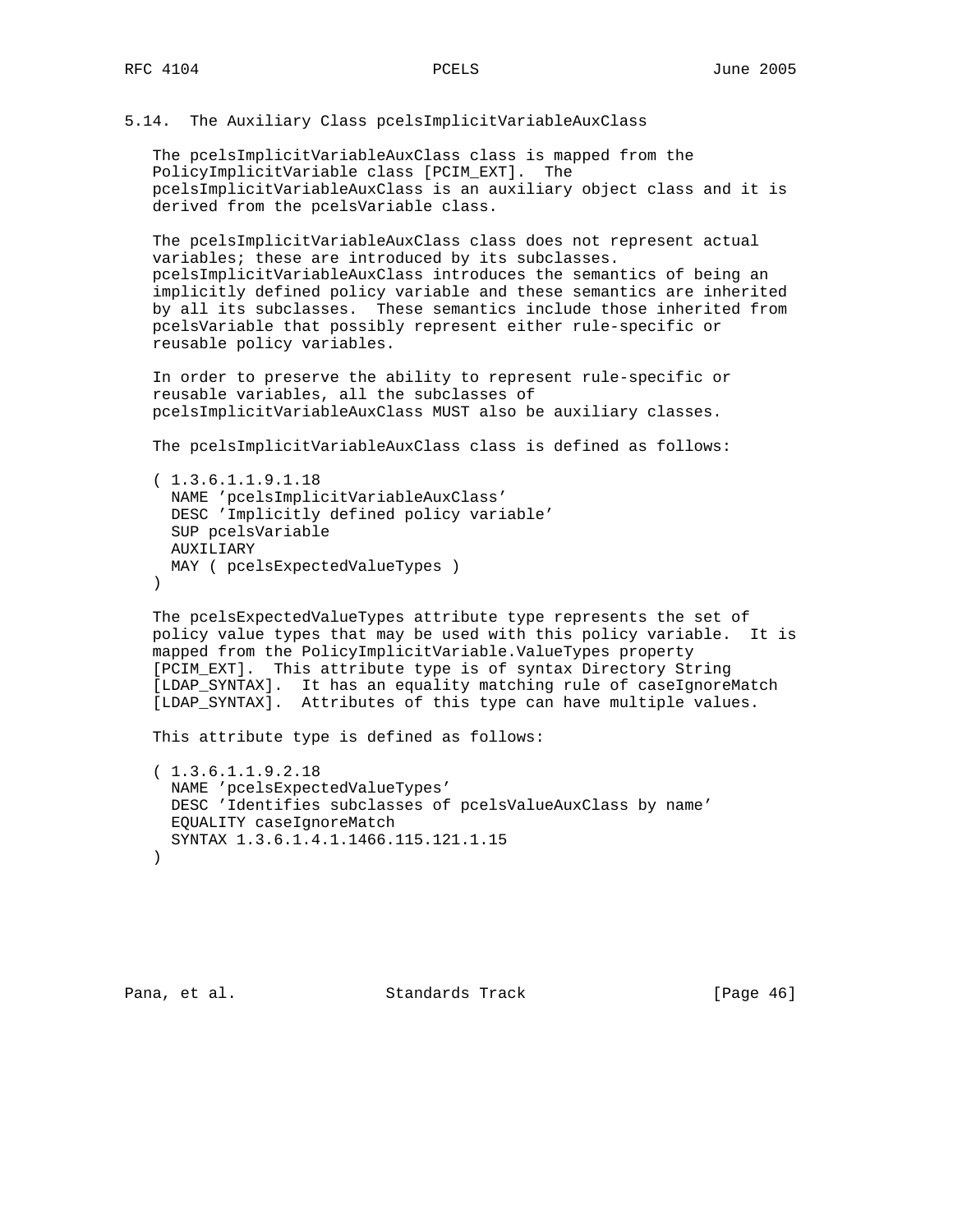# 5.15. The Subclasses of pcelsImplicitVariableAuxClass

 The following classes are derived from the pcelsImplicitVariableAuxClass class. They are mapped from the corresponding subclasses of the PolicyImplicitVariable class [PCIM\_EXT]. All the classes defined below are auxiliary object classes.

 Each one of the classes defined in this section introduces specific restrictions for the values of the pcelsExpectedValueTypes attribute. If this attribute is missing, applications MUST assume that all allowed value types are expected for the policy variable.

 Some of these classes have additional restrictions on the actual values of the associated policy value instances (e.g., only integers in the range 0..65535 must be used with a SourcePort variable). The association between a pcelsImplicitVariableAuxClass instance and a pcelsValueAuxClass instance that contains values outside the valid range or set for that variable SHOULD be considered invalid. The entry that realizes such association SHOULD be treated as invalid and the policy rules or groups that refer to it SHOULD be treated as being disabled, meaning that the execution of such policy rules or groups SHOULD be stopped.

The pcelsSourceIPv4VariableAuxClass class is defined as follows:

```
 ( 1.3.6.1.1.9.1.19
  NAME 'pcelsSourceIPv4VariableAuxClass'
  DESC 'Source IP v4 address'
  SUP pcelsImplicitVariableAuxClass
  AUXILIARY
 )
```
 In a pcelsSourceIPv4VariableAuxClass instance, the only allowed value for the pcelsExpectedValueTypes attribute is 'pcelsIPv4AddrValueAuxClass'.

The pcelsSourceIPv6VariableAuxClass class is defined as follows:

```
 ( 1.3.6.1.1.9.1.20
  NAME 'pcelsSourceIPv6VariableAuxClass'
  DESC 'Source IP v6 address'
  SUP pcelsImplicitVariableAuxClass
  AUXILIARY
 )
```
Pana, et al. Standards Track [Page 47]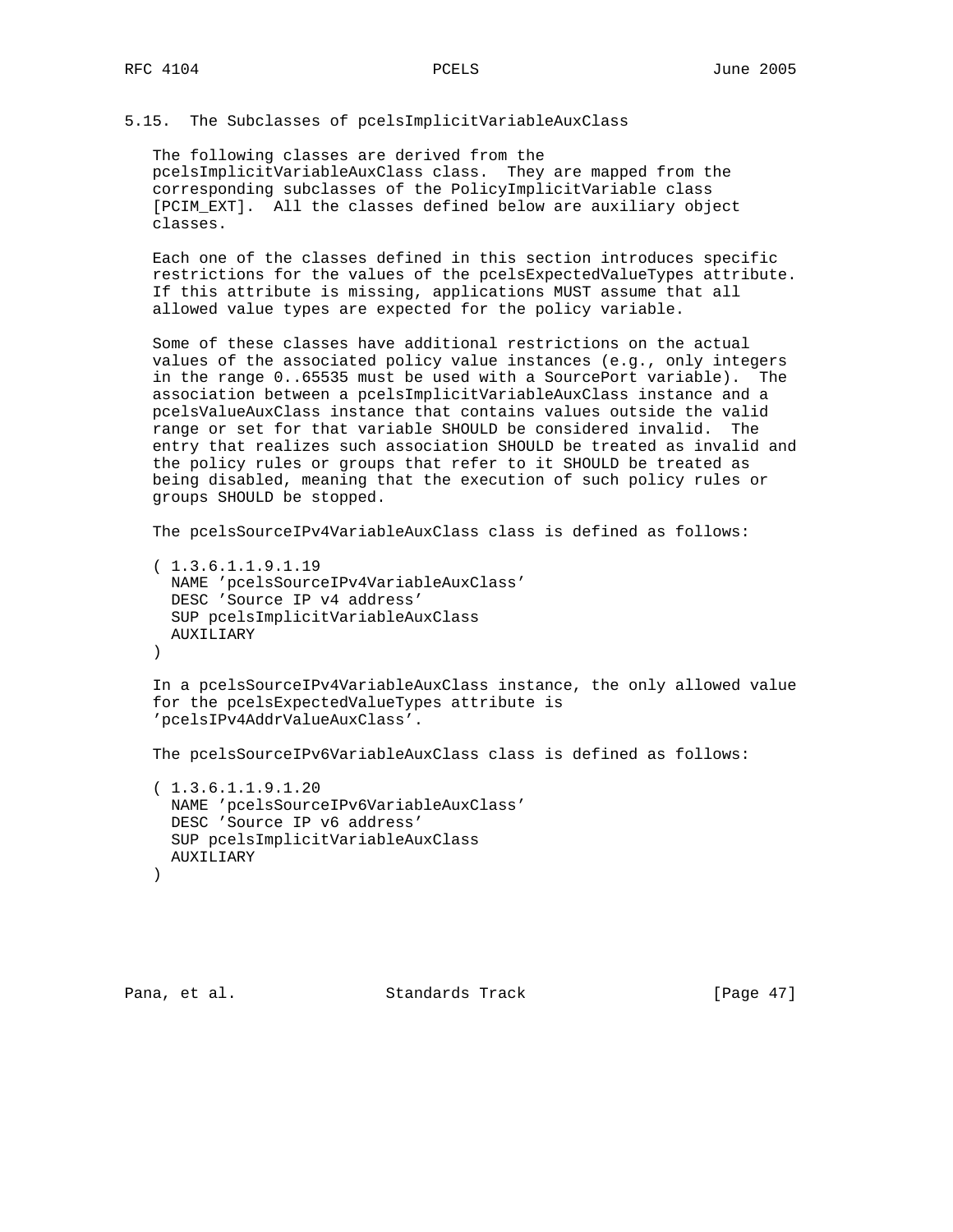```
 In a pcelsSourceIPv6VariableAuxClass instance, the only allowed value
 for the pcelsExpectedValueTypes attribute is
 'pcelsIPv6AddrValueAuxClass'.
 The pcelsDestinationIPv4VariableAuxClass class is defined as follows:
 ( 1.3.6.1.1.9.1.21
  NAME 'pcelsDestinationIPv4VariableAuxClass'
  DESC 'Destination IP v4 address'
  SUP pcelsImplicitVariableAuxClass
  AUXILIARY
 )
 In a pcelsDestinationIPv4VariableAuxClass instance, the only allowed
 value for the pcelsExpectedValueTypes attribute is
 'pcelsIPv4AddrValueAuxClass'.
 The pcelsDestinationIPv6VariableAuxClass class is defined as follows:
 ( 1.3.6.1.1.9.1.22
  NAME 'pcelsDestinationIPv6VariableAuxClass'
  DESC 'Destination IP v6 address'
  SUP pcelsImplicitVariableAuxClass
  AUXILIARY
 )
 In a pcelsDestinationIPv6VariableAuxClass instance, the only allowed
 value for the pcelsExpectedValueTypes attribute is
 'pcelsIPv6AddrValueAuxClass'.
 The pcelsSourcePortVariableAuxClass class is defined as follows:
 ( 1.3.6.1.1.9.1.23
  NAME 'pcelsSourcePortVariableAuxClass'
  DESC 'Source port'
  SUP pcelsImplicitVariableAuxClass
  AUXILIARY
 )
 In a pcelsSourcePortVariableAuxClass instance, the only allowed value
 for the pcelsExpectedValueTypes attribute is
 'pcelsIntegerValueAuxClass'. Additionally, only policy values that
 represent integers in the range 0..65535 (inclusive) SHOULD be used
 with pcelsSourcePortVariableAuxClass instances.
```
Pana, et al. Standards Track [Page 48]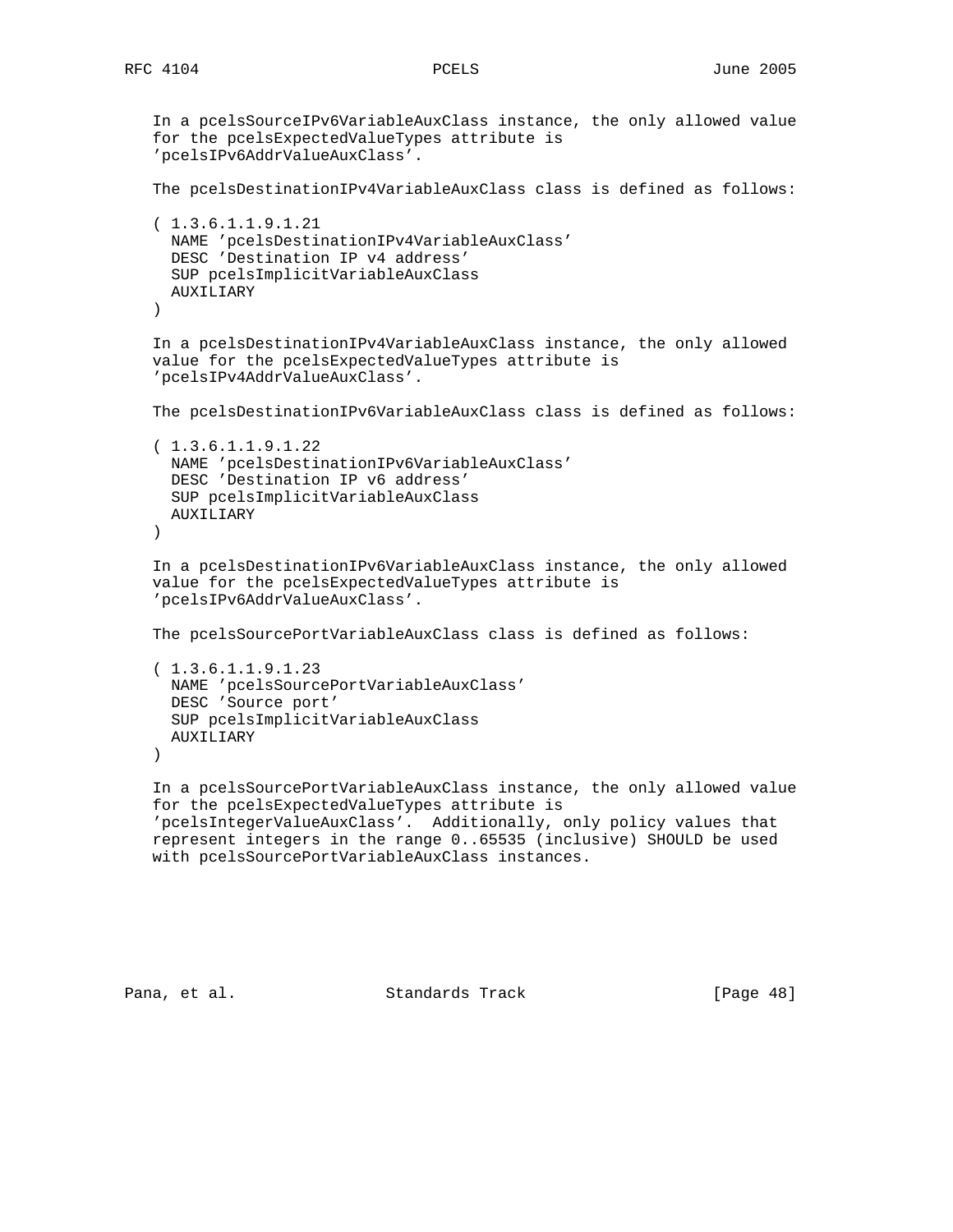```
 The pcelsDestinationPortVariableAuxClass class is defined as follows:
```

```
 ( 1.3.6.1.1.9.1.24
  NAME 'pcelsDestinationPortVariableAuxClass'
  DESC 'Destination port'
  SUP pcelsImplicitVariableAuxClass
  AUXILIARY
 )
```
 In a pcelsDestinationPortVariableAuxClass instance, the only allowed value for the pcelsExpectedValueTypes attribute is 'pcelsIntegerValueAuxClass'. Additionally, only policy values that represent integers in the range 0..65535 (inclusive) SHOULD be used with pcelsDestinationPortVariableAuxClass instances.

```
 The pcelsIPProtocolVariableAuxClass class is defined as follows:
```

```
 ( 1.3.6.1.1.9.1.25
  NAME 'pcelsIPProtocolVariableAuxClass'
   DESC 'IP protocol number'
  SUP pcelsImplicitVariableAuxClass
  AUXILIARY
\left( \right)
```

```
 In a pcelsIPProtocolVariableAuxClass instance, the only allowed value
 for the pcelsExpectedValueTypes attribute is
 'pcelsIntegerValueAuxClass'. Additionally, only policy values that
 represent integers in the range 0..255 (inclusive) SHOULD be used
 with pcelsIPProtocolVariableAuxClass instances.
```

```
 The pcelsIPVersionVariableAuxClass class is defined as follows:
```

```
 ( 1.3.6.1.1.9.1.26
  NAME 'pcelsIPVersionVariableAuxClass'
  DESC 'IP version number'
  SUP pcelsImplicitVariableAuxClass
  AUXILIARY
```
)

```
 In a pcelsIPVersionVariableAuxClass instance, the only allowed value
 for the pcelsExpectedValueTypes attribute is
 'pcelsIntegerValueAuxClass'. Additionally, only policy values that
 represent integers in the range 0..15 (inclusive) SHOULD be used with
 pcelsIPVersionVariableAuxClass instances.
```
Pana, et al. Standards Track [Page 49]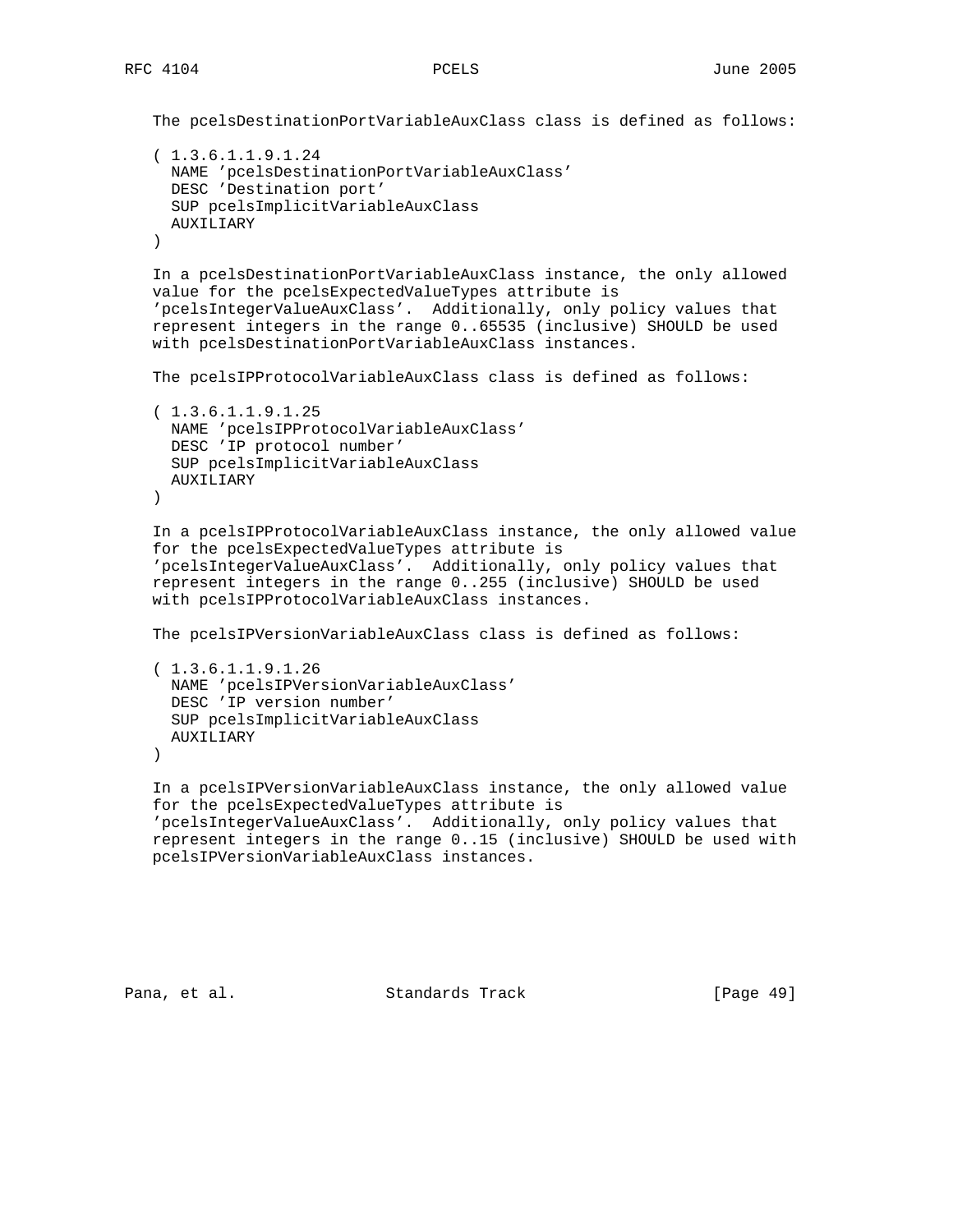The pcelsIPToSVariableAuxClass class is defined as follows:

```
 ( 1.3.6.1.1.9.1.27
  NAME 'pcelsIPToSVariableAuxClass'
  DESC 'IP ToS octet'
  SUP pcelsImplicitVariableAuxClass
  AUXILIARY
 )
```
 In a pcelsIPToSVariableAuxClass instance, the only allowed values for the pcelsExpectedValueTypes attribute are 'pcelsIntegerValueAuxClass' and 'pcelsBitStringValueAuxClass'. Additionally, only policy values that represent integers in the range 0..255 (inclusive) or 8-bit bitStrings SHOULD be used with pcelsIPToSVariableAuxClass instances.

The pcelsDSCPVariableAuxClass class is defined as follows:

```
 ( 1.3.6.1.1.9.1.28
  NAME 'pcelsDSCPVariableAuxClass'
  DESC 'DiffServ code point'
  SUP pcelsImplicitVariableAuxClass
  AUXILIARY
\left( \right)
```
 In a pcelsDSCPVariableAuxClass instance, the only allowed values for the pcelsExpectedValueTypes attribute are 'pcelsIntegerValueAuxClass' and 'pcelsBitStringValueAuxClass'. Additionally, only policy values that represent integers in the range 0..63 (inclusive) or 6-bit bitStrings SHOULD be used with pcelsDSCPVariableAuxClass instances.

The pcelsFlowIdVariableAuxClass class is defined as follows:

```
 ( 1.3.6.1.1.9.1.29
  NAME 'pcelsFlowIdVariableAuxClass'
  DESC 'Flow Identifier'
  SUP pcelsImplicitVariableAuxClass
  AUXILIARY
 )
```
 In a pcelsFlowIdVariableAuxClass instance, the only allowed values for the pcelsExpectedValueTypes attribute are 'pcelsIntegerValueAuxClass' and 'pcelsBitStringValueAuxClass'. Additionally, only policy values that represent integers in the range 0..1048575 (inclusive) or 20-bit bitStrings SHOULD be used with pcelsFlowIdVariableAuxClass instances.

Pana, et al. Standards Track [Page 50]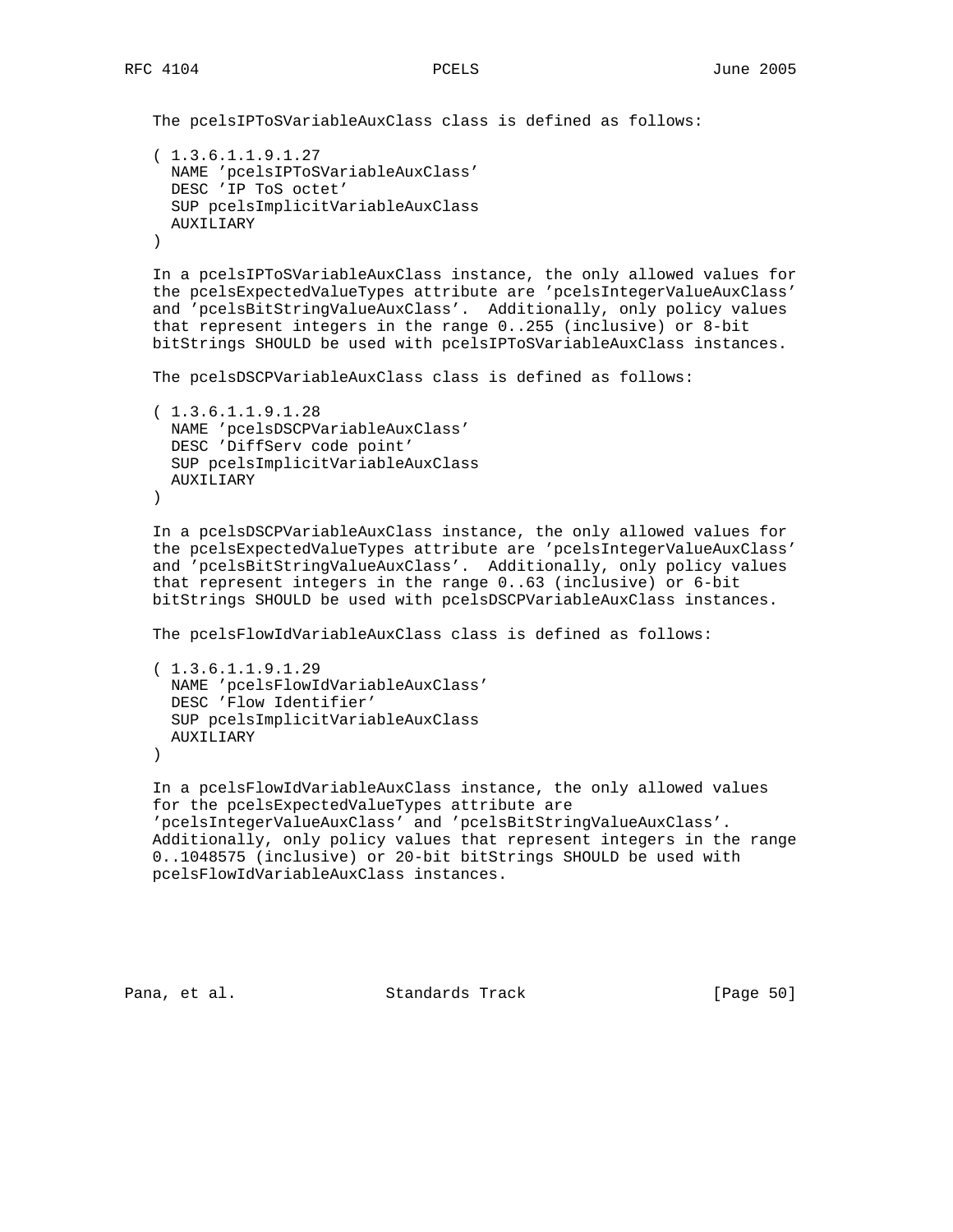```
 The pcelsSourceMACVariableAuxClass class is defined as follows:
 ( 1.3.6.1.1.9.1.30
  NAME 'pcelsSourceMACVariableAuxClass'
  DESC 'Source MAC address'
  SUP pcelsImplicitVariableAuxClass
  AUXILIARY
 )
 In a pcelsSourceMACVariableAuxClass instance, the only allowed value
 for the pcelsExpectedValueTypes attribute is
 'pcelsMACAddrValueAuxClass'.
 The pcelsDestinationMACVariableAuxClass class is defined as follows:
 ( 1.3.6.1.1.9.1.31
  NAME 'pcelsDestinationMACVariableAuxClass'
  DESC 'Destination MAC address'
  SUP pcelsImplicitVariableAuxClass
  AUXILIARY
 )
 In a pcelsDestinationMACVariableAuxClass instance, the only allowed
 value for the pcelsExpectedValueTypes attribute is
 'pcelsMACAddrValueAuxClass'.
 The pcelsVLANVariableAuxClass class is defined as follows:
 ( 1.3.6.1.1.9.1.32
  NAME 'pcelsVLANVariableAuxClass'
  DESC 'VLAN'
  SUP pcelsImplicitVariableAuxClass
  AUXILIARY
 )
```
 In a pcelsVLANVariableAuxClass instance, the only allowed values for the pcelsExpectedValueTypes attribute are 'pcelsIntegerValueAuxClass' and 'pcelsBitStringValueAuxClass'. Additionally, only policy values that represent integers in the range 0..4095 (inclusive) or 12-bit bitStrings SHOULD be used with pcelsVLANVariableAuxClass instances.

Pana, et al. Standards Track [Page 51]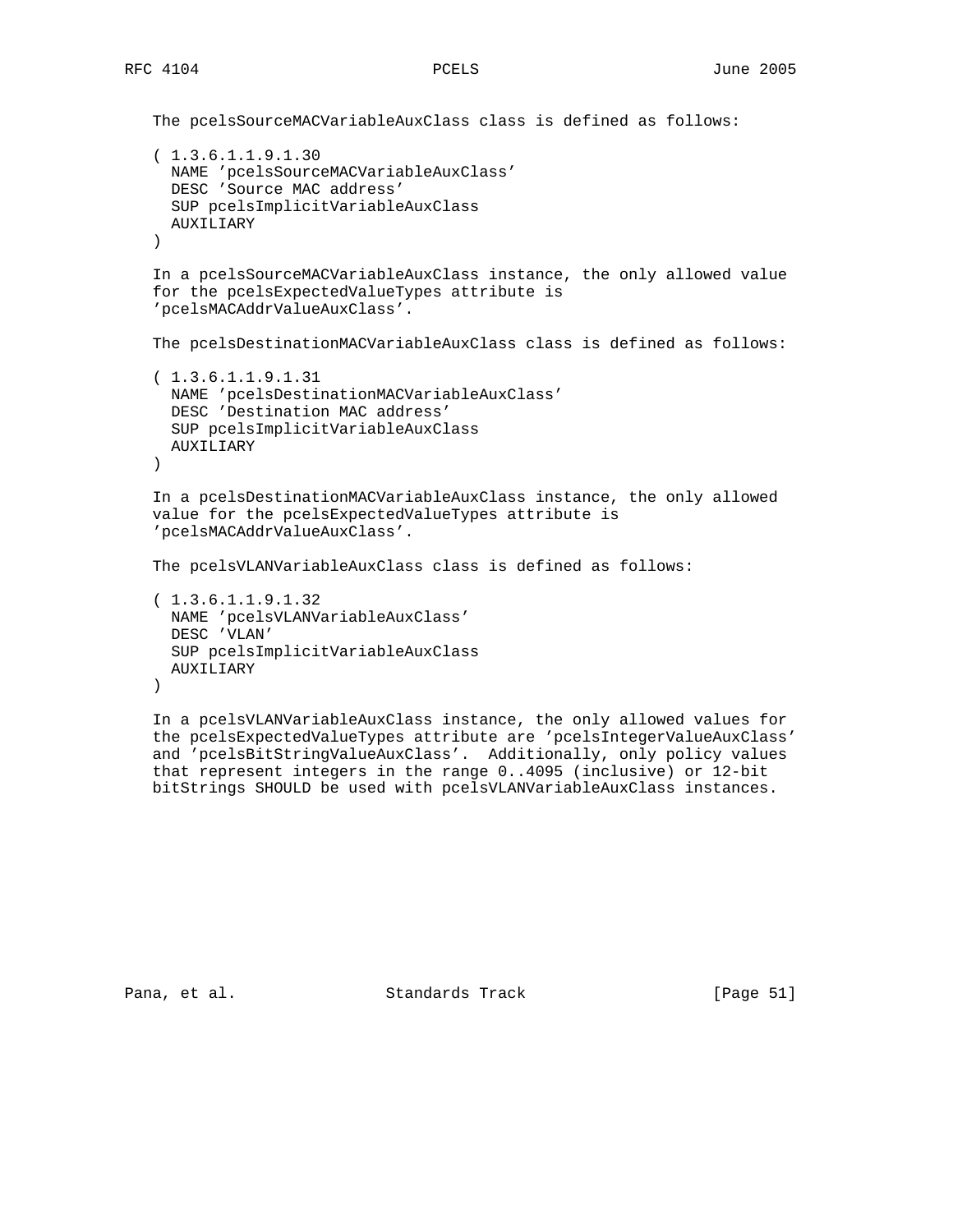```
 The pcelsCoSVariableAuxClass class is defined as follows:
 ( 1.3.6.1.1.9.1.33
   NAME 'pcelsCoSVariableAuxClass'
   DESC 'Class of service'
  SUP pcelsImplicitVariableAuxClass
  AUXILIARY
 )
 In a pcelsCoSVariableAuxClass instance, the only allowed values for
 the pcelsExpectedValueTypes attribute are 'pcelsIntegerValueAuxClass'
 and 'pcelsBitStringValueAuxClass'. Additionally, only policy values
 that represent integers in the range 0..7 (inclusive) or 3-bit
 bitStrings SHOULD be used with pcelsCoSVariableAuxClass instances.
 The pcelsEthertypeVariableAuxClass class is defined as follows:
 ( 1.3.6.1.1.9.1.34
  NAME 'pcelsEthertypeVariableAuxClass'
  DESC 'Ethertype'
  SUP pcelsImplicitVariableAuxClass
  AUXILIARY
\left( \right) In a pcelsEthertypeVariableAuxClass instance, the only allowed values
 for the pcelsExpectedValueTypes attribute are
 'pcelsIntegerValueAuxClass' and 'pcelsBitStringValueAuxClass'.
 Additionally, only policy values that represent integers in the range
 0..65535 (inclusive) or 16-bit bitStrings SHOULD be used with
 pcelsEthertypeVariableAuxClass instances.
 The pcelsSourceSAPVariableAuxClass class is defined as follows:
 ( 1.3.6.1.1.9.1.35
  NAME 'pcelsSourceSAPVariableAuxClass'
  DESC 'Source SAP'
  SUP pcelsImplicitVariableAuxClass
   AUXILIARY
 )
 In a pcelsSourceSAPVariableAuxClass instance, the only allowed values
 for the pcelsExpectedValueTypes attribute are
 'pcelsIntegerValueAuxClass' and 'pcelsBitStringValueAuxClass'.
 Additionally, only policy values that represent integers in the range
 0..255 (inclusive) or 8-bit bitStrings SHOULD be used with
 pcelsSourceSAPVariableAuxClass instances.
```

```
Pana, et al. Standards Track [Page 52]
```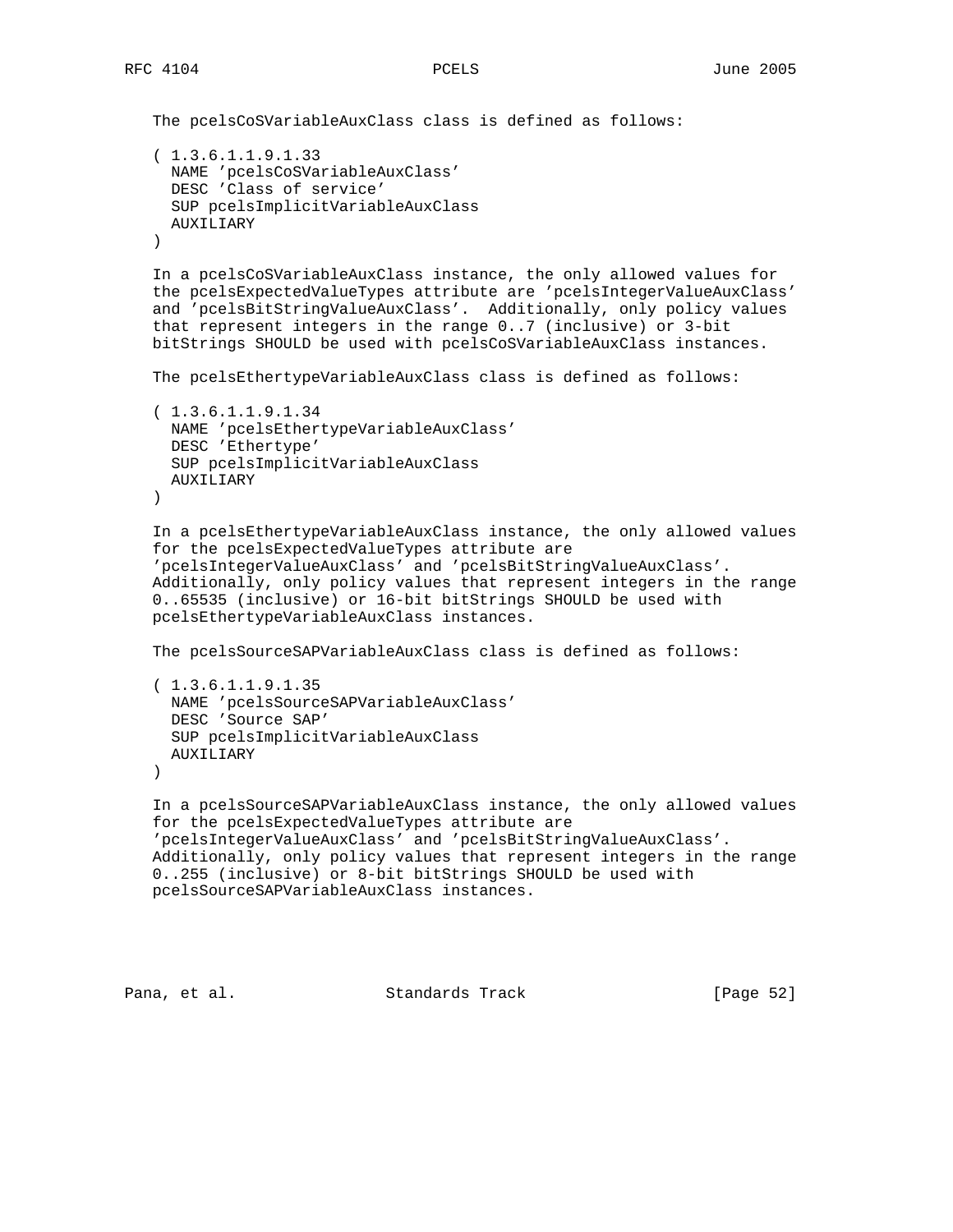```
 The pcelsDestinationSAPVariableAuxClass class is defined as follows:
```

```
 ( 1.3.6.1.1.9.1.36
  NAME 'pcelsDestinationSAPVariableAuxClass'
  DESC 'Destination SAP'
  SUP pcelsImplicitVariableAuxClass
  AUXILIARY
 )
```
 In a pcelsDestinationSAPVariableAuxClass instance, the only allowed values for the pcelsExpectedValueTypes attribute are 'pcelsIntegerValueAuxClass' and 'pcelsBitStringValueAuxClass'. Additionally, only policy values that represent integers in the range 0..255 (inclusive) or 8-bit bitStrings SHOULD be used with pcelsDestinationSAPVariableAuxClass instances.

The pcelsSNAPOUIVariableAuxClass class is defined as follows:

```
 ( 1.3.6.1.1.9.1.37
  NAME 'pcelsSNAPOUIVariableAuxClass'
  DESC 'SNAP OUI'
  SUP pcelsImplicitVariableAuxClass
  AUXILIARY
\lambda
```
 In a pcelsSNAPOUIVariableAuxClass instance, the only allowed values for the pcelsExpectedValueTypes attribute are 'pcelsIntegerValueAuxClass' and 'pcelsBitStringValueAuxClass'. Additionally, only policy values that represent integers in the range 0..16777215 (inclusive) or 24-bit bitStrings SHOULD be used with pcelsSNAPOUIVariableAuxClass instances.

The pcelsSNAPTypeVariableAuxClass class is defined as follows:

```
 ( 1.3.6.1.1.9.1.38
  NAME 'pcelsSNAPTypeVariableAuxClass'
  DESC 'SNAP type'
   SUP pcelsImplicitVariableAuxClass
  AUXILIARY
 )
```
 In a pcelsSNAPTypeVariableAuxClass instance, the only allowed values for the pcelsExpectedValueTypes attribute are 'pcelsIntegerValueAuxClass' and 'pcelsBitStringValueAuxClass'. Additionally, only policy values that represent integers in the range 0..65535 (inclusive) or 16-bit bitStrings SHOULD be used with pcelsSNAPTypeVariableAuxClass instances.

```
Pana, et al. Standards Track [Page 53]
```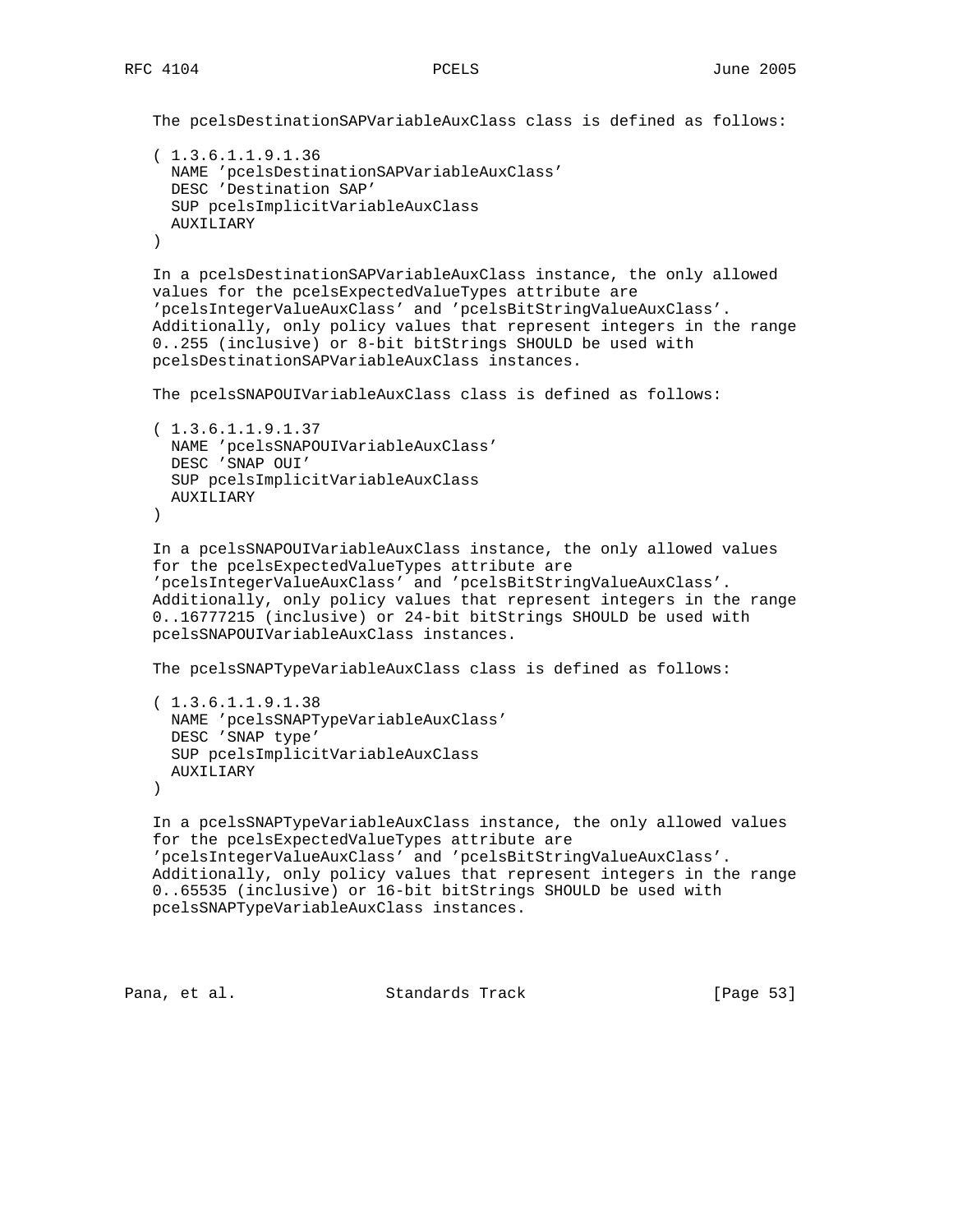The pcelsFlowDirectionVariableAuxClass class is defined as follows:

```
 ( 1.3.6.1.1.9.1.39
  NAME 'pcelsFlowDirectionVariableAuxClass'
  DESC 'Flow direction'
  SUP pcelsImplicitVariableAuxClass
  AUXILIARY
\lambda
```
 In a pcelsFlowDirectionVariableAuxClass instance, the only allowed value for the pcelsExpectedValueTypes attribute is 'pcelsStringValueAuxClass'. Additionally, only policy values that represent the strings 'IN' and 'OUT' SHOULD be used with pcelsFlowDirectionVariableAuxClass instances.

### 5.16. The Auxiliary Class pcelsValueAuxClass

 The pcelsValueAuxClass class is the base class for representing a policy value. It is mapped from the PolicyValue class [PCIM\_EXT]. The pcelsValueAuxClass is an auxiliary object class and it is derived directly from the 'top' object class [LDAP\_SCHEMA].

 The pcelsValueAuxClass class does not represent actual values; these are introduced by its subclasses. pcelsValueAuxClass introduces the semantics of being a policy value that are inherited by all its subclasses. Among these semantics are those of representing either rule-specific or reusable policy values.

 In order to preserve the ability to represent rule-specific or reusable values, all the subclasses of pcelsValueAuxClass MUST also be auxiliary classes.

The pcelsValueAuxClass class is defined as follows:

```
 ( 1.3.6.1.1.9.1.40
  NAME 'pcelsValueAuxClass'
   DESC 'Base class for representing a policy value'
   SUP top
   AUXILIARY
  MAY ( pcelsValueName )
 )
```
 The pcelsValueName attribute type may be used as naming attribute for pcelsValueAuxClass entries. This attribute type is of syntax Directory String [LDAP\_SYNTAX]. It has an equality matching rule of caseIgnoreMatch, an ordering matching rule of caseIgnoreOrderingMatch and a substrings matching rule of caseIgnoreSubstringsMatch [LDAP\_SYNTAX]. Attributes of this type can only have a single value.

```
Pana, et al. Standards Track [Page 54]
```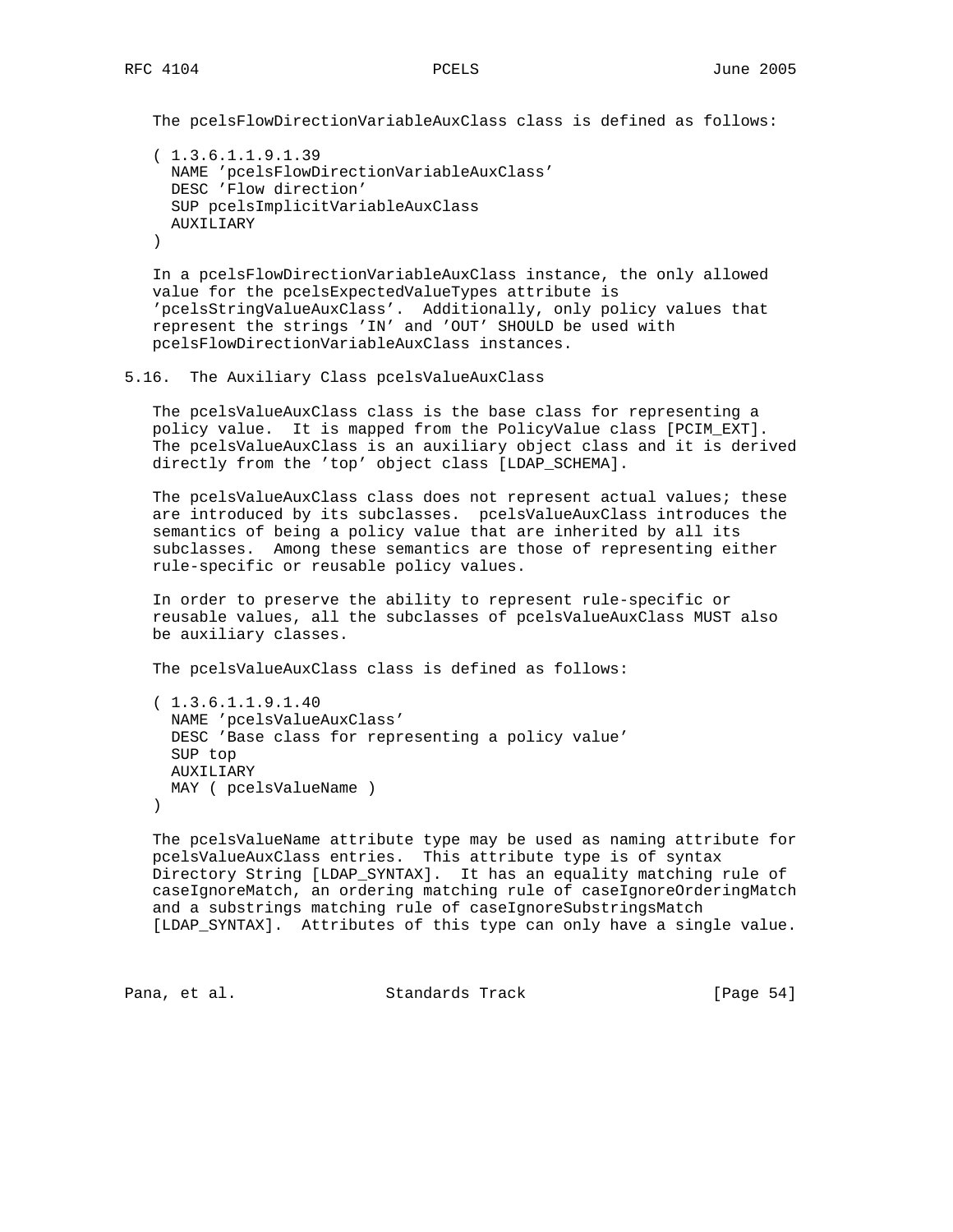This attribute type is defined as follows:

```
 ( 1.3.6.1.1.9.2.19
  NAME 'pcelsValueName'
  DESC 'The user-friendly name of a value'
  EQUALITY caseIgnoreMatch
  ORDERING caseIgnoreOrderingMatch
  SUBSTR caseIgnoreSubstringsMatch
  SYNTAX 1.3.6.1.4.1.1466.115.121.1.15
  SINGLE-VALUE
 )
```
### 5.17. The Subclasses of pcelsValueAuxClass

 The following classes are derived from the pcelsValueAuxClass class. They are mapped from the corresponding subclasses of the PolicyValue class [PCIM\_EXT]. All the classes defined below are auxiliary object classes.

 The pcelsIPv4AddrValueAuxClass class represents a policy value that provides an unordered set of IPv4 addresses, IPv4 address ranges or hosts. It is mapped from the PolicyIPv4AddrValue class [PCIM\_EXT].

The pcelsIPv4AddrValueAuxClass class is defined as follows:

```
 ( 1.3.6.1.1.9.1.41
   NAME 'pcelsIPv4AddrValueAuxClass'
  DESC 'Provides IPv4 addresses'
  SUP pcelsValueAuxClass
  AUXILIARY
  MUST ( pcelsIPv4AddrList )
 )
```
 The pcelsIPv4AddrList attribute type represents an unordered set of IPv4 addresses, IPv4 address ranges or hosts. It is mapped from the PolicyIPv4AddrValue.IPv4AddrList property [PCIM\_EXT]. This attribute type is of syntax Directory String [LDAP\_SYNTAX]. It has an equality matching rule of caseIgnoreMatch, an ordering matching rule of caseIgnoreOrderingMatch and a substrings matching rule of caseIgnoreSubstringsMatch [LDAP\_SYNTAX]. Attributes of this type can have multiple values. The only allowed values for attributes of this type are strings conforming to any of the formats defined for the IPv4AddrList property [PCIM\_EXT].

Pana, et al. Standards Track [Page 55]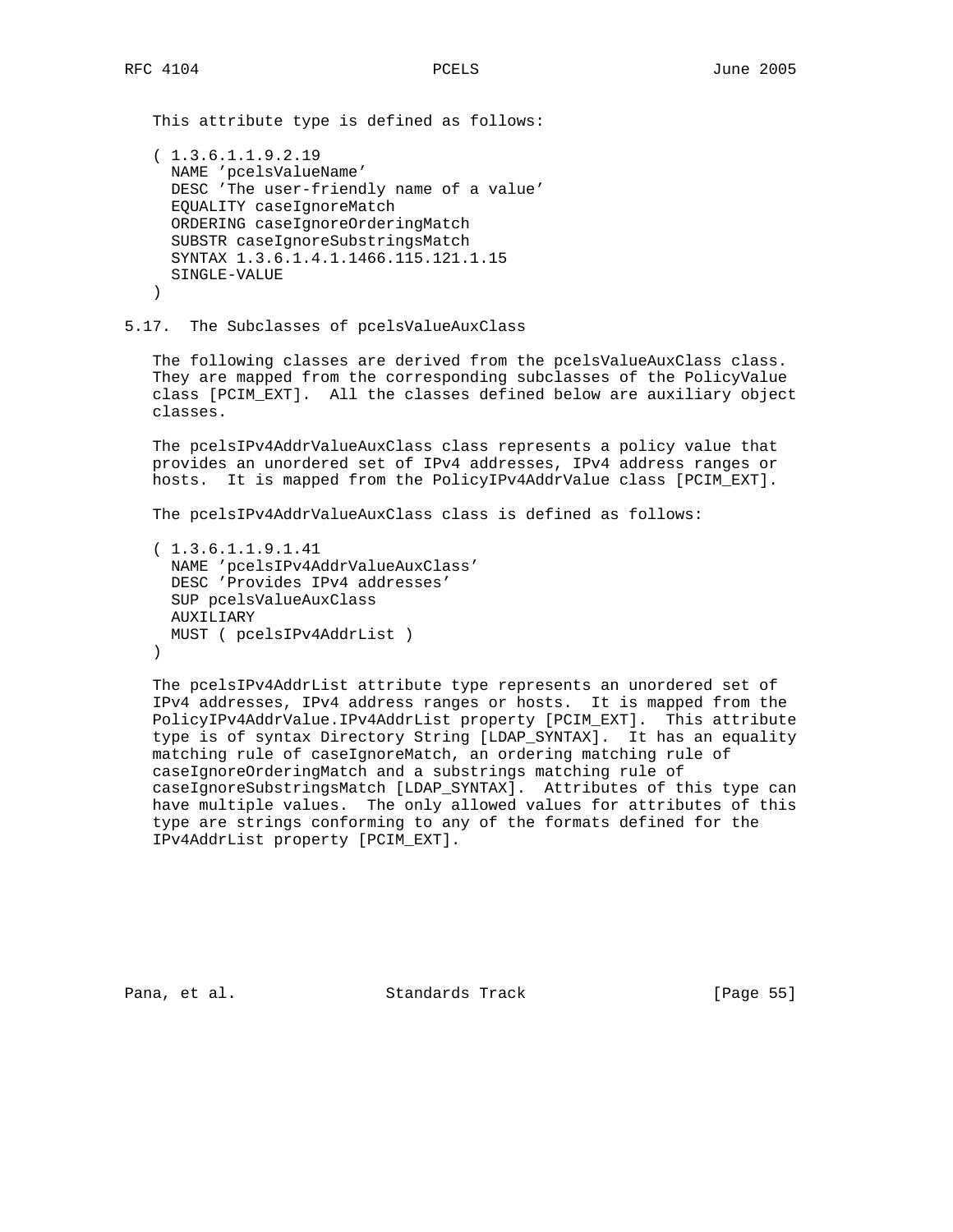```
 This attribute type is defined as follows:
 ( 1.3.6.1.1.9.2.20
  NAME 'pcelsIPv4AddrList'
  DESC 'Unordered set of IPv4 addresses, IPv4 address ranges or
         hosts'
  EQUALITY caseIgnoreMatch
  ORDERING caseIgnoreOrderingMatch
  SUBSTR caseIgnoreSubstringsMatch
  SYNTAX 1.3.6.1.4.1.1466.115.121.1.15
 )
```
 The pcelsIPv6AddrValueAuxClass class represents a policy value that provides an unordered set of IPv6 addresses, IPv6 address ranges or hosts. It is mapped from the PolicyIPv6AddrValue class [PCIM\_EXT].

The pcelsIPv6AddrValueAuxClass class is defined as follows:

```
 ( 1.3.6.1.1.9.1.42
  NAME 'pcelsIPv6AddrValueAuxClass'
  DESC 'Provides IPv6 addresses'
  SUP pcelsValueAuxClass
  AUXILIARY
  MUST ( pcelsIPv6AddrList )
 )
```
 The pcelsIPv6AddrList attribute type represents an unordered set of IPv6 addresses, IPv6 address ranges or hosts. It is mapped from the PolicyIPv6AddrValue.IPv6AddrList property [PCIM\_EXT]. This attribute type is of syntax Directory String [LDAP\_SYNTAX]. It has an equality matching rule of caseIgnoreMatch, an ordering matching rule of caseIgnoreOrderingMatch and a substrings matching rule of caseIgnoreSubstringsMatch [LDAP\_SYNTAX]. Attributes of this type can have multiple values. The only allowed values for attributes of this type are strings conforming to any of the formats defined for the IPv6AddrList property [PCIM\_EXT].

This attribute type is defined as follows:

 ( 1.3.6.1.1.9.2.21 NAME 'pcelsIPv6AddrList' DESC 'Unordered set of IPv6 addresses, IPv6 address ranges or hosts' EQUALITY caseIgnoreMatch ORDERING caseIgnoreOrderingMatch SUBSTR caseIgnoreSubstringsMatch SYNTAX 1.3.6.1.4.1.1466.115.121.1.15 )

Pana, et al. Standards Track [Page 56]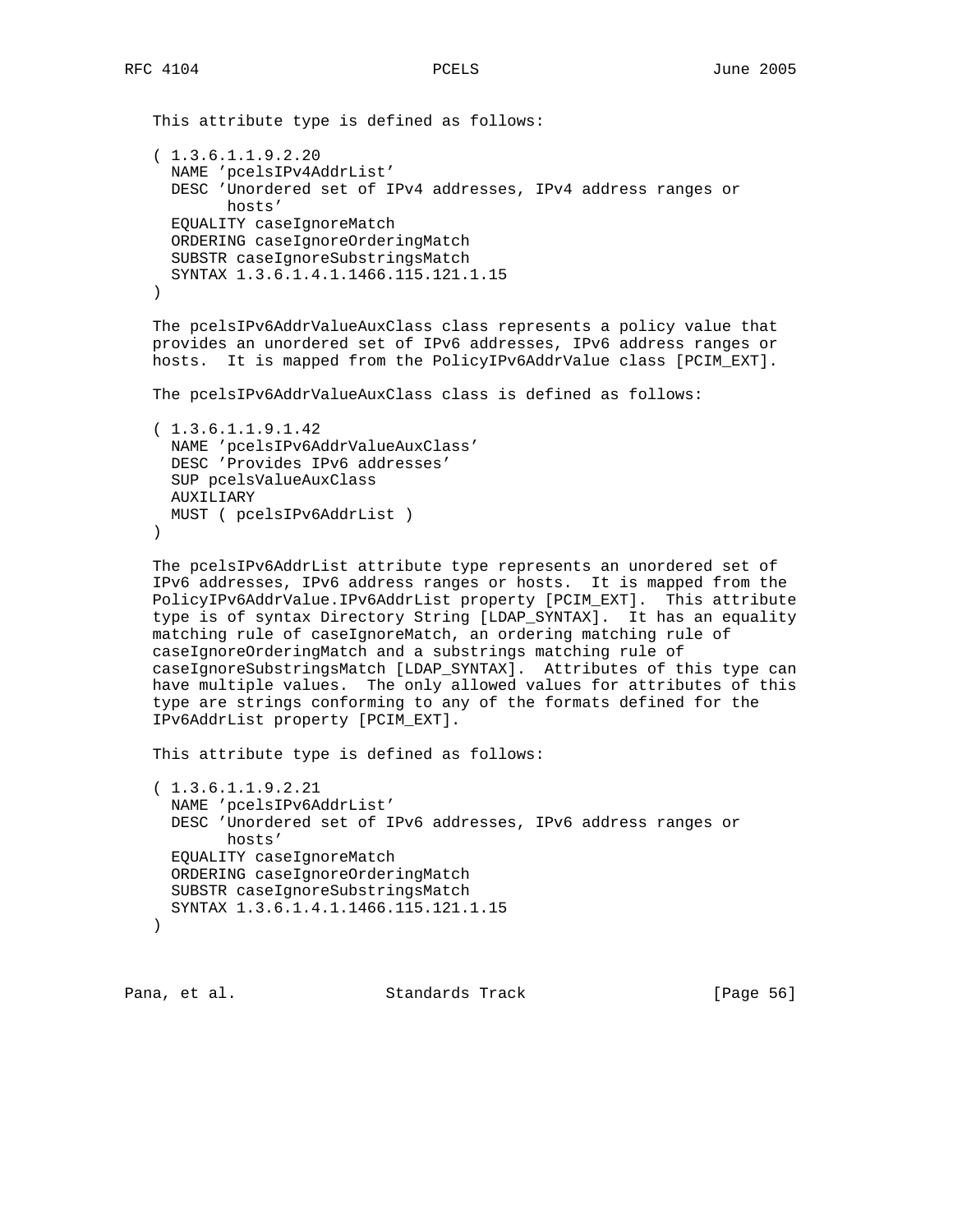The pcelsMACAddrValueAuxClass class represents a policy value that provides an unordered set of MAC addresses or MAC address ranges. It is mapped from the PolicyMACAddrValue class [PCIM\_EXT].

The pcelsMACAddrValueAuxClass class is defined as follows:

```
 ( 1.3.6.1.1.9.1.43
  NAME 'pcelsMACAddrValueAuxClass'
  DESC 'Provides MAC addresses'
  SUP pcelsValueAuxClass
  AUXILIARY
  MUST ( pcelsMACAddrList )
 )
```
 The pcelsMACAddrList attribute type represents an unordered set of MAC addresses or MAC address ranges. It is mapped from the PolicyMACAddrValue.MACAddrList property [PCIM\_EXT]. This attribute type is of syntax Directory String [LDAP\_SYNTAX]. It has an equality matching rule of caseIgnoreMatch, an ordering matching rule of caseIgnoreOrderingMatch and a substrings matching rule of caseIgnoreSubstringsMatch [LDAP\_SYNTAX]. Attributes of this type can have multiple values. The only allowed values for attributes of this type are strings conforming to any of the formats defined for the MACAddrList property [PCIM\_EXT].

This attribute type is defined as follows:

```
 ( 1.3.6.1.1.9.2.22
  NAME 'pcelsMACAddrList'
  DESC 'Unordered set of MAC addresses or MAC address ranges'
  EQUALITY caseIgnoreMatch
  ORDERING caseIgnoreOrderingMatch
  SUBSTR caseIgnoreSubstringsMatch
  SYNTAX 1.3.6.1.4.1.1466.115.121.1.15
 )
```
 The pcelsStringValueAuxClass class represents a policy value that provides an unordered set of strings with wildcards. It is mapped from the PolicyStringValue class [PCIM\_EXT].

The pcelsStringValueAuxClass class is defined as follows:

 ( 1.3.6.1.1.9.1.44 NAME 'pcelsStringValueAuxClass' DESC 'Provides string values' SUP pcelsValueAuxClass AUXILIARY MUST ( pcelsStringList )

Pana, et al. Standards Track [Page 57]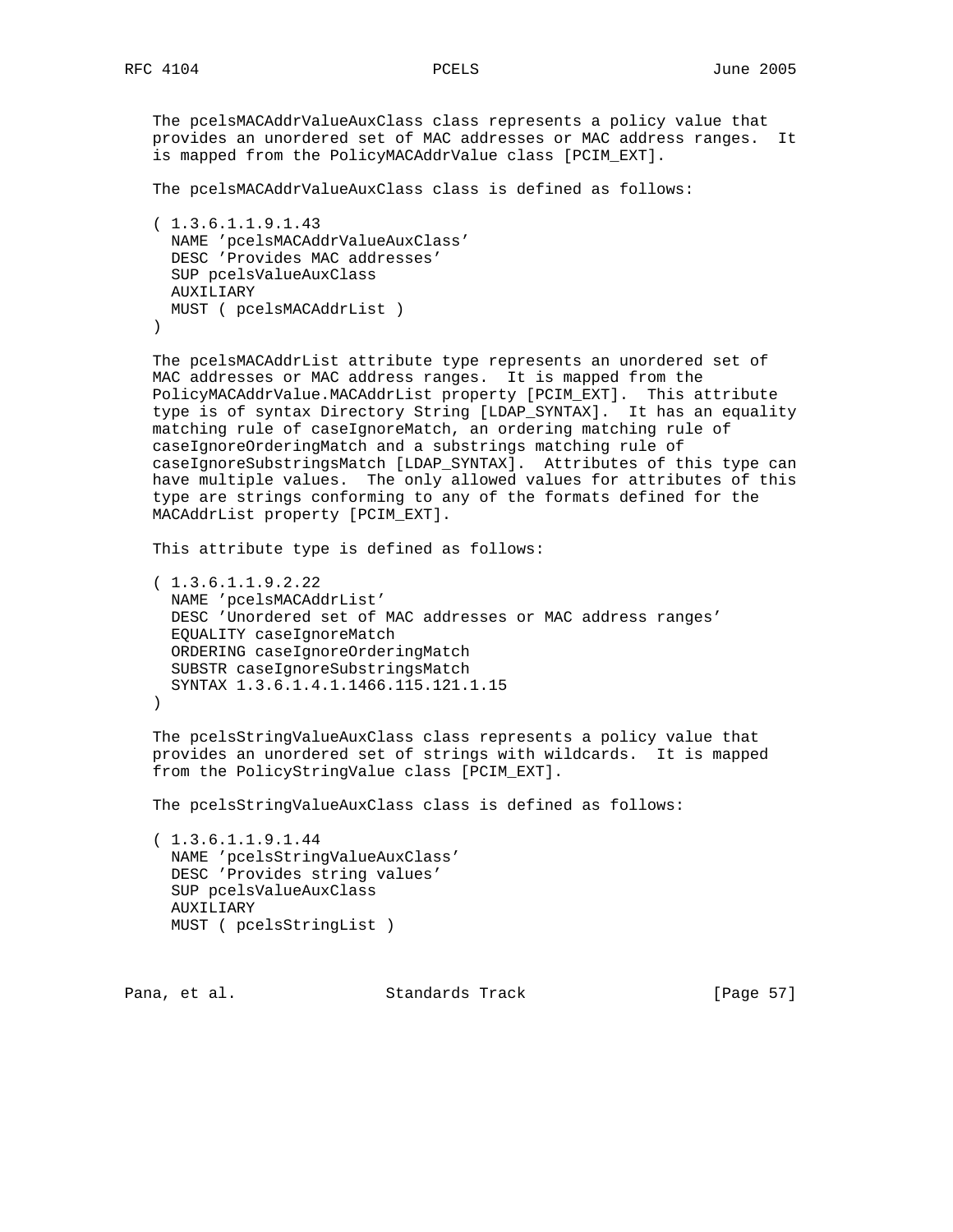)

 The pcelsStringList attribute type represents an unordered set of strings with wildcards. It is mapped from the PolicyStringValue.StringList property [PCIM\_EXT]. This attribute type is of syntax Directory String [LDAP\_SYNTAX]. It has an equality matching rule of caseIgnoreMatch, an ordering matching rule of caseIgnoreOrderingMatch and a substrings matching rule of caseIgnoreSubstringsMatch [LDAP\_SYNTAX]. Attributes of this type can have multiple values. The only allowed values for attributes of this type are strings conforming to the format defined for the StringList property [PCIM\_EXT].

This attribute type is defined as follows:

 ( 1.3.6.1.1.9.2.23 NAME 'pcelsStringList' DESC 'Unordered set of strings with wildcards' EQUALITY caseIgnoreMatch ORDERING caseIgnoreOrderingMatch SUBSTR caseIgnoreSubstringsMatch SYNTAX 1.3.6.1.4.1.1466.115.121.1.15  $\left( \right)$ 

 The pcelsBitStringValueAuxClass class represents a policy value that provides an unordered set of bit strings or bit string ranges. It is mapped from the PolicyBitStringValue class [PCIM\_EXT].

The pcelsBitStringValueAuxClass class is defined as follows:

```
 ( 1.3.6.1.1.9.1.45
  NAME 'pcelsBitStringValueAuxClass'
  DESC 'Provides bit strings'
  SUP pcelsValueAuxClass
  AUXILIARY
  MUST ( pcelsBitStringList )
 )
```
 The pcelsBitStringList attribute type represents an unordered set of bit strings or bit string ranges. It is mapped from the PolicyBitStringValue.BitStringList property [PCIM\_EXT]. This attribute type is of syntax Directory String [LDAP\_SYNTAX]. It has an equality matching rule of caseIgnoreMatch, an ordering matching rule of caseIgnoreOrderingMatch and a substrings matching rule of caseIgnoreSubstringsMatch [LDAP\_SYNTAX]. Attributes of this type can have multiple values. The only allowed values for attributes of this type are strings conforming to any of the formats defined for the BitStringList property [PCIM\_EXT].

Pana, et al. Standards Track [Page 58]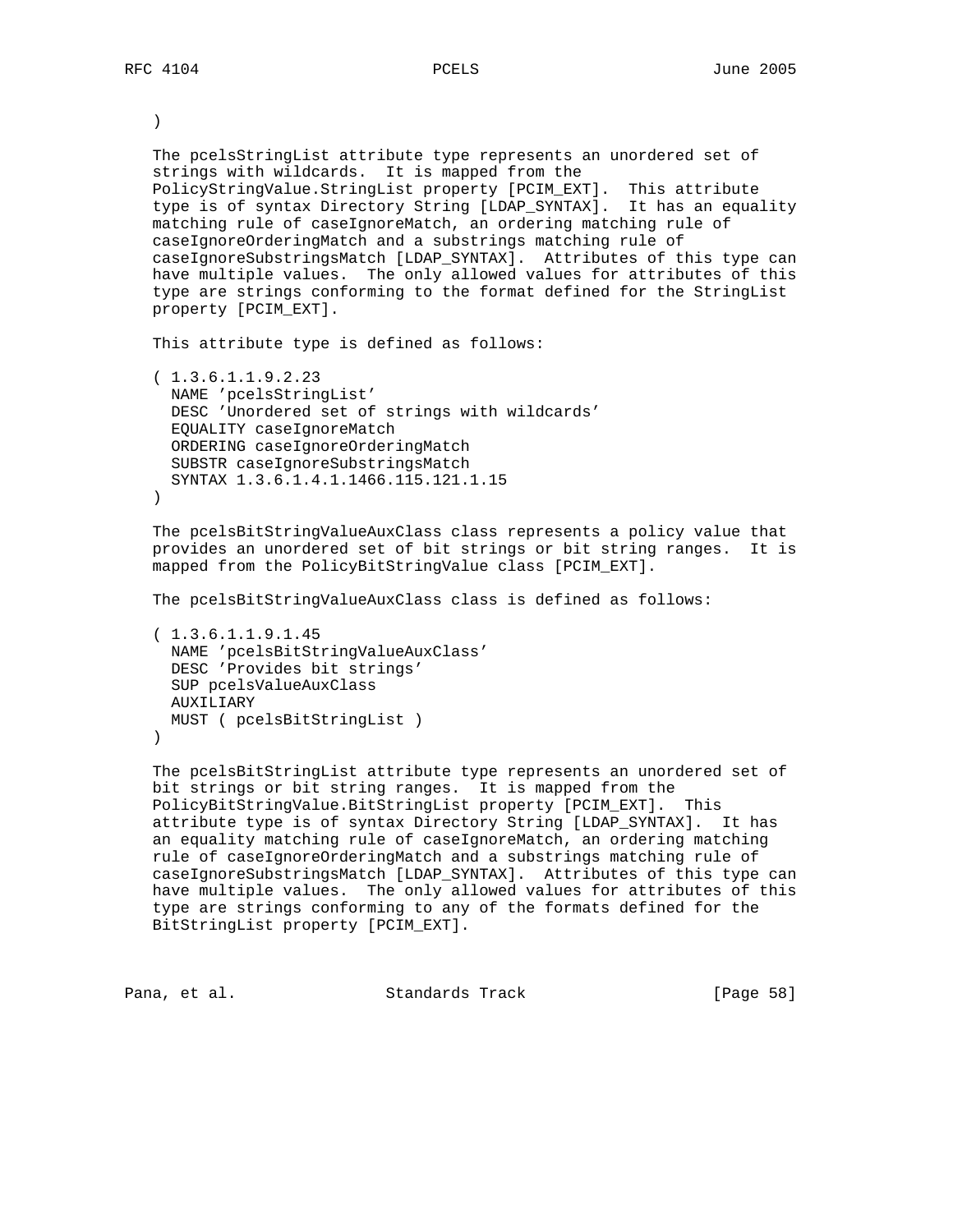This attribute type is defined as follows: ( 1.3.6.1.1.9.2.24

```
 NAME 'pcelsBitStringList'
  DESC 'Unordered set of bit strings or bit string ranges'
  EQUALITY caseIgnoreMatch
  ORDERING caseIgnoreOrderingMatch
  SUBSTR caseIgnoreSubstringsMatch
  SYNTAX 1.3.6.1.4.1.1466.115.121.1.15
 )
```
 The pcelsIntegerValueAuxClass class represents a policy value that provides an unordered set of integers or integer ranges. It is mapped from the PolicyIntegerValue class [PCIM\_EXT].

The pcelsIntegerValueAuxClass class is defined as follows:

```
 ( 1.3.6.1.1.9.1.46
  NAME 'pcelsIntegerValueAuxClass'
  DESC 'Provides integer values'
  SUP pcelsValueAuxClass
  AUXILIARY
  MUST ( pcelsIntegerList )
\lambda
```

```
 The pcelsIntegerList attribute type represents an unordered set of
 integers or integer ranges. It is mapped from the
 PolicyIntegerValue.IntegerList property [PCIM_EXT]. This attribute
 type is of syntax Directory String [LDAP_SYNTAX]. It has an equality
 matching rule of caseIgnoreMatch, an ordering matching rule of
 caseIgnoreOrderingMatch and a substrings matching rule of
 caseIgnoreSubstringsMatch [LDAP_SYNTAX]. Attributes of this type can
 have multiple values. The only allowed values for attributes of this
 type are strings conforming to the format defined for the IntegerList
 property [PCIM_EXT].
```
This attribute type is defined as follows:

```
 ( 1.3.6.1.1.9.2.25
  NAME 'pcelsIntegerList'
  DESC 'Unordered set of integers or integer ranges'
  EQUALITY caseIgnoreMatch
  ORDERING caseIgnoreOrderingMatch
  SUBSTR caseIgnoreSubstringsMatch
  SYNTAX 1.3.6.1.4.1.1466.115.121.1.15
 )
```
Pana, et al. Standards Track [Page 59]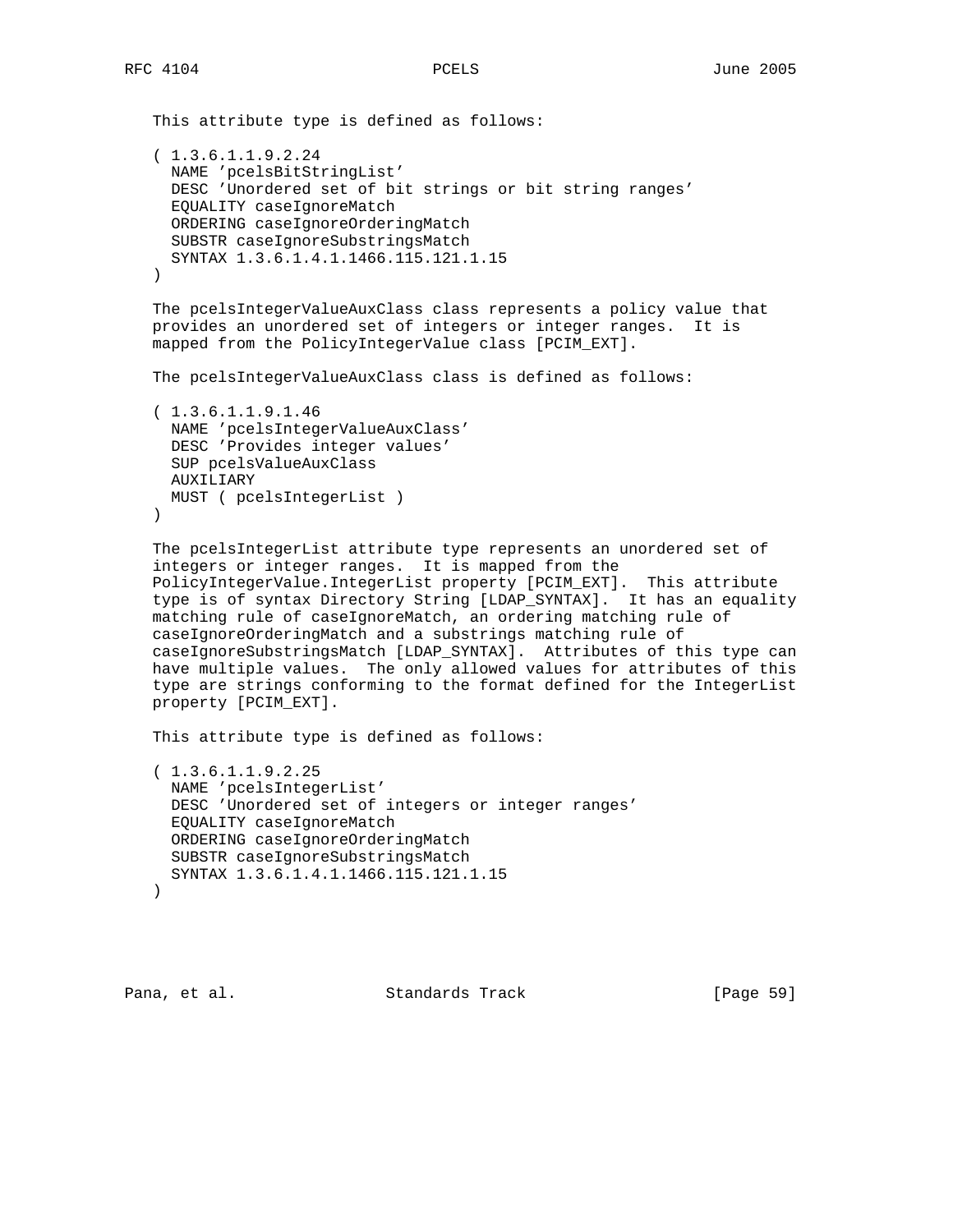# The pcelsBooleanValueAuxClass class represents a policy value that provides a boolean. It is mapped from the PolicyIntegerValue class [PCIM\_EXT].

The pcelsBooleanValueAuxClass class is defined as follows:

```
 ( 1.3.6.1.1.9.1.47
  NAME 'pcelsBooleanValueAuxClass'
  DESC 'Provides a boolean value.'
  SUP pcelsValueAuxClass
  AUXILIARY
  MUST ( pcelsBoolean )
 )
```
 The pcelsBoolean attribute type represents a boolean. It is mapped from the PolicyBooleanValue.BooleanValue property [PCIM\_EXT]. This attribute type is of syntax Boolean [LDAP\_SYNTAX]. It has an equality matching rule of booleanMatch [LDAP\_MATCH]. Attributes of this type can only have a single value.

This attribute type is defined as follows:

```
 ( 1.3.6.1.1.9.2.26
  NAME 'pcelsBoolean'
  DESC 'Boolean value'
  EQUALITY booleanMatch
  SYNTAX 1.3.6.1.4.1.1466.115.121.1.7
  SINGLE-VALUE
 )
```
5.18. The Three Reusable Policy Container Classes

 The pcelsReusableContainer class represents a container of reusable policy elements. It is mapped from the ReusablePolicyContainer class [PCIM\_EXT]. The pcelsReusableContainer class is derived from the pcimRepository class [PCLS]. To maximize flexibility, the pcelsReusableContainer class is defined as abstract. An auxiliary subclass pcelsReusableContainerAuxClass enables the attachment of a reusable policy container to an existing entry, while a structural subclass pcelsReusableContainerInstance permits the representation of a reusable policy container as a standalone entry.

 The elements contained in a reusable policy container are aggregated via subordination to a pcelsReusableContainer instance (DIT containment). A reusable policy container can include the elements of another reusable policy container by aggregating the container itself. This is realized by DIT containment when the policy containers are subordinated to one another, or by reference when the

Pana, et al. Standards Track [Page 60]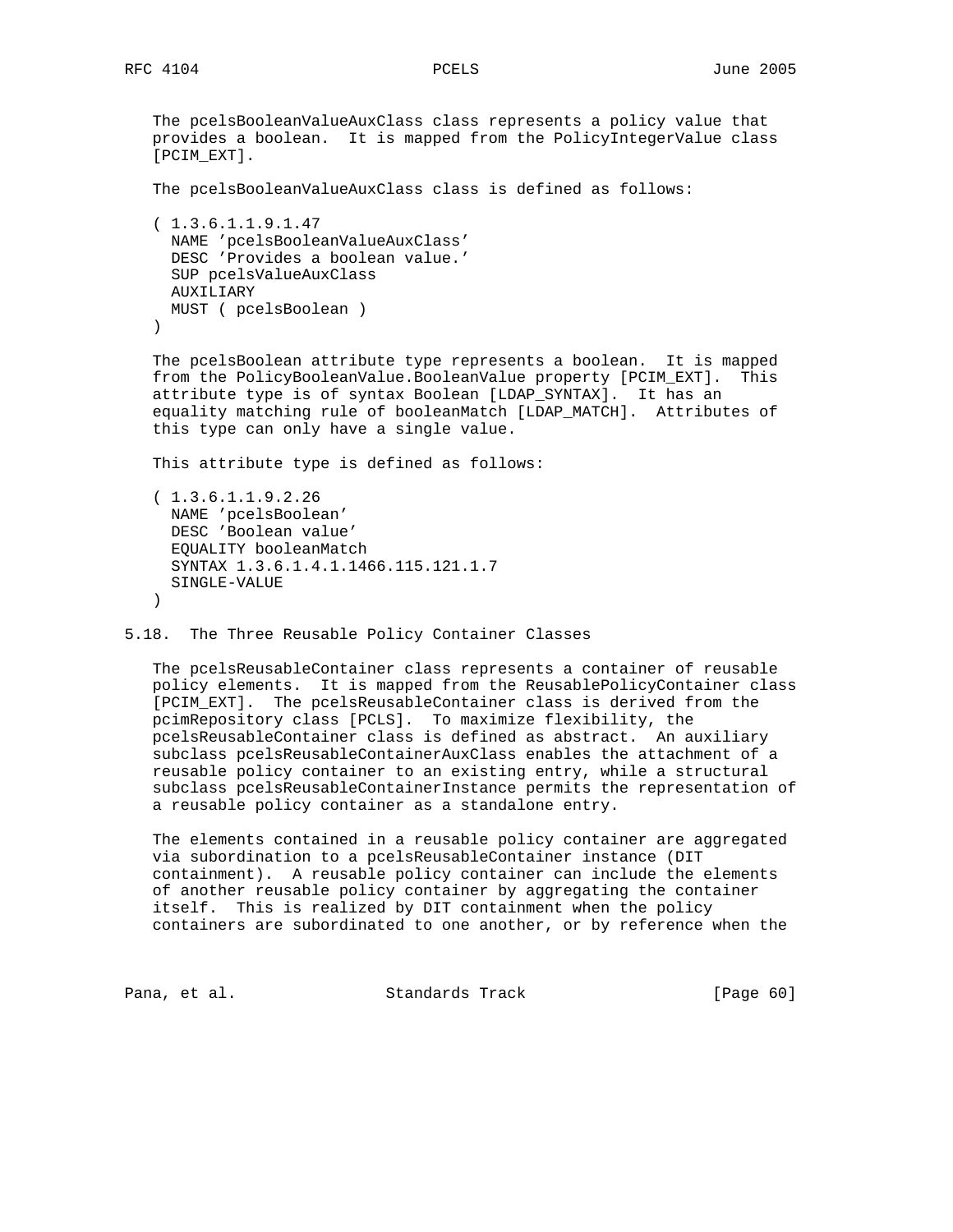```
 aggregating policy container references the aggregated one using the
   attribute pcelsReusableContainerList.
   The pcelsReusableContainer class is defined as follows:
   ( 1.3.6.1.1.9.1.48
     NAME 'pcelsReusableContainer'
     DESC 'Container for reusable policy information'
     SUP pcimRepository
     ABSTRACT
     MAY ( pcelsReusableContainerName
   $ pcelsReusableContainerList )
\overline{\phantom{a}} The pcelsReusableContainerAuxClass class is defined as follows:
   ( 1.3.6.1.1.9.1.49
     NAME 'pcelsReusableContainerAuxClass '
     DESC 'Container for reusable policy information'
     SUP pcelsReusableContainer
     AUXILIARY
   )
   The pcelsReusableContainerInstance class is defined as follows:
    ( 1.3.6.1.1.9.1.50
     NAME 'pcelsReusableContainerInstance'
     DESC 'Container for reusable policy information'
     SUP pcelsReusableContainer
     STRUCTURAL
   )
   The pcelsReusableContainerName attribute type may be used as naming
   attribute for pcelsReusableContainer entries. This attribute type is
   of syntax Directory String [LDAP_SYNTAX]. It has an equality
   matching rule of caseIgnoreMatch, an ordering matching rule of
   caseIgnoreOrderingMatch and a substrings matching rule of
   caseIgnoreSubstringsMatch [LDAP_SYNTAX]. Attributes of this type can
   only have a single value.
   This attribute type is defined as follows:
   ( 1.3.6.1.1.9.2.27
     NAME 'pcelsReusableContainerName'
     DESC 'User-friendly name of a reusable policy container'
     EQUALITY caseIgnoreMatch
     ORDERING caseIgnoreOrderingMatch
     SUBSTR caseIgnoreSubstringsMatch
```
Pana, et al. Standards Track [Page 61]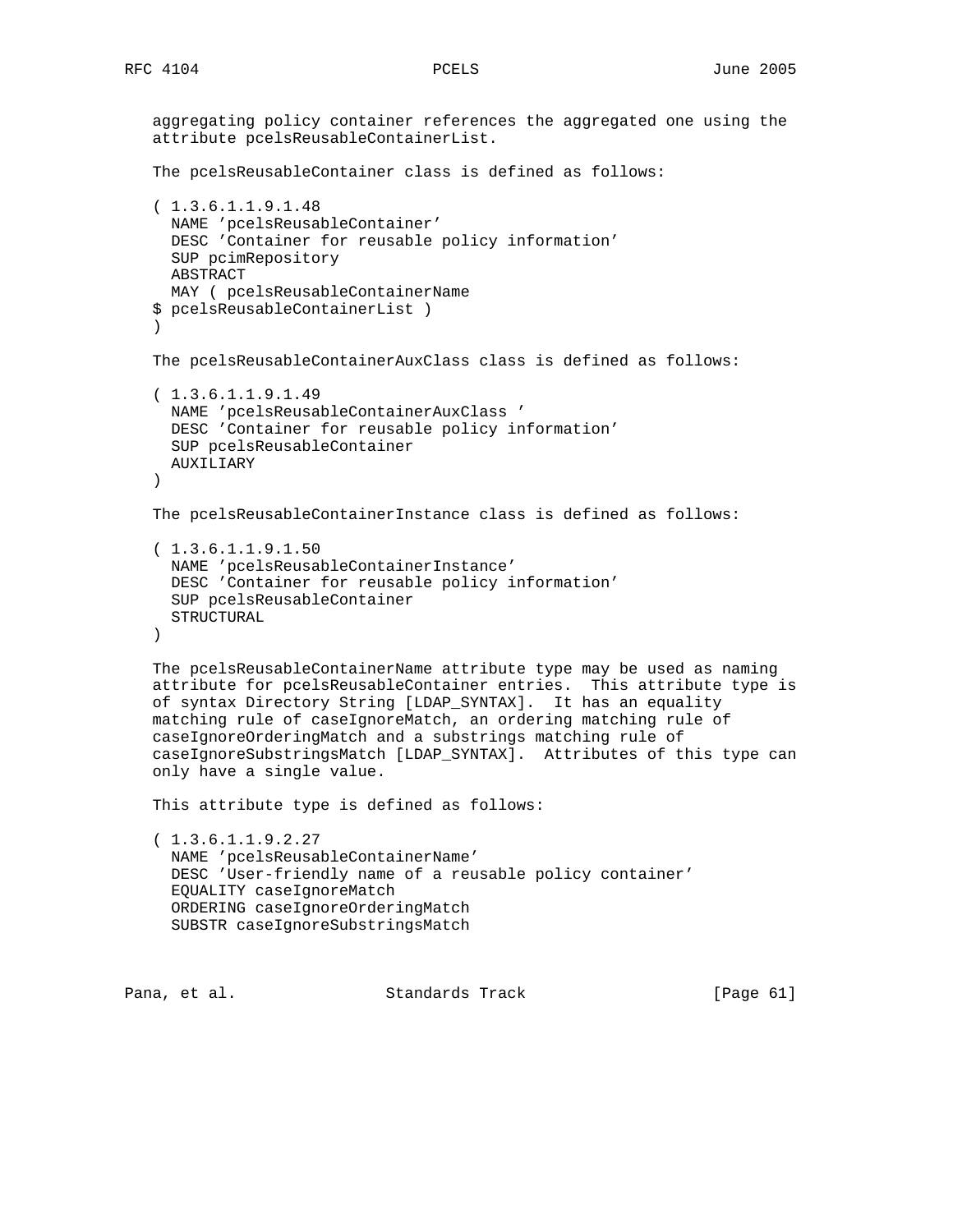```
 SYNTAX 1.3.6.1.4.1.1466.115.121.1.15
      SINGLE-VALUE
    )
    The pcelsReusableContainerList attribute type realizes the
    ContainedDomain association [PCIM_EXT]. This attribute type is of
    syntax DN [LDAP_SYNTAX]. It has an equality matching rule of
    distinguishedNameMatch [LDAP_SYNTAX]. Attributes of this type can
   have multiple values. The only allowed values for
   pcelsReusableContainerList attributes are DNs of
   pcelsReusableContainer entries. In a pcelsReusableContainer, the
   pcelsReusableContainerList attribute represents the associations
   between this reusable policy container and others for the purpose of
    including them as nested containers.
   This attribute type is defined as follows:
    ( 1.3.6.1.1.9.2.28
     NAME 'pcelsReusableContainerList'
     DESC 'Unordered set of DNs of pcelsReusableContainer entries'
     EQUALITY distinguishedNameMatch
     SYNTAX 1.3.6.1.4.1.1466.115.121.1.12
   \left( \right) Note: PCELS implementations SHOULD support pcelsReusableContainer and
    its two subclasses and MAY also support the two subclasses of
   pcimRepository [PCLS].
5.19. The Structural Class pcelsRoleCollection
    The pcelsRoleCollection class represents a collection of managed
    elements that share a common role. It is mapped from the
    PolicyRoleCollection class [PCIM_EXT]. The pcelsRoleCollection class
    is a structural object class and it is derived from the pcimPolicy
   class [PCLS].
   The pcelsRoleCollection class is defined as follows:
    ( 1.3.6.1.1.9.1.51
     NAME 'pcelsRoleCollection'
     DESC 'Collection of managed elements that share a common role'
     SUP pcimPolicy
     STRUCTURAL
```

```
 $ pcelsElementList )
\overline{\phantom{a}}
```
MUST ( pcelsRole )

MAY ( pcelsRoleCollectionName

Pana, et al. Standards Track [Page 62]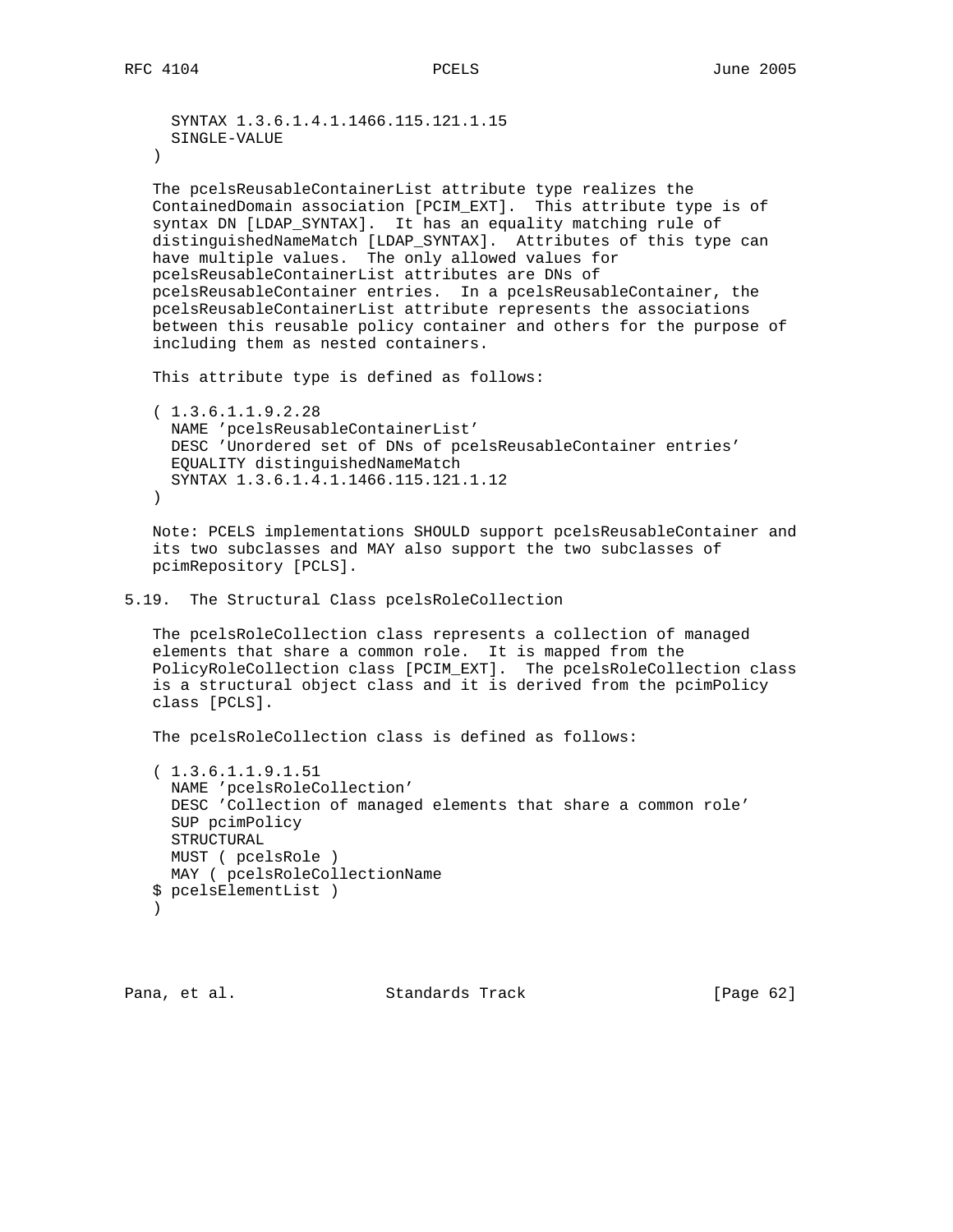The pcelsRole attribute type represents the role associated with a collection of managed elements. It is mapped from the PolicyRoleCollection.PolicyRole property [PCIM\_EXT]. This attribute type is of syntax Directory String [LDAP\_SYNTAX]. It has an equality matching rule of caseIgnoreMatch, an ordering matching rule of caseIgnoreOrderingMatch and a substrings matching rule of caseIgnoreSubstringsMatch [LDAP\_SYNTAX]. Attributes of this type can only have a single value.

This attribute type is defined as follows:

```
 ( 1.3.6.1.1.9.2.29
  NAME 'pcelsRole'
  DESC 'String representing a role.'
  EQUALITY caseIgnoreMatch
  ORDERING caseIgnoreOrderingMatch
  SUBSTR caseIgnoreSubstringsMatch
  SYNTAX 1.3.6.1.4.1.1466.115.121.1.15
  SINGLE-VALUE
```
)

 The pcelsRoleCollectionName attribute type may be used as naming attribute for pcelsRoleCollection entries. This attribute type is of syntax Directory String [LDAP\_SYNTAX]. It has an equality matching rule of caseIgnoreMatch, an ordering matching rule of caseIgnoreOrderingMatch and a substrings matching rule of caseIgnoreSubstringsMatch [LDAP\_SYNTAX]. Attributes of this type can only have a single value.

This attribute type is defined as follows:

```
 ( 1.3.6.1.1.9.2.30
  NAME 'pcelsRoleCollectionName'
  DESC 'User-friendly name of a role collection'
  EQUALITY caseIgnoreMatch
  ORDERING caseIgnoreOrderingMatch
  SUBSTR caseIgnoreSubstringsMatch
  SYNTAX 1.3.6.1.4.1.1466.115.121.1.15
  SINGLE-VALUE
```
)

```
 The pcelsElementList attribute type realizes the
 ElementInPolicyRoleCollection association [PCIM_EXT]. This attribute
 type is of syntax DN [LDAP_SYNTAX]. It has an equality matching rule
 of distinguishedNameMatch [LDAP_SYNTAX]. Attributes of this type can
 have multiple values. In a pcelsRoleCollection, the pcelsElementList
 attribute represents the associations between this role collection
 and its members.
```
Pana, et al. Standards Track [Page 63]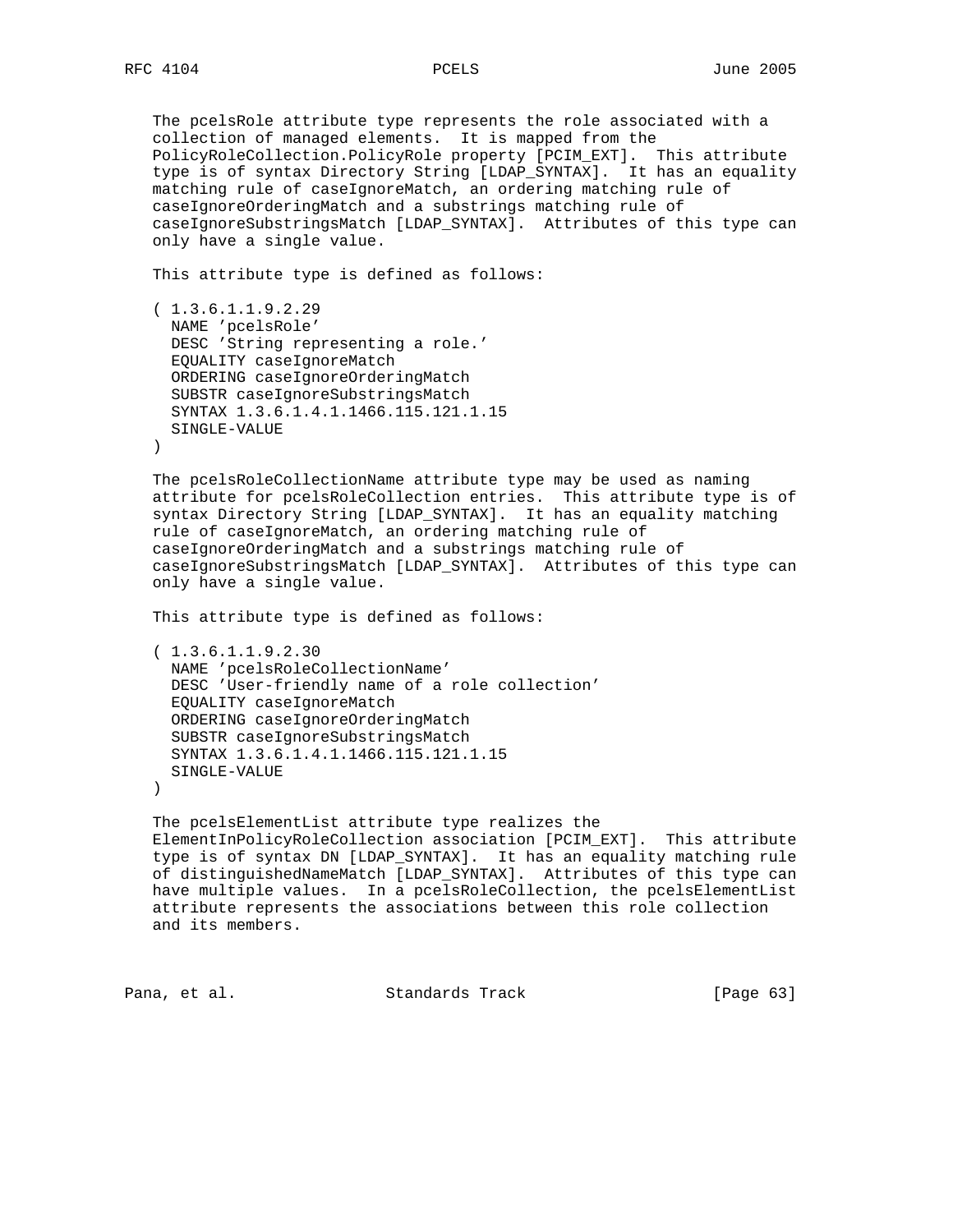```
 This attribute type is defined as follows:
    ( 1.3.6.1.1.9.2.31
     NAME 'pcelsElementList'
     DESC 'Unordered set of managed elements'
     EQUALITY distinguishedNameMatch
      SYNTAX 1.3.6.1.4.1.1466.115.121.1.12
    )
5.20. The Abstract Class pcelsFilterEntryBase
    The pcelsFilterEntryBase class is the base class for defining message
    or packet filters. It is mapped from the FilterEntryBase class
    [PCIM_EXT]. The pcelsFilterEntryBase class is an abstract object
    class and it is derived from the pcimPolicy class [PCLS].
   The pcelsFilterEntryBase class is defined as follows:
    ( 1.3.6.1.1.9.1.52
     NAME 'pcelsFilterEntryBase'
     DESC 'Base class for message or packet filters'
     SUP pcimPolicy
     ABSTRACT
     MAY ( pcelsFilterName
          $ pcelsFilterIsNegated )
    )
    The pcelsFilterName attribute type may be used as naming attribute
    for pcelsFilterEntryBase entries. This attribute type is of syntax
    Directory String [LDAP_SYNTAX]. It has an equality matching rule of
    caseIgnoreMatch, an ordering matching rule of caseIgnoreOrderingMatch
    and a substrings matching rule of caseIgnoreSubstringsMatch
    [LDAP_SYNTAX]. Attributes of this type can only have a single value.
    This attribute type is defined as follows:
    ( 1.3.6.1.1.9.2.32
      NAME 'pcelsFilterName'
      DESC 'User-friendly name of a filter entry'
      EQUALITY caseIgnoreMatch
      ORDERING caseIgnoreOrderingMatch
      SUBSTR caseIgnoreSubstringsMatch
      SYNTAX 1.3.6.1.4.1.1466.115.121.1.15
     SINGLE-VALUE
   \left( \right) The pcelsFilterIsNegated attribute type indicates whether the match
    information specified in a pcelsFilterEntryBase is negated or not.
```
Pana, et al. Standards Track [Page 64]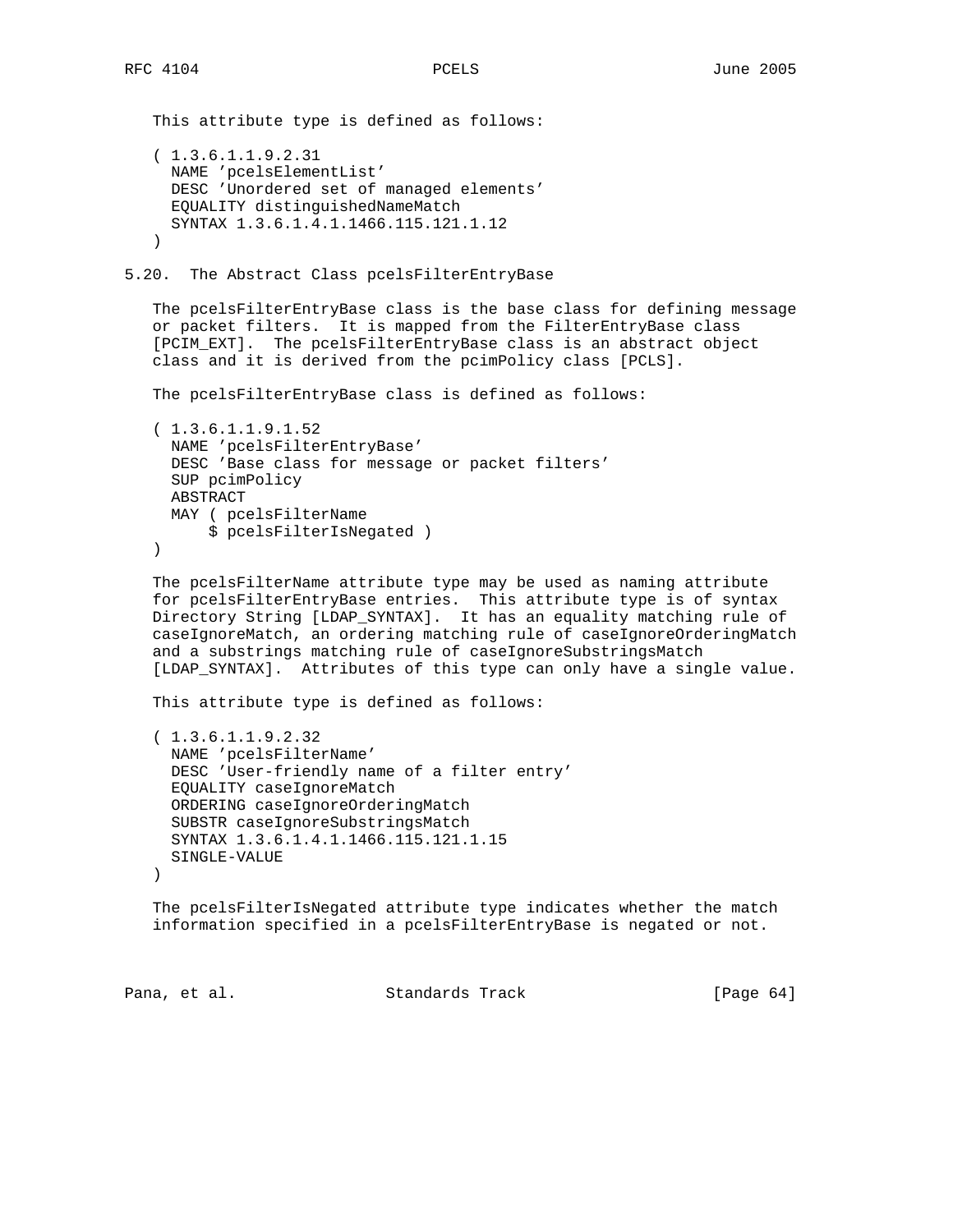It is mapped from the FilterEntryBase.IsNegated property [PCIM\_EXT]. This attribute type is of syntax Boolean [LDAP\_SYNTAX]. It has an equality matching rule of booleanMatch [LDAP\_MATCH]. Attributes of this type can only have a single value. If this attribute is missing from a pcelsFilterEntryBase instance, applications MUST assume that the filter is not negated.

This attribute type is defined as follows:

 ( 1.3.6.1.1.9.2.33 NAME 'pcelsFilterIsNegated' DESC 'Indicates whether the filter is negated' EQUALITY booleanMatch SYNTAX 1.3.6.1.4.1.1466.115.121.1.7 SINGLE-VALUE  $\lambda$ 

5.21. The Structural Class pcelsIPHeadersFilter

 The pcelsIPHeadersFilter class provides the most commonly required attributes for performing filtering on IP, TCP or UDP headers. It is mapped from the IpHeadersFilter class [PCIM\_EXT]. It is a structural object class derived from the pcelsFilterEntryBase class.

The pcelsIPHeadersFilter class is defined as follows:

```
 ( 1.3.6.1.1.9.1.53
  NAME 'pcelsIPHeadersFilter'
  DESC 'IP header filter'
  SUP pcelsFilterEntryBase
  STRUCTURAL
  MAY ( pcelsIPHdrVersion
       $ pcelsIPHdrSourceAddress
       $ pcelsIPHdrSourceAddressEndOfRange
       $ pcelsIPHdrSourceMask
       $ pcelsIPHdrDestAddress
       $ pcelsIPHdrDestAddressEndOfRange
       $ pcelsIPHdrDestMask
       $ pcelsIPHdrProtocolID
       $ pcelsIPHdrSourcePortStart
       $ pcelsIPHdrSourcePortEnd
       $ pcelsIPHdrDestPortStart
       $ pcelsIPHdrDestPortEnd
       $ pcelsIPHdrDSCPList
       $ pcelsIPHdrFlowLabel )
```

```
 )
```
Pana, et al. Standards Track [Page 65]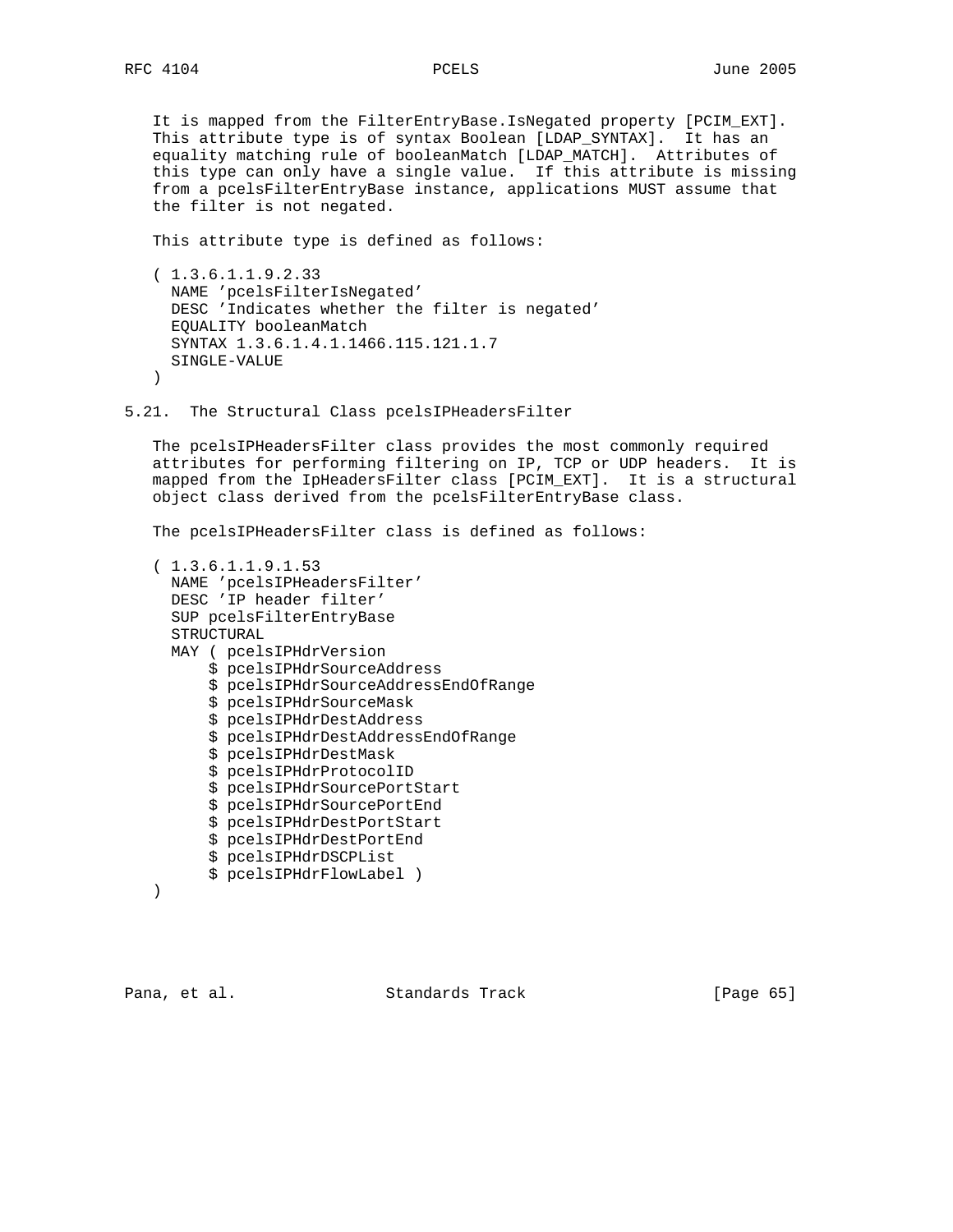Applications MUST assume 'all values' for optional (MAY) attributes not present in a pcelsIPHeadersFilter entry.

 [PCIM\_EXT] defines several constraints for the IpHeadersFilter class and its properties. All these constraints (even those that, for brevity, are not reiterated in this document) apply to the pcelsIPHeadersFilter class and its attributes. A pcelsIPHeadersFilter entry that violates any of these constraints SHOULD be treated as invalid and the policy rules or groups associated to this entry SHOULD be treated as being disabled, meaning that the execution of such policy rules or groups SHOULD be stopped.

 The pcelsIPHdrVersion attribute type indicates the version of the IP addresses to be filtered on. It is mapped from the IpHeadersFilter.HdrIpVersion property [PCIM\_EXT]. This attribute type is of syntax Integer [LDAP\_SYNTAX]. It has an equality matching rule of integerMatch [LDAP\_SYNTAX] and an ordering matching rule of integerOrderingMatch [LDAP\_MATCH]. Attributes of this type can only have a single value. The only allowed values for attributes of this type are 4 and 6.

 In a pcelsIPHeadersFilter entry, the pcelsIPHdrVersion attribute type determines the size for the IP version dependent attribute values. These attributes are: pcelsIPHdrSourceAddress, pcelsIPHdrSourceAddressEndOfRange, pcelsIPHdrSourceMask, pcelsIPHdrDestAddress, pcelsIPHdrDestAddressEndOfRange and pcelsIPHdrDestMask. Their valid values are as follows:

 for IPv4: OctetStrings with a size of 4 for IPv6: OctetStrings with a size of 16 or 20

 If the pcelsIPHdrVersion attribute is missing from a pcelsFilterEntryBase instance, then the filter does not consider IP version in selecting matching packets. In this case, the IP version dependent attributes (listed above) must not be present in the filter entry.

This attribute type is defined as follows:

 ( 1.3.6.1.1.9.2.34 NAME 'pcelsIPHdrVersion' DESC 'IP version' EQUALITY integerMatch ORDERING integerOrderingMatch SYNTAX 1.3.6.1.4.1.1466.115.121.1.27 SINGLE-VALUE )

Pana, et al. Standards Track [Page 66]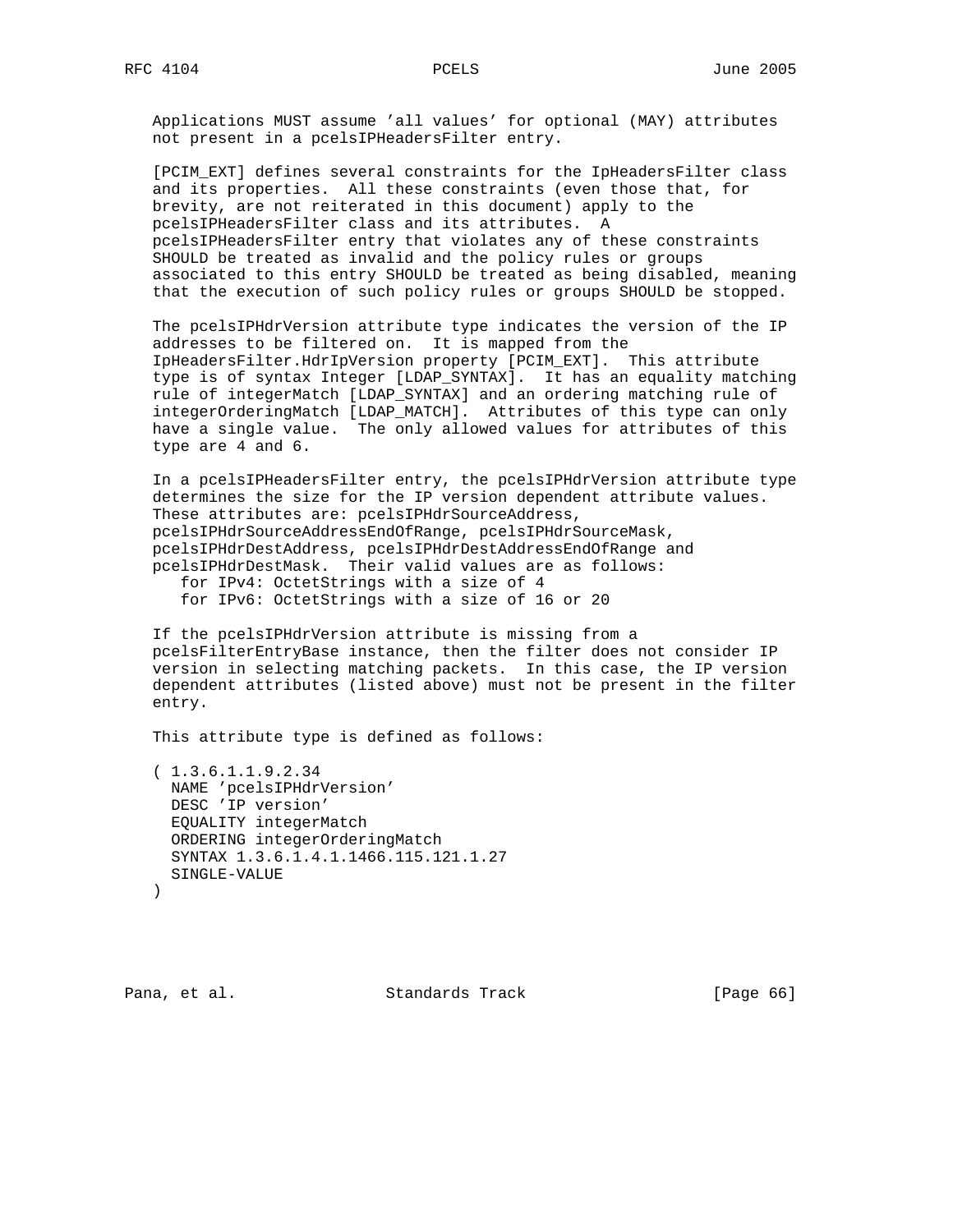The pcelsIPHdrSourceAddress attribute type represents a source IP address. It is mapped from the IpHeadersFilter.HdrSrcAddress property [PCIM\_EXT]. This attribute type is of syntax OctetString [LDAP\_SYNTAX]. It has an equality matching rule of octetStringMatch [LDAP\_SCHEMA] and an ordering matching rule of octetStringOrderingMatch [LDAP\_MATCH]. Attributes of this type can only have a single value. The only allowed values for attributes of this type are octet strings with a size of 4, 16, or 20.

This attribute type is defined as follows:

 ( 1.3.6.1.1.9.2.35 NAME 'pcelsIPHdrSourceAddress' DESC 'Source IP address' EQUALITY octetStringMatch ORDERING octetStringOrderingMatch SYNTAX 1.3.6.1.4.1.1466.115.121.1.40 SINGLE-VALUE  $)$ 

 The pcelsIPHdrSourceAddressEndOfRange attribute type represents the end of a range of source IP addresses. It is mapped from the IpHeadersFilter.HdrSrcAddressEndOfRange property [PCIM\_EXT]. This attribute type is of syntax OctetString [LDAP\_SYNTAX]. It has an equality matching rule of octetStringMatch [LDAP\_SCHEMA] and an ordering matching rule of octetStringOrderingMatch [LDAP\_MATCH]. Attributes of this type can only have a single value. The only allowed values for attributes of this type are octet strings with a size of 4, 16, or 20.

This attribute type is defined as follows:

 ( 1.3.6.1.1.9.2.36 NAME 'pcelsIPHdrSourceAddressEndOfRange' DESC 'End of a range of source IP addresses' EQUALITY octetStringMatch ORDERING octetStringOrderingMatch SYNTAX 1.3.6.1.4.1.1466.115.121.1.40 SINGLE-VALUE )

 The pcelsIPHdrSourceMask attribute type represents the mask to be used in comparing the source IP address. It is mapped from the IpHeadersFilter.HdrSrcMask property [PCIM\_EXT]. This attribute type is of syntax OctetString [LDAP\_SYNTAX]. It has an equality matching rule of octetStringMatch [LDAP\_SCHEMA] and an ordering matching rule

Pana, et al. Standards Track [Page 67]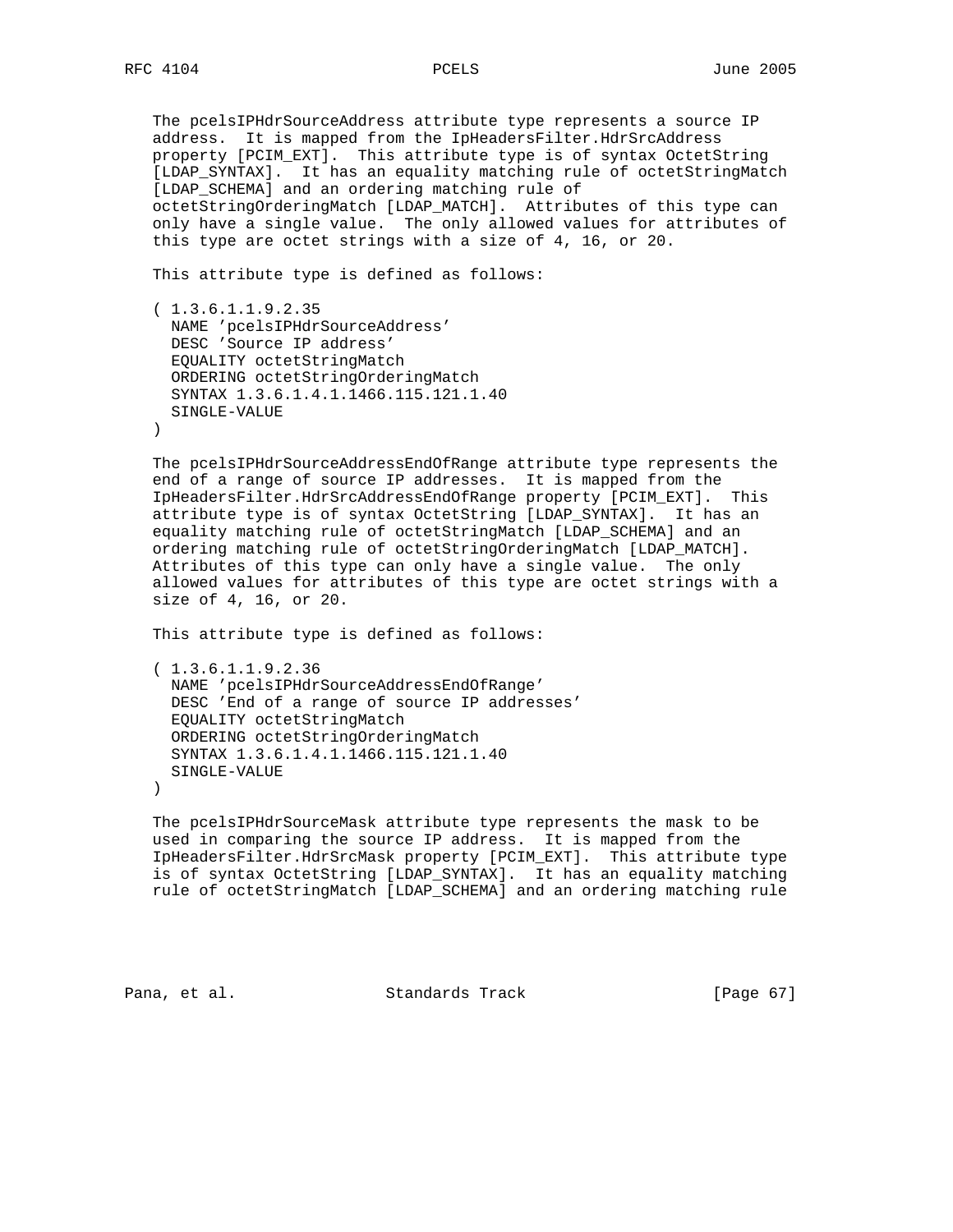of octetStringOrderingMatch [LDAP\_MATCH]. Attributes of this type can only have a single value. The only allowed values for attributes of this type are octet strings with a size of 4, 16, or 20.

This attribute type is defined as follows:

```
 ( 1.3.6.1.1.9.2.37
  NAME 'pcelsIPHdrSourceMask'
  DESC 'Mask to be used in comparing the source IP address'
  EQUALITY octetStringMatch
  ORDERING octetStringOrderingMatch
  SYNTAX 1.3.6.1.4.1.1466.115.121.1.40
  SINGLE-VALUE
```
)

 The pcelsIPHdrDestAddress attribute type represents a destination IP address. It is mapped from the IpHeadersFilter.HdrDestAddress property [PCIM\_EXT]. This attribute type is of syntax OctetString [LDAP\_SYNTAX]. It has an equality matching rule of octetStringMatch [LDAP\_SCHEMA] and an ordering matching rule of octetStringOrderingMatch [LDAP\_MATCH]. Attributes of this type can only have a single value. The only allowed values for attributes of this type are octet strings with a size of 4, 16, or 20.

This attribute type is defined as follows:

```
 ( 1.3.6.1.1.9.2.38
  NAME 'pcelsIPHdrDestAddress'
  DESC 'Destination IP address'
  EQUALITY octetStringMatch
  ORDERING octetStringOrderingMatch
  SYNTAX 1.3.6.1.4.1.1466.115.121.1.40
  SINGLE-VALUE
)
```
 The pcelsIPHdrDestAddressEndOfRange attribute type represents the end of a range of destination IP addresses. It is mapped from the IpHeadersFilter.HdrDestAddressEndOfRange property [PCIM\_EXT]. This attribute type is of syntax OctetString [LDAP\_SYNTAX]. It has an equality matching rule of octetStringMatch [LDAP\_SCHEMA] and an ordering matching rule of octetStringOrderingMatch [LDAP\_MATCH]. Attributes of this type can only have a single value. The only allowed values for attributes of this type are octet strings with a size of 4, 16, or 20.

Pana, et al. Standards Track [Page 68]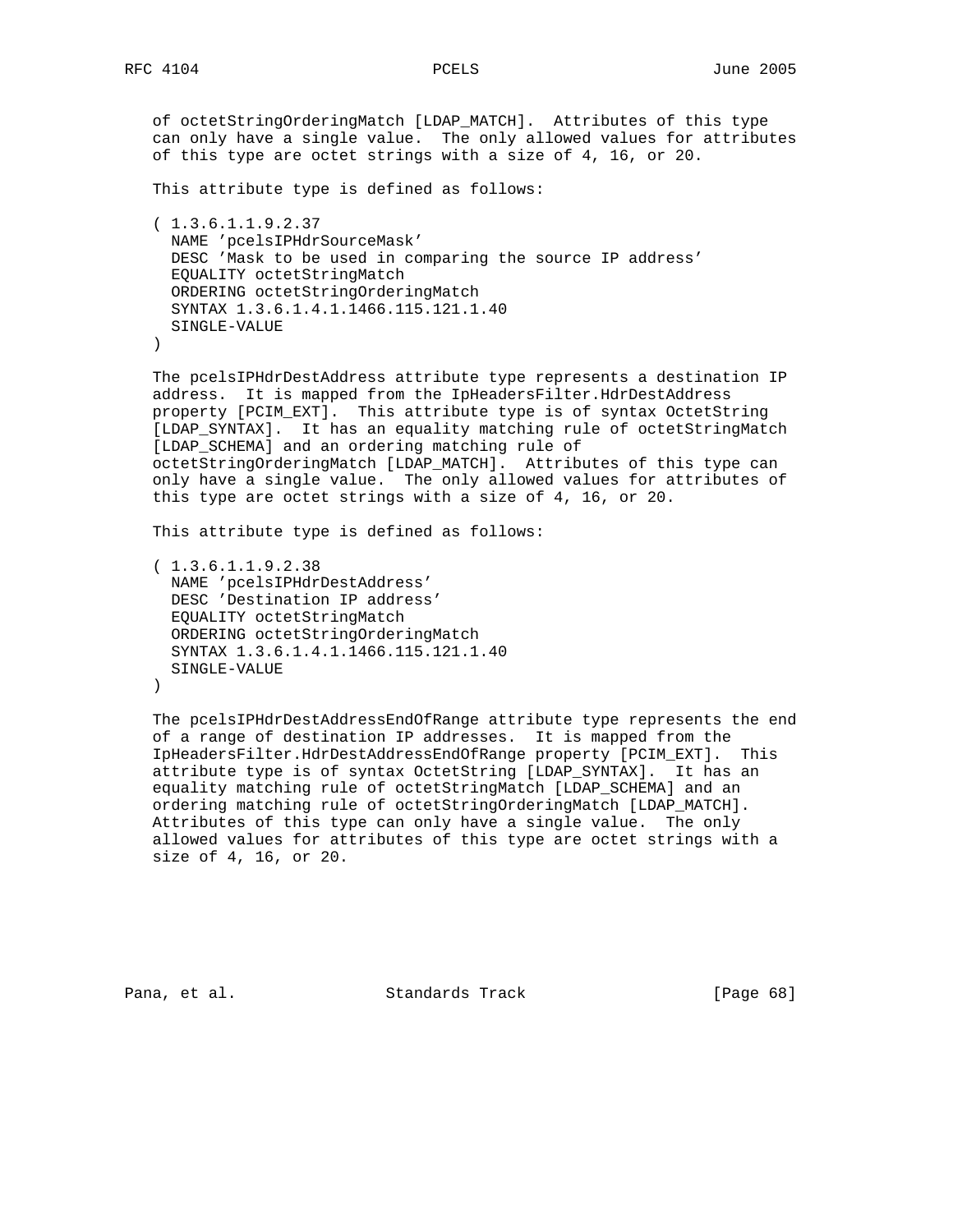This attribute type is defined as follows:

```
 ( 1.3.6.1.1.9.2.39
  NAME 'pcelsIPHdrDestAddressEndOfRange'
  DESC 'End of a range of destination IP addresses'
  EQUALITY octetStringMatch
  ORDERING octetStringOrderingMatch
  SYNTAX 1.3.6.1.4.1.1466.115.121.1.40
  SINGLE-VALUE
 )
```
 The pcelsIPHdrDestMask attribute type represents a mask to be used in comparing the destination IP address. It is mapped from the IpHeadersFilter.HdrDestMask property [PCIM\_EXT]. This attribute type is of syntax OctetString [LDAP\_SYNTAX]. It has an equality matching rule of octetStringMatch [LDAP\_SCHEMA] and an ordering matching rule of octetStringOrderingMatch [LDAP\_MATCH]. Attributes of this type can only have a single value. The only allowed values for attributes of this type are octet strings with a size of 4, 16, or 20.

This attribute type is defined as follows:

```
 ( 1.3.6.1.1.9.2.40
  NAME 'pcelsIPHdrDestMask'
  DESC 'Mask to be used in comparing the destination IP address'
   EQUALITY octetStringMatch
   ORDERING octetStringOrderingMatch
   SYNTAX 1.3.6.1.4.1.1466.115.121.1.40
  SINGLE-VALUE
\lambda
```
 The pcelsIPHdrProtocolID attribute type indicates an IP protocol type. It is mapped from the IpHeadersFilter.HdrProtocolID property [PCIM\_EXT]. This attribute type is of syntax Integer [LDAP\_SYNTAX]. It has an equality matching rule of integerMatch [LDAP\_SYNTAX] and an ordering matching rule of integerOrderingMatch [LDAP\_MATCH]. Attributes of this type can only have a single value. The only allowed values for attributes of this type are integers in the range 0..255 (inclusive).

Pana, et al. Standards Track [Page 69]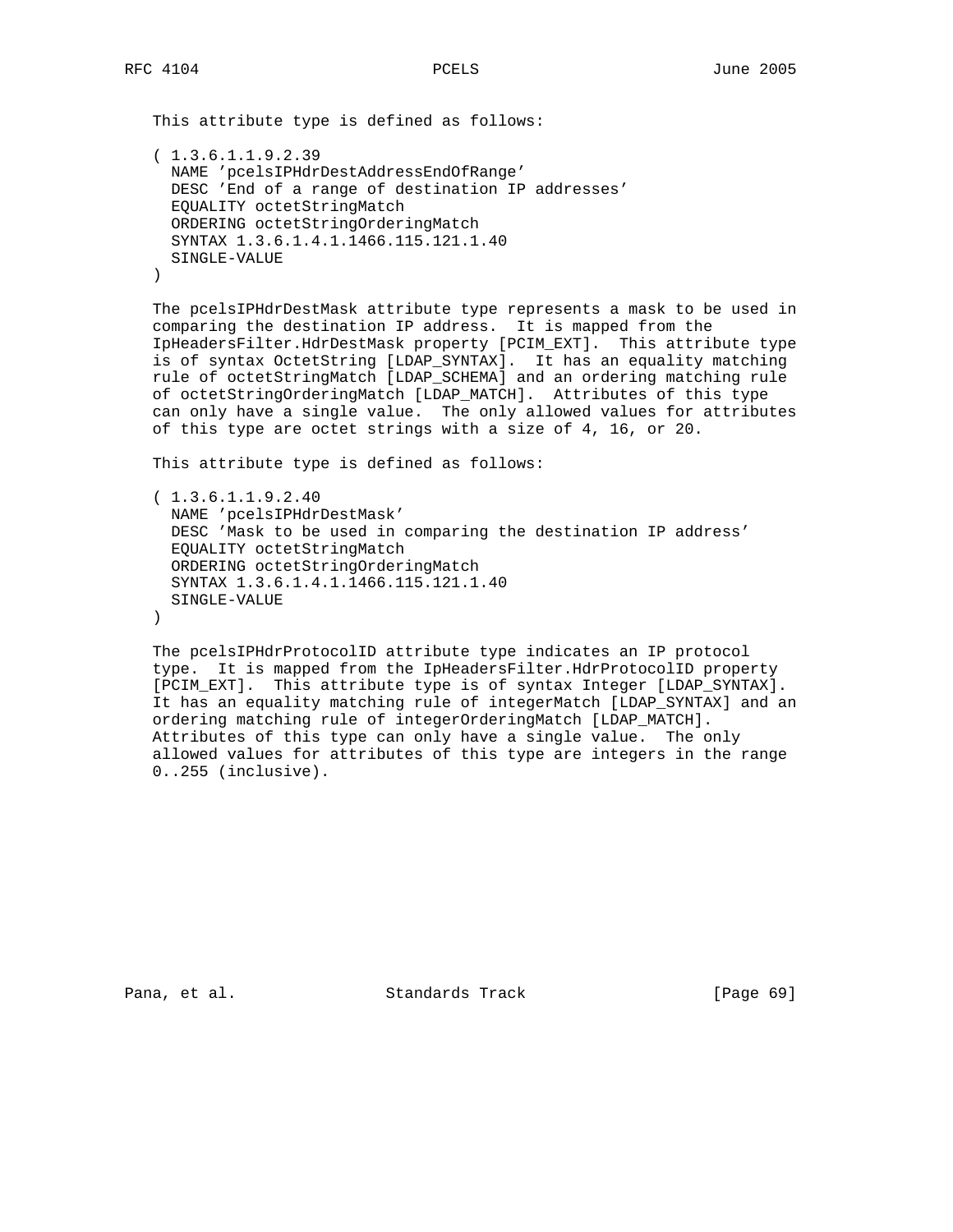This attribute type is defined as follows: ( 1.3.6.1.1.9.2.41 NAME 'pcelsIPHdrProtocolID' DESC 'IP protocol type' EQUALITY integerMatch ORDERING integerOrderingMatch SYNTAX 1.3.6.1.4.1.1466.115.121.1.27 SINGLE-VALUE

)

 The pcelsIPHdrSourcePortStart attribute type represents the lower end of a range of UDP or TCP source ports. It is mapped from the IpHeadersFilter.HdrSrcPortStart property [PCIM\_EXT]. This attribute type is of syntax Integer [LDAP\_SYNTAX]. It has an equality matching rule of integerMatch [LDAP\_SYNTAX] and an ordering matching rule of integerOrderingMatch [LDAP\_MATCH]. Attributes of this type can only have a single value. The only allowed values for attributes of this type are integers in the range 0..65535 (inclusive).

This attribute type is defined as follows:

 ( 1.3.6.1.1.9.2.42 NAME 'pcelsIPHdrSourcePortStart' DESC 'Lower end of a range of UDP or TCP source ports' EQUALITY integerMatch ORDERING integerOrderingMatch SYNTAX 1.3.6.1.4.1.1466.115.121.1.27 SINGLE-VALUE  $\left( \right)$ 

 The pcelsIPHdrSourcePortEnd attribute type represents the upper end of a range of UDP or TCP source ports. It is mapped from the IpHeadersFilter.HdrSrcPortEnd property [PCIM\_EXT]. This attribute type is of syntax Integer [LDAP\_SYNTAX]. It has an equality matching rule of integerMatch [LDAP\_SYNTAX] and an ordering matching rule of integerOrderingMatch [LDAP\_MATCH]. Attributes of this type can only have a single value. The only allowed values for attributes of this type are integers in the range 0..65535 (inclusive).

Pana, et al. Standards Track [Page 70]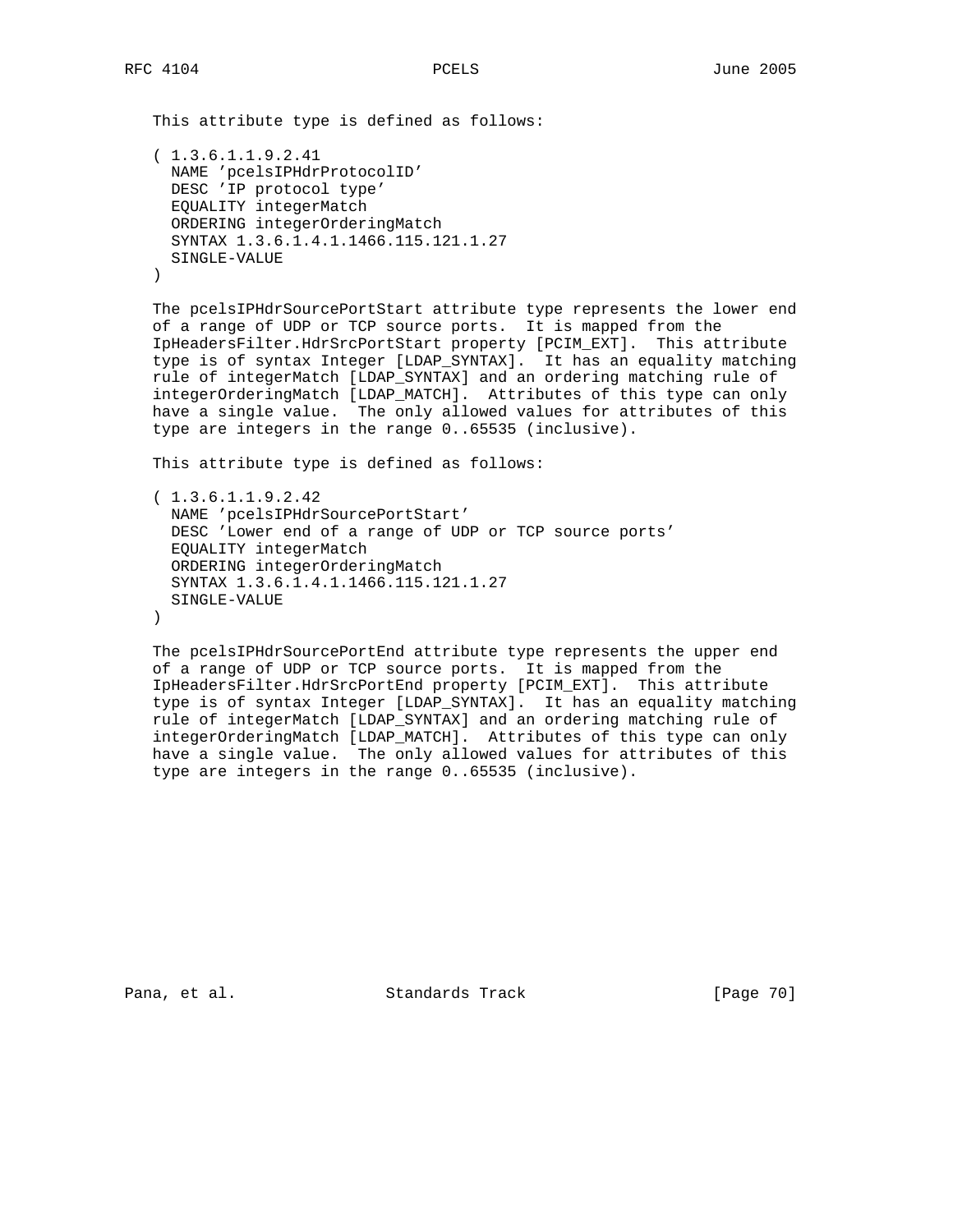This attribute type is defined as follows:

```
 ( 1.3.6.1.1.9.2.43
  NAME 'pcelsIPHdrSourcePortEnd'
  DESC 'Upper end of a range of UDP or TCP source ports'
  EQUALITY integerMatch
  ORDERING integerOrderingMatch
  SYNTAX 1.3.6.1.4.1.1466.115.121.1.27
  SINGLE-VALUE
 )
```
 The pcelsIPHdrDestPortStart attribute type represents the lower end of a range of UDP or TCP destination ports. It is mapped from the IpHeadersFilter.HdrDestPortStart property [PCIM\_EXT]. This attribute type is of syntax Integer [LDAP\_SYNTAX]. It has an equality matching rule of integerMatch [LDAP\_SYNTAX] and an ordering matching rule of integerOrderingMatch [LDAP\_MATCH]. Attributes of this type can only have a single value. The only allowed values for attributes of this type are integers in the range 0..65535 (inclusive).

This attribute type is defined as follows:

```
 ( 1.3.6.1.1.9.2.44
  NAME 'pcelsIPHdrDestPortStart'
  DESC 'Lower end of a range of UDP or TCP destination ports'
   EQUALITY integerMatch
   ORDERING integerOrderingMatch
   SYNTAX 1.3.6.1.4.1.1466.115.121.1.27
  SINGLE-VALUE
\lambda
```
 The pcelsIPHdrDestPortEnd attribute type represents the upper end of a range of UDP or TCP destination ports. It is mapped from the IpHeadersFilter.HdrDestPortEnd property [PCIM\_EXT]. This attribute type is of syntax Integer [LDAP\_SYNTAX]. It has an equality matching rule of integerMatch [LDAP\_SYNTAX] and an ordering matching rule of integerOrderingMatch [LDAP\_MATCH]. Attributes of this type can only have a single value. The only allowed values for attributes of this type are integers in the range 0..65535 (inclusive).

Pana, et al. Standards Track [Page 71]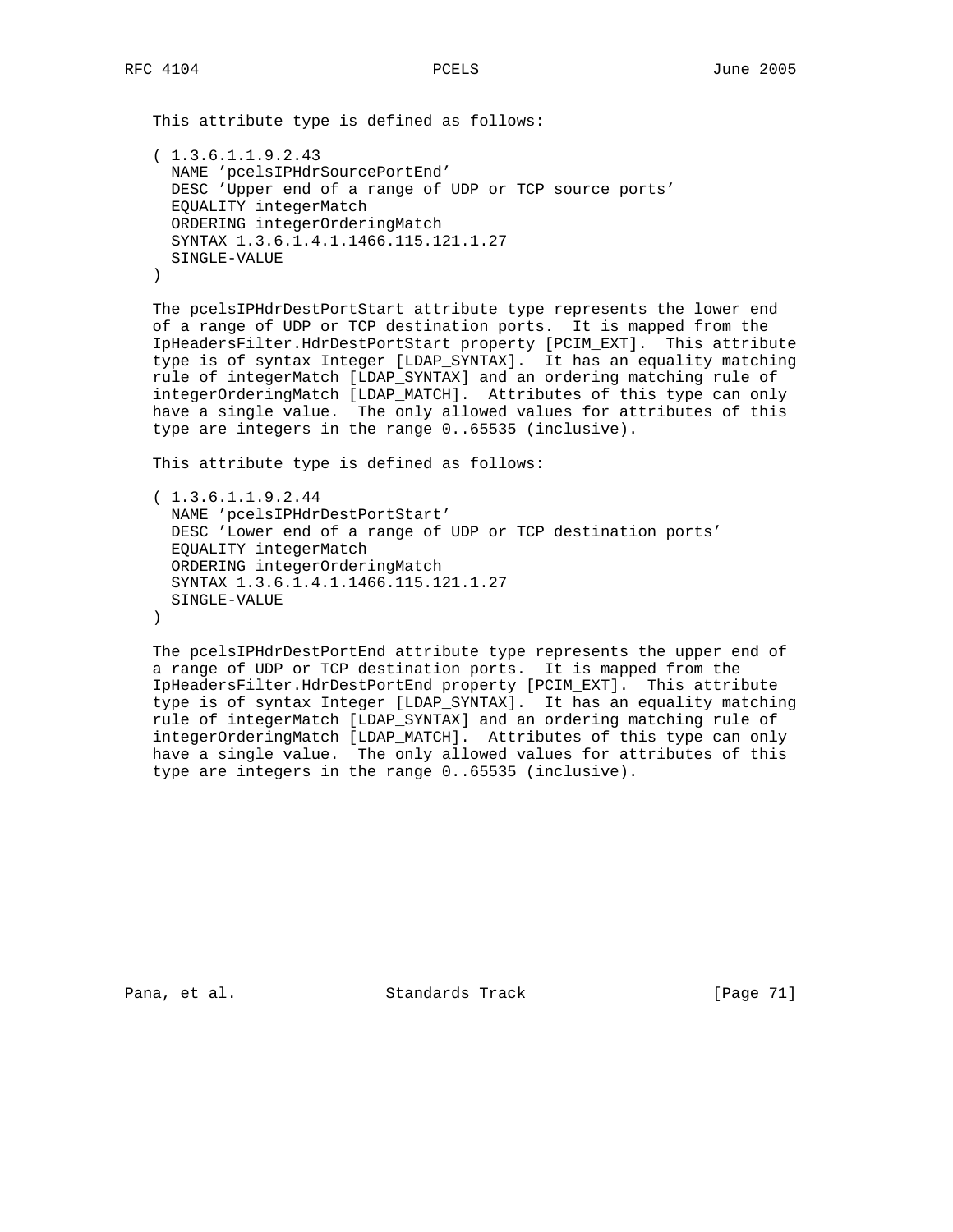This attribute type is defined as follows: ( 1.3.6.1.1.9.2.45 NAME 'pcelsIPHdrDestPortEnd' DESC 'Upper end of a range of UDP or TCP destination ports' EQUALITY integerMatch ORDERING integerOrderingMatch SYNTAX 1.3.6.1.4.1.1466.115.121.1.27 SINGLE-VALUE )

 The pcelsIPHdrDSCPList attribute type is mapped from the IpHeadersFilter.HdrDSCP property [PCIM\_EXT]. This attribute type is of syntax Integer [LDAP\_SYNTAX]. It has an equality matching rule of integerMatch [LDAP\_SYNTAX] and an ordering matching rule of integerOrderingMatch [LDAP\_MATCH]. Attributes of this type can have multiple values. The only allowed values for attributes of this type are integers in the range 0..63 (inclusive).

This attribute type is defined as follows:

```
 ( 1.3.6.1.1.9.2.46
  NAME 'pcelsIPHdrDSCPList'
  DESC 'DSCP values'
  EQUALITY integerMatch
  ORDERING integerOrderingMatch
  SYNTAX 1.3.6.1.4.1.1466.115.121.1.27
)
```
 The pcelsIPHdrFlowLabel attribute type is mapped from the IpHeadersFilter.HdrFlowLabel property [PCIM\_EXT]. This attribute type is of syntax OctetString [LDAP\_SYNTAX]. It has an equality matching rule of octetStringMatch [LDAP\_SCHEMA] and an ordering matching rule of octetStringOrderingMatch [LDAP\_MATCH]. Attributes of this type can only have a single value. The only allowed values for attributes of this type are octet strings of size 3 (that is, 24 bits) that contain a Flow Label value in the rightmost 20 bits padded on the left with b'0000'.

This attribute type is defined as follows:

 ( 1.3.6.1.1.9.2.47 NAME 'pcelsIPHdrFlowLabel' DESC 'IP flow label' EQUALITY octetStringMatch ORDERING octetStringOrderingMatch SYNTAX 1.3.6.1.4.1.1466.115.121.1.40 SINGLE-VALUE

Pana, et al. Standards Track [Page 72]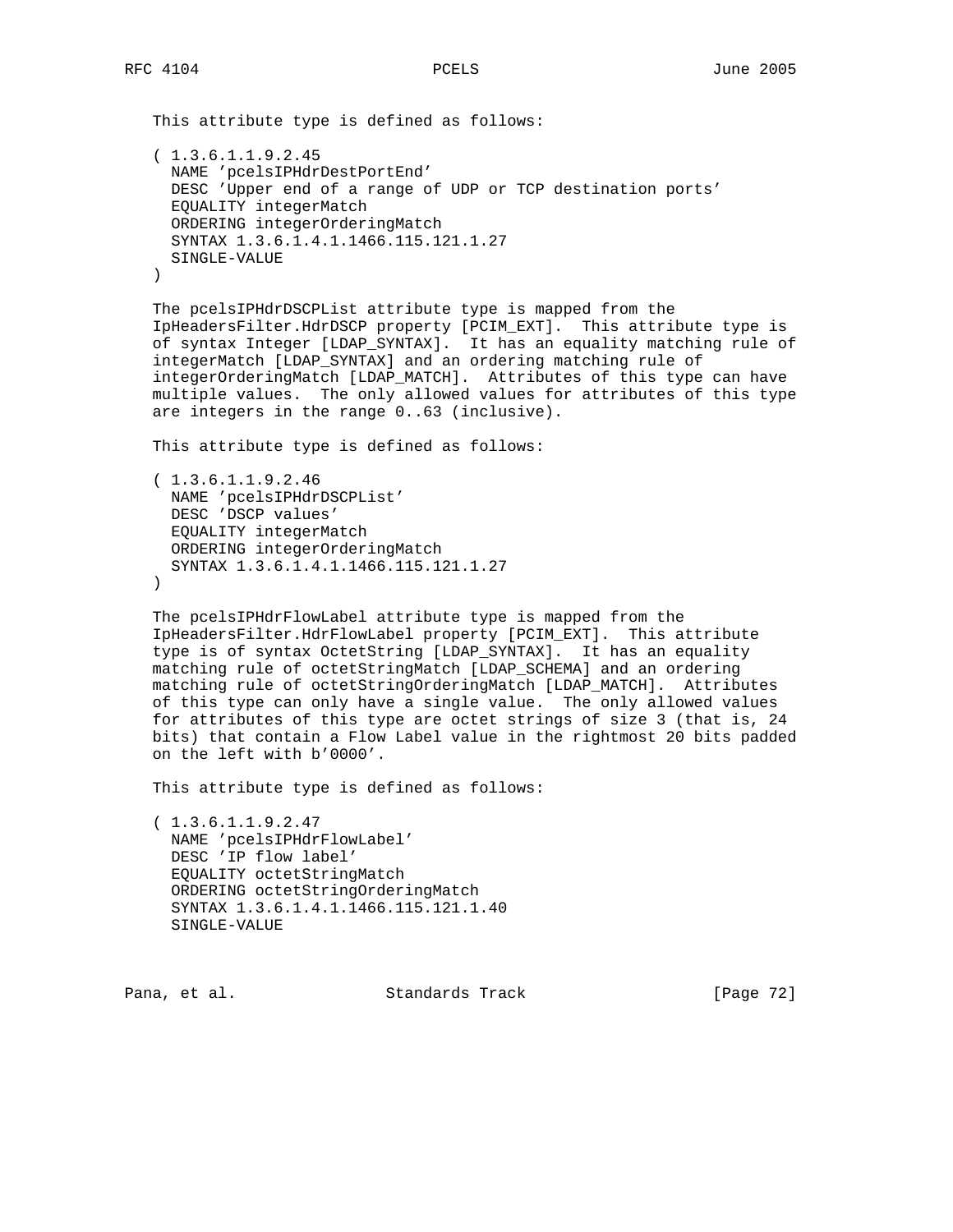)

5.22. The Structural Class pcels8021Filter

 The pcels8021Filter class provides 802.1 attributes for performing filtering on 802.1 headers. It is mapped from the 8021Filter class [PCIM\_EXT]. The pcels8021Filter class is a structural object class and it is derived from the pcelsFilterEntryBase class.

The pcels8021Filter class is defined as follows:

```
 ( 1.3.6.1.1.9.1.54
  NAME 'pcels8021Filter'
  DESC '802.1 header filter'
  SUP pcelsFilterEntryBase
  STRUCTURAL
  MAY ( pcels8021HdrSourceMACAddress
       $ pcels8021HdrSourceMACMask
       $ pcels8021HdrDestMACAddress
       $ pcels8021HdrDestMACMask
       $ pcels8021HdrProtocolID
       $ pcels8021HdrPriority
       $ pcels8021HdrVLANID )
 )
```
 Applications MUST assume 'all values' for optional (MAY) attributes not present in a pcels8021Filter entry.

 [PCIM\_EXT] defines several constraints for the 8021Filter class and its properties. All these constraints (even those that, for brevity, are not reiterated in this document) apply to the pcels8021Filter class and its attributes. A pcels8021Filter entry that violates any of these constraints SHOULD be treated as invalid and the policy rules or groups associated to this entry SHOULD be treated as being disabled, meaning that the execution of such policy rules or groups SHOULD be stopped.

 The pcels8021HdrSourceMACAddress attribute type represents a source MAC address. It is mapped from the 8021Filter.8021HdrSrcMACAddr property [PCIM\_EXT]. This attribute type is of syntax OctetString [LDAP\_SYNTAX]. It has an equality matching rule of octetStringMatch [LDAP\_SCHEMA] and an ordering matching rule of octetStringOrderingMatch [LDAP\_MATCH]. Attributes of this type can only have a single value. The only allowed values for attributes of this type are octet strings with a size of 6.

Pana, et al. Standards Track [Page 73]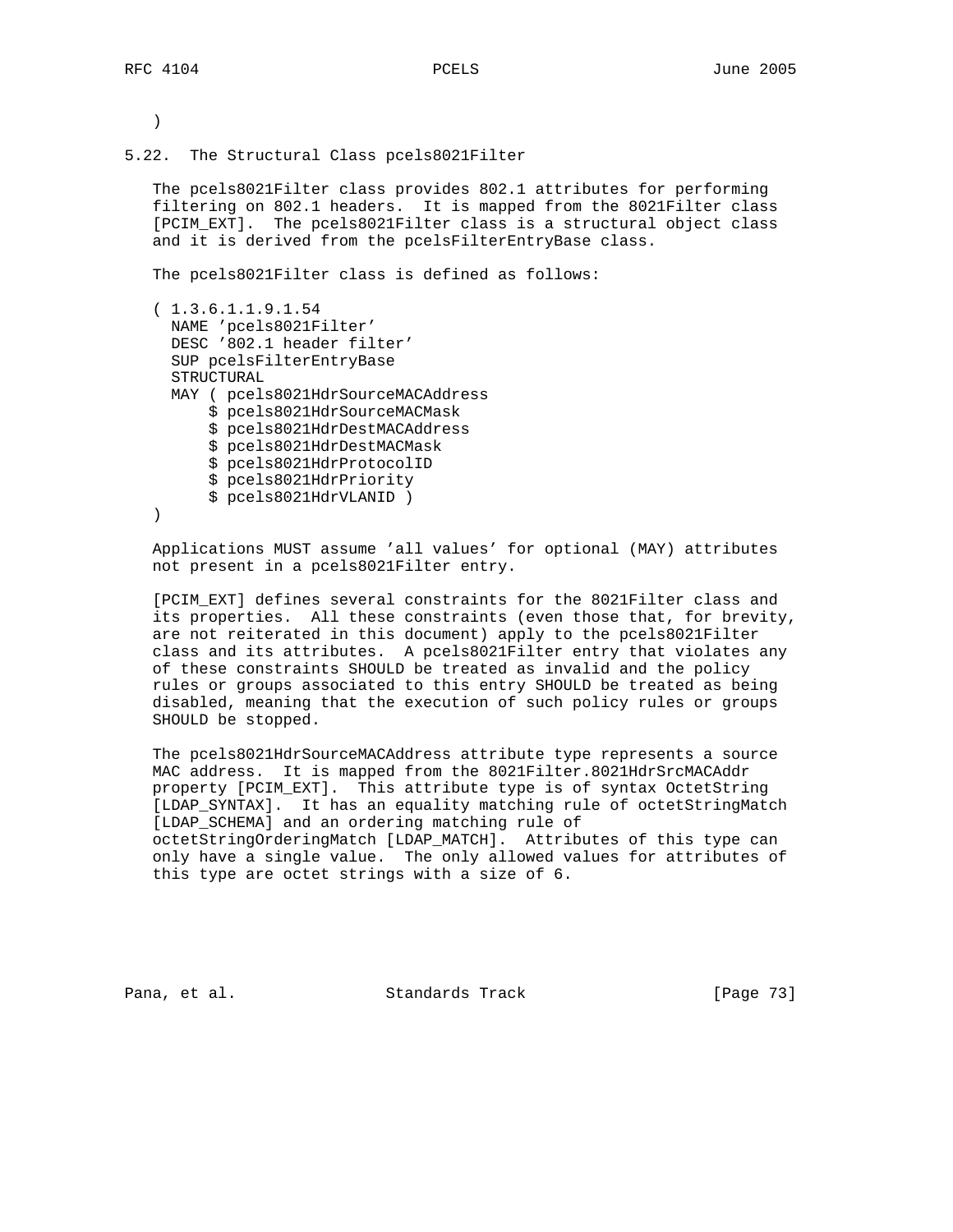This attribute type is defined as follows:

```
 ( 1.3.6.1.1.9.2.48
  NAME 'pcels8021HdrSourceMACAddress'
  DESC 'Source MAC address'
  EQUALITY octetStringMatch
  ORDERING octetStringOrderingMatch
  SYNTAX 1.3.6.1.4.1.1466.115.121.1.40
  SINGLE-VALUE
 )
```
 The pcels8021HdrSourceMACMask attribute type represents the a mask to be used in comparing the source MAC address. It is mapped from the 8021Filter.8021HdrSrcMACMask property [PCIM\_EXT]. This attribute type is of syntax OctetString [LDAP\_SYNTAX]. It has an equality matching rule of octetStringMatch [LDAP\_SCHEMA] and an ordering matching rule of octetStringOrderingMatch [LDAP\_MATCH]. Attributes of this type can only have a single value. The only allowed values for attributes of this type are octet strings with a size of 6.

This attribute type is defined as follows:

```
 ( 1.3.6.1.1.9.2.49
  NAME 'pcels8021HdrSourceMACMask'
  DESC 'Source MAC address mask'
   EQUALITY octetStringMatch
   ORDERING octetStringOrderingMatch
   SYNTAX 1.3.6.1.4.1.1466.115.121.1.40
  SINGLE-VALUE
\lambda
```
 The pcels8021HdrDestMACAddress attribute type represents a destination MAC address. It is mapped from the 8021Filter.8021HdrDestMACAddr property [PCIM\_EXT]. This attribute type is of syntax OctetString [LDAP\_SYNTAX]. It has an equality matching rule of octetStringMatch [LDAP\_SCHEMA] and an ordering matching rule of octetStringOrderingMatch [LDAP\_MATCH]. Attributes of this type can only have a single value. The only allowed values for attributes of this type are octet strings with a size of 6.

Pana, et al. Standards Track [Page 74]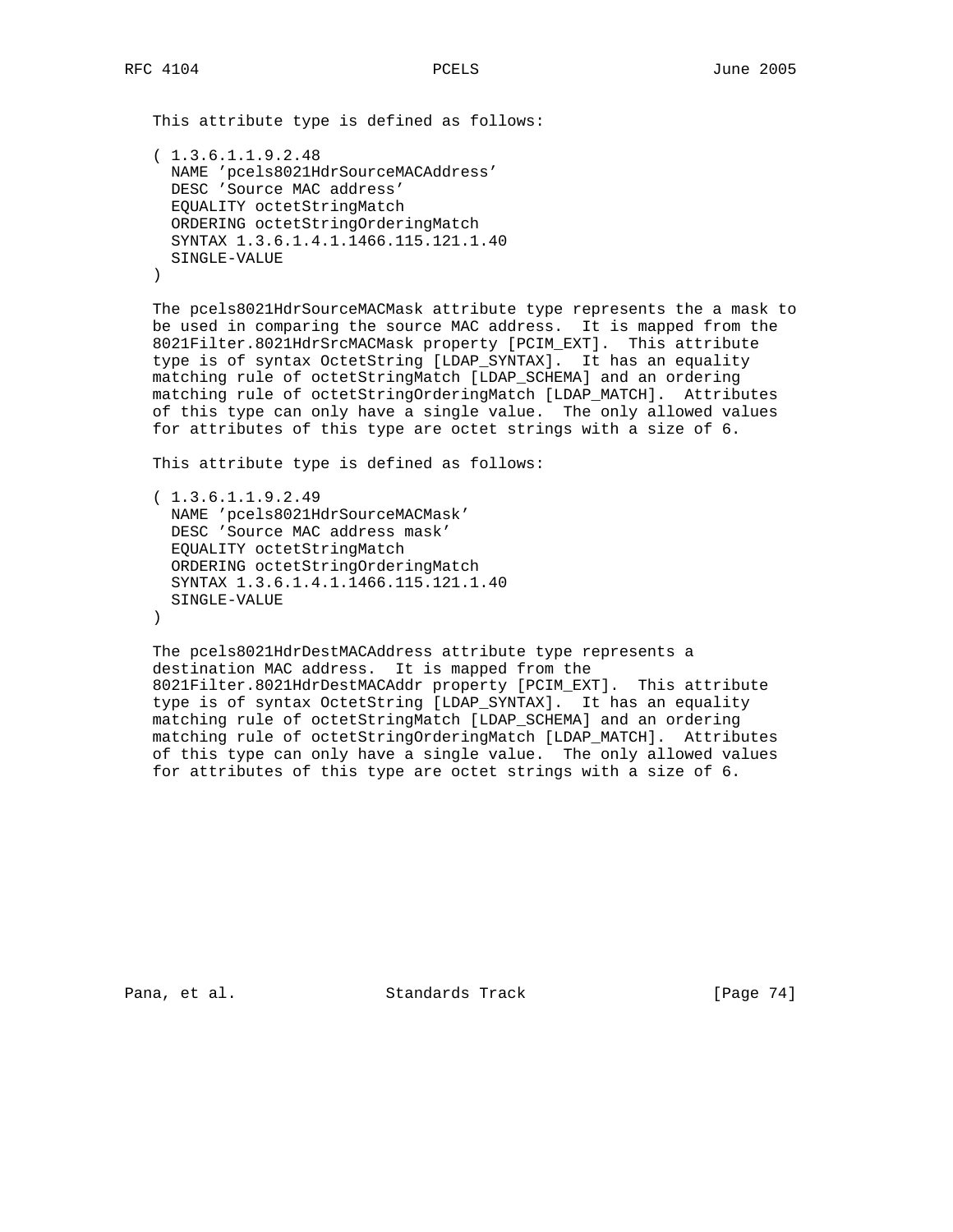This attribute type is defined as follows:

```
 ( 1.3.6.1.1.9.2.50
  NAME 'pcels8021HdrDestMACAddress'
  DESC 'Destination MAC address'
  EQUALITY octetStringMatch
  ORDERING octetStringOrderingMatch
  SYNTAX 1.3.6.1.4.1.1466.115.121.1.40
  SINGLE-VALUE
 )
```
 The pcels8021HdrDestMACMask attribute type represents the a mask to be used in comparing the destination MAC address. It is mapped from the 8021Filter.8021HdrDestMACMask property [PCIM\_EXT]. This attribute type is of syntax OctetString [LDAP\_SYNTAX]. It has an equality matching rule of octetStringMatch [LDAP\_SCHEMA] and an ordering matching rule of octetStringOrderingMatch [LDAP\_MATCH]. Attributes of this type can only have a single value. The only allowed values for attributes of this type are octet strings with a size of 6.

This attribute type is defined as follows:

```
 ( 1.3.6.1.1.9.2.51
  NAME 'pcels8021HdrDestMACMask'
  DESC 'Destination MAC address mask'
  EQUALITY octetStringMatch
  ORDERING octetStringOrderingMatch
  SYNTAX 1.3.6.1.4.1.1466.115.121.1.40
  SINGLE-VALUE
 )
```
 The pcels8021HdrProtocolID attribute type indicates an Ethernet protocol type. It is mapped from the 8021Filter.8021HdrProtocolID property [PCIM\_EXT]. This attribute type is of syntax Integer [LDAP\_SYNTAX]. It has an equality matching rule of integerMatch [LDAP\_SYNTAX] and an ordering matching rule of integerOrderingMatch [LDAP\_MATCH]. Attributes of this type can have multiple values. No order is implied. The only allowed values for attributes of this type are integers in the range 0..65535 (inclusive).

Pana, et al. Standards Track [Page 75]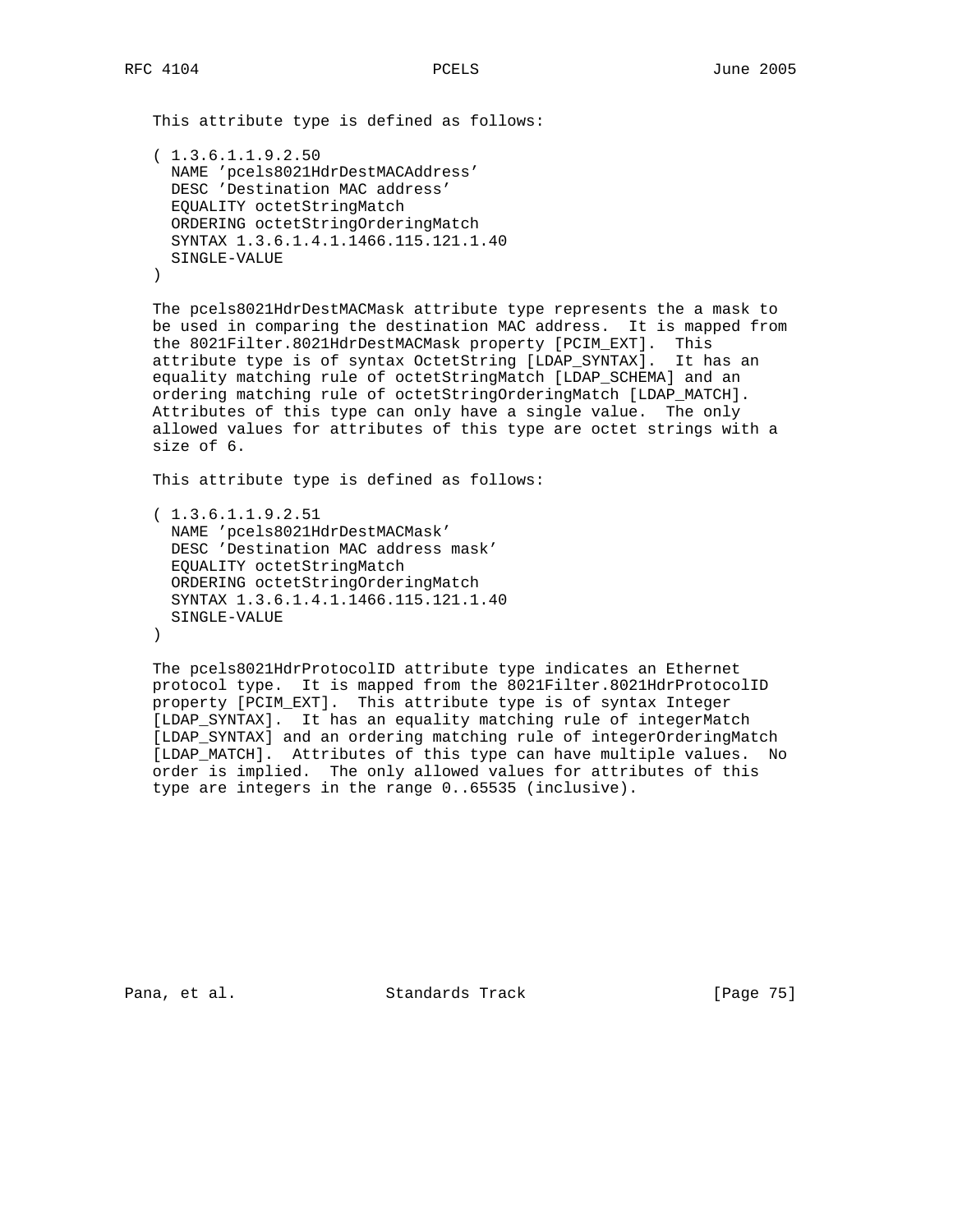This attribute type is defined as follows:

```
 ( 1.3.6.1.1.9.2.52
  NAME 'pcels8021HdrProtocolID'
  DESC 'Ethernet protocol ID'
  EQUALITY integerMatch
  ORDERING integerOrderingMatch
  SYNTAX 1.3.6.1.4.1.1466.115.121.1.27
\lambda
```
 The pcels8021HdrPriority attribute type indicates an 802.1Q priority. It is mapped from the 8021Filter.8021HdrPriorityValue property [PCIM\_EXT]. This attribute type is of syntax Integer [LDAP\_SYNTAX]. It has an equality matching rule of integerMatch [LDAP\_SYNTAX] and an ordering matching rule of integerOrderingMatch [LDAP\_MATCH]. Attributes of this type can have multiple values. No order is implied. The only allowed values for attributes of this type are integers in the range 0..7 (inclusive).

This attribute type is defined as follows:

```
 ( 1.3.6.1.1.9.2.53
  NAME 'pcels8021HdrPriority'
  DESC '802.1Q priority'
  EQUALITY integerMatch
  ORDERING integerOrderingMatch
  SYNTAX 1.3.6.1.4.1.1466.115.121.1.27
 )
```
 The pcels8021HdrVLANID attribute type indicates an 802.1Q VLAN Identifier. It is mapped from the 8021Filter.8021HdrVLANID property [PCIM\_EXT]. This attribute type is of syntax Integer [LDAP\_SYNTAX]. It has an equality matching rule of integerMatch [LDAP\_SYNTAX] and an ordering matching rule of integerOrderingMatch [LDAP\_MATCH]. Attributes of this type can have multiple values. The only allowed values for attributes of this type are integers in the range 0..4095 (inclusive).

This attribute type is defined as follows:

```
 ( 1.3.6.1.1.9.2.54
  NAME 'pcels8021HdrVLANID'
  DESC '802.1Q VLAN ID'
  EQUALITY integerMatch
  ORDERING integerOrderingMatch
  SYNTAX 1.3.6.1.4.1.1466.115.121.1.27
\left( \right)
```
Pana, et al. Standards Track [Page 76]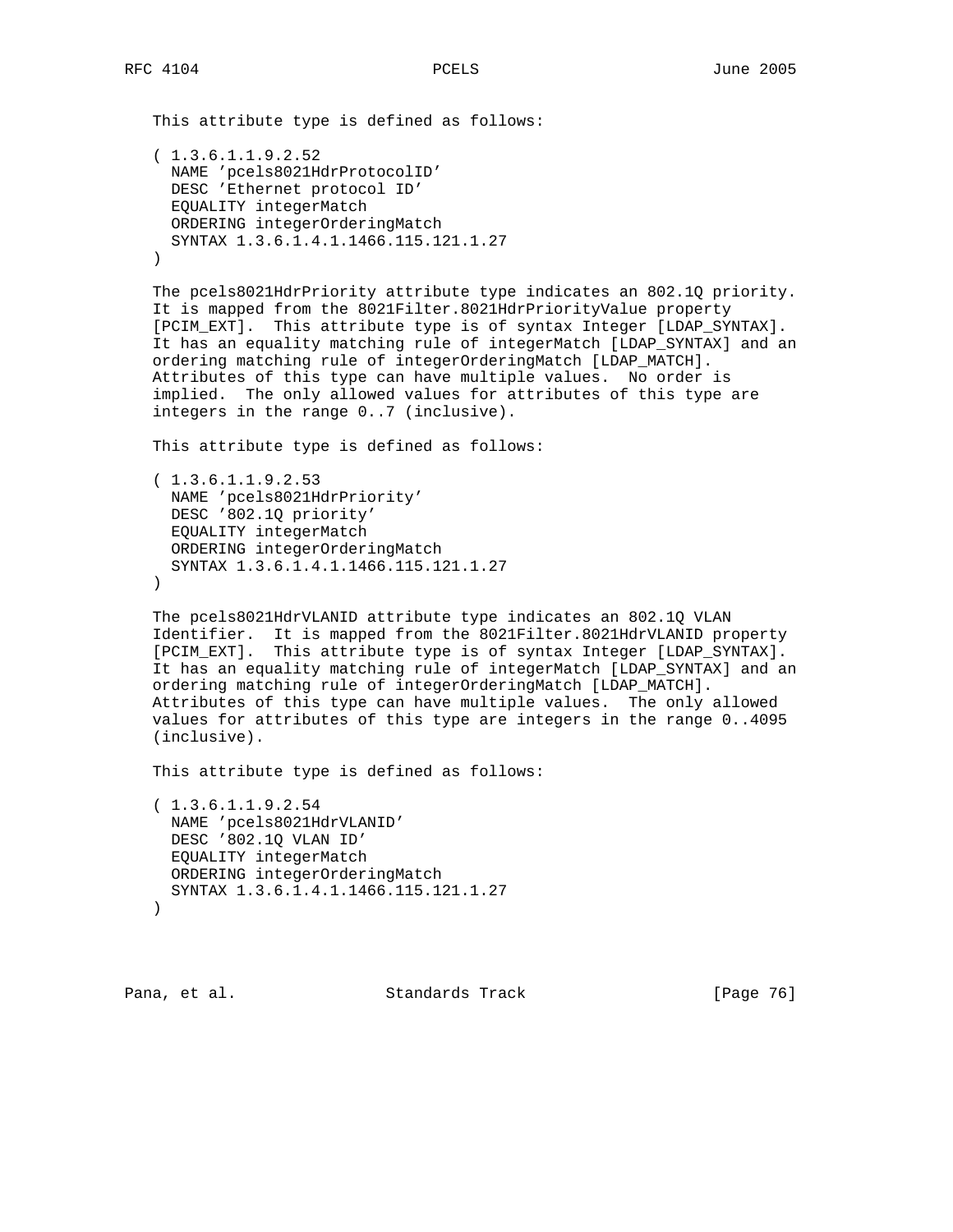5.23. The Auxiliary Class pcelsFilterListAuxClass

 The pcelsFilterListAuxClass class represents a collection of device level filters aggregated in a policy condition. It is mapped from the FilterList class [PCIM\_EXT]. pcelsFilterListAuxClass instances can be used as conditions in policy rules or as components in compound conditions. The pcelsFilterListAuxClass class is an auxiliary object class and it is derived from the pcimConditionAuxClass class [PCLS].

The pcelsFilterListAuxClass class is defined as follows:

```
 ( 1.3.6.1.1.9.1.55
  NAME 'pcelsFilterListAuxClass'
  DESC 'Collection of pcelsFilterEntryBase filters'
  SUP pcimConditionAuxClass
  AUXILIARY
  MAY ( pcelsFilterListName
      $ pcelsFilterDirection
       $ pcelsFilterEntryList )
 )
```
 The pcelsFilterListName attribute type may be used as naming attribute for pcelsFilterListAuxClass entries. This attribute type is of syntax Directory String [LDAP\_SYNTAX]. It has an equality matching rule of caseIgnoreMatch, an ordering matching rule of caseIgnoreOrderingMatch and a substrings matching rule of caseIgnoreSubstringsMatch [LDAP\_SYNTAX]. Attributes of this type can only have a single value.

This attribute type is defined as follows:

```
 ( 1.3.6.1.1.9.2.55
  NAME 'pcelsFilterListName'
  DESC 'User-friendly name of a FilterList'
  EQUALITY caseIgnoreMatch
  ORDERING caseIgnoreOrderingMatch
   SUBSTR caseIgnoreSubstringsMatch
  SYNTAX 1.3.6.1.4.1.1466.115.121.1.15
  SINGLE-VALUE
 )
```
 The pcelsFilterDirection attribute type indicates the direction of the packets or messages relative to the interface where the filter is applied. It is mapped from the FilterList.Direction property [PCIM\_EXT]. This attribute type is of syntax Integer [LDAP\_SYNTAX]. It has an equality matching rule of integerMatch [LDAP\_SYNTAX] and an ordering matching rule of integerOrderingMatch [LDAP\_MATCH].

Pana, et al. Standards Track [Page 77]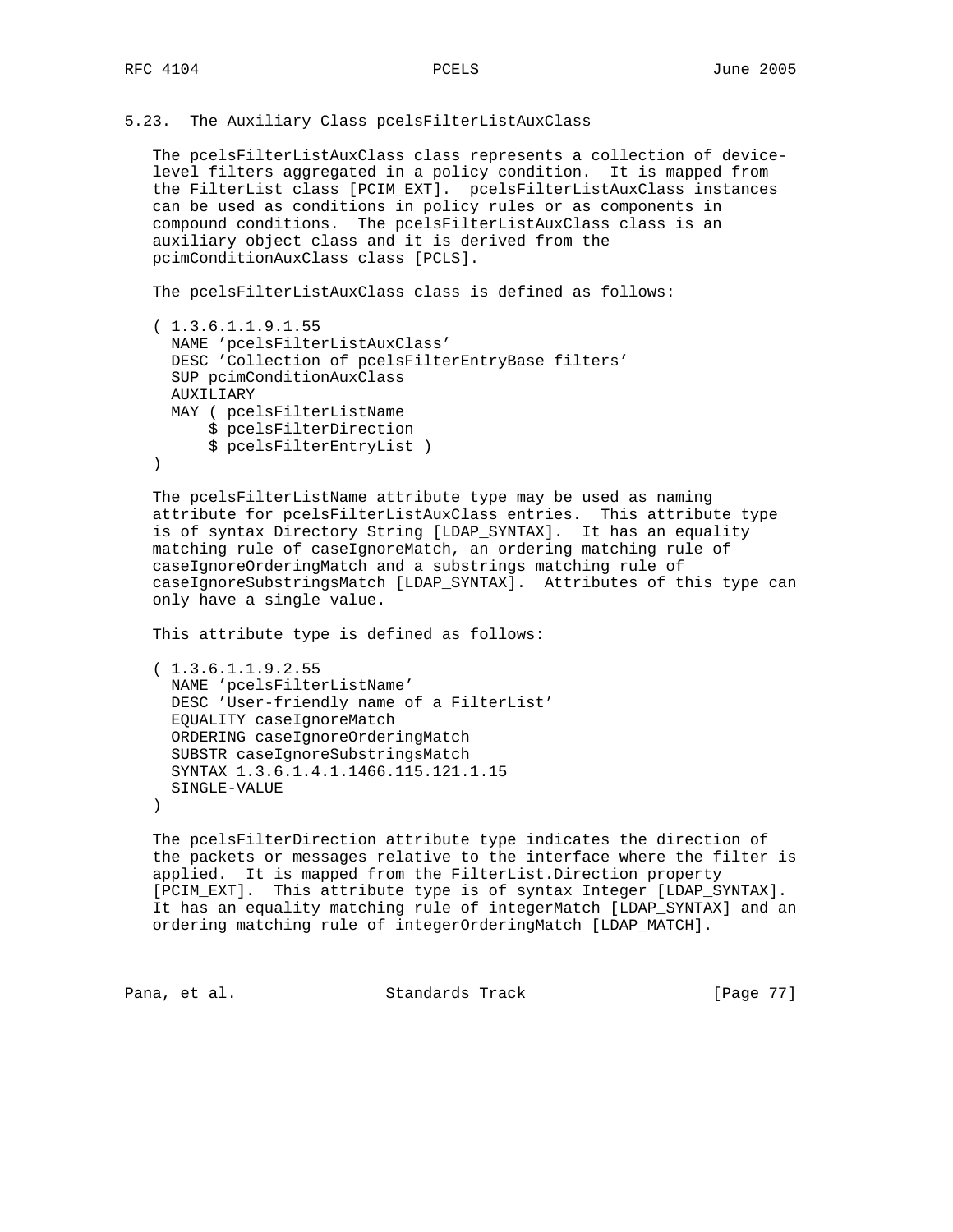Attributes of this type can only have a single value. The only allowed values for attributes of this type are 0 (NotApplicable), 1 (Input), 2 (Output), 3 (Both) and 4 (Mirrored). If this attribute is missing from a pcelsFilterListAuxClass instance, applications MUST assume that a direction is not applicable.

This attribute type is defined as follows:

 ( 1.3.6.1.1.9.2.56 NAME 'pcelsFilterDirection' DESC 'Direction to which this filter is applied' EQUALITY integerMatch ORDERING integerOrderingMatch SYNTAX 1.3.6.1.4.1.1466.115.121.1.27 SINGLE-VALUE  $\lambda$ 

 The pcelsFilterEntryList attribute type realizes the EntriesInFilterList association [PCIM\_EXT]. This attribute type is of syntax DN [LDAP\_SYNTAX]. It has an equality matching rule of distinguishedNameMatch [LDAP\_SYNTAX]. Attributes of this type can have multiple values. The only allowed values for pcelsFilterEntryList attributes are DNs of pcelsFilterEntryBase entries. In a pcelsFilterListAuxClass, the pcelsFilterEntryList attribute represents the associations between this filter collection and its components.

This attribute type is defined as follows:

 ( 1.3.6.1.1.9.2.57 NAME 'pcelsFilterEntryList' DESC 'Unordered set of DNs of pcelsFilterEntryBase entries' EQUALITY distinguishedNameMatch SYNTAX 1.3.6.1.4.1.1466.115.121.1.12  $\left( \right)$ 

 The EntrySequence property of the association EntriesInFilterList is restricted to a single value ('0') [PCIM\_EXT] which makes it redundant. Therefore, its mapping to an LDAP schema element is unnecessary.

Pana, et al. Standards Track [Page 78]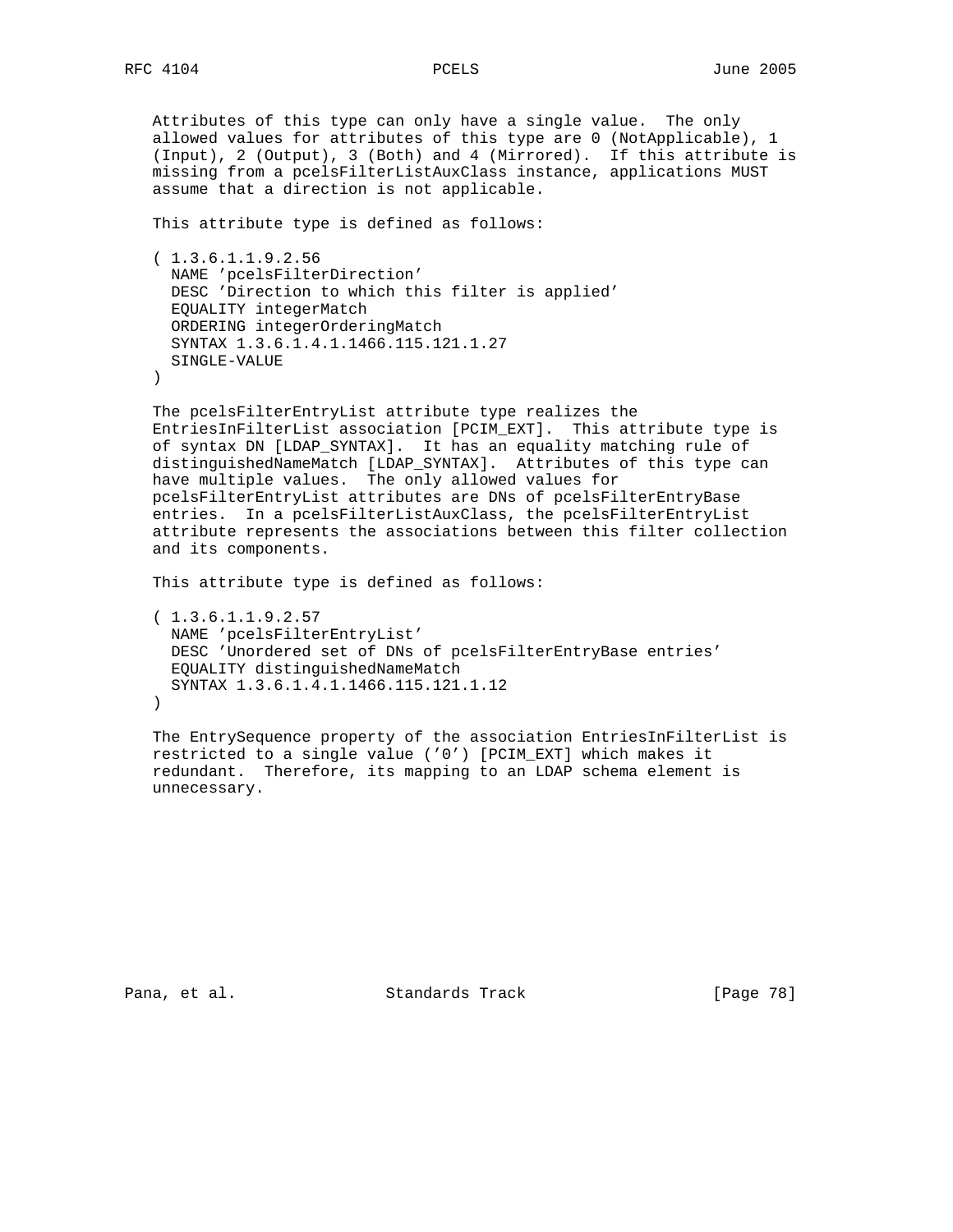## 5.24. The Auxiliary Class pcelsVendorVariableAuxClass

 The pcelsVendorVariableAuxClass class provides a general extension mechanism for representing policy variables that have not been specifically modeled. Instead, its two properties are used to define the content and format of the variable, as explained below. This class is intended for vendor-specific extensions that are not amenable to using pcelsVariable; standardized extensions SHOULD NOT use this class.

 The pcelsVendorVariableAuxClass class is an auxiliary object class and it is derived from the pcelsVariable class.

The pcelsVendorVariableAuxClass class is defined as follows:

```
 ( 1.3.6.1.1.9.1.56
  NAME 'pcelsVendorVariableAuxClass'
  DESC 'Defines registered means to describe a policy variable'
  SUP pcelsVariable
  AUXILIARY
  MAY ( pcelsVendorVariableData $
        pcelsVendorVariableEncoding )
```
 $)$ 

 The pcelsVendorVariableData attribute provides a general mechanism for representing policy variables that have not been specifically modeled. This attribute type is of syntax OctetString [LDAP\_SYNTAX]. It has an equality matching rule of octetStringMatch [LDAP\_SCHEMA] and an ordering matching rule of octetStringOrderingMatch [LDAP\_MATCH]. Attributes of this type can have multiple values. In pcelsVendorVariableAuxClass instances, the format of the values for attributes of this type is identified by the OID stored in the pcelsVendorVariableEncoding attribute.

This attribute type is defined as follows:

```
 ( 1.3.6.1.1.9.2.58
  NAME 'pcelsVendorVariableData'
  DESC 'Mechanism for representing variables that have not
        been specifically modeled'
  EQUALITY octetStringMatch
  ORDERING octetStringOrderingMatch
  SYNTAX 1.3.6.1.4.1.1466.115.121.1.40
)
```
 The pcelsVendorVariableEncoding attribute identifies the format for representing policy variables that have not been specifically modeled. This attribute type is of syntax OID [LDAP\_SYNTAX]. It has

Pana, et al. Standards Track [Page 79]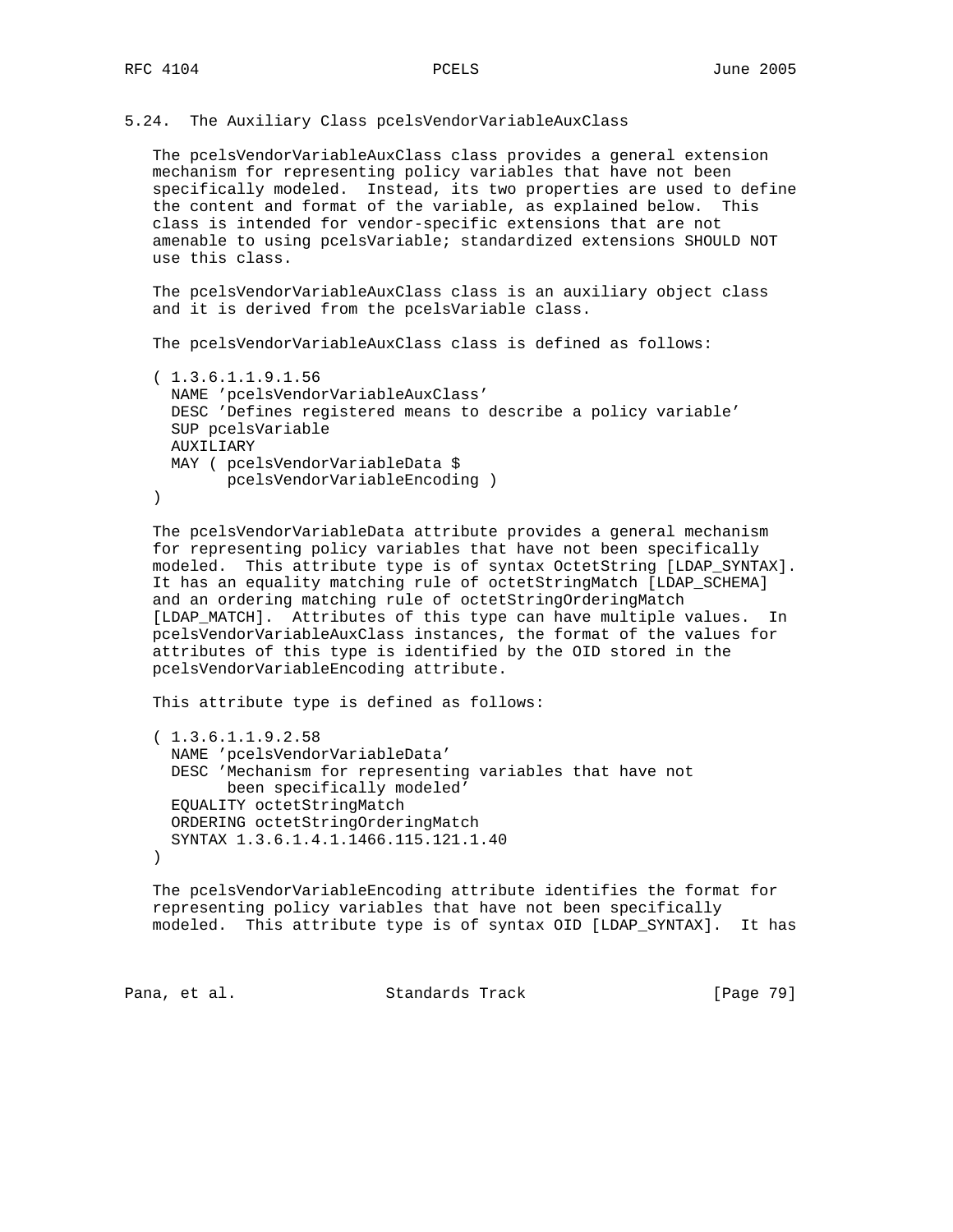an equality matching rule of objectIdentifierMatch [LDAP\_SYNTAX]. Attributes of this type can only have a single value. In pcelsVendorVariableAuxClass instances, the pcelsVendorVariableEncoding attribute is used to identify the format and semantics for the pcelsVendorVariableData attribute values.

This attribute type is defined as follows:

 ( 1.3.6.1.1.9.2.59 NAME 'pcelsVendorVariableEncoding' DESC 'Identifies the format and semantics for policy variables' EQUALITY objectIdentifierMatch SYNTAX 1.3.6.1.4.1.1466.115.121.1.38 SINGLE-VALUE )

5.25. The Auxiliary Class pcelsVendorValueAuxClass

 The pcelsVendorValueAuxClass class provides a general extension mechanism for representing policy values that have not been specifically modeled. Instead, its two properties are used to define the content and format of the policy value, as explained below. This class is intended for vendor-specific extensions that are not amenable to using pcelsValueAuxClass; standardized extensions SHOULD NOT use this class.

 The pcelsVendorValueAuxClass class is an auxiliary object class and it is derived from the pcelsValueAuxClass class.

The pcelsVendorValueAuxClass class is defined as follows:

```
 ( 1.3.6.1.1.9.1.57
  NAME 'pcelsVendorValueAuxClass'
  DESC 'Defines registered means to describe a policy value'
  SUP pcelsValueAuxClass
  AUXILIARY
  MAY ( pcelsVendorValueData $
        pcelsVendorValueEncoding )
```
)

 The pcelsVendorValueData attribute provides a general mechanism for representing policy values that have not been specifically modeled. This attribute type is of syntax OctetString [LDAP\_SYNTAX]. It has an equality matching rule of octetStringMatch [LDAP\_SCHEMA] and an ordering matching rule of octetStringOrderingMatch [LDAP\_MATCH]. Attributes of this type can have multiple values. In

Pana, et al. Standards Track [Page 80]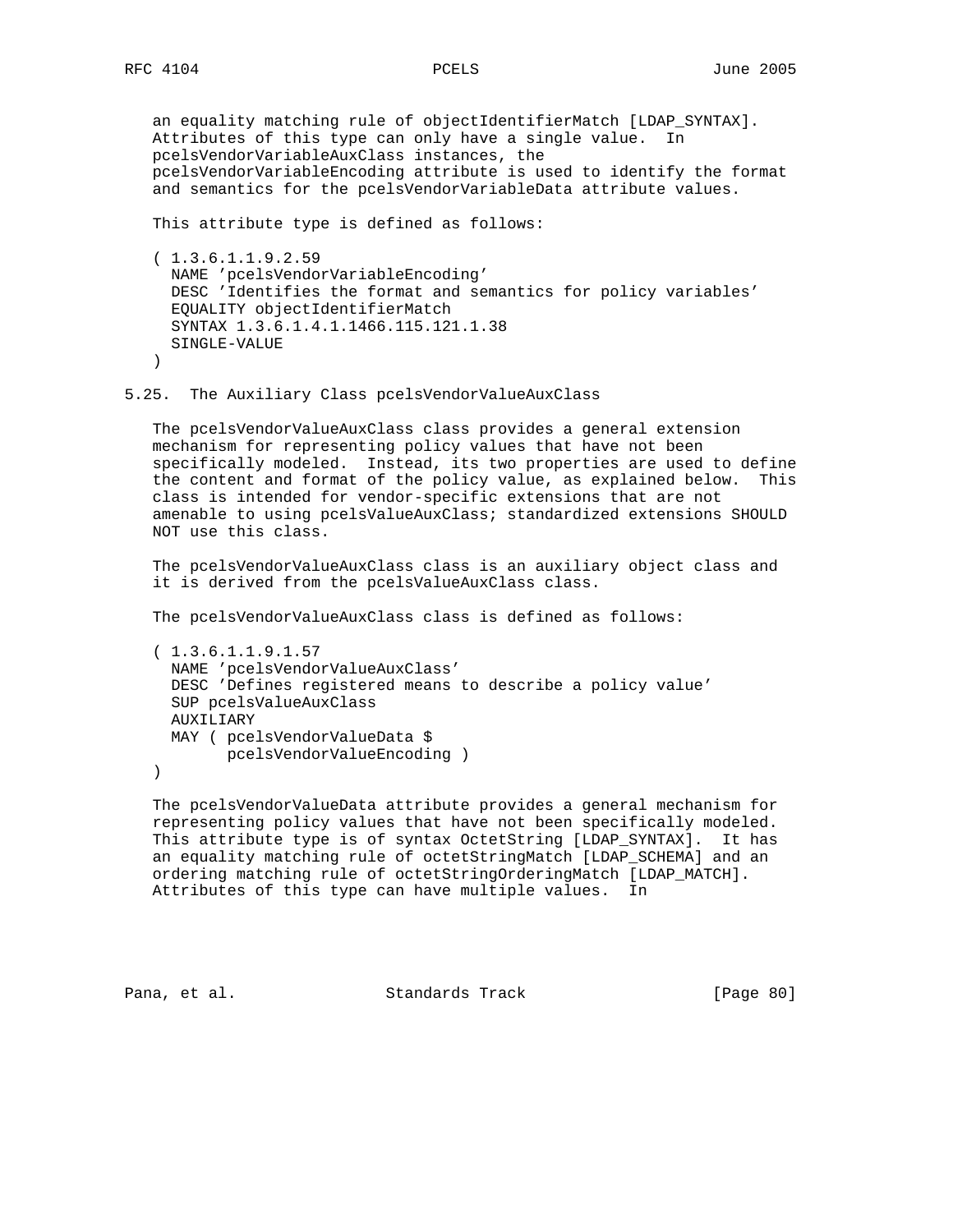pcelsVendorValueAuxClass instances, the format of the values for attributes of this type is identified by the OID stored in the pcelsVendorValueEncoding attribute.

```
 This attribute type is defined as follows:
```

```
 ( 1.3.6.1.1.9.2.60
  NAME 'pcelsVendorValueData'
  DESC 'Mechanism for representing values that have not been
         specifically modeled'
  EQUALITY octetStringMatch
  ORDERING octetStringOrderingMatch
  SYNTAX 1.3.6.1.4.1.1466.115.121.1.40
```
)

 The pcelsVendorValueEncoding attribute identifies the format for representing policy values that have not been specifically modeled. This attribute type is of syntax OID [LDAP\_SYNTAX]. It has an equality matching rule of objectIdentifierMatch [LDAP\_SYNTAX]. Attributes of this type can only have a single value. In pcelsVendorVarlueAuxClass instances, the pcelsVendorValueEncoding attribute is used to identify the format and semantics for the pcelsVendorValueData attribute values.

This attribute type is defined as follows:

```
 ( 1.3.6.1.1.9.2.61
  NAME 'pcelsVendorValueEncoding'
  DESC 'Identifies the format and semantics for policy values'
  EQUALITY objectIdentifierMatch
  SYNTAX 1.3.6.1.4.1.1466.115.121.1.38
  SINGLE-VALUE
 )
```
6. Security Considerations

 The Policy Core LDAP Schema [PCLS] describes the general security considerations related to the general core policy schema. The extensions defined in this document do not introduce any additional considerations related to security.

Pana, et al. Standards Track [Page 81]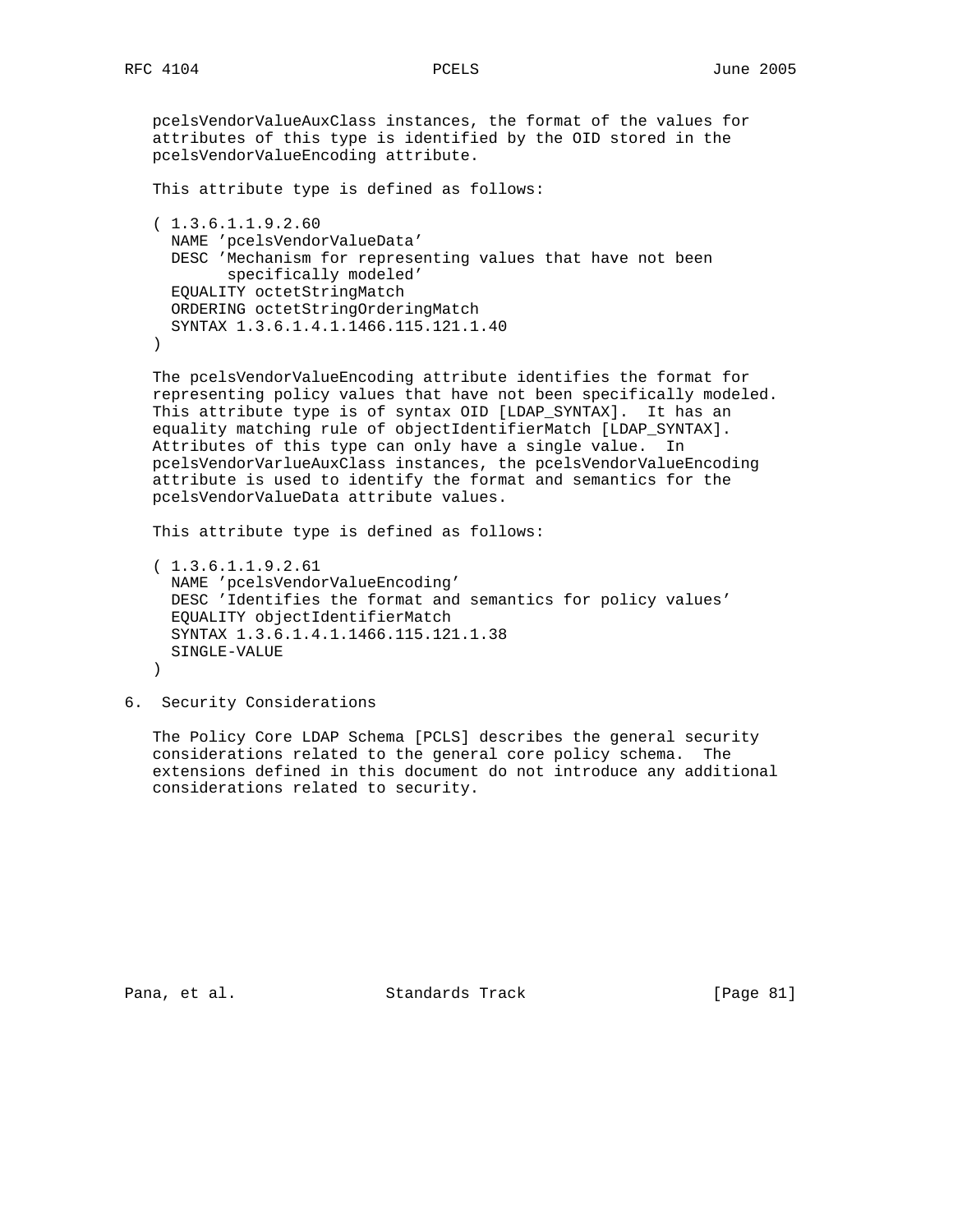7. IANA Considerations

 Refer to RFC 3383, "Internet Assigned Numbers Authority (IANA) Considerations for the Lightweight Directory Access Protocol (LDAP)" [LDAP-IANA].

7.1. Object Identifiers

 The IANA has registered an LDAP Object Identifier for use in this technical specification according to the following template:

 Subject: Request for LDAP OID Registration Person & e-mail address to contact for further information: Mircea Pana (mpana@metasolv.com) Specification: RFC 4104 Author/Change Controller: IESG Comments: The assigned OID is used as a base for identifying a number of schema elements defined in this document.

 IANA has assigned an OID of 1.3.6.1.1.9 with the name of pcelsSchema to this registration as recorded in the following registry:

http://www.iana.org/assignments/smi-numbers

7.2. Object Identifier Descriptors

 The IANA has registered the LDAP Descriptors used in this technical specification as detailed in the following template:

 Subject: Request for LDAP Descriptor Registration Update Descriptor (short name): see comment Object Identifier: see comment Person & e-mail address to contact for further information: Mircea Pana (mpana@metasolv.com) Usage: see comment Specification: RFC 4104 Author/Change Controller: IESG Comments:

The following descriptors have been added:

| NAME.          |                           | Type OID   |                 |
|----------------|---------------------------|------------|-----------------|
|                |                           |            |                 |
| pcelsPolicySet |                           | $\bigcirc$ | 1.3.6.1.1.9.1.1 |
|                | pcelsPolicySetAssociation |            | 1.3.6.1.1.9.1.2 |
| pcelsGroup     |                           |            | 1.3.6.1.1.9.1.3 |
|                | pcelsGroupAuxClass        | $\bigcap$  | 1.3.6.1.1.9.1.4 |

Pana, et al. Standards Track [Page 82]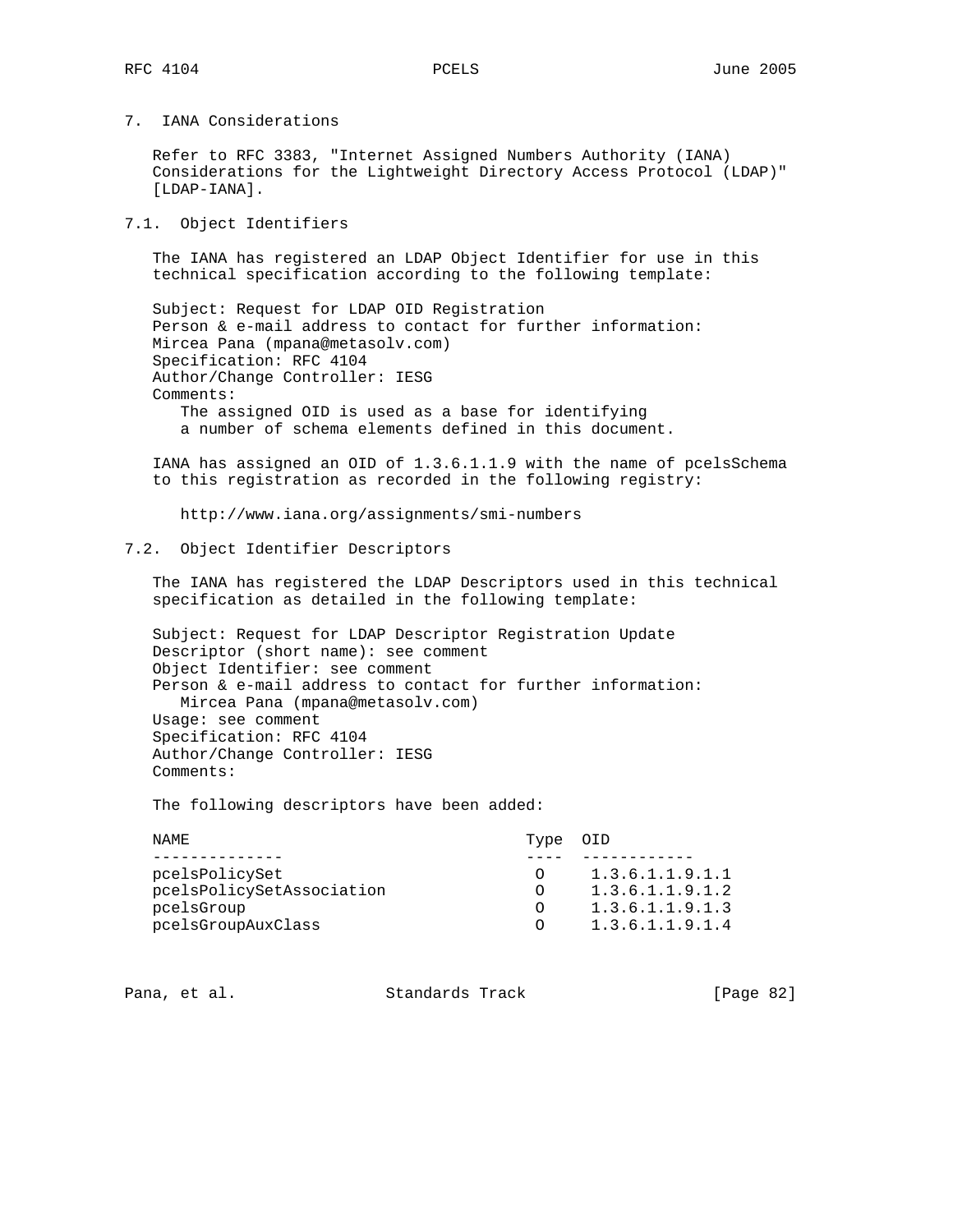| pcelsGroupInstance                   | O       | 1.3.6.1.1.9.1.5  |
|--------------------------------------|---------|------------------|
| pcelsRule                            | $\circ$ | 1.3.6.1.1.9.1.6  |
| pcelsRuleAuxClass                    | $\circ$ | 1.3.6.1.1.9.1.7  |
| pcelsRuleInstance                    | $\circ$ | 1.3.6.1.1.9.1.8  |
| pcelsConditionAssociation            | $\circ$ | 1.3.6.1.1.9.1.9  |
| pcelsActionAssociation               | $\circ$ | 1.3.6.1.1.9.1.10 |
| pcelsSimpleConditionAuxClass         | $\circ$ | 1.3.6.1.1.9.1.11 |
| pcelsCompoundConditionAuxClass       | O       | 1.3.6.1.1.9.1.12 |
| pcelsCompoundFilterConditionAuxClass | $\circ$ | 1.3.6.1.1.9.1.13 |
| pcelsSimpleActionAuxClass            | O       | 1.3.6.1.1.9.1.14 |
| pcelsCompoundActionAuxClass          | $\circ$ | 1.3.6.1.1.9.1.15 |
| pcelsVariable                        | $\circ$ | 1.3.6.1.1.9.1.16 |
| pcelsExplicitVariableAuxClass        | $\circ$ | 1.3.6.1.1.9.1.17 |
| pcelsImplicitVariableAuxClass        | $\circ$ | 1.3.6.1.1.9.1.18 |
| pcelsSourceIPv4VariableAuxClass      | $\circ$ | 1.3.6.1.1.9.1.19 |
| pcelsSourceIPv6VariableAuxClass      | O       | 1.3.6.1.1.9.1.20 |
| pcelsDestinationIPv4VariableAuxClass | O       | 1.3.6.1.1.9.1.21 |
| pcelsDestinationIPv6VariableAuxClass | $\circ$ | 1.3.6.1.1.9.1.22 |
| pcelsSourcePortVariableAuxClass      | O       | 1.3.6.1.1.9.1.23 |
| pcelsDestinationPortVariableAuxClass | O       | 1.3.6.1.1.9.1.24 |
| pcelsIPProtocolVariableAuxClass      | O       | 1.3.6.1.1.9.1.25 |
| pcelsIPVersionVariableAuxClass       | O       | 1.3.6.1.1.9.1.26 |
| pcelsIPToSVariableAuxClass           | $\circ$ | 1.3.6.1.1.9.1.27 |
| pcelsDSCPVariableAuxClass            | $\circ$ | 1.3.6.1.1.9.1.28 |
| pcelsFlowIdVariableAuxClass          | $\circ$ | 1.3.6.1.1.9.1.29 |
| pcelsSourceMACVariableAuxClass       | O       | 1.3.6.1.1.9.1.30 |
| pcelsDestinationMACVariableAuxClass  | $\circ$ | 1.3.6.1.1.9.1.31 |
| pcelsVLANVariableAuxClass            | O       | 1.3.6.1.1.9.1.32 |
| pcelsCoSVariableAuxClass             | $\circ$ | 1.3.6.1.1.9.1.33 |
| pcelsEthertypeVariableAuxClass       | $\circ$ | 1.3.6.1.1.9.1.34 |
| pcelsSourceSAPVariableAuxClass       | O       | 1.3.6.1.1.9.1.35 |
| pcelsDestinationSAPVariableAuxClass  | O       | 1.3.6.1.1.9.1.36 |
| pcelsSNAPOUIVariableAuxClass         | $\circ$ | 1.3.6.1.1.9.1.37 |
| pcelsSNAPTypeVariableAuxClass        | O       | 1.3.6.1.1.9.1.38 |
| pcelsFlowDirectionVariableAuxClass   | O       | 1.3.6.1.1.9.1.39 |
| pcelsValueAuxClass                   | $\circ$ | 1.3.6.1.1.9.1.40 |
| pcelsIPv4AddrValueAuxClass           | $\circ$ | 1.3.6.1.1.9.1.41 |
| pcelsIPv6AddrValueAuxClass           | $\circ$ | 1.3.6.1.1.9.1.42 |
| pcelsMACAddrValueAuxClass            | $\circ$ | 1.3.6.1.1.9.1.43 |
| pcelsStringValueAuxClass             | O       | 1.3.6.1.1.9.1.44 |
| pcelsBitStringValueAuxClass          | $\circ$ | 1.3.6.1.1.9.1.45 |
| pcelsIntegerValueAuxClass            | O       | 1.3.6.1.1.9.1.46 |
| pcelsBooleanValueAuxClass            | O       | 1.3.6.1.1.9.1.47 |
| pcelsReusableContainer               | O       | 1.3.6.1.1.9.1.48 |
| pcelsReusableContainerAuxClass       | O       | 1.3.6.1.1.9.1.49 |
| pcelsReusableContainerInstance       | O       | 1.3.6.1.1.9.1.50 |
| pcelsRoleCollection                  | O       | 1.3.6.1.1.9.1.51 |
| pcelsFilterEntryBase                 | $\circ$ | 1.3.6.1.1.9.1.52 |
|                                      |         |                  |

Pana, et al. Standards Track [Page 83]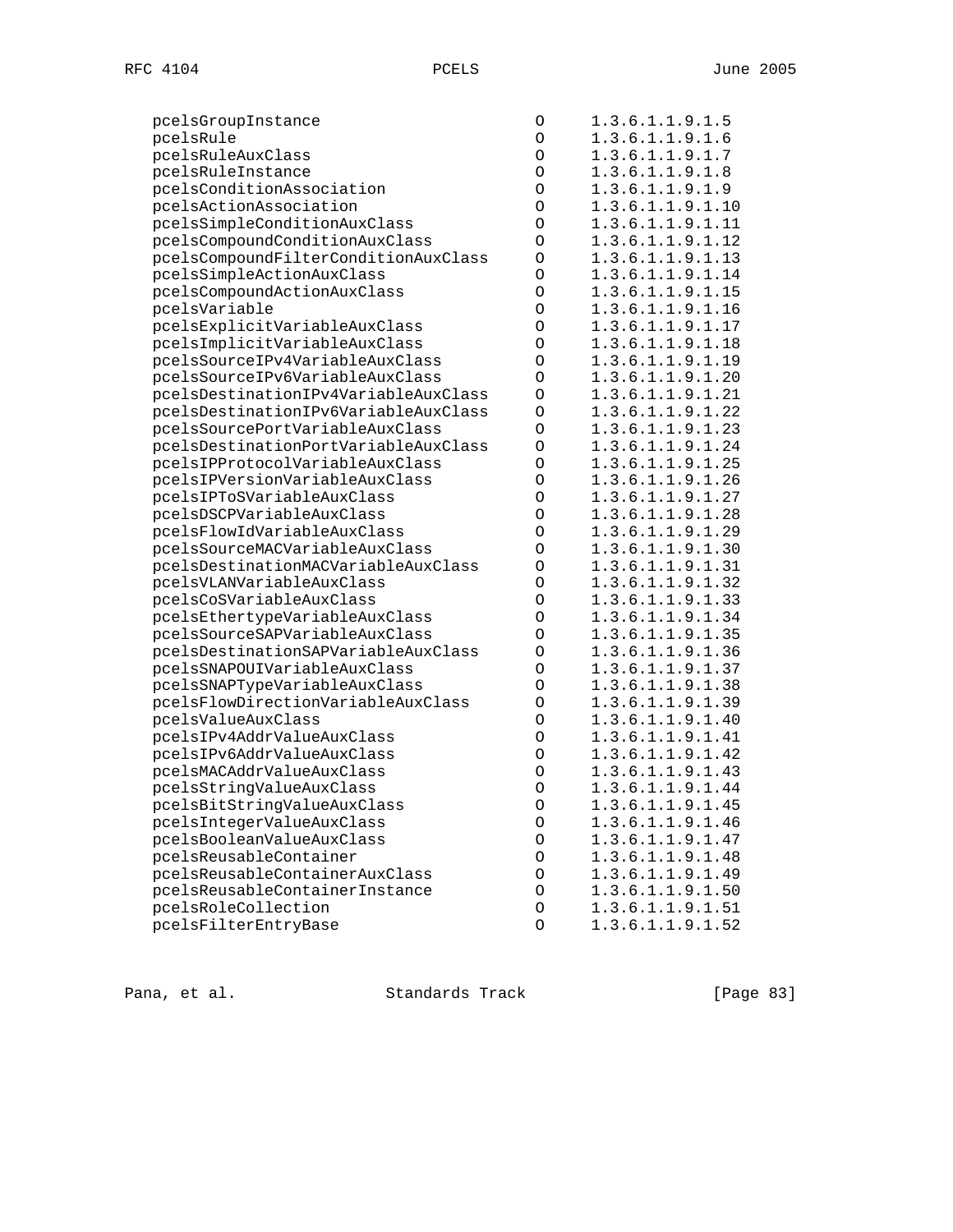| pcelsIPHeadersFilter              | O       | 1.3.6.1.1.9.1.53 |
|-----------------------------------|---------|------------------|
| pcels8021Filter                   | O       | 1.3.6.1.1.9.1.54 |
| pcelsFilterListAuxClass           | $\circ$ | 1.3.6.1.1.9.1.55 |
| pcelsVendorVariableAuxClass       | $\circ$ | 1.3.6.1.1.9.1.56 |
| pcelsVendorValueAuxClass          | $\circ$ | 1.3.6.1.1.9.1.57 |
| pcelsPolicySetName                | Α       | 1.3.6.1.1.9.2.1  |
| pcelsDecisionStrategy             | Α       | 1.3.6.1.1.9.2.2  |
| pcelsPolicySetList                | Α       | 1.3.6.1.1.9.2.3  |
| pcelsPriority                     | Α       | 1.3.6.1.1.9.2.4  |
| pcelsPolicySetDN                  | Α       | 1.3.6.1.1.9.2.5  |
| pcelsConditionListType            | Α       | 1.3.6.1.1.9.2.6  |
| pcelsConditionList                | Α       | 1.3.6.1.1.9.2.7  |
| pcelsActionList                   | Α       | 1.3.6.1.1.9.2.8  |
| pcelsSequencedActions             | Α       | 1.3.6.1.1.9.2.9  |
| pcelsExecutionStrategy            | Α       | 1.3.6.1.1.9.2.10 |
| pcelsVariableDN                   | Α       | 1.3.6.1.1.9.2.11 |
| pcelsValueDN                      | Α       | 1.3.6.1.1.9.2.12 |
| pcelsIsMirrored                   | Α       | 1.3.6.1.1.9.2.13 |
| pcelsVariableName                 | Α       | 1.3.6.1.1.9.2.14 |
| pcelsExpectedValueList            | Α       | 1.3.6.1.1.9.2.15 |
| pcelsVariableModelClass           | Α       | 1.3.6.1.1.9.2.16 |
| pcelsVariableModelProperty        | Α       | 1.3.6.1.1.9.2.17 |
| pcelsExpectedValueTypes           | Α       | 1.3.6.1.1.9.2.18 |
| pcelsValueName                    | Α       | 1.3.6.1.1.9.2.19 |
| pcelsIPv4AddrList                 | Α       | 1.3.6.1.1.9.2.20 |
| pcelsIPv6AddrList                 | Α       | 1.3.6.1.1.9.2.21 |
| pcelsMACAddrList                  | Α       | 1.3.6.1.1.9.2.22 |
| pcelsStringList                   | Α       | 1.3.6.1.1.9.2.23 |
| pcelsBitStringList                | Α       | 1.3.6.1.1.9.2.24 |
| pcelsIntegerList                  | Α       | 1.3.6.1.1.9.2.25 |
| pcelsBoolean                      | Α       | 1.3.6.1.1.9.2.26 |
| pcelsReusableContainerName        | Α       | 1.3.6.1.1.9.2.27 |
| pcelsReusableContainerList        | Α       | 1.3.6.1.1.9.2.28 |
| pcelsRole                         | Α       | 1.3.6.1.1.9.2.29 |
| pcelsRoleCollectionName           | Α       | 1.3.6.1.1.9.2.30 |
| pcelsElementList                  | Α       | 1.3.6.1.1.9.2.31 |
| pcelsFilterName                   | Α       | 1.3.6.1.1.9.2.32 |
| pcelsFilterIsNegated              | Α       | 1.3.6.1.1.9.2.33 |
| pcelsIPHdrVersion                 | Α       | 1.3.6.1.1.9.2.34 |
| pcelsIPHdrSourceAddress           | Α       | 1.3.6.1.1.9.2.35 |
| pcelsIPHdrSourceAddressEndOfRange | Α       | 1.3.6.1.1.9.2.36 |
| pcelsIPHdrSourceMask              | Α       | 1.3.6.1.1.9.2.37 |
| pcelsIPHdrDestAddress             | Α       | 1.3.6.1.1.9.2.38 |
| pcelsIPHdrDestAddressEndOfRange   | Α       | 1.3.6.1.1.9.2.39 |
| pcelsIPHdrDestMask                | Α       | 1.3.6.1.1.9.2.40 |
| pcelsIPHdrProtocolID              | Α       | 1.3.6.1.1.9.2.41 |
| pcelsIPHdrSourcePortStart         | Α       | 1.3.6.1.1.9.2.42 |
| pcelsIPHdrSourcePortEnd           | Α       | 1.3.6.1.1.9.2.43 |
|                                   |         |                  |

Pana, et al. Standards Track [Page 84]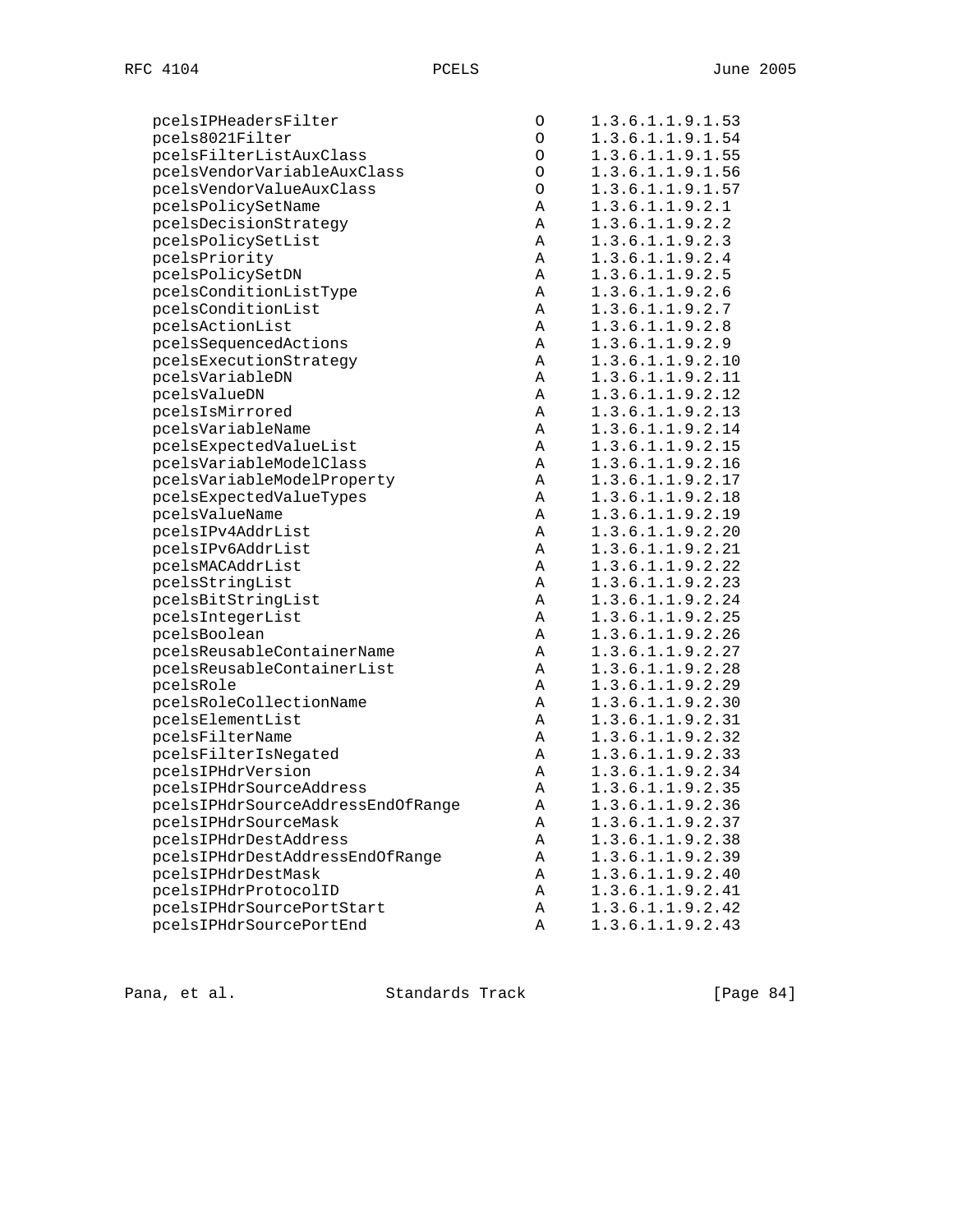|  | $\sim$<br>RF | 4<br>U<br>1. |
|--|--------------|--------------|
|--|--------------|--------------|

| pcelsIPHdrDestPortStart      | A | 1.3.6.1.1.9.2.44 |
|------------------------------|---|------------------|
| pcelsIPHdrDestPortEnd        | Α | 1.3.6.1.1.9.2.45 |
| pcelsIPHdrDSCPList           | Α | 1.3.6.1.1.9.2.46 |
| pcelsIPHdrFlowLabel          | A | 1.3.6.1.1.9.2.47 |
| pcels8021HdrSourceMACAddress | A | 1.3.6.1.1.9.2.48 |
| pcels8021HdrSourceMACMask    | A | 1.3.6.1.1.9.2.49 |
| pcels8021HdrDestMACAddress   | A | 1.3.6.1.1.9.2.50 |
| pcels8021HdrDestMACMask      | A | 1.3.6.1.1.9.2.51 |
| pcels8021HdrProtocolID       | A | 1.3.6.1.1.9.2.52 |
| pcels8021HdrPriority         | A | 1.3.6.1.1.9.2.53 |
| pcels8021HdrVLANID           | A | 1.3.6.1.1.9.2.54 |
| pcelsFilterListName          | A | 1.3.6.1.1.9.2.55 |
| pcelsFilterDirection         | A | 1.3.6.1.1.9.2.56 |
| pcelsFilterEntryList         | A | 1.3.6.1.1.9.2.57 |
| pcelsVendorVariableData      | A | 1.3.6.1.1.9.2.58 |
| pcelsVendorVariableEncoding  | A | 1.3.6.1.1.9.2.59 |
| pcelsVendorValueData         | A | 1.3.6.1.1.9.2.60 |
| pcelsVendorValueEncoding     | Α | 1.3.6.1.1.9.2.61 |
| pcelsRuleValidityPeriodList  | A | 1.3.6.1.1.9.2.62 |
|                              |   |                  |

where Type A is Attribute, Type O is ObjectClass

These assignments are recorded in the following registry:

http://www.iana.org/assignments/ldap-parameters

8. Acknowledgements

 We would like to thank Kurt Zeilenga, Bert Wijnen, Ryan Moats, John Strassner, David McTavish, Larry Bartz and all the other members of the Policy Framework WG for reviewing this document and making many helpful suggestions and corrections.

 We would also like to thank Joel Halpern (co-chair of the Policy Framework WG) for his support, for bringing this document to the attention of the Policy Framework WG and for moderating the resulting interactions.

9. Normative References

| [KEYWORDS] | Bradner, S., "Key words for use in RFCs to Indicate<br>Requirement Levels", BCP 14, RFC 2119, March 1997.                  |
|------------|----------------------------------------------------------------------------------------------------------------------------|
| [CIM]      | Distributed Management Task Force, Inc., "Common<br>Information Model (CIM) Specification", Version 2.2,<br>June 14, 1999, |
|            | http://www.dmtf.org/standards/documents/CIM/DSP0004.pdf                                                                    |

Pana, et al. Standards Track [Page 85]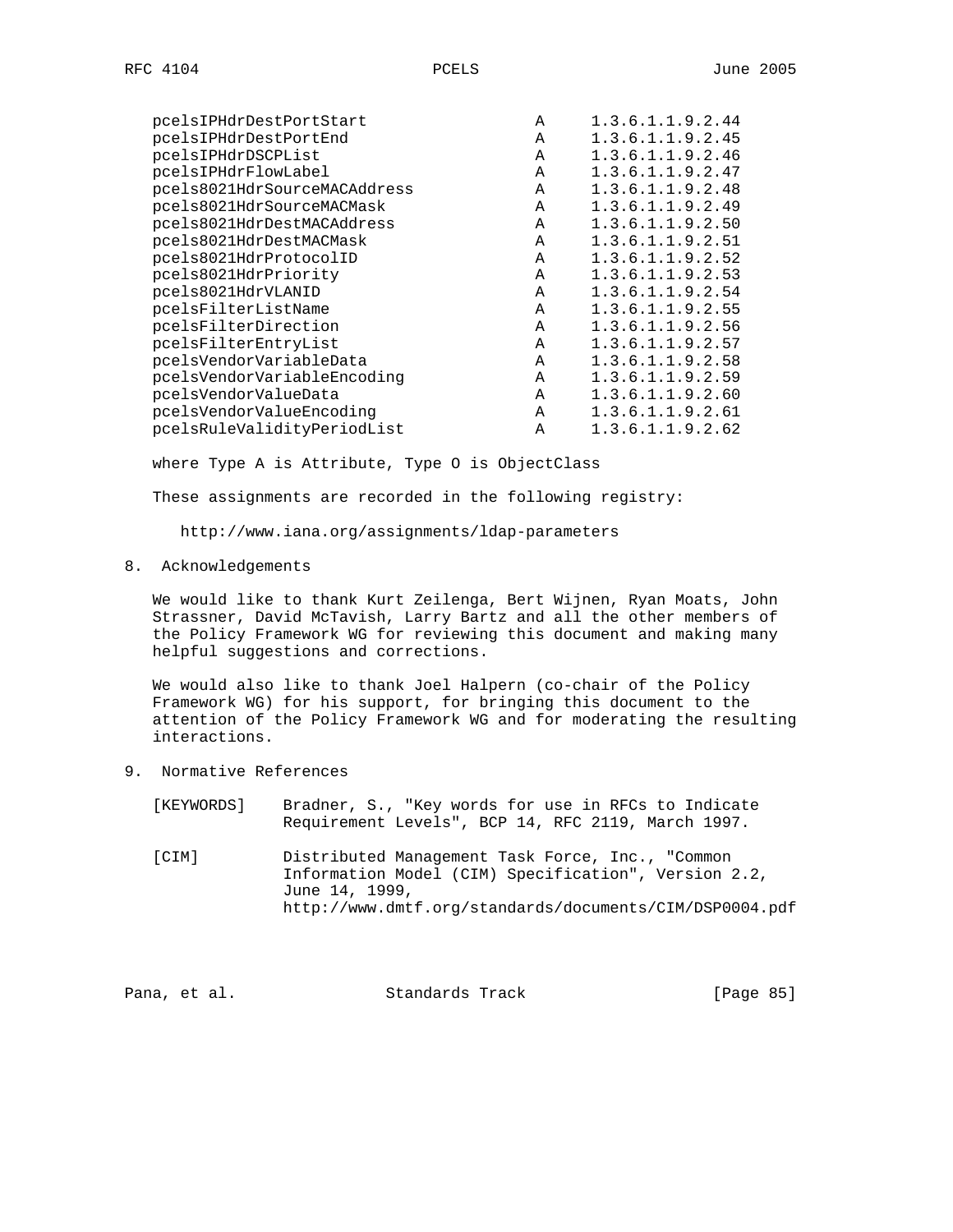- [CIM\_LDAP] Distributed Management Task Force, Inc., "DMTF LDAP Schema for the CIM v2.5 Core Information Model", April 15, 2002, http://www.dmtf.org/standards/documents/DEN/DSP0123.pdf
- [PCIM] Moore, B., Ellesson, E., Strassner, J., and A. Westerinen, "Policy Core Information Model -- Version 1 Specification", RFC 3060, February 2001.
- [PCIM\_EXT] Moore, B., "Policy Core Information Model (PCIM) Extensions", RFC 3460, January 2003.
- [PCLS] Strassner, J., Moore, B., Moats, R., and E. Ellesson, "Policy Core Lightweight Directory Access Protocol (LDAP) Schema", RFC 3703, February 2004.
- [LDAP] Hodges, J. and R. Morgan, "Lightweight Directory Access Protocol (v3): Technical Specification", RFC 3377, September 2002.
- [LDAP\_SYNTAX] Wahl, M., Coulbeck, A., Howes, T., and S. Kille, "Lightweight Directory Access Protocol (v3): Attribute Syntax Definitions", RFC 2252, December 1997.
- [LDAP\_SCHEMA] Wahl, M., "A Summary of the X.500(96) User Schema for use with LDAPv3", RFC 2256, December 1997.
- [LDAP\_MATCH] Zeilenga, K., "Lightweight Directory Access Protocol (LDAP): Additional Matching Rules", RFC 3698, February 2004.
- [X.501] The Directory: Models. ITU-T Recommendation X.501, 2001.
- [X.520] The Directory: Selected Attribute Types. ITU-T Recommendation X.520, 2001.
- 10. Informative References
	- [LDAP-IANA] Zeilenga, K., "Internet Assigned Numbers Authority (IANA) Considerations for the Lightweight Directory Access Protocol (LDAP)", BCP 64, RFC 3383, September 2002.

Pana, et al. Standards Track [Page 86]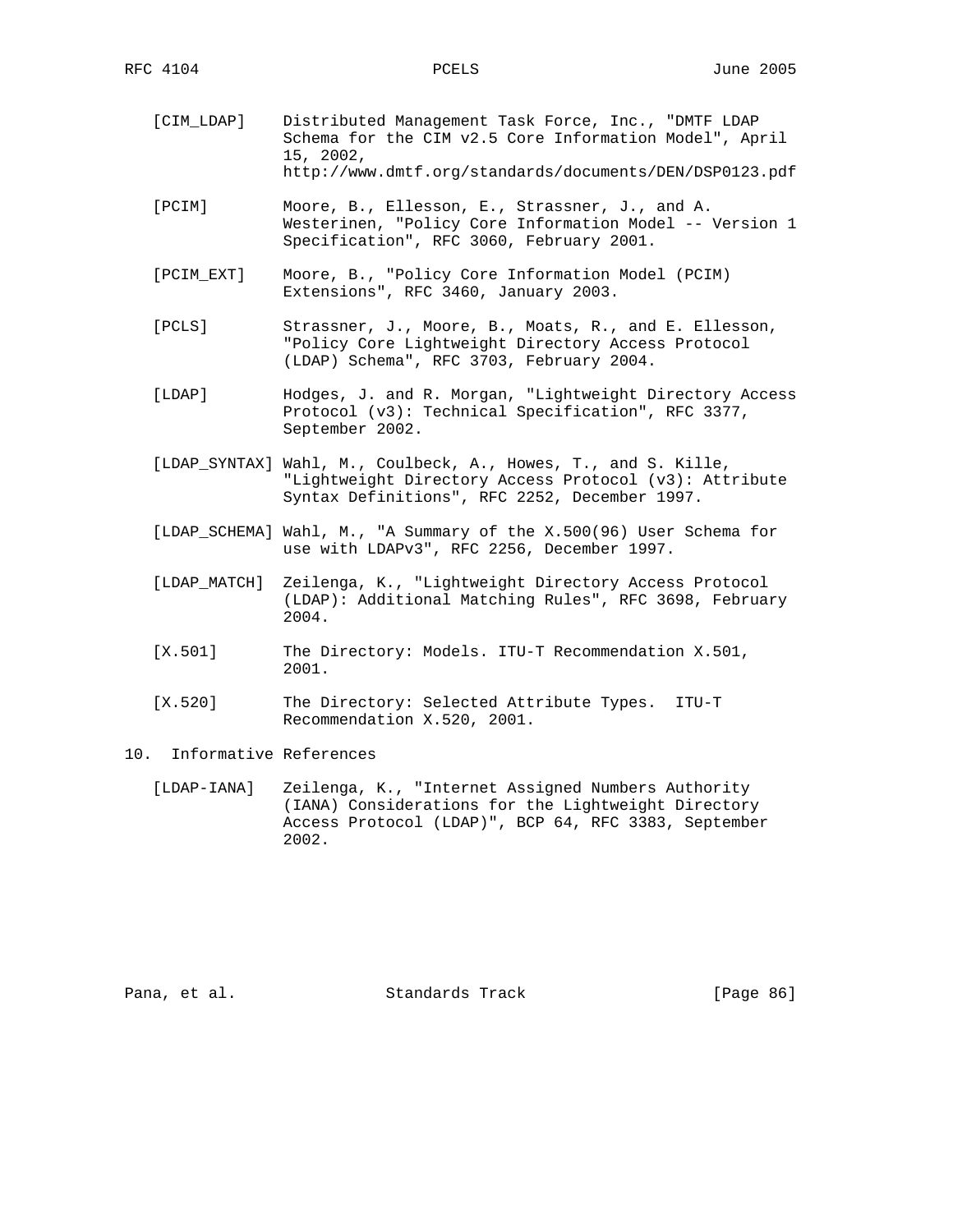Authors' Addresses Mircea Pana MetaSolv Software Inc. 360 Legget Drive Ottawa, Ontario, Canada K2K 3N1 EMail: mpana@metasolv.com Angelica Reyes Department of Computer Architecture Technical University of Catalonia Campus Castelldefels Spain EMail: mreyes@ac.upc.edu Antoni Barba Technical University of Catalonia Jordi-Girona 1-3 08034 Barcelona Spain EMail: telabm@mat.upc.es David Moron Technical University of Catalonia Jordi-Girona 1-3 08034 Barcelona Spain EMail: dmor4477@hotmail.com Marcus Brunner NEC Europe Ltd. Kurfuersten-Anlage 36 D-69115 Heidelberg Germany EMail: brunner@netlab.nec.de

Pana, et al. Standards Track [Page 87]